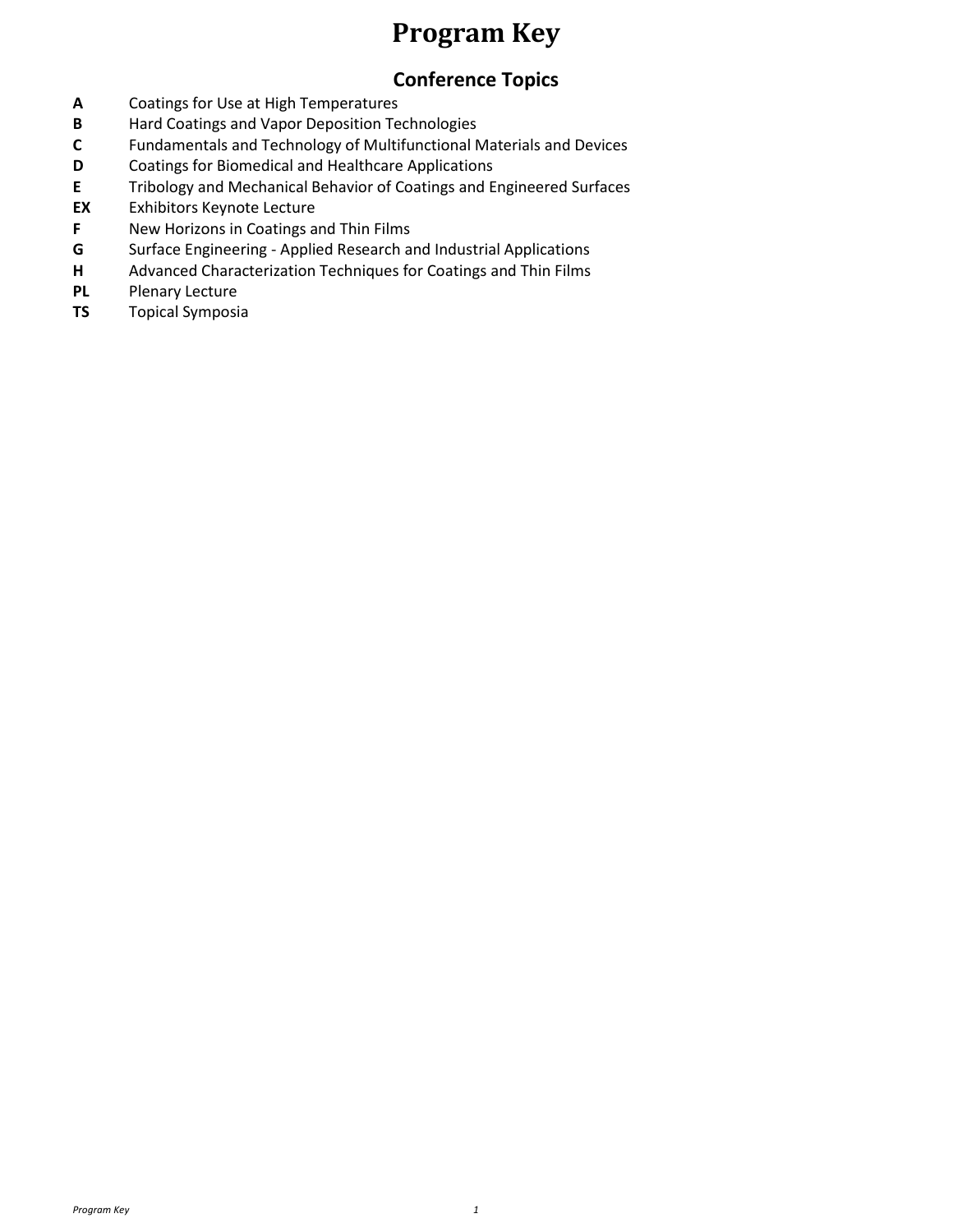#### **Program Overview**

| Room<br>/Time | California                                                                       | Golden West                                                                      | <b>Grand Exhibit Hall</b> | Royal Palm 1-3                                                                                                                      |
|---------------|----------------------------------------------------------------------------------|----------------------------------------------------------------------------------|---------------------------|-------------------------------------------------------------------------------------------------------------------------------------|
| <b>MoPL</b>   |                                                                                  |                                                                                  |                           |                                                                                                                                     |
| MoM           | B5-1: Hard and Multifunctional<br>Nanostructured Coatings                        | B1-1: PVD Coatings and<br>Technologies                                           |                           | F1-1: Nanomaterials and<br>Nanofabrication                                                                                          |
| MoA           | B5-2: Hard and Multifunctional<br>Nanostructured Coatings                        | B1-2: PVD Coatings and<br>Technologies                                           |                           | F1-2: Nanomaterials and<br>Nanofabrication<br>F3: 2D Materials: Synthesis,<br>Characterization, and<br>Applications                 |
| TuM           | B4-1: Properties and<br>Characterization of Hard<br><b>Coatings and Surfaces</b> | B1-3: PVD Coatings and<br>Technologies                                           |                           | F2-1: HiPIMS, Pulsed Plasmas<br>and Energetic Deposition                                                                            |
| TuEx          |                                                                                  |                                                                                  |                           |                                                                                                                                     |
| TuA           | B4-2: Properties and<br>Characterization of Hard<br>Coatings and Surfaces        | B1-4: PVD Coatings and<br>Technologies<br>B2-1: CVD Coatings and<br>Technologies |                           | F2-2: HiPIMS, Pulsed Plasmas<br>and Energetic Deposition<br>F5: Additive-manufacturing-<br>based Methods and Surface<br>Engineering |
| WeM           | B4-3: Properties and<br>Characterization of Hard<br>Coatings and Surfaces        | B2-2: CVD Coatings and<br>Technologies                                           |                           | F4-1: Functional Oxide and<br>Oxynitride Coatings                                                                                   |
| WeA           | B4-4: Properties and<br>Characterization of Hard<br><b>Coatings and Surfaces</b> | B3-1: Deposition Technologies<br>and Applications for Diamond-<br>like Coatings  |                           | F4-2: Functional Oxide and<br>Oxynitride Coatings                                                                                   |
| ThM           | TS2-1: Thermal, Cold, and<br>Kinetic Sprayed Surface<br>Coatings                 | B3-2: Deposition Technologies<br>and Applications for Diamond-<br>like Coatings  |                           | C3-1: Thin Films for Energy-<br>related Applications                                                                                |
| ThA           | TS2-2: Thermal, Cold, and<br>Kinetic Sprayed Surface<br>Coatings                 | B6: Coating Design and<br>Architectures                                          |                           | C3-2: Thin Films for Energy-<br>related Applications                                                                                |
| ThP           |                                                                                  |                                                                                  | <b>Poster Sessions</b>    |                                                                                                                                     |
| FrM           | TS1: Biointerfaces                                                               | B7: Plasma Diagnostics and<br><b>Growth Processes</b>                            |                           | C4: Energetic Materials and<br>Microstructures for<br>Nanomanufacturing                                                             |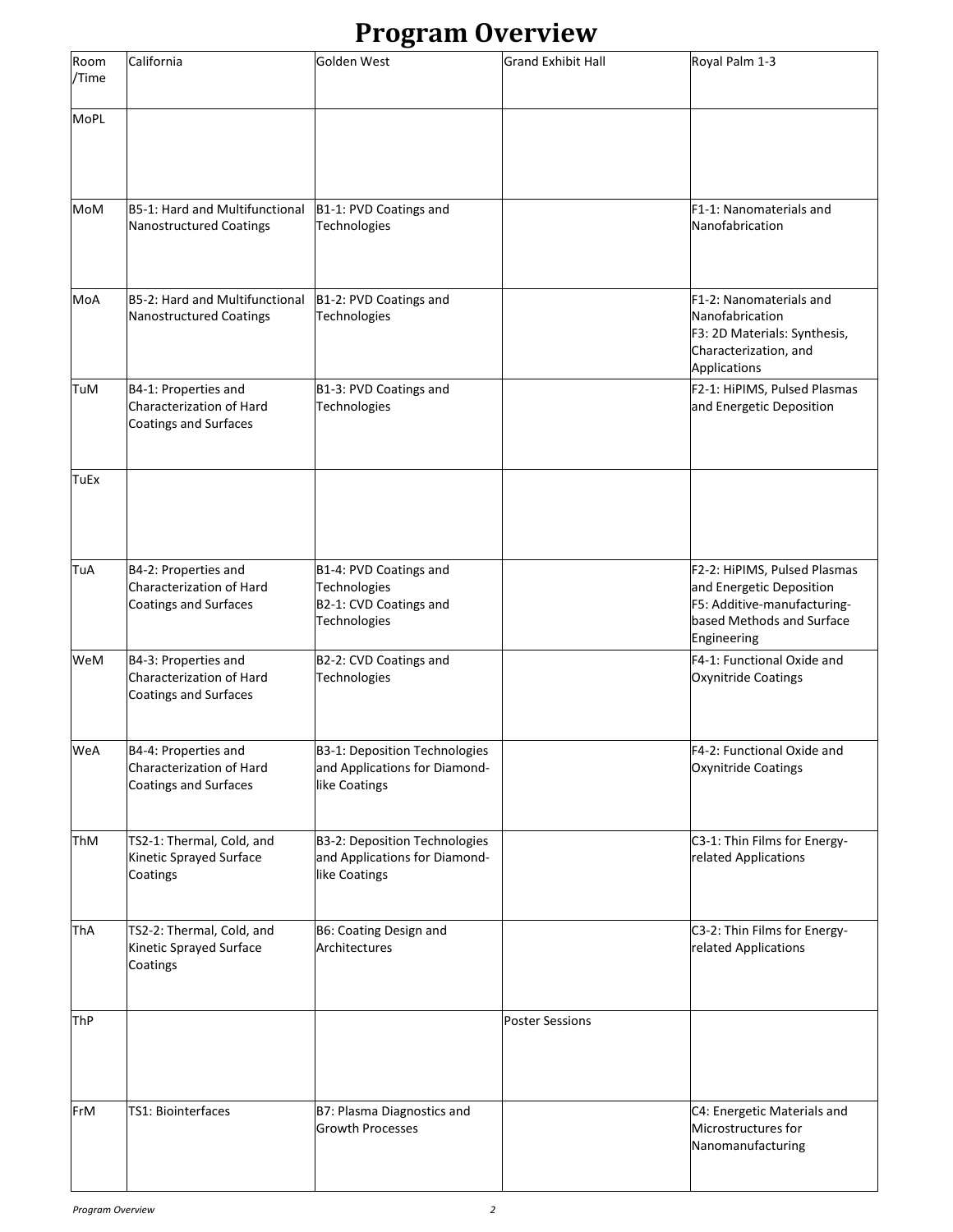### **Program Overview**

| Room<br>/Time | Royal Palm 4-6                                                                                                                                               | San Diego                                                                                         | Sunrise                                                                                                               | Town & Country                        |
|---------------|--------------------------------------------------------------------------------------------------------------------------------------------------------------|---------------------------------------------------------------------------------------------------|-----------------------------------------------------------------------------------------------------------------------|---------------------------------------|
| <b>MoPL</b>   |                                                                                                                                                              |                                                                                                   |                                                                                                                       | PL: Plenary Lecture                   |
| MoM           | C2-1: Thin Films for Active<br>Devices                                                                                                                       | A1-1: Coatings to Resist High<br>Temperature Oxidation,<br><b>Corrosion and Fouling</b>           | D2: Bio-corrosion, Bio-tribology,<br>and Bio-tribocorrosion                                                           |                                       |
| MoA           | C2-2: Thin Films for Active<br>Devices                                                                                                                       | A1-2: Coatings to Resist High<br>Temperature Oxidation,<br><b>Corrosion and Fouling</b>           | D1: Surface Coatings and<br>Surface Modifications in<br><b>Biological Environments</b>                                |                                       |
| TuM           | C1: Optical Metrology in Design, A1-3: Coatings to Resist High<br>Optimization, and Production of Temperature Oxidation,<br><b>Multifunctional Materials</b> | <b>Corrosion and Fouling</b>                                                                      | D3: Medical Devices,<br>Biosensors, and Biodegradation                                                                |                                       |
| TuEx          |                                                                                                                                                              |                                                                                                   |                                                                                                                       | <b>EX: Exhibition Keynote Lecture</b> |
| TuA           | C2-3: Thin Films for Active<br>Devices                                                                                                                       | E2-1: Mechanical Properties and A2-1: Thermal and<br>Adhesion                                     | <b>Environmental Barrier Coatings</b>                                                                                 |                                       |
| WeM           | H3-1: Characterization of<br>Coatings in Harsh Environments                                                                                                  | E2-2: Mechanical Properties and A2-2: Thermal and<br>Adhesion                                     | <b>Environmental Barrier Coatings</b>                                                                                 |                                       |
| WeA           | H3-2: Characterization of<br>Coatings in Harsh Environments Automotive and Aerospace                                                                         | <b>E3: Tribology of Coatings for</b><br>Applications                                              | <b>G2: Components Coatings</b><br>G6: Application-driven<br>Cooperation between industry<br>and Research Institutions |                                       |
| ThM           | H2-1: Advanced Mechanical<br>Testing of Surfaces and Coatings Effects, and Modeling                                                                          | E1-1: Friction, Wear, Lubrication G4: Pre-/Post-Treatment and                                     | Duplex Technology<br>G5: Atmospheric Plasma<br>Applications                                                           |                                       |
| ThA           | H2-2: Advanced Mechanical<br>Testing of Surfaces and Coatings Effects, and Modeling                                                                          | E1-2: Friction, Wear, Lubrication G3: Innovative Surface                                          | Engineering for Advanced<br><b>Cutting and Forming Tool</b><br>Applications                                           |                                       |
| ThP           |                                                                                                                                                              |                                                                                                   |                                                                                                                       |                                       |
| FrM           | H1: Advanced Microstructural<br>Characterization of Thin Films<br>and Engineered Surfaces                                                                    | E1-3: Friction, Wear, Lubrication G1: Advances in Industrial PVD,<br><b>Effects, and Modeling</b> | CVD and PCVD Processes and<br>Equipment                                                                               |                                       |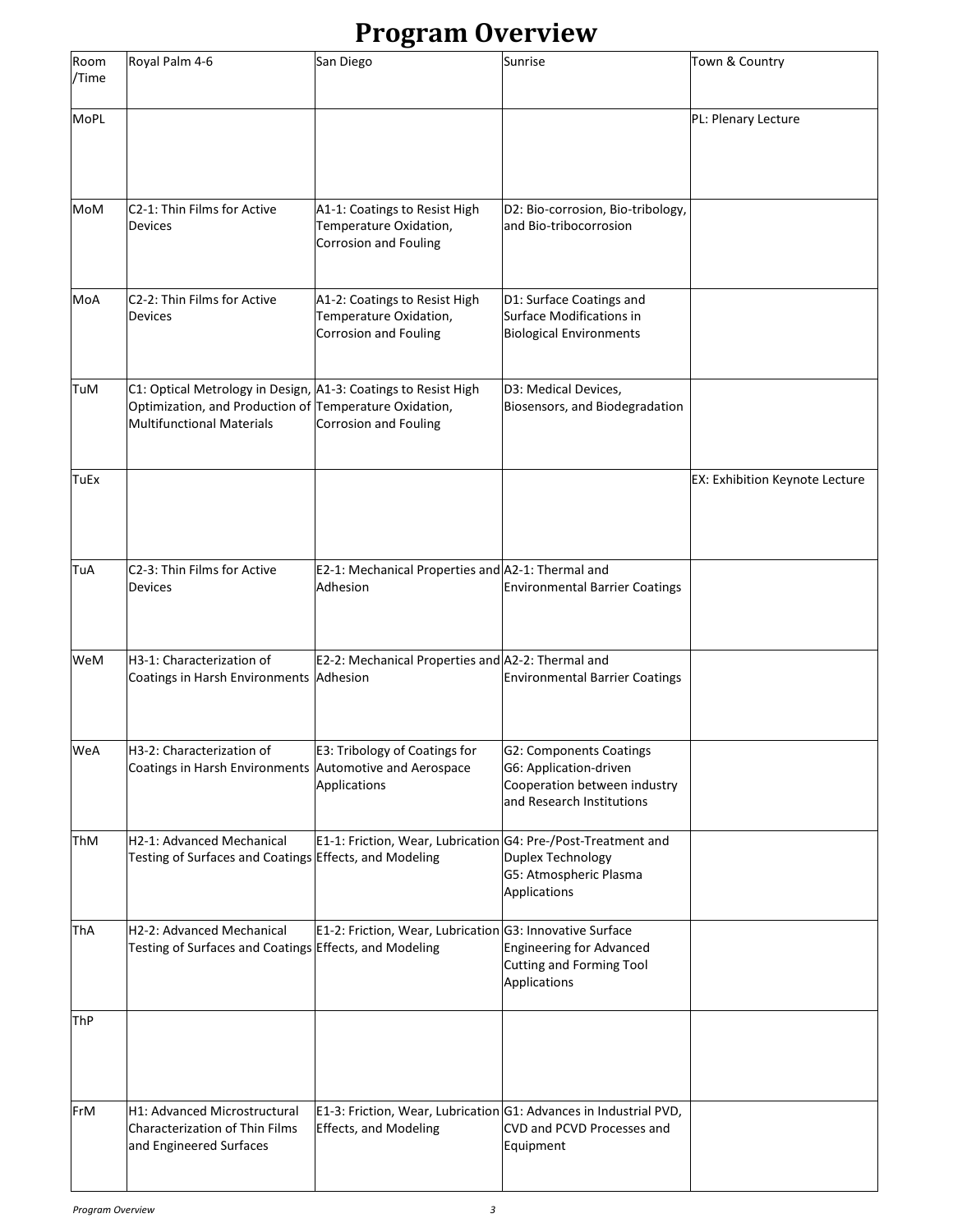#### **Special Events Monday**

#### **Special Events Monday**

- 7:30 AM Conference Registration/Atlas Foyer
- 8:00 AM Plenary Lecture/Town & Country
- 8:30 AM Short Courses/Devonshire
- 10:00 AM Technical Sessions/See Room Matrix
- 12:15 PM Anton Paar: Focused Topic Session/Town & Country
- 5:30 PM Welcome Mixer/Lion Fountain Courtyard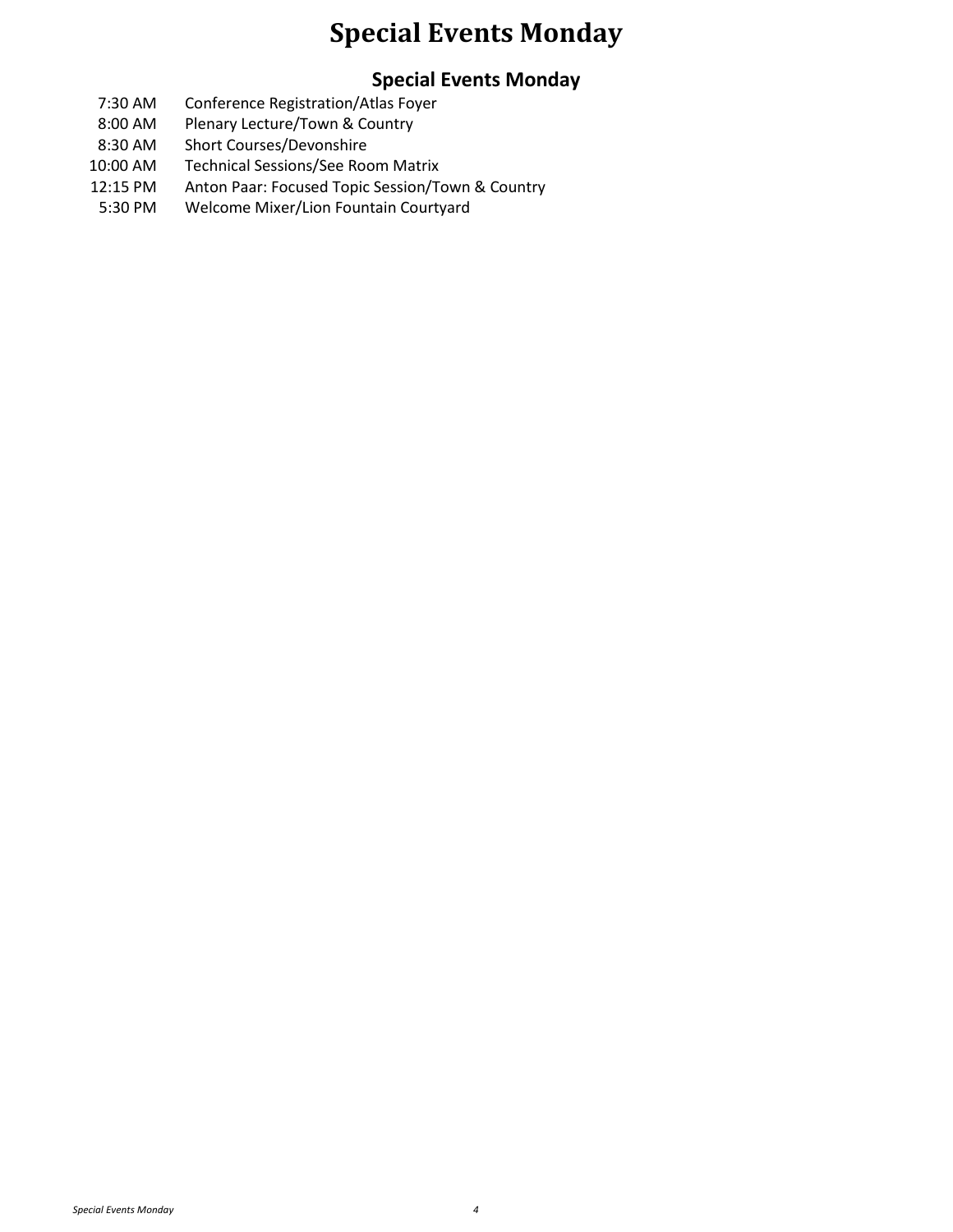|        | <b>Plenary Lecture</b>                                                                                                                                                               |  |
|--------|--------------------------------------------------------------------------------------------------------------------------------------------------------------------------------------|--|
|        | Room Town & Country - Session PL                                                                                                                                                     |  |
|        | <b>Plenary Lecture</b>                                                                                                                                                               |  |
| 8:00am | <b>INVITED: PL-1</b> Grain Boundary Segregation: A Key Tool for Stabilizing<br>Nanostructure in Next-Generation Coatings, Chris Schuh, Massachusetts<br>Institute of Technology, USA |  |
|        |                                                                                                                                                                                      |  |
|        |                                                                                                                                                                                      |  |
|        |                                                                                                                                                                                      |  |
|        |                                                                                                                                                                                      |  |
|        |                                                                                                                                                                                      |  |
|        |                                                                                                                                                                                      |  |
|        |                                                                                                                                                                                      |  |
|        |                                                                                                                                                                                      |  |
|        |                                                                                                                                                                                      |  |
| 8:20am | Invited talk continues.                                                                                                                                                              |  |
|        |                                                                                                                                                                                      |  |
|        |                                                                                                                                                                                      |  |
|        |                                                                                                                                                                                      |  |
|        |                                                                                                                                                                                      |  |
|        |                                                                                                                                                                                      |  |
|        |                                                                                                                                                                                      |  |
|        |                                                                                                                                                                                      |  |
|        |                                                                                                                                                                                      |  |
|        |                                                                                                                                                                                      |  |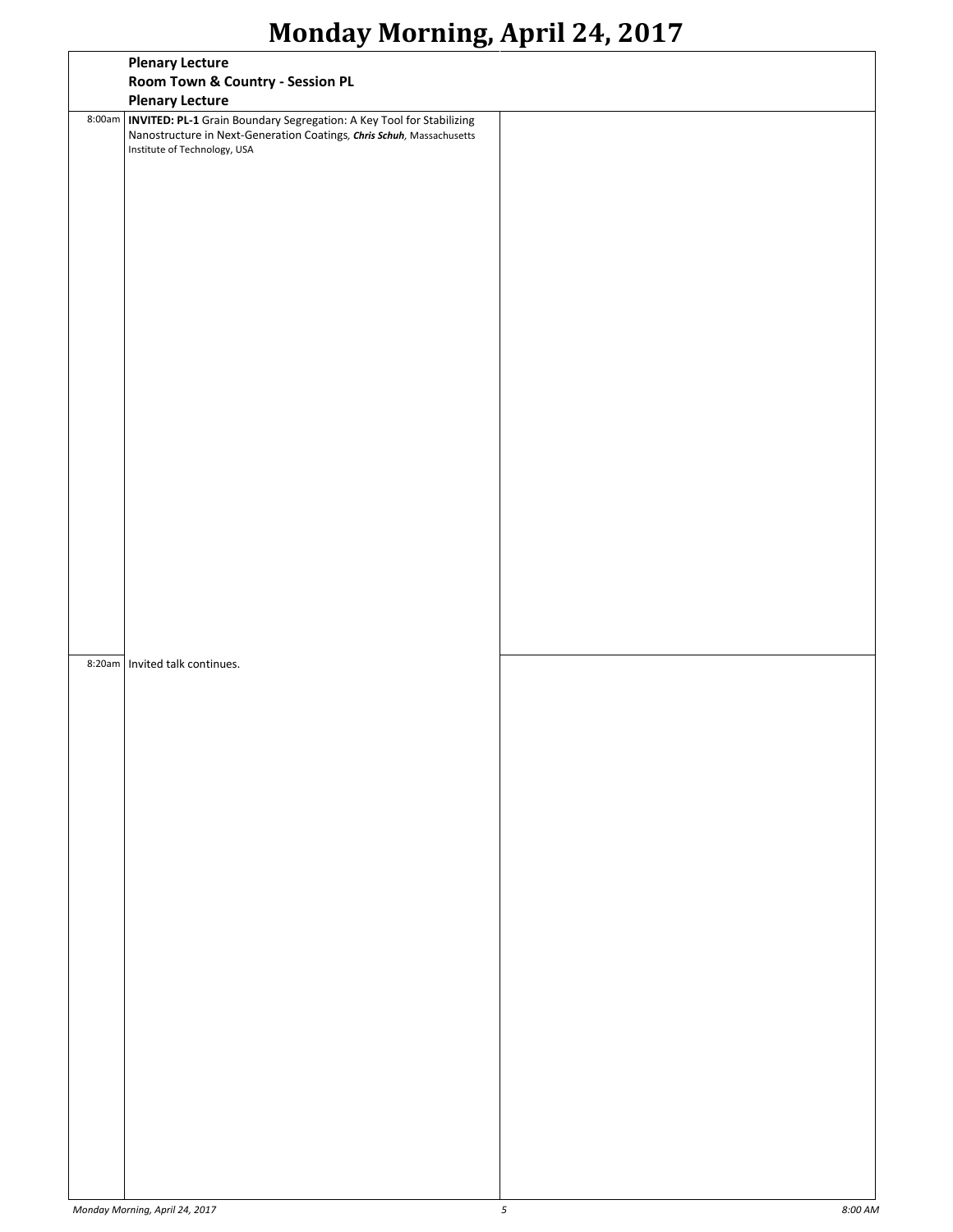|         | <b>Coatings for Use at High Temperatures</b><br>Room San Diego - Session A1-1<br><b>Coatings to Resist High Temperature Oxidation,</b><br><b>Corrosion and Fouling</b><br>Moderators: Vladislav Kolarik, Fraunhofer Institute for<br>Chemical Technology ICT, Prabhakar Mohan, Solar Turbines,<br>USA, Anton Chyrkin, Forschungszentrum Jülich GmbH                                                  | <b>Hard Coatings and Vapor Deposition Technologies</b><br><b>Room Golden West - Session B1-1</b><br><b>PVD Coatings and Technologies</b><br><b>Moderators: Joerg Vetter, Oerlikon Balzers Coating Germany</b><br>GmbH, Jyh-Ming Ting, National Cheng Kung University                                                                                                                                             |
|---------|------------------------------------------------------------------------------------------------------------------------------------------------------------------------------------------------------------------------------------------------------------------------------------------------------------------------------------------------------------------------------------------------------|------------------------------------------------------------------------------------------------------------------------------------------------------------------------------------------------------------------------------------------------------------------------------------------------------------------------------------------------------------------------------------------------------------------|
| 10:00am | <b>INVITED: A1-1-1 High-resolution Studies of Phase Transformations in</b><br>Metal/oxide Composite Films for High-temperature Applications, Gordon<br>Tatlock, M Duffield, K Dawson, University of Liverpool, UK; D Hernandez-<br>Maldonado, SuperSTEM Laboratory, UK; J Lewis, 2DHeat Ltd, UK                                                                                                      | <b>B1-1-1</b> Tunable Low Energy Ion Bombardment and its Influence on AIN<br>Thin Films Deposited in Confocal DC Magnetron Sputtering, Mathis Trant,<br>M Fischer, K Thorwarth, J Patscheider, H Hug, Empa, Swiss Federal Laboratories for<br>Materials Science and Technology, Switzerland                                                                                                                      |
| 10:20am | Invited talk continues.                                                                                                                                                                                                                                                                                                                                                                              | <b>B1-1-2</b> Unprecedented Al Supersaturation in Single-phase Rock Salt<br>Structure VAIN Films by Al <sup>+</sup> Subplantation, Grzegorz Greczynski, Linköping<br>University, (IFM), Sweden; S Mraz, M Hans, Aachen University, Germany; D<br>Primetzhofer, Uppsala University, Angstrom Laboratory, Sweden; J Lu, L Hultman,<br>Linköping University, (IFM), Sweden; J Schneider, Aachen University, Germany |
| 10:40am | A1-1-3 High Temperature Corrosion Of Ni-Base Coatings For Boiler<br>Applications - A Microstructural Study, Johan Eklund, J Phother-Simon,<br>Chalmers University of Technology, Sweden; E Sadeghimeresht, University West,<br>Sweden; L Johansson, T Jonsson, Chalmers University of Technology, Sweden; S<br>Joshi, University West, Sweden; J Liske, Chalmers University of Technology,<br>Sweden | <b>INVITED: B1-1-3</b> Ion Beam Designed Thin-film Metasurfaces, Carsten<br>Ronning, Friedrich-Schiller-Universität Jena, Institut für Festkörperphysik,<br>Germany                                                                                                                                                                                                                                              |
| 11:00am | A1-1-4 Coatings for Oxidation and Hot Corrosion Protection of Disk<br>Alloys, James Nesbitt, T Gabb, S Draper, NASA Glenn Research Center, USA; R<br>Miller, Vantage Partners, LLC, USA; I Locci, University of Toledo, USA; C Sudbrack,<br>NASA Glenn Research Center. USA                                                                                                                          | Invited talk continues.                                                                                                                                                                                                                                                                                                                                                                                          |
| 11:20am | A1-1-5 High Temperature Oxidation Protection of γ-Titanium Aluminide<br>using Amorphous (Cr, Al)ON Coatings Deposited by High Speed Physical<br>Vapor Deposition, K Bobzin, T Brögelmann, C Kalscheuer, Tiancheng Liang,<br>Engineering Institute - RWTH Aachen University, Germany                                                                                                                  | B1-1-5 Mechanical and Thermal Behavior of Magnetron Sputtered Zr-Cu<br>and Zr-Hf-Cu Metallic Glasses, Michal Zitek, P Zeman, S Zuzjakova, R Čerstvý,<br>S Haviar, M Kotrlova, University of West Bohemia, Czech Republic                                                                                                                                                                                         |
| 11:40am | A1-1-6 Cyclic Oxidation and Hot Corrosion Behaviour of Plasma Sprayed<br>CoCrAlY/WC-Co Coating on Turbine Alloys, H Nithin, V Desai, Ramesh<br>Motagondanahalli Rangarasaiah, National Institute of Technology Karnataka,<br>India                                                                                                                                                                   | B1-1-6 The Development of Ultrathin Zr-Cu-Ni-Al-N Thin Film Metallic<br>Glass as a Diffusion Barrier for Cu-Si Interconnect, Joseph Lee, National<br>Tsing Hua University, Taiwan; Y Chen, Metal Industries R&D Centre (MIRDC),<br>Taiwan; J Duh, National Tsing Hua University, Taiwan                                                                                                                          |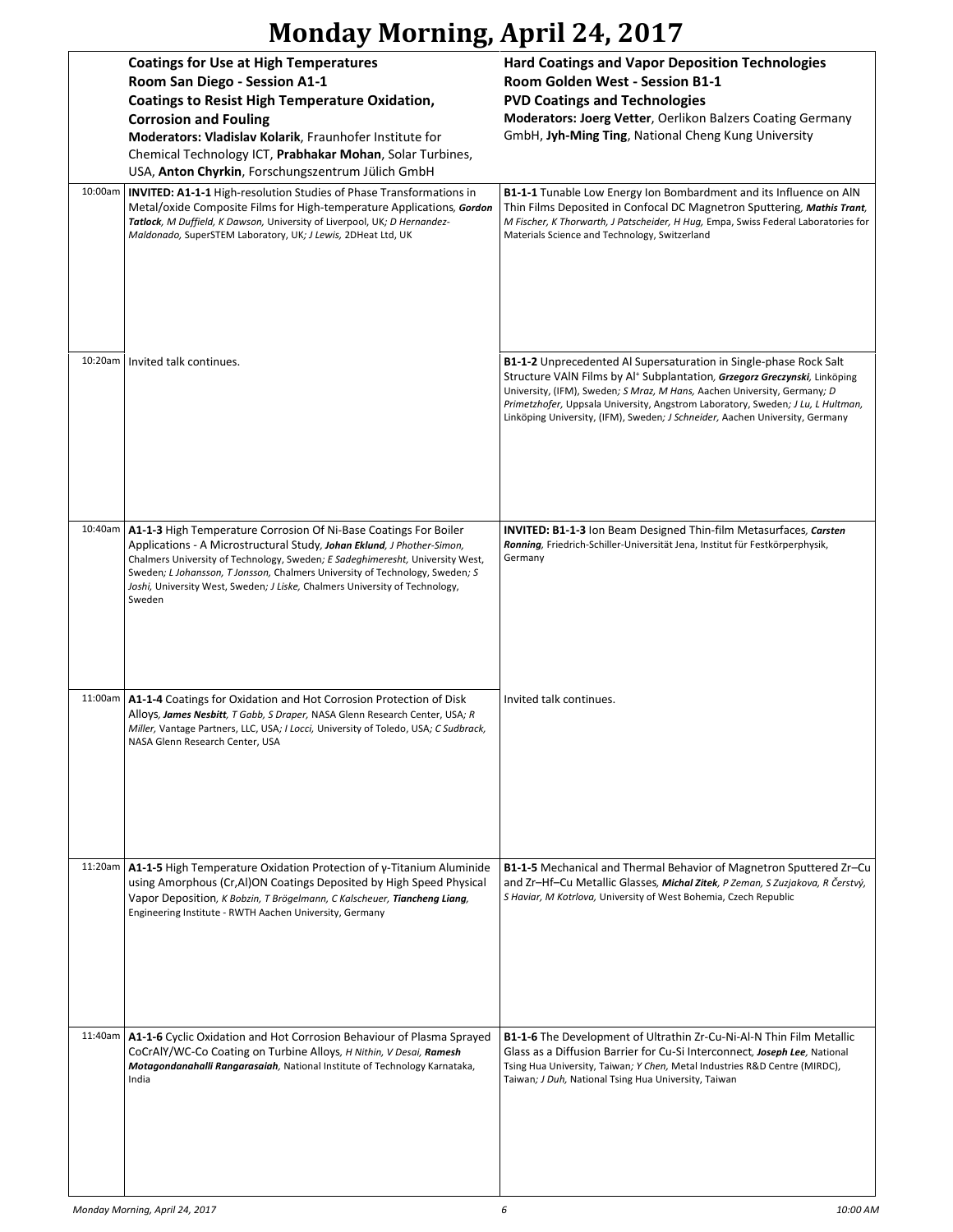|         | <b>Hard Coatings and Vapor Deposition Technologies</b><br>Room California - Session B5-1<br><b>Hard and Multifunctional Nanostructured Coatings</b><br>Moderators: Jiri Capek, University of West Bohemia, Robert<br>Franz, Montanuniversität Leoben                                                  | <b>Fundamentals and Technology of Multifunctional</b><br><b>Materials and Devices</b><br>Room Royal Palm 4-6 - Session C2-1<br><b>Thin Films for Active Devices</b><br>Moderators: Vanya DarakchievaMarco Cremona, Pontificia<br>Universidade Católica do Rio de Janeiro, Junichi Nomoto, Kochi<br>University of Technology, Japan,                                                                                                                                                      |
|---------|-------------------------------------------------------------------------------------------------------------------------------------------------------------------------------------------------------------------------------------------------------------------------------------------------------|------------------------------------------------------------------------------------------------------------------------------------------------------------------------------------------------------------------------------------------------------------------------------------------------------------------------------------------------------------------------------------------------------------------------------------------------------------------------------------------|
| 10:00am | <b>B5-1-1</b> Synthesis and Characterization of HfNbTiVZr High Entropy Alloy<br>Thin Films, Stefan Fritze, D Karlsson, P Berastequi, D Rehnlund, L Nyholm, M<br>Sahlberg, E Lewin, U Jansson, Uppsala University, Angstrom Laboratory, Sweden                                                         | <b>INVITED: C2-1-1</b> Application of Gallium Oxide for High-Power<br>Electronics, Masataka Higashiwaki, M Wong, K Konishi, National Institute of<br>Information and Communications Technology, Japan; K Sasaki, K Goto, Tamura<br>Corporation, Japan; H Murakami, Y Kumagai, Tokyo University of Agriculture and<br>Technology, Japan; A Kuramata, S Yamakoshi, Tamura Corporation, Japan                                                                                               |
| 10:20am | <b>B5-1-2</b> Structural Stability of ZrN/SiN <sub>x</sub> Multilayered Coatings under<br>Harsh Environments, Gregory Abadias, Institut P', Université de Poitiers-UPR<br>3346 CNRS-ENSMA, France; I Saladukhin, V Uglov, S Zlotski, V Shymasnki,<br>Belarusian State University, Belarus             | Invited talk continues.                                                                                                                                                                                                                                                                                                                                                                                                                                                                  |
| 10:40am | B5-1-3 Magnetron Sputtered High-Temperature Hf-B-Si-C-N Films with<br>Controlled Electrical Conductivity and Optical Transparency, Veronika<br>Simova, J Vlcek, S Zuzjakova, R Čerstvý, J Houška, University of West Bohemia,<br>Czech Republic                                                       | C2-1-3 Phenomenon of Oxygen Ion Migration in In <sub>203</sub> -Based Resistive<br>Random Access Memory, Cheng-Hsien Wu, National Sun Yat-sen University,<br>Taiwan; T Chang, T Tsai, National Sun Yat-Sen University, Taiwan                                                                                                                                                                                                                                                            |
| 11:00am | B5-1-4 Reactively Sputtered Multicomponent (TiZrHfVNb)N Thin Films,<br>Kristina Johansson, E Lewin, Uppsala University, Angstrom Laboratory, Sweden                                                                                                                                                   | C2-1-4 Vapor-Liquid-Solid Growth of SnO <sub>2</sub> Nanowires Utilizing Alternate<br>Source Supply and Their Photoluminescence Properties, Tomoaki<br>Terasako, K Kohno, Ehime University, Japan; M Yagi, National Institute of<br>Technology, Kagawa College, Japan                                                                                                                                                                                                                    |
| 11:20am | <b>B5-1-5</b> Deposition of Fluor-doped WS <sub>2</sub> -C Coatings on Nanostructured<br>Anodized Aluminum Alloy Substrates for Wettability Control, S Rodrigues,<br>SEG-CEMUC, Portugal; Sandra Carvalho, University of Minho and University of<br>Porto, Portugal; A Cavaleiro, SEG-CEMUC, Portugal | <b>C2-1-5</b> Endurance Improvement and Resistance Stabilization of<br>Transparent Multilayer ReRAM with Oxygen Deficient WO <sub>x</sub> Layer and<br>Heat Dissipating AIN Buffer Layer, Yu-Hsuan Lin, National Chiao Tung<br>University, Taiwan; D Huang, Peking University, China; T Tseng, National Chiao<br>Tung University, Taiwan                                                                                                                                                 |
| 11:40am |                                                                                                                                                                                                                                                                                                       | C2-1-6 Mechanism of Selectivity Increased during Operation on<br>Vanadium Oxide Based Selector, C Lin, National Sun Yat-sen University,<br>Taiwan; T Chang, K Chang, National Sun Yat-Sen University, Taiwan; T Tsai, C Pan,<br>National Sun Yat-sen University, Taiwan; Jih-Chien Liao, National Tsing Hua<br>University, Taiwan; P Chen, National Sun Yat-sen University, Taiwan; C Chen,<br>National Sun Yat-Sen University, Taiwan; S Sze, National Chiao Tung University,<br>Taiwan |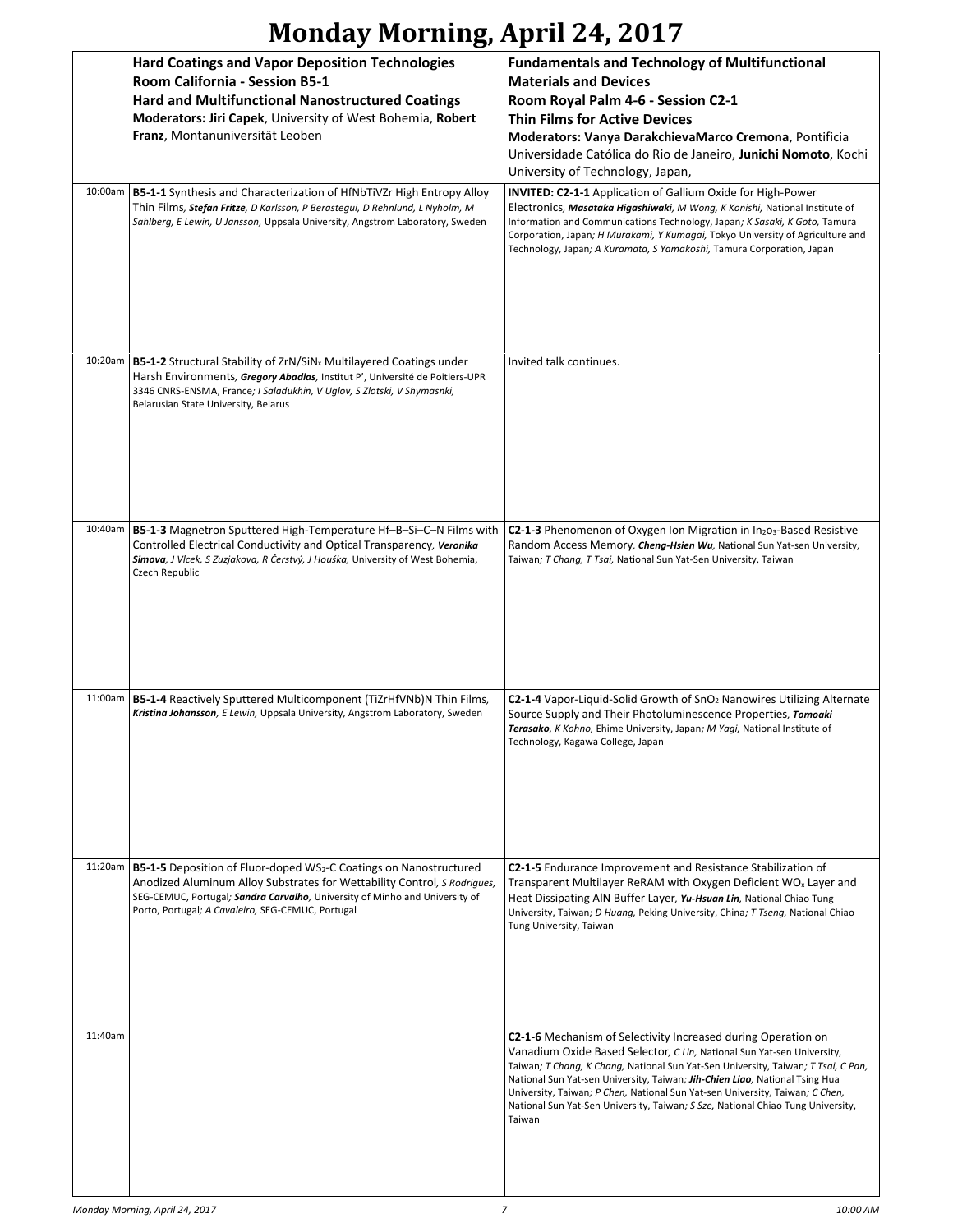|         | <b>Coatings for Biomedical and Healthcare Applications</b><br><b>Room Sunrise - Session D2</b><br>Bio-corrosion, Bio-tribology, and Bio-tribocorrosion<br>Moderator: Anna Igual Munoz, Ecole Polytechnique Federale<br>de Lausanne                                                                                                                                                                                                                                                                                                                                                                              | <b>New Horizons in Coatings and Thin Films</b><br>Room Royal Palm 1-3 - Session F1-1<br><b>Nanomaterials and Nanofabrication</b><br>Moderators: R. Mohan Sankaran, Case Western Reserve<br>University, Sumit Agarwal, Colorado School of Mines                              |
|---------|-----------------------------------------------------------------------------------------------------------------------------------------------------------------------------------------------------------------------------------------------------------------------------------------------------------------------------------------------------------------------------------------------------------------------------------------------------------------------------------------------------------------------------------------------------------------------------------------------------------------|-----------------------------------------------------------------------------------------------------------------------------------------------------------------------------------------------------------------------------------------------------------------------------|
| 10:00am |                                                                                                                                                                                                                                                                                                                                                                                                                                                                                                                                                                                                                 | F1-1-1 Sculptured Thin Films by Ion Beam Sputtering, Bernd Rauschenbach,<br>C Grüner, Leibniz Institute of Surface Modification, Germany                                                                                                                                    |
| 10:20am | D2-2 Evaluation of Tribocorrosion Kinetics and Biocompatibility of<br>Electrochemically Induced Tribolayer for Hip Implants, M Lyvers, D<br>Bijukumar, University of Illinois College of Medicine at Rockford, IL, USA; A Moore,<br>Winnebago High School, USA; P Saborio, Rush University Medical Center, USA; D<br>Royhman, Rush University Medical Center and Northwestern University, USA; M<br>Wimmer, Rush University Medical Center, USA; K Shull, Northweswtern University,<br>USA; Mathew T. Mathew, University of Illinois College of Medicine at Rockford<br>and Rush University Medical Center, USA | F1-1-2 The Effect of Thermal Treatment on the Structure and Surface<br>Plasmon Resonance of Ag-coated ZnO Nanoparticles by Sol-gel Method,<br>Chih-Chiang Wang, National Chung Hsing University, Taiwan; H Shih, Chinese<br>Culture University, Taiwan                      |
| 10:40am | <b>INVITED: D2-3</b> Tribocorrosion from Nano to Macroscale – the Effect of<br>Proteins on Friction of CoCrMo Biomedical Alloy, Nuria Espallargas, NTNU,<br>Norway                                                                                                                                                                                                                                                                                                                                                                                                                                              | INVITED: F1-1-3 In-situ Electron Microscopy of Synthesis, Chemistry and<br>Self-Assembly of Colloidal Nanostructures, <i>Eli Sutter</i> , University of Nebraska-<br>Lincoln, USA                                                                                           |
| 11:00am | Invited talk continues.                                                                                                                                                                                                                                                                                                                                                                                                                                                                                                                                                                                         | Invited talk continues.                                                                                                                                                                                                                                                     |
|         | 11:20am   D2-5 Fretting Corrosion of Biomaterials Dedicated to Dental Implants:<br>Quantitative and Qualitative Insights, P Corne, A Vaillant-Corroy, P De March,<br>F Cleymand, Institut Jean Lamour, France; Jean Geringer, Mines Saint Etienne,<br>France                                                                                                                                                                                                                                                                                                                                                    | F1-1-5 Deposition of PTFE - TiO <sub>2</sub> Composite Coatings Combining<br>Superhydrophobic and Photocatalytic Properties by Reactive pDC<br>Magnetron Sputtering from a Blended Powder Target, Marina Ratova, P<br>Kelly, G West, Manchester Metropolitan University, UK |
| 11:40am | D2-6 Mechanical and Anti-Corrosive Properties of Various Titania/Silica<br>Hybrid Composite Film as the Interlayer of a Diamond-Like Carbon<br>Deposited Ti6Al4V Substrate by Sol-Gel Technique, N Wu, Wen-Hsien Wu, C<br>Chou, National Taiwan Ocean University, Taiwan; R Wu, National Institute for<br>Materials Science, Japan; J Lee, Ming Chi University of Technology, Taiwan                                                                                                                                                                                                                            | F1-1-6 The Mechanisms of Growth of Zr-Fe-O Whiskers, Jingjing Gu,<br>University of North Texas, USA; P Petry, University of Rouen, France; I Hammood,<br>M Carl, R Reidy, S Aouadi, University of North Texas, USA                                                          |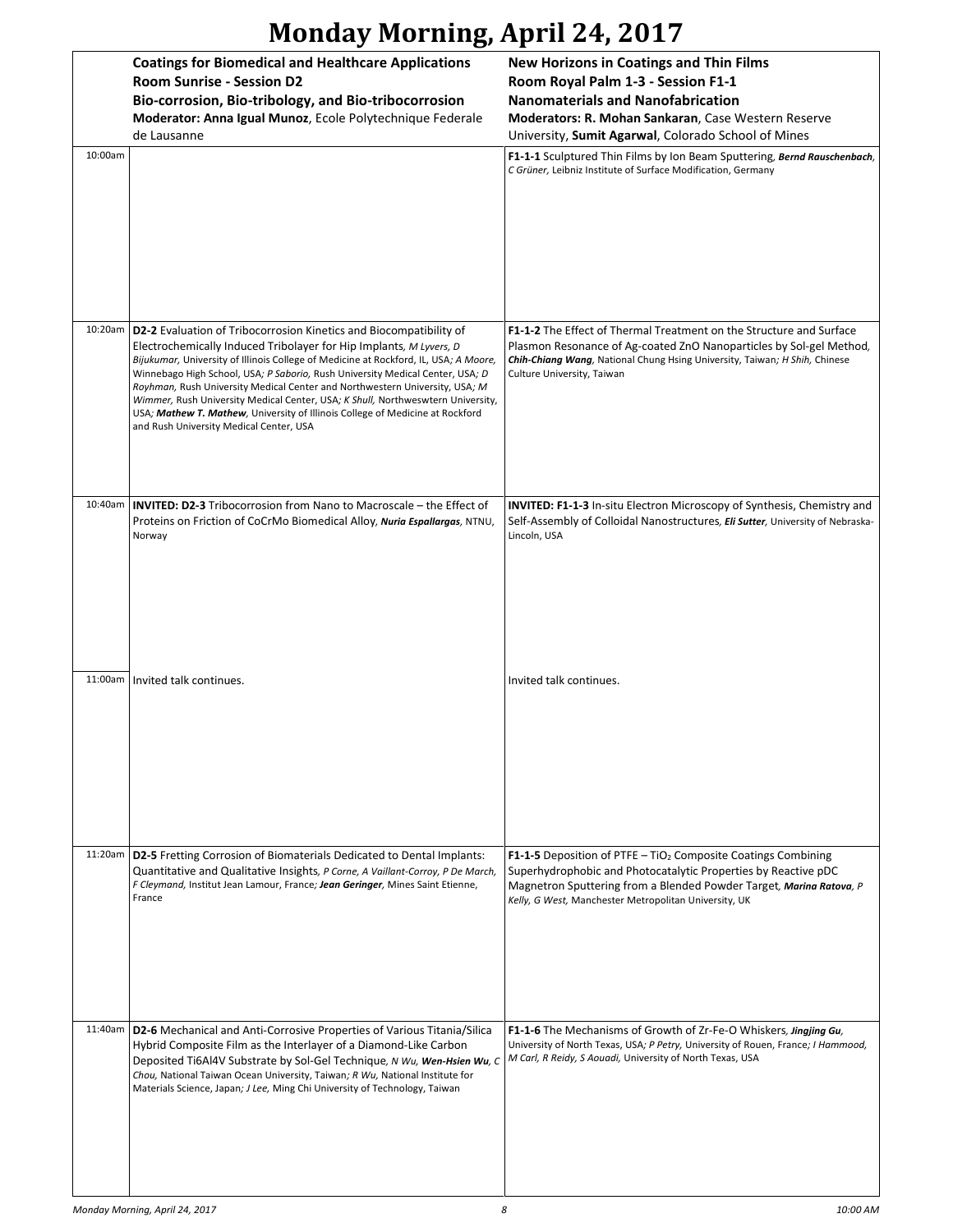|                    | <b>Hard Coatings and Vapor Deposition Technologies</b><br>Room California - Session B5-2<br><b>Hard and Multifunctional Nanostructured Coatings</b>                                                                                                                                                                                                                                                                                                     | <b>Hard Coatings and Vapor Deposition Technologies</b><br><b>Room Golden West - Session B1-2</b><br><b>PVD Coatings and Technologies</b>                                                                                                                                                                                                                                                                                          |
|--------------------|---------------------------------------------------------------------------------------------------------------------------------------------------------------------------------------------------------------------------------------------------------------------------------------------------------------------------------------------------------------------------------------------------------------------------------------------------------|-----------------------------------------------------------------------------------------------------------------------------------------------------------------------------------------------------------------------------------------------------------------------------------------------------------------------------------------------------------------------------------------------------------------------------------|
|                    | Moderators: Jiri Capek, University of West Bohemia, Robert<br>Franz, Montanuniversität Leoben                                                                                                                                                                                                                                                                                                                                                           | Moderators: Joerg Vetter, Oerlikon Balzers Coating Germany<br>GmbH, Jyh-Ming Ting, National Cheng Kung University                                                                                                                                                                                                                                                                                                                 |
|                    | 1:30pm   B5-2-1 B <sub>4</sub> C and Mo Coatings Characterization regarding Stamping Dies<br>Application, F Silva, Liliana Fernandes, M Andrade, ISEP - School of Engineering,<br>Polytechnic of Porto, Portugal; R Alexandre, TeandM - Technology, Engineering<br>and Materials, S.A., Portugal; A Baptista, INEGI - - Instituto de Ciência e Inovação<br>em Eng. Mecânica e Eng. Industrial, Portugal; C Rodrigues, Colep Portugal, S.A.,<br>Portugal | INVITED: B1-2-1 Air-based Deposition of Oxynitride Thin Films, Fu-Hsing<br>Lu, National Chung Hsing University, Taiwan                                                                                                                                                                                                                                                                                                            |
| 1:50 <sub>pm</sub> | B5-2-2 Effect of Energy on Structure, Microstructure and Enhanced<br>Resistance to Cracking of Hard Sputter Deposited Ti(Ni)N <sub>x</sub> and Ti(Al, V)N <sub>x</sub><br>Films, Martin Jaroš, J Musil, R Čerstvý, S Haviar, University of West Bohemia,<br>Czech Republic                                                                                                                                                                              | Invited talk continues.                                                                                                                                                                                                                                                                                                                                                                                                           |
|                    | 2:10pm   INVITED: B5-2-3 Ultra-thick, Superhard Nanocomposite Coatings<br>Deposited using Plasma Enhanced Magnetron Sputtering (PEMS) and<br>their Practical Applications, Ronghua Wei, Southwest Research Institute, USA                                                                                                                                                                                                                               | <b>B1-2-3</b> Effect of Oxygen Contamination on PVD AIN Growth, Katherine<br>Knisely, B Griffin, R Timon, M Olewine, T Young, M Monochie, H Dallo, Sandia<br>National Laboratories, USA                                                                                                                                                                                                                                           |
|                    | 2:30pm   Invited talk continues.                                                                                                                                                                                                                                                                                                                                                                                                                        | B1-2-4 Optical and Mechanical Properties of Al-doped Zinc Oxide Thin<br>Film Fabricated by a High Power Impulse Magnetron Sputtering, YuCi<br>Hong, J Lee, Ming Chi University of Technology, Taiwan; B Lou, Chang Gung<br>University, Taiwan                                                                                                                                                                                     |
|                    | 2:50pm   B5-2-5 Role of Interfaces in Determining the Fracture Resistance of<br>Nanocomposite/Metal Nitride Multilayers, Naureen Ghafoor, Linköping<br>University, IFM, Thin Film Physics Division, Sweden                                                                                                                                                                                                                                              | <b>B1-2-5</b> Non-reactive and Reactive dc Magnetron Sputter Deposition of<br>Molybdenum Oxide Thin Films, J Pachlhofer, Robert Franz, Montanuniversität<br>Leoben, Austria; E Franzke, Plansee SE, Austria; A Tarazaga Martín-Luengo,<br>Johannes Kepler University, Austria; H Köstenbauer, J Winkler, Plansee SE, Austria;<br>A Bonanni, Johannes Kepler University, Austria; C Mitterer, Montanuniversität<br>Leoben, Austria |
|                    | 3:10pm   B5-2-6 Novel CrVN/TIN Nanoscale Multilayer Coatings Deposited by DC<br>Magnetron Sputtering, Elbert Contreras, Y Galindez, G Bejarano, M Rodas, M<br>Gómez, Universidad de Antioquia, Colombia                                                                                                                                                                                                                                                 | B1-2-6 Piezoelectric Coefficient Enhancement in Low Mg Content<br>Wurtzite Mg <sub>x</sub> Zn <sub>1-x</sub> O Films, YiJu Chen, S Brahma, C Liu, J Huang, National Cheng<br>Kung University, Taiwan                                                                                                                                                                                                                              |
| 3:30 <sub>pm</sub> | <b>B5-2-7</b> Carbon Supersaturated Fe-Cr-Ni-C Thin Films with a Unique<br>Nanocolumnar Structure - a Tough, Low Friction and Corrosion Resistant<br>Coating, Tomasz Suszko, W Gulbinski, E Dobruchowska, Koszalin University of<br>Technology, Poland; J Morgiel, Institute of Metallurgy and Materials Science of<br>Polish Academy of Sciences, Poland                                                                                               | B1-2-7 Ternary and Quaternary Hard Transparent Thin Films Made from<br>Al, Si, O and N, Maria Fischer, M Trant, K Thorwarth, H Hug, J Patscheider, Empa,<br>Swiss Federal Laboratories for Materials Science and Technology, Switzerland                                                                                                                                                                                          |
|                    | 3:50pm   B5-2-8 Study of Wear Mechanism of Carbide and Ceramic Cutting Tools<br>with Nano-structured Multi-layered Composite Functional Coatings,<br>Alexey Vereschaka, A Vereschaka, MSTU Stankin, Russian Federation; A Batako,<br>Liverpool John Moores University, UK; N Sitnikov, Federal State Unitary Enterprise<br>"Keldysh Research Center", Russian Federation                                                                                | <b>B1-2-8</b> Characteristics of TiAlSiN Having a Hexagonal Structure, Shingo<br>Inagaki, A Kawana, Japan Coating Center Co., Ltd., Japan                                                                                                                                                                                                                                                                                         |
| 4:10pm             |                                                                                                                                                                                                                                                                                                                                                                                                                                                         | <b>B1-2-9</b> A study of Preferred Orientation of VN Thin Film on Si Substrate<br>Deposited by Unbalanced Magnetron Sputtering, Cheng-Han Lin, J Huang,<br>G Yu, National Tsing Hua University, Taiwan                                                                                                                                                                                                                            |
| 4:30pm             |                                                                                                                                                                                                                                                                                                                                                                                                                                                         | <b>B1-2-10</b> Structure and Mechanical Property of AIP Deposited (AlxCr100-<br>x)N Coatings with X > 70at%, Kenji Yamamoto, H Nii, M Abe, Kobe Steel Ltd.,<br>Japan; S Takada, Y Iwai, University of Fukui, Japan                                                                                                                                                                                                                |
| 4:50pm             |                                                                                                                                                                                                                                                                                                                                                                                                                                                         | B1-2-11 Control of Elastic-Plastic Deformability and Hardness in Nitride<br>Hard Coatings on Cubic Boron Nitride Sintered Compact Cutting Tool,<br>Masakuni Takahashi, S Sato, T Maekawa, Mitsubishi Materials Corporation, Japan                                                                                                                                                                                                 |
| 5:10pm             |                                                                                                                                                                                                                                                                                                                                                                                                                                                         | <b>B1-2-12</b> Effect of Preferred Orientation on the Fracture Toughness of VN<br>Hard Coatings, Liang-Ru Wei, J Huang, G Yu, National Tsing Hua University,<br>Taiwan                                                                                                                                                                                                                                                            |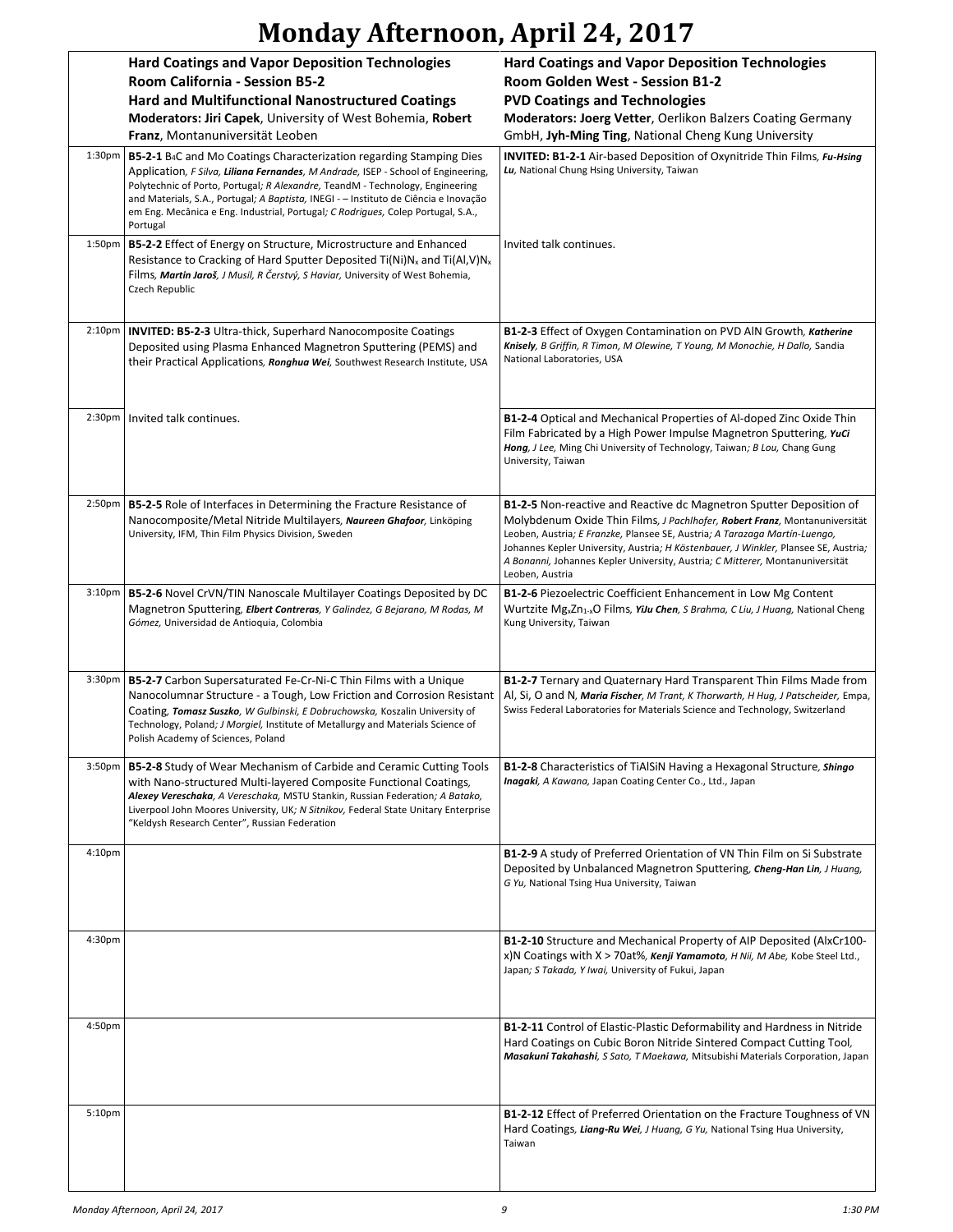|                     | Room Royal Palm 1-3                                                                                                                                                                                                                                                                                 |                                                                                                                                                                                                                                                                                                                |
|---------------------|-----------------------------------------------------------------------------------------------------------------------------------------------------------------------------------------------------------------------------------------------------------------------------------------------------|----------------------------------------------------------------------------------------------------------------------------------------------------------------------------------------------------------------------------------------------------------------------------------------------------------------|
| 1:30 <sub>pm</sub>  | INVITED: F1-2-1 Accelerated Development of CuSb(S, Se)2 Thin Film<br>Photovoltaic Device Prototypes, Colin Wolden, Colorado School of Mines, USA                                                                                                                                                    | <b>New Horizons in Coatings and Thin Films</b><br><b>Session F1-2</b><br><b>Nanomaterials and Nanofabrication</b><br>Moderators: R. Mohan Sankaran, Case Western Reserve<br>University, Sumit Agarwal, Colorado School of Mines                                                                                |
| 1:50 <sub>pm</sub>  | Invited talk continues.                                                                                                                                                                                                                                                                             |                                                                                                                                                                                                                                                                                                                |
| 2:10 <sub>p</sub> m | F3-3 Tunable MoS <sub>2</sub> and MoS <sub>2</sub> -based Electrocatalysts by Hot-injection Method<br>for Hydrogen Evolution Reaction, Chia-Ling Wu, P Huang, S Brahma, J Huang, National<br>Cheng Kung University, Taiwan; S Wang, Southern Taiwan University of Science and<br>Technology, Taiwan | <b>New Horizons in Coatings and Thin Films</b><br><b>Session F3</b><br>2D Materials: Synthesis, Characterization, and<br><b>Applications</b><br>Moderators: Haitao Liu, University of Pittsburgh, USA,<br>Jiaxing Huang, Northwestern University, Liping Wang,<br>Ningbo Institute of Materials Technology and |
| 2:30 <sub>pm</sub>  | F3-4 High-throughput Combinatorial Synthesis and Multimodal X-ray Analysis of<br>Co-based Ternary Alloys, Janak Thapa, C Gross, V Hegde, L Ward, S Naghavi, C<br>Wolverton, Y Chung, M Bedzyk, Northwestern University, USA                                                                         | Engineering, Chinese Academy of Sciences                                                                                                                                                                                                                                                                       |
| $2:50p$ m           | F3-5 Development and Characterisation of Cost-Effective Graphene Oxide-<br>Nickel Nanocomposite Coatings, S Qi, X Li, Hanshan Dong, The University of<br>Birmingham, UK                                                                                                                             |                                                                                                                                                                                                                                                                                                                |
| 3:10 <sub>pm</sub>  | F3-6 Fabrication of Functional Graphene Reinforced Polyurethane<br>Nanocomposite Coatings with Regular Textures for Corrosion Inhibition, Wenjie<br>Zhao, Ningbo Institute of Materials Technology and Engineering, Chinese Academy of<br>Sciences, China                                           |                                                                                                                                                                                                                                                                                                                |
| 3:30 <sub>pm</sub>  | <b>F3-7</b> Structure and Tribological Properties of TiSiCN Coatings Incorporated with<br>Layered Structure of MAX Phase in Artificial Seawater, Jinlong Li, Y Wang, C Dang, L<br>Wang, Q Xue, Ningbo Institute of Materials Technology and Engineering, Chinese Academy<br>of Sciences, China      |                                                                                                                                                                                                                                                                                                                |
| 3:50 <sub>pm</sub>  | F3-8 Graphene: Improving Material Performance by Keeping the Surface<br>Cleaning, Haitao Liu, University of Pittsburgh, USA                                                                                                                                                                         |                                                                                                                                                                                                                                                                                                                |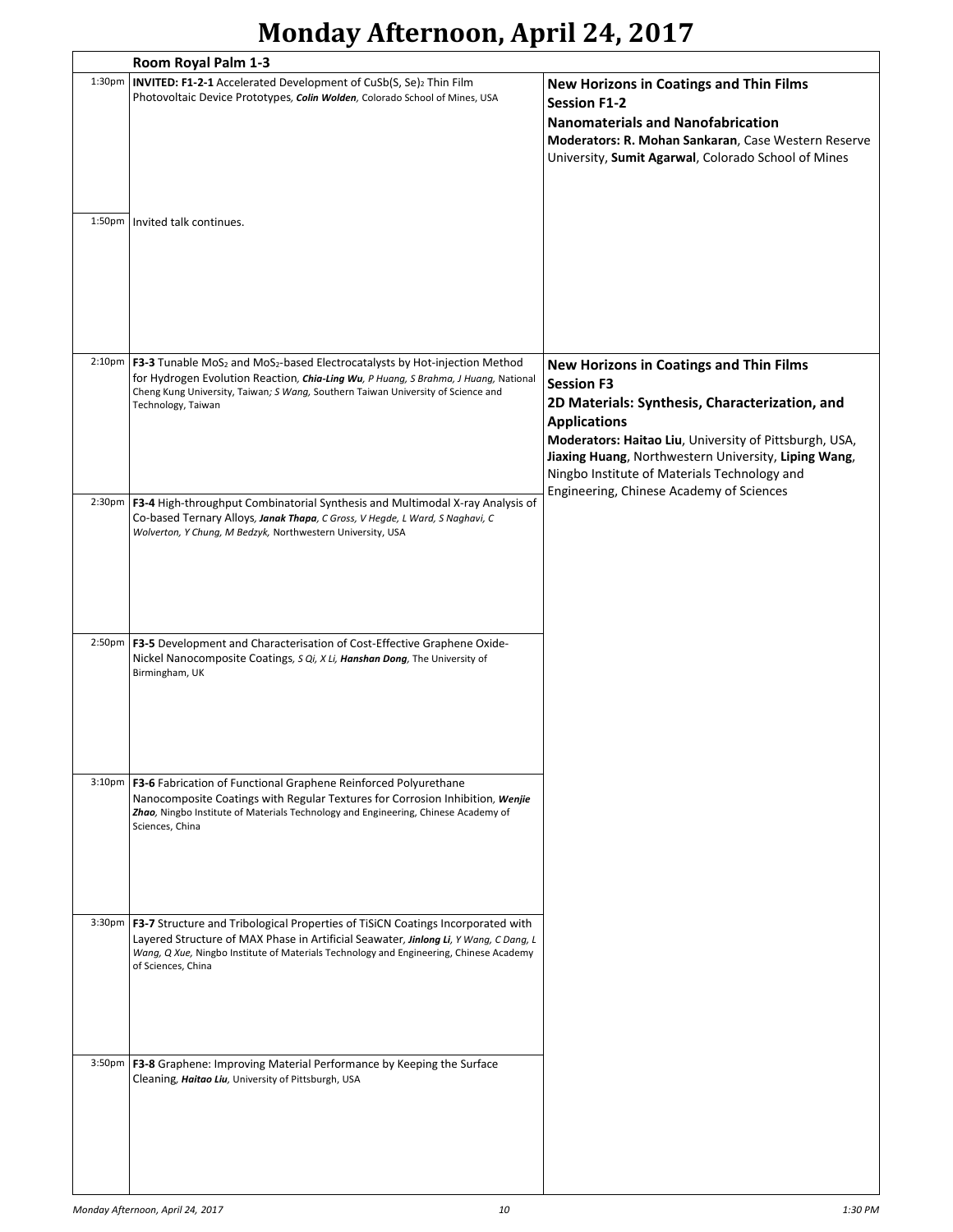|                     | <b>Fundamentals and Technology of Multifunctional</b><br><b>Materials and Devices</b>                                                                                                                                                                                                                                                                                                                           | <b>Coatings for Use at High Temperatures</b><br>Room San Diego - Session A1-2                                                                                                                                                                                                                                                                                                                                                                                                                                                                                                                                                                                                                                                                               |
|---------------------|-----------------------------------------------------------------------------------------------------------------------------------------------------------------------------------------------------------------------------------------------------------------------------------------------------------------------------------------------------------------------------------------------------------------|-------------------------------------------------------------------------------------------------------------------------------------------------------------------------------------------------------------------------------------------------------------------------------------------------------------------------------------------------------------------------------------------------------------------------------------------------------------------------------------------------------------------------------------------------------------------------------------------------------------------------------------------------------------------------------------------------------------------------------------------------------------|
|                     | Room Royal Palm 4-6 - Session C2-2                                                                                                                                                                                                                                                                                                                                                                              | <b>Coatings to Resist High Temperature Oxidation,</b>                                                                                                                                                                                                                                                                                                                                                                                                                                                                                                                                                                                                                                                                                                       |
|                     | <b>Thin Films for Active Devices</b>                                                                                                                                                                                                                                                                                                                                                                            | <b>Corrosion and Fouling</b>                                                                                                                                                                                                                                                                                                                                                                                                                                                                                                                                                                                                                                                                                                                                |
|                     | Moderators: Vanya DarakchievaMarco Cremona, Pontificia                                                                                                                                                                                                                                                                                                                                                          | Moderators: Vladislav Kolarik, Fraunhofer Institute for                                                                                                                                                                                                                                                                                                                                                                                                                                                                                                                                                                                                                                                                                                     |
|                     | Universidade Católica do Rio de Janeiro, Junichi Nomoto, Kochi<br>University of Technology, Japan,                                                                                                                                                                                                                                                                                                              | Chemical Technology ICT, Prabhakar Mohan, Solar Turbines,<br>USA, Anton Chyrkin, Forschungszentrum Jülich GmbH                                                                                                                                                                                                                                                                                                                                                                                                                                                                                                                                                                                                                                              |
| 1:30 <sub>pm</sub>  | <b>C2-2-1</b> Ga-doped ZnO Films by Magnetron Sputtered at Ultralow<br>Discharge Voltages: Effects of Defect Annihilation, Yuyun Chen, M Fanping<br>F Ge, H Feng, Ningbo Institute of Materials Technology and Engineering, Chinese<br>Academy of Sciences, China                                                                                                                                               | <b>A1-2-1</b> Pt Effect on Oxidation Resistance and Durability of $\beta$ -NiAl<br>Coatings: A Coupled ab initio and Physics-based Modeling, Prakash<br>Patnaik, Gas Turbine Laboratory, Aerospace Portfolio, National Research Council,<br>Canada; K Chen, Structures, Materials and Manufacturing Laboratory, Aerospace<br>Portfolio, National Research Council, Canada                                                                                                                                                                                                                                                                                                                                                                                   |
| $1:50p$ m           | C2-2-2 Reactive Sputter Deposition and Annealing of Nanometer Scale<br>NiO Thin Films for Metal-Insulator-Metal Tunnel Junction Diodes, Frank<br>Urban, S Bhansali, Florida International University, USA; A Singh, Intel, USA; D<br>Barton, Retired, USA                                                                                                                                                       | A1-2-2 Synthesis and Characterization of Superalloy Coatings by<br>Cathodic Arc Evaporation, J Ast, Laboratory for Mechanics of Materials and<br>Nanostructures, Empa, Switzerland; M Döbeli, Ion Beam Physics, ETH Zurich,<br>Switzerland; A Dommann, Center for X-ray Analytics, Empa, Switzerland; M<br>Gindrat, Oerlikon Metco AG, Switzerland; X Maeder, Laboratory for Mechanics of<br>Materials and Nanostructures, Switzerland; A Neels, Center for X-ray Analytics,<br>Empa, Switzerland; P Polcik, Plansee Composite Materials GmbH, Germany; Jürgen<br>Ramm, H Rudigier, Oerlikon Surface Solutions AG, Liechtenstein; K von Allmen,<br>Center for X-ray Analytics, Empa, Switzerland; B Widrig, Oerlikon Surface Solutions<br>AG, Liechtenstein |
| 2:10 <sub>p</sub> m | INVITED: C2-2-3 HVPE GaN and AlGaN Thin vs Thick Freestanding Films<br>for Electronic and Optoelectronic Devices, Tania Paskova, North Carolina<br>State University, USA                                                                                                                                                                                                                                        | A1-2-3 High Temperature Binary or Doped Nickel Aluminide Coatings on<br>Superalloys: An Industrial Approach, Vasileios Papageorgiou, S Vogiatzis, H<br>Strakov, A Zainal, M Auger, IHI Ionbond AG, Switzerland                                                                                                                                                                                                                                                                                                                                                                                                                                                                                                                                              |
|                     | 2:30pm   Invited talk continues.                                                                                                                                                                                                                                                                                                                                                                                | A1-2-4 Corrosion Behavior of Iron Based Alloys Coated with Aluminum<br>Oxide by RF Magnetron Sputtering, D Melo-Maximo, L Melo-Máximo, A<br>Murillo, O Salas, <b>Brenda García</b> , ITESM-CEM, Mexico; E Uribe, ITESM-QRO, Mexico;<br>J Oseguera, ITESM-CEM, Mexico                                                                                                                                                                                                                                                                                                                                                                                                                                                                                        |
| 2:50pm              | C2-2-5 Characteristics of Non-polar ZnO Films Grown by Catalytic<br>Reaction Assisted Chemical Vapor Deposition, A Kato, M Ikeda, Y Adachi, R<br>Tajima, Kanji Yasui, Nagaoka University of Technology, Japan                                                                                                                                                                                                   | A1-2-5 Effect of the Microstructure on Corrosion and Deformation<br>Behavior of Zn-Mg Coatings on Steel Substrate, JoungHyun La, K Bae, S Kim,<br>S Lee, Y Hong, Korea Aerospace University, Republic of Korea                                                                                                                                                                                                                                                                                                                                                                                                                                                                                                                                              |
| 3:10 <sub>pm</sub>  | C2-2-6 Mechanism of a Number of Operation Resulted in Degradation<br>on Multilayer Resistance Random Access Memory, Yi-Ting Tseng, National<br>Sun Yat-sen University, Taiwan; T Chang, K Chang, T Tsai, National Sun Yat-Sen<br>University, Taiwan; C Wu, National Sun Yat-sen University, Taiwan; P Chen, C Lin,<br>National Sun Yat-Sen University, Taiwan; S Sze, National Chiao Tung University,<br>Taiwan | A1-2-6 A Comparative Analysis of Ternary Element Addition on<br>Corrosion Behavior of Aluminide Coatings in Harsh Environmental<br>Conditions, Umutcan Erturk, B Imer, Middle East Technical University, Turkey                                                                                                                                                                                                                                                                                                                                                                                                                                                                                                                                             |
| 3:30 <sub>pm</sub>  | C2-2-7 An Ion Mass and Ion Energy Selected Hyperthermal Ion-Beam<br>Assisted Deposition Setup for Nitride Nanofilm Synthesis, JürgenW.<br>Gerlach, P Schumacher, M Mensing, Leibniz Institute of Surface Modification<br>(IOM), Germany; S Rauschenbach, Max Planck Institute for Solid State Research,<br>Germany; B Rauschenbach, Leibniz Institute of Surface Modification (IOM),<br>Germany                 | A1-2-7 Cyclic and Isothermal Corrosion Testing of Aluminide Slurry<br>Coatings in Molten Nitrates for Heat Storage in Concentrated Solar<br>Power Plants, <i>Alina Agüero, S Rodríguez, P Audigié</i> , Instituto Nacional de Técnica<br>Aeroespacial (INTA), Spain                                                                                                                                                                                                                                                                                                                                                                                                                                                                                         |
| 3:50 <sub>pm</sub>  | C2-2-8 Improve Switching Characteristic of Resistive Random Access<br>Memory with Chemical Plasma Treatment on TiN electrode, Chih-Hung<br>Pan, T Chang, T Tsai, National Sun Yat-sen University, Taiwan                                                                                                                                                                                                        | A1-2-8 Sol-gel ZrO <sub>2</sub> -Y <sub>2</sub> O <sub>3</sub> Coatings Validated in Molten Salt Environment<br>for CSP Applications, V Encinas Sánchez, M Lasanta, M de Miguel, G García<br>Martín, Francisco Javier Pérez Trujillo, Complutense University of Madrid, Spain                                                                                                                                                                                                                                                                                                                                                                                                                                                                               |
| $4:10p$ m           | C2-2-9 Critical Layer to Improve the Orientation Distribution and Carrier<br>Transport of Direct-current Magnetron Sputtered Al-doped ZnO<br>Polycrystalline Films using Various Al <sub>2</sub> O <sub>3</sub> Contents Composite Targets,<br>Junichi Nomoto, H Makino, T Yamamoto, Kochi University of Technology, Japan                                                                                      |                                                                                                                                                                                                                                                                                                                                                                                                                                                                                                                                                                                                                                                                                                                                                             |
| 4:30pm              | <b>C2-2-10</b> Next-Generation Electronic Materials Processing Tools Newly<br>Developed at AFRL, <b>Brandon Howe</b> , Air Force Research Laboratory, USA                                                                                                                                                                                                                                                       |                                                                                                                                                                                                                                                                                                                                                                                                                                                                                                                                                                                                                                                                                                                                                             |
| 4:50pm              | <b>C2-2-11</b> The Role of Oxidized TiN Bottom Electrode in Resistive Random<br>Access Memory with Supercritical CO <sub>2</sub> Fluid Treatment, Yu-Ting Su, C Pan,<br>T Chang, National Sun Yat-sen University, Taiwan                                                                                                                                                                                        |                                                                                                                                                                                                                                                                                                                                                                                                                                                                                                                                                                                                                                                                                                                                                             |
| 5:10pm              | C2-2-12 Excellent Bipolar Resistive Switching Behavior in WN Thin Film<br>for Non-volatile ReRAM Device Application, <b>Ravi Prakash</b> , D Kaur, Indian<br>Institute Of Technology Roorkee, India                                                                                                                                                                                                             |                                                                                                                                                                                                                                                                                                                                                                                                                                                                                                                                                                                                                                                                                                                                                             |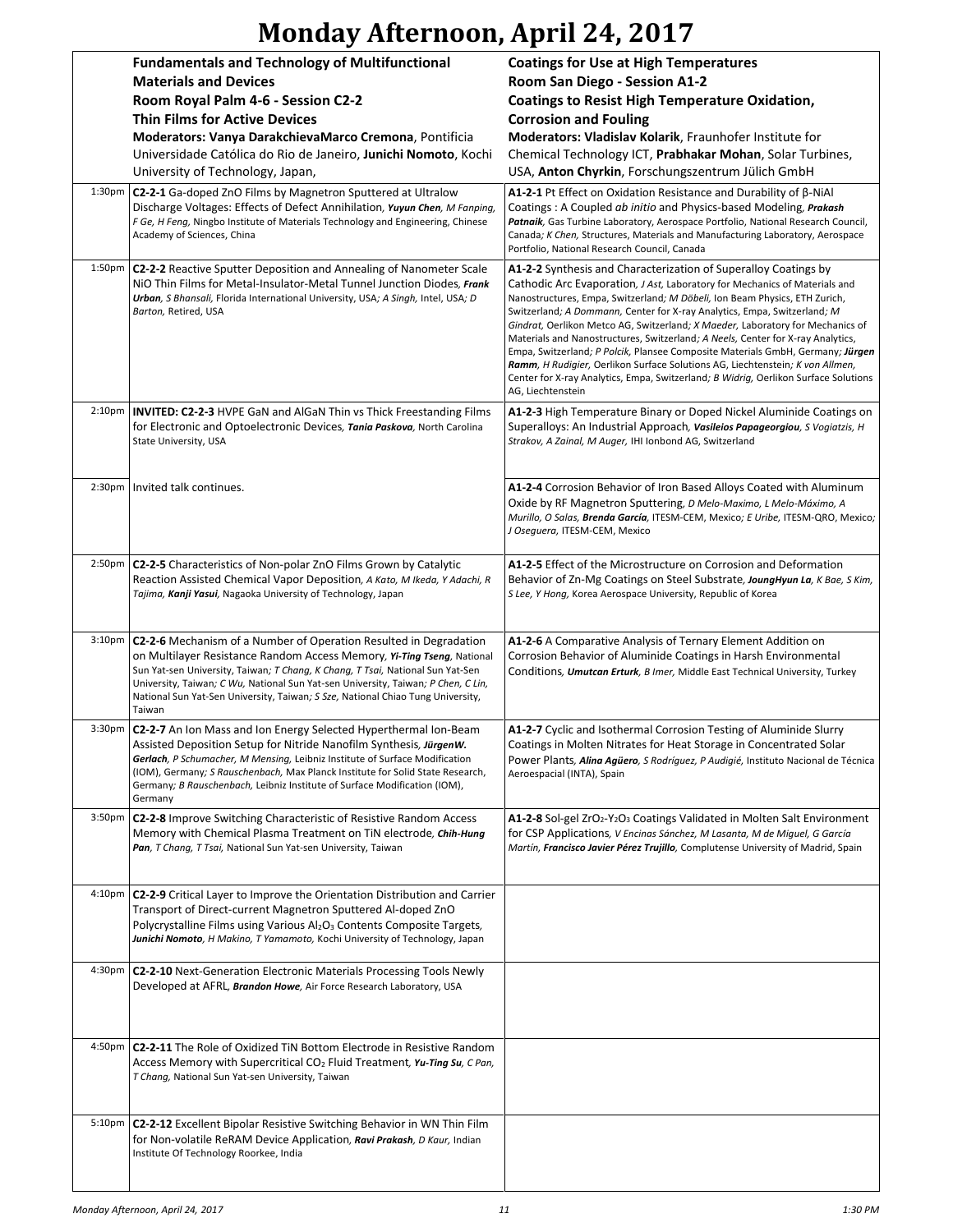|                    | <b>Room Sunrise</b>                                                                                                                                                                                                                                                                                                                                                                                                                                                                                          |                                                                                                                                                                                                                                                                                                                              |
|--------------------|--------------------------------------------------------------------------------------------------------------------------------------------------------------------------------------------------------------------------------------------------------------------------------------------------------------------------------------------------------------------------------------------------------------------------------------------------------------------------------------------------------------|------------------------------------------------------------------------------------------------------------------------------------------------------------------------------------------------------------------------------------------------------------------------------------------------------------------------------|
| 1:30 <sub>pm</sub> | <b>D1-1</b> Reactively Sputtered Iridium Oxide Films for Biomedical Electrode<br>Coatings: Microstructural Dependence of the In-Vitro Electrochemical<br>Performance, N Page, J Lucchi, J Buchan, T Scabarozi, Rowan University, USA; S Amini,<br>Johnson Matthey Inc., USA; Jeffrey Hettinger, Rowan University, USA                                                                                                                                                                                        | <b>Coatings for Biomedical and Healthcare</b><br><b>Applications</b><br><b>Session D1</b><br><b>Surface Coatings and Surface Modifications in</b><br><b>Biological Environments</b>                                                                                                                                          |
| 1:50 <sub>pm</sub> | <b>D1-2</b> Nanostructured Surfaces based on Tantalum Oxide for Osseointegrated<br>Metallic Implants, CristianaFilipa Almeida Alves, J Oliveira, S Pires, L Marques, University<br>of Minho, Portugal; D Schneider, Fraunhofer Instituit für Werkstoffphysik und<br>Schichttecnhologie, Germany; A Cavaleiro, University of Coimbra, Portugal; S Carvalho,<br>University of Minho, Portugal                                                                                                                  | Moderators: Kerstin Thorwarth, Empa, Swiss Federal<br>Laboratories for Materials Science and Technology,<br>Switzerland, Mathew T. Mathew, University of Illinois<br>College of Medicine at Rockford and Rush University<br>Medical Center, USA, Argelia Almaguer-Flores,<br>Universidad Nacional Autonoma de Mexico, Mexico |
| $2:10p$ m          | <b>D1-3</b> Development of a Biocompatible Titanium Niobium Alloy Coating as a<br>Buffer for Rigid Coatings on Polyetheretherketon, Markus König, K Bergner, H<br>Scheerer, G Andersohn, M Oechsner, TU Darmstadt, Germany                                                                                                                                                                                                                                                                                   |                                                                                                                                                                                                                                                                                                                              |
| 2:30 <sub>pm</sub> | D1-4 Development of Novel Long-Lasting S-Phase based Anti-Bacterial Coatings,<br>D Formosa, Xiaoying Li, H Dong, The University of Birmingham, UK                                                                                                                                                                                                                                                                                                                                                            |                                                                                                                                                                                                                                                                                                                              |
| 2:50pm             | <b>INVITED: D1-5</b> Single-step, Environmentally-Friendly, Biological<br>Functionalisation through Radicals generated by Plasma Surface Modification of<br>Biomedical Devices, Marcela Bilek, E Kosobrodova, A Kondyurin, B Akhavan, M Santos, E<br>Wakelin, G Yeo, C Tran, D McKenzie, A Weiss, University of Sydney, Australia; M Ng, S Wise,<br>Heart Research Institute, Australia                                                                                                                      |                                                                                                                                                                                                                                                                                                                              |
|                    | 3:10pm   Invited talk continues.                                                                                                                                                                                                                                                                                                                                                                                                                                                                             |                                                                                                                                                                                                                                                                                                                              |
|                    | 3:30pm   D1-7 Deposition and Characterisation of Silver Nanocomposite Coatings on<br>Orthopaedic Grade Cobalt Chromium Alloys and the Related Antimicrobial<br>Effects, Liuquan Yang, Wallwork Cambridge Ltd, UK; L Richards, MatOrtho Limited, UK; A<br>Misha, J Shelton, Queen Mary University of London, UK; S Collins, MatOrtho Limited, UK; S<br>Banfield, L Espitalier, Wallwork Cambridge Ltd, UK; H Hothi, A Hart, Royal National<br>Orthopaedic Hospital, UK; J Housden, Wallwork Cambridge Ltd, UK |                                                                                                                                                                                                                                                                                                                              |
| 3:50 <sub>pm</sub> | <b>D1-8</b> Oral Bacteria Adhesion on Saliva Coated and Uncoated Stainless Steel<br>Surfaces: Experimental Characterisation and Modelling, Jinju Chen, S Chinnaraj, Y<br>Ammar, J Pahala Gedara, N Jakubovics, Newcastle University, UK                                                                                                                                                                                                                                                                      |                                                                                                                                                                                                                                                                                                                              |
| 4:10pm             | <b>D1-9</b> Towards Antibacterial yet Biocompatible and Bioactive Surfaces, Dmitry<br>Shtansky, I Sukhorukova, A Sheveyko, E Levashov, National University of Science and<br>Technology "MISIS", Russian Federation                                                                                                                                                                                                                                                                                          |                                                                                                                                                                                                                                                                                                                              |
| 4:30pm             | <b>D1-10</b> Characteristics of Plasma Polymerization Films using HMDSO Precursor<br>on 316L Stainless Steel, Si-Bu Wang, J Lee, Y Lee, Ming Chi University of Technology,<br>Taiwan; B Lou, Chang Gung University, Taiwan                                                                                                                                                                                                                                                                                   |                                                                                                                                                                                                                                                                                                                              |
| 4:50pm             | <b>D1-11</b> Structure and Biocompatibility of Fluorine-containing TaCN Thin Films,<br>JangHsing Hsieh, H Lin, Ming Chi University of Technology, Taiwan; S Liu, National Taipei<br>University of Technology, Taiwan                                                                                                                                                                                                                                                                                         |                                                                                                                                                                                                                                                                                                                              |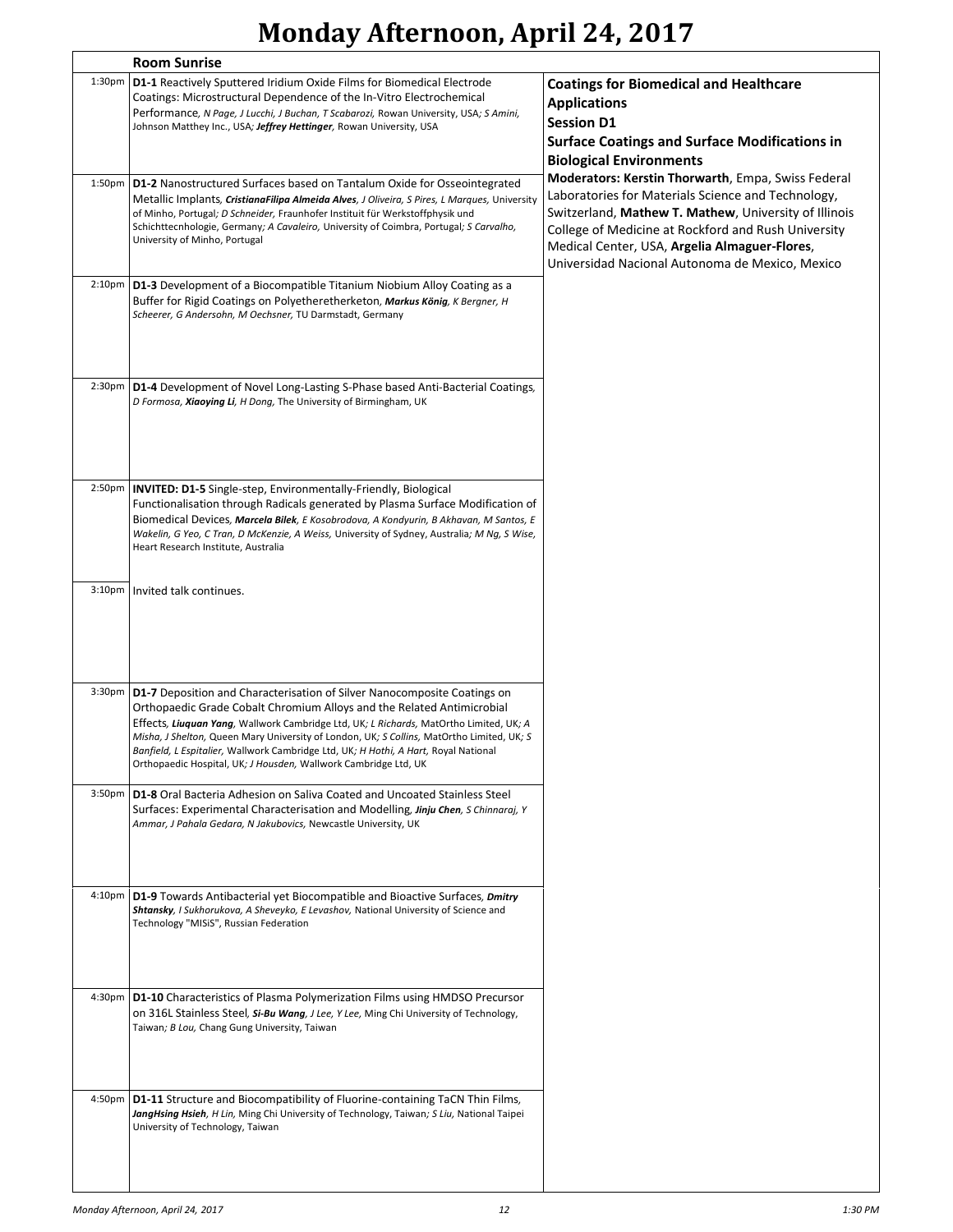### **Special Events Tuesday**

#### **Special Events Tuesday**

- 7:30 AM Conference Registration/Atlas Foyer
- 8:00 AM Technical Sessions/See Room Matrix
- 8:30 AM Short Course/Devonshire
- 11:00 AM Exhibition Keynote Lecture/Town & Country
- 12:00 PM Exhibition/Grand Hall
- 12:15 PM Exhibits Light Luncheon Refreshments/Grand Hall
- 5:30 PM Exhibition Reception/Grand Hall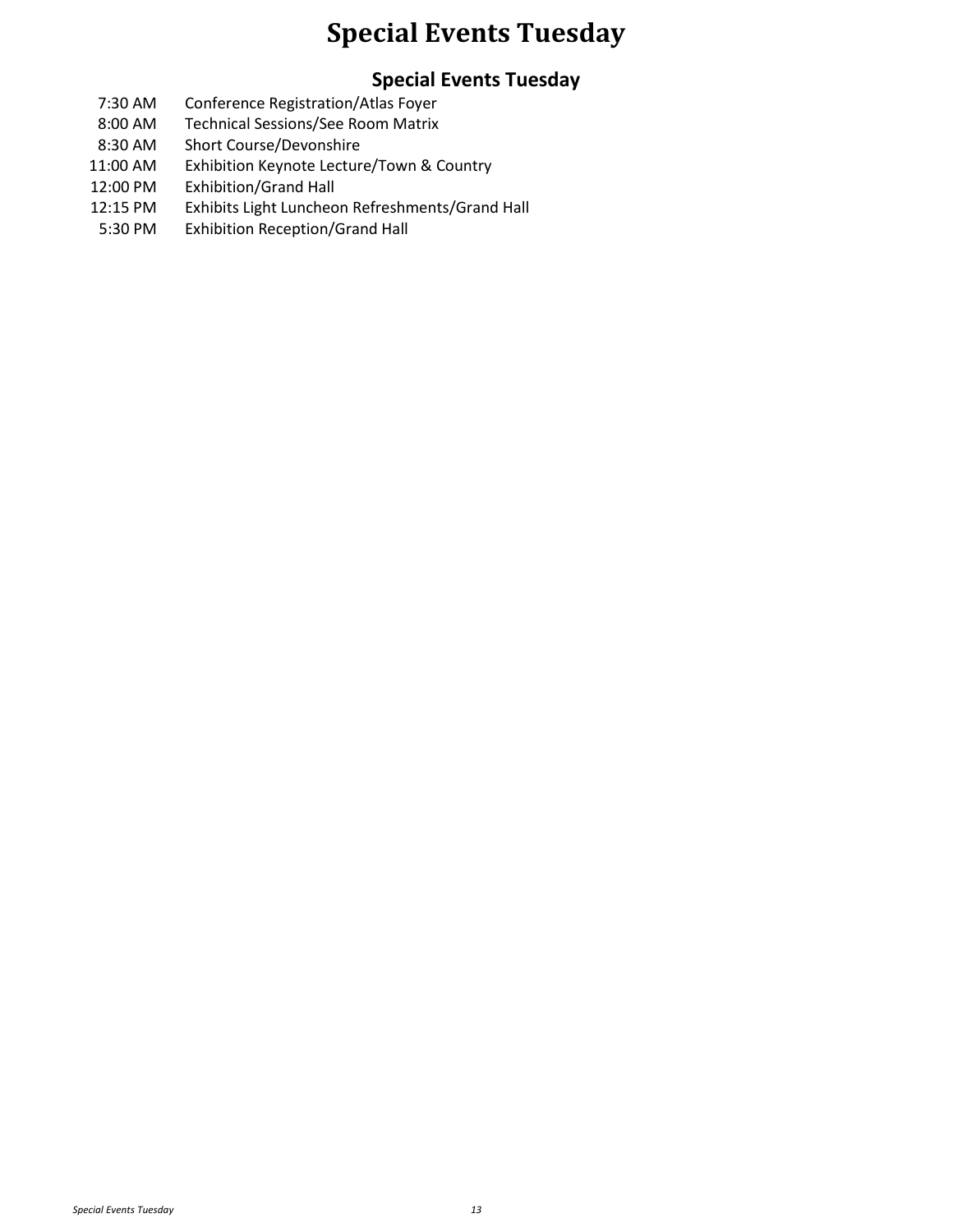|         | <b>Coatings for Use at High Temperatures</b><br>Room San Diego - Session A1-3<br><b>Coatings to Resist High Temperature Oxidation,</b><br><b>Corrosion and Fouling</b><br>Moderators: Vladislav Kolarik, Fraunhofer Institute for<br>Chemical Technology ICT, Prabhakar Mohan, Solar Turbines,<br>USA, Anton Chyrkin, Forschungszentrum Jülich GmbH   | <b>Hard Coatings and Vapor Deposition Technologies</b><br>Room Golden West - Session B1-3<br><b>PVD Coatings and Technologies</b><br>Moderators: Joerg Vetter, Oerlikon Balzers Coating Germany<br>GmbH, Jyh-Ming Ting, National Cheng Kung University                                               |
|---------|-------------------------------------------------------------------------------------------------------------------------------------------------------------------------------------------------------------------------------------------------------------------------------------------------------------------------------------------------------|------------------------------------------------------------------------------------------------------------------------------------------------------------------------------------------------------------------------------------------------------------------------------------------------------|
| 8:00am  | A1-3-1 Thin Co and Ce/Co Coatings on Ferritic Stainless Steel<br>Interconnects for Solid Oxide Fuel Cells, Hannes Falk-Windisch, M Sattari, L<br>Johansson, J Svensson, J Froitzheim, Chalmers University of Technology, Sweden                                                                                                                       | <b>INVITED: B1-3-1</b> Synthesis and Applications of High-precision Thin Film<br>Multilayers, Andreas Leson, S Braun, P Gawlitza, C Gruhne, A Kubec, M Menzel,<br>Fraunhofer Institute for Material and Beam Technology, Germany                                                                     |
| 8:20am  | A1-3-2 Long-term Oxidation of MCrAlY Coatings at 1000 °C and an Al-<br>activity Based Coating Life Criterion, Pimin Zhang, Y Kang, R Lin Peng,<br>Linköping University, Sweden; X Li, Siemens Industrial Turbomachinery AB,<br>Sweden; S Johansson, Linköping University, Sweden                                                                      | Invited talk continues.                                                                                                                                                                                                                                                                              |
| 8:40am  | A1-3-3 The Preparation of Ti <sub>2</sub> AIN MAX Phase Coatings and its Oxidation<br>Mechanism under Different Atmosphere, <b>Zhenyu Wang</b> , University of<br>Chinese Academy of Sciences, China; P Ke, A Wang, Ningbo Institute of Materials<br>Technology and Engineering, Chinese Academy of Sciences, China                                   | B1-3-3 Influences of Frequency and Duty Cycle on the Mechanical<br>Properties of TiCrBN Thin Films Grown by a Hybrid Superimposed High<br>Power Impulse Magnetron Sputtering and Radio Frequency sputtering<br>technique, ChiYu Lu, J Lee, W Diyatmika, Ming Chi University of Technology,<br>Taiwan |
|         | 9:00am   A1-3-4 Effect of Coating Architecture on the Corrosion Behavior of Ti-<br>N/Cr-N Multilayer Coatings, Yu-Sen Yang, National Kaohsiung First University<br>of Science and Technology, Taiwan                                                                                                                                                  | <b>B1-3-4</b> Controllably Manipulating Adatom Mobility during PVD<br>Deposition through Surface Acoustic Waves, Piyush Shah, A Reed, A Waite,<br>B Howe, M McConney, Air Force Research Laboratory, USA                                                                                             |
| 9:20am  | A1-3-5 Effects of Encapsulating Material and Healing Agent Ratio on<br>Crack Propagation Behavior for Thermal Barrier Coatings, Soo-Hyeok Jeon,<br>S Lee, S Jung, H Park, Y Jung, Changwon National University, Republic of Korea; J<br>Zhang, Purdue University, USA                                                                                 | B1-3-5 Effects of Processing Parameters on the Fabrication of TiCrSiN<br>Thin Films Deposited by a Hybrid HiPIMS and RF Sputtering System, Yi-<br>Xiang Qiu, Y Yang, National Taipei University of Technology, Taiwan; J Lee, Ming<br>Chi University of Technology, Taiwan                           |
| 9:40am  | A1-3-6 Comparative Study of Monolayer and Multilayer CrAISIN PVD<br>Coatings Behavior at High Temperature in Steam Atmosphere, A Illana, S<br>Mato, Complutense University of Madrid, Spain; E Almandoz, G Garcías Fuentes,<br>Navarra Industry Association, Spain; F Pérez Trujillo, Maríalsabel Lasanta,<br>Complutense University of Madrid, Spain | <b>B1-3-6</b> Exploring the High-temperature Hardness of Nanocrystalline W-<br>Ti Coatings, Yip-Wah Chung, C Gross, X He, Northwestern University, USA                                                                                                                                               |
| 10:00am | A1-3-7 Material Validation in Molten Salt Environment under Dynamic<br>Conditions Using a Novel Pilot Plant Facility, M Lasanta, G García Martín,<br>Víctor Encinas Sánchez, M de Miguel, F Pérez Trujillo, Complutense University of<br>Madrid, Spain                                                                                                | <b>B1-3-7</b> Growth Mechanism of Sputter Deposited Self-assembled<br>Alternating Layered Metal Containing Hydrogenated Amorphous Carbon<br>Film, J Ting, National Cheng Kung University, Taiwan; Wan-Yu Wu, Da-Yeh<br>University, Taiwan                                                            |
| 10:20am |                                                                                                                                                                                                                                                                                                                                                       | <b>B1-3-8</b> Phase Formation in Sputter Deposited Tantalum Coatings, Glen<br>West, M Ratova, P Kelly, Manchester Metropolitan University, UK                                                                                                                                                        |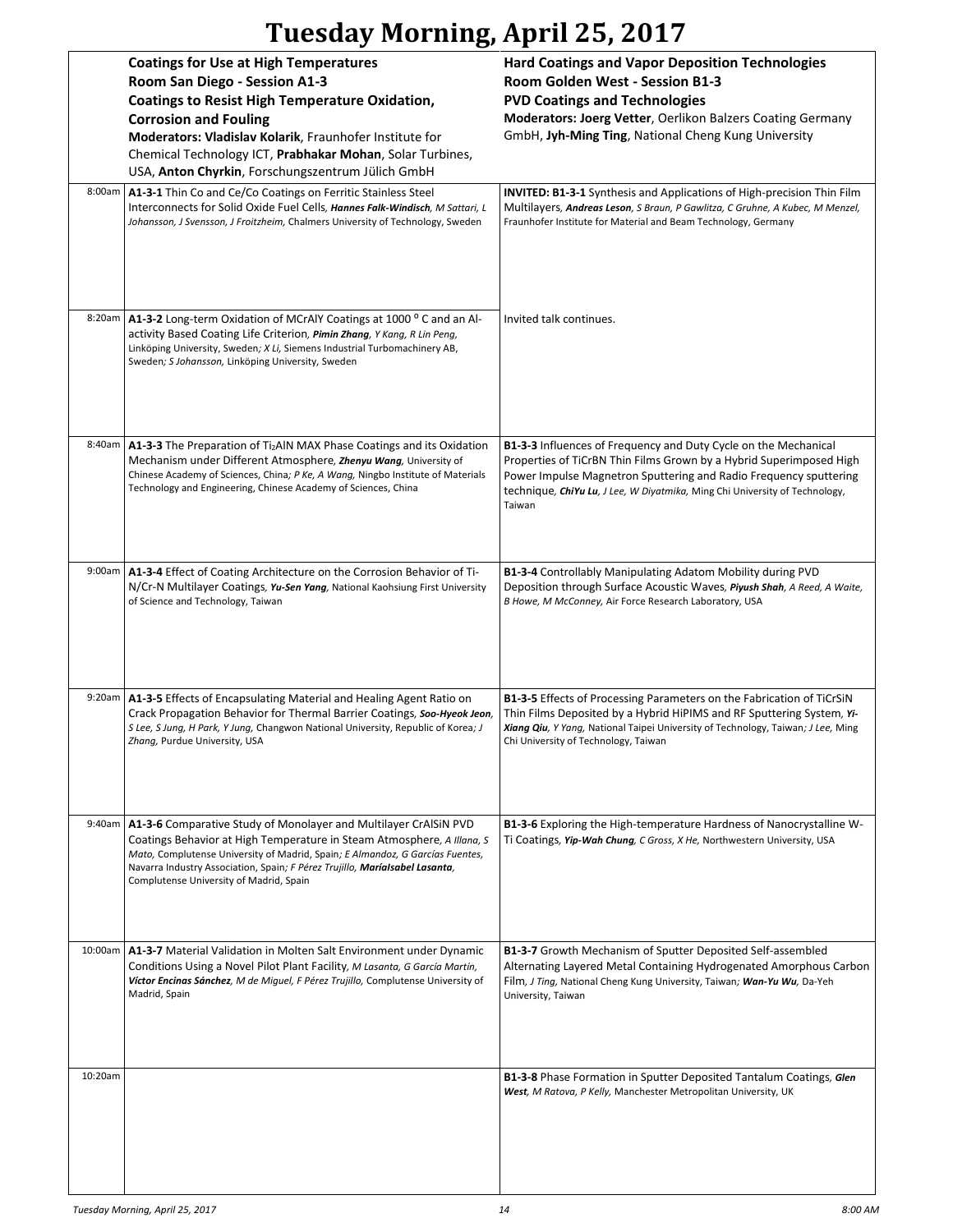|         | <b>Hard Coatings and Vapor Deposition Technologies</b><br>Room California - Session B4-1<br>Properties and Characterization of Hard Coatings and<br><b>Surfaces</b><br>Moderators: Ulrich May, Robert Bosch GmbH, Diesel Systems,<br>Chau-Chang Chou, National Taiwan Ocean University, Taiwan,<br>Farwah Nahif, eifeler-Vacotec GmbH                                                                                          | <b>Fundamentals and Technology of Multifunctional</b><br><b>Materials and Devices</b><br>Room Royal Palm 4-6 - Session C1<br><b>Optical Metrology in Design, Optimization, and</b><br><b>Production of Multifunctional Materials</b><br>Moderators: Ludvik Martinu, Polytechnique Montreal, Nikolas<br>Podraza, University of Toledo |
|---------|--------------------------------------------------------------------------------------------------------------------------------------------------------------------------------------------------------------------------------------------------------------------------------------------------------------------------------------------------------------------------------------------------------------------------------|--------------------------------------------------------------------------------------------------------------------------------------------------------------------------------------------------------------------------------------------------------------------------------------------------------------------------------------|
| 8:00am  | B4-1-1 Thermal Stability and Mechanical Properties of Sub-<br>stoichiometric TiAIN Thin Films, Katherine Calamba, Linköping University,<br>Sweden; I Schramm, Saarland University, Sweden; M Johansson-Jõesaar, SECO<br>Tools, Sweden; J Pierson, University of Lorraine, France; M Odén, Linköping<br>University, Sweden                                                                                                      | <b>INVITED: C1-1</b> Metamaterials: from Design and Modeling to the<br>Experimental Confirmation of their Optical Performance, Michel Lequime,<br>Institut Fresnel, France                                                                                                                                                           |
| 8:20am  | <b>B4-1-2</b> Microstructure and Hardness of Ti-B-N-C Nanocomposites<br>Deposited from Ti and B <sub>4</sub> C Targets, <i>Christina Wüstefeld</i> , Institute of Materials<br>Science, TU Bergakademie, Germany; M Motylenko, Institute of Materials Science,<br>TU Bergakademie Freiberg, Germany; M Síma, M Jílek, SHM Ltd., Czech Republic; D<br>Rafaja, Institute of Materials Science, TU Bergakademie Freiberg, Germany | Invited talk continues.                                                                                                                                                                                                                                                                                                              |
| 8:40am  | <b>INVITED: B4-1-3 Strategies for Fracture Toughness Enhancement of</b><br>Nanostructured Films by Microstructural and Grain-boundary Design:<br>The Role of Microstructure, Stress and Property Heterogeneity, Rostislav<br>Daniel, C Mitterer, J Keckes, Montanuniversität Leoben, Austria                                                                                                                                   | C1-3 Use of FDTD Method for Data Analysis of Spectroscopic<br>Ellipsometry Data of Non-periodic sub-wavelength Structures, Juan<br>Antonio Zapien, City University of Hong Kong, Hong Kong; Y Foo, City University of<br>Hong Kong, Hong Kong Special Administrative Region of China                                                 |
| 9:00am  | Invited talk continues.                                                                                                                                                                                                                                                                                                                                                                                                        | C1-4 Analysis Procedures for Multiple Sets of Ellipsometric Spectra,<br>Nikolas Podraza, K Ghimire, P Uprety, M Junda, University of Toledo, USA                                                                                                                                                                                     |
| 9:20am  | B4-1-5 Epitaxial Growth of HfN Films using Synchronized Pulsed<br>Substrate Bias during HiPIMS Discharge, M Villamayor, Linköping University,<br>(IFM), Sweden; T Shimizu, Tokyo Metropolitan Univeristy, Japan; Julien Keraudy, R<br>Boyd, Linköping University, (IFM), Sweden; D Lundin, LPGP, France; U Helmersson,<br>Linköping University, (IFM), Sweden                                                                  | C1-5 High Precision Absorption Measurements in Optical Films using the<br>TRACK Method: Comparison with the Laser-induced Deflection, R<br>Vernhes, Polytechnique Montreal, Canada; C Muhlig, Leibniz-Institute of Photonic<br>Technology (IPHT), Germany; Ludvik Martinu, Polytechnique Montreal, Canada                            |
|         | 9:40am   B4-1-6 HiPIMS and Ni Doping Induced Structure Reinforcement and<br>Phase Change in nc-TiC/a-C:H Coatings, Pavel Soucek, J Daniel, J Hnilica, K<br>Bernatova, L Zabransky, Masaryk University, Czech Republic; V Bursikova, Masaryk<br>Univerisity, Czech Republic; M Stupavska, P Vašina, Masaryk University, Czech<br>Republic                                                                                       | C1-6 Durability and Wear Mechanisms of Easy-to-clean Coatings on<br>Glass and Displays Assessed by in situ Tribometry, J Qian, T Schmitt, B<br>Baloukas, Jolanta Ewa Klemberg-Sapieha, L Martinu, Polytechnique Montreal,<br>Canada; C Kosik-Williams, J Price, E Null, Corning Incorporated, USA                                    |
| 10:00am | <b>B4-1-7</b> Correlation of Plasma Parameters and Thin Film Properties of<br>HiPIMS Al-Cr-N films using a Combinatorial Approach, Lars Banko, D<br>Grochla, S Ries, P Awakowicz, A Ludwig, Ruhr-Universität Bochum, Germany                                                                                                                                                                                                   | C1-7 Insitu Metrology for Surface Topography and Stress<br>Characterization, Wojtek Walecki, Frontier Semiconductor, USA                                                                                                                                                                                                             |
| 10:20am |                                                                                                                                                                                                                                                                                                                                                                                                                                | <b>C1-8</b> Scratch Failure vs Residual Stress: a Relationship Applied to Optical<br>Coatings, T Poirié, Thomas Schmitt, Polytechnique Montreal, Canada; E Bousser,<br>University of Manchester, UK; L Martinu, J Klemberg-Sapieha, Polytechnique<br>Montreal, Canada                                                                |
| 10:40am |                                                                                                                                                                                                                                                                                                                                                                                                                                | C1-9 Fast Characterization of nm Thin to Thick Coatings using Pulsed-Rf<br>Glow Discharge Optical Emission Spectrometry, Philippe Hunault, M<br>Chausseau, K Savadkouei, HORIBA Scientific, USA; P Chapon, S Gaiaschi, HORIBA<br>Scientific, France                                                                                  |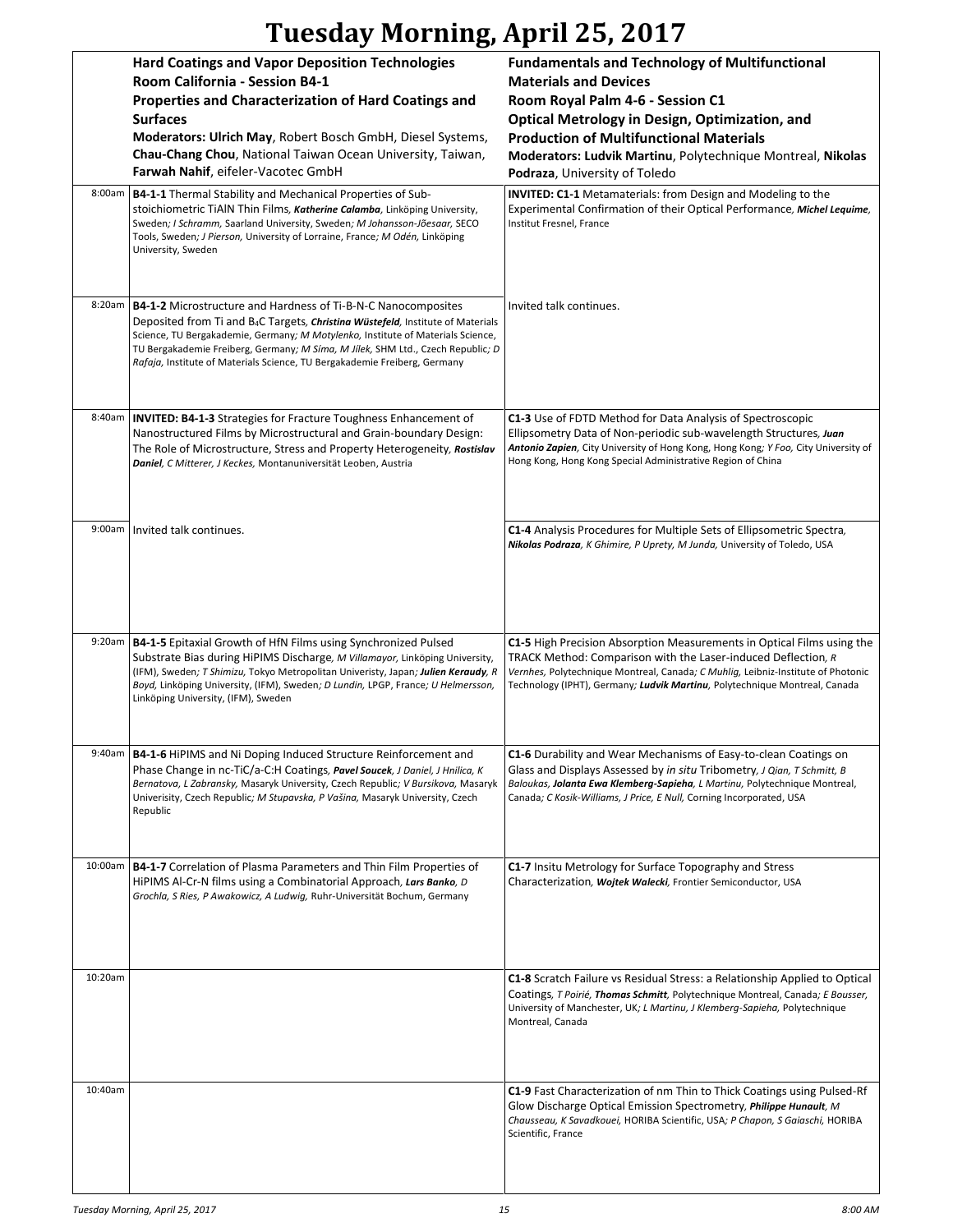|         | <b>Coatings for Biomedical and Healthcare Applications</b><br>Room Sunrise - Session D3                                                                                                                                                                                                                                                                          | <b>New Horizons in Coatings and Thin Films</b><br>Room Royal Palm 1-3 - Session F2-1                                                                                                                                                                                                                                                        |
|---------|------------------------------------------------------------------------------------------------------------------------------------------------------------------------------------------------------------------------------------------------------------------------------------------------------------------------------------------------------------------|---------------------------------------------------------------------------------------------------------------------------------------------------------------------------------------------------------------------------------------------------------------------------------------------------------------------------------------------|
|         | <b>Medical Devices, Biosensors, and Biodegradation</b>                                                                                                                                                                                                                                                                                                           | HiPIMS, Pulsed Plasmas and Energetic Deposition                                                                                                                                                                                                                                                                                             |
|         | Moderators: Jessica Jennings, University of Memphis, USA,                                                                                                                                                                                                                                                                                                        | Moderators: Tiberiu Minea, Université Paris-Sud, Tomas                                                                                                                                                                                                                                                                                      |
| 8:00am  | Robin Pourzal, Rush University Medical Center, USA<br>D3-1 Challenges for Polymeric Orthopedic Implants - Enhanced Surface                                                                                                                                                                                                                                       | Kubart, Uppsala University, Angstrom Laboratory, Sweden<br><b>F2-1-1</b> An Ionization Region Model of the Reactive $Ar/O2$ High Power                                                                                                                                                                                                      |
|         | Functionalities using coatings deposited by HiPIMS, Kerstin Thorwarth,<br>Empa, Swiss Federal Laboratories for Materials Science and Technology,<br>Switzerland; G Thorwarth, IMT AG Greifensee, Switzerland; J Patscheider, Empa,<br>Swiss Federal Laboratories for Materials Science and Technology, Switzerland                                               | Impulse Magnetron Sputtering Discharge, Jon Gudmundsson, University of<br>Iceland, Iceland; D Lundin, CNRS, Université Paris-Sud, France; N Brenning, M<br>Raadu, C Huo, KTH - Royal Institute of Technology, Sweden; T Minea, CNRS,<br>Université Paris-Sud, France                                                                        |
| 8:20am  | D3-2 Alginate Coatings on Silver-decorated Calcium Phosphate                                                                                                                                                                                                                                                                                                     | <b>F2-1-2</b> Residual Stress Control of Al-rich (Ti, Al) N Hard Coatings by Pulse                                                                                                                                                                                                                                                          |
|         | nanospheres as an Antimicrobial coating component, Jessica Jennings, C<br>Nelson, S Mishra, M Ghimire, J Bumgardner, University of Memphis, USA                                                                                                                                                                                                                  | Duration in High Power Impulse Magnetron Sputtering, Tetsuhide Shimizu,<br>S Takahashi, H Komiya, Tokyo Metropolitan Univeristy, Japan; Y Teranishi, K<br>Morikawa, Tokyo Metropolitan Industrial Technology Research Institute, Japan; M<br>Yang, Tokyo Metropolitan Univeristy, Japan; U Helmersson, Linköping University,<br>IFM, Sweden |
| 8:40am  | <b>INVITED: D3-3 Manufacturing, Testing, and Regulatory Aspects of</b><br>Implant Coatings, Dirk Scholvin, J Moseley, Wright Medical, USA                                                                                                                                                                                                                        | <b>INVITED: F2-1-3</b> Energetic Deposition of Electronic Materials, Jim<br>Partridge, B Murdoch, N McDougall, D McCulloch, RMIT University, Australia; R<br>Ganesan, M Bilek, D McKenzie, The University of Sydney, Australia; M Tucker, N<br>Marks, Curtin University, Australia                                                          |
|         | 9:00am   Invited talk continues.                                                                                                                                                                                                                                                                                                                                 | Invited talk continues.                                                                                                                                                                                                                                                                                                                     |
| 9:20am  | D3-5 Implant Alloy Microstructure can Enable Cell Induced Corrosion in                                                                                                                                                                                                                                                                                           | <b>F2-1-5</b> Controlled Reactive HiPIMS of Thermochromic $VO2$ Films at a Low                                                                                                                                                                                                                                                              |
|         | Total Hip Replacements, Robin Pourzal, D Hall, R Urban, S McCarthy, Rush<br>University Medical Center, USA; J Ehrich, A Fischer, University of Duisburg-Essen,<br>Germany; J Jacobs, Rush University Medical Center, USA                                                                                                                                         | Deposition Temperature (300 °C), David Kolenaty, J Vlcek, T Kozak, J Houška,<br>R Čerstvý, University of West Bohemia, Czech Republic                                                                                                                                                                                                       |
|         | 9:40am   D3-6 Characterization of Solid-supported Thin Films and Molecular<br>Interactions using Multi-Parametric Surface Plasmon Resonance, Annika<br>Jokinen, N Granqvist, J Kuncova-Kallio, J Sadowski, BioNavis Ltd., Finland                                                                                                                                | F2-1-6 High Power Impulse Plasma Magnetron Sputtering – Dawn of<br>Industrialization, W Gajewski, P Rozanski, P Lesiuk, P Ozimek, Rafal Bugyi,<br>TRUMPF Huettinger Sp. z o.o., Poland                                                                                                                                                      |
| 10:00am | <b>D3-7</b> Effect of Processing on the Structure and Biofuncionalization of<br>AIN Thin Films Produced by r.f. Reactive Magnetron Sputtering, A Murillo,<br>Olimpia Salas, L Melo-Máximo, B García, D Melo-Maximo, Tecnológico de<br>Monterrey-CEM, Mexico; K García, Tecnológico de Monterrey-CCM, Mexico; J<br>Oseguera, Tecnológico de Monterrey-CEM, Mexico | <b>F2-1-7</b> Comparison of CrN from Planar and Rotating Target using Highly<br>Ionized Processes, Holger Gerdes, A Themelis, R Bandorf, M Vergöhl, G Braeuer,<br>Fraunhofer Institute for Surface Engineering and Thin Films IST, Germany                                                                                                  |
| 10:20am | <b>D3-8</b> Effect of Zn on the Improvement of Corrosion Performance of                                                                                                                                                                                                                                                                                          | F2-1-8 Molybdenum Thin Films Deposited by High Power Impulse                                                                                                                                                                                                                                                                                |
|         | MAO Coated Biodegradable Mg-Sr-Zn Alloys, Mehmet Yazici, Ondokuz<br>Mayis University, Turkey; Y Azakli, S Cengiz, Y Gencer, M Tarakci, Gebze Technical<br>University, Turkey                                                                                                                                                                                     | Magnetron Sputtering, Arutiun P. Ehiasarian, D Loch, Sheffield Hallam<br>University, UK                                                                                                                                                                                                                                                     |
| 10:40am | D3-9 Antimicrobial Silver Oxide Films with Rapid Bacteria Contact Killing,<br>A Ogwu, Nathaniel Tsendzughul, G Mackay, C Williams, University of the West of<br>Scotland, UK                                                                                                                                                                                     | <b>F2-1-9</b> Epitaxial Growth of Copper Thin Films on Si(001) by HiPIMS, Felipe<br>Cemin, Université Paris Sud, France; G Abadias, Université de Poitiers, France; D<br>Lundin, T Minea, Université Paris-Sud, France                                                                                                                      |
|         |                                                                                                                                                                                                                                                                                                                                                                  |                                                                                                                                                                                                                                                                                                                                             |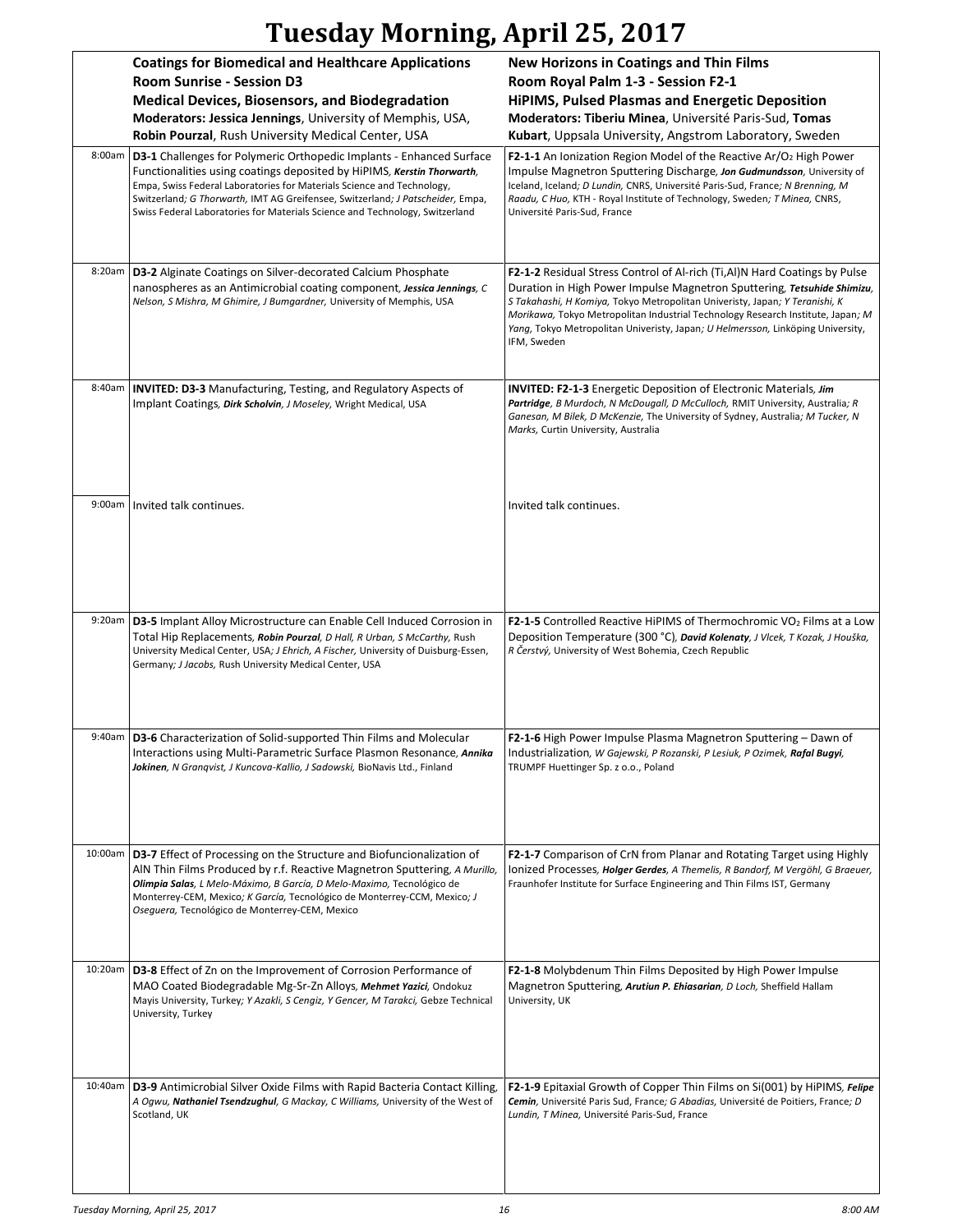|         | <b>Exhibitors Keynote Lecture</b>                                                                                    |  |
|---------|----------------------------------------------------------------------------------------------------------------------|--|
|         | Room Town & Country - Session EX                                                                                     |  |
|         | <b>Exhibition Keynote Lecture</b>                                                                                    |  |
| 11:00am | <b>INVITED: EX-1</b> Success and Failure in the Commercialization of CVD<br>Diamond, Chris Engdahl, Crystallume, USA |  |
|         |                                                                                                                      |  |
|         |                                                                                                                      |  |
|         |                                                                                                                      |  |
|         |                                                                                                                      |  |
|         |                                                                                                                      |  |
|         |                                                                                                                      |  |
|         |                                                                                                                      |  |
|         |                                                                                                                      |  |
|         |                                                                                                                      |  |
|         |                                                                                                                      |  |
|         |                                                                                                                      |  |
|         |                                                                                                                      |  |
|         | 11:20am   Invited talk continues.                                                                                    |  |
|         |                                                                                                                      |  |
|         |                                                                                                                      |  |
|         |                                                                                                                      |  |
|         |                                                                                                                      |  |
|         |                                                                                                                      |  |
|         |                                                                                                                      |  |
|         |                                                                                                                      |  |
|         |                                                                                                                      |  |
|         |                                                                                                                      |  |
|         |                                                                                                                      |  |
|         |                                                                                                                      |  |
|         |                                                                                                                      |  |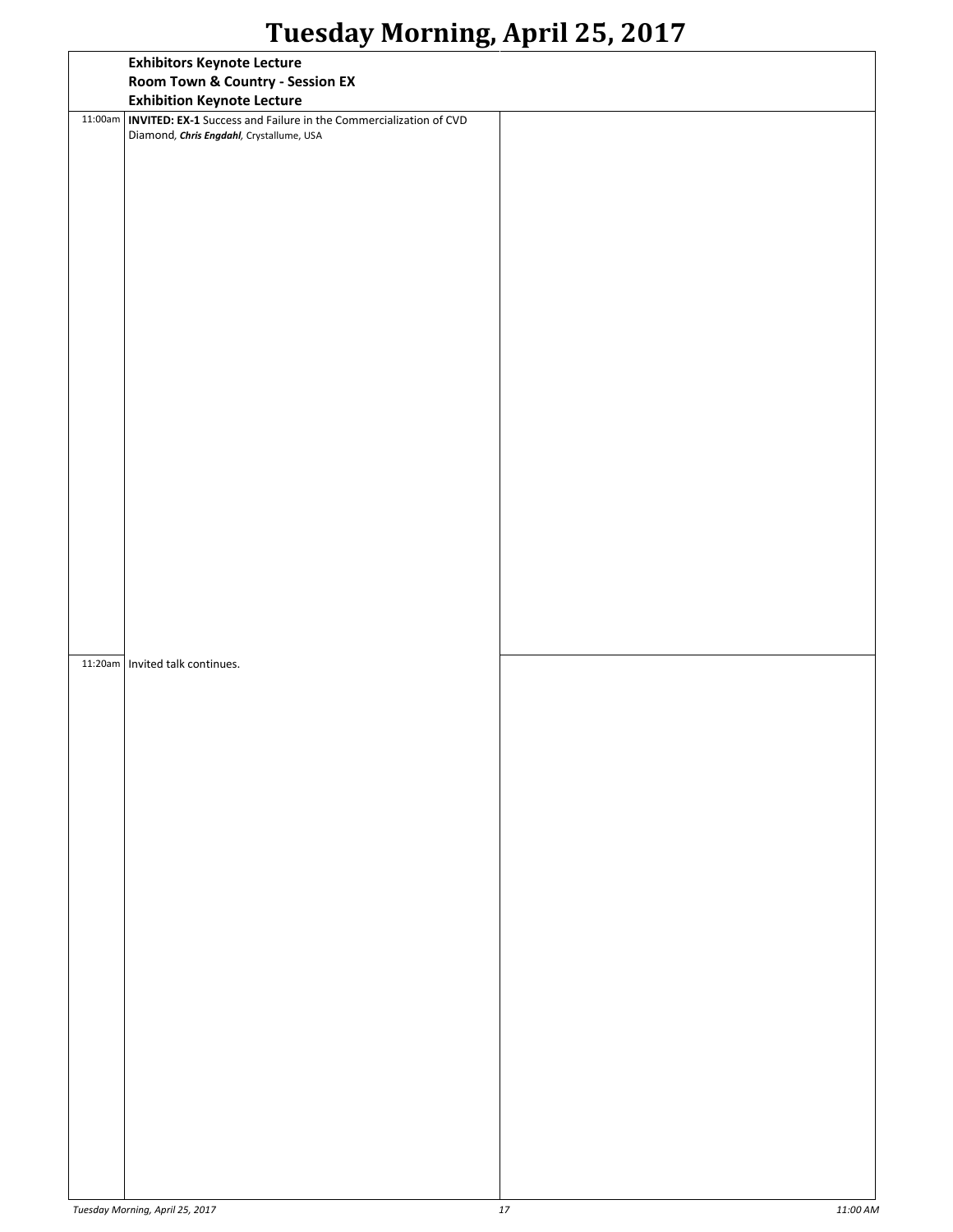|                    | <b>Room California</b>                                                                                                                                                                                                                                                                                    |                                                                                                                       |
|--------------------|-----------------------------------------------------------------------------------------------------------------------------------------------------------------------------------------------------------------------------------------------------------------------------------------------------------|-----------------------------------------------------------------------------------------------------------------------|
| 1:30 <sub>pm</sub> |                                                                                                                                                                                                                                                                                                           | <b>Hard Coatings and Vapor Deposition Technologies</b><br><b>Session B4-2</b>                                         |
|                    |                                                                                                                                                                                                                                                                                                           | Properties and Characterization of Hard Coatings<br>and Surfaces<br>Moderators: Ulrich May, Robert Bosch GmbH, Diesel |
| 1:50pm             |                                                                                                                                                                                                                                                                                                           | Systems, Chau-Chang Chou, National Taiwan Ocean<br>University, Taiwan, Farwah Nahif, eifeler-Vacotec GmbH             |
|                    |                                                                                                                                                                                                                                                                                                           |                                                                                                                       |
| 2:10 <sub>pm</sub> | <b>INVITED: B4-2-3 Measurement of Residual Stress on Transition Metal Nitride</b><br>Hard Coatings by Combining Average X-ray Strain Method and Nanoindentation,<br>Jia-Hong Huang, A Wang, G Yu, National Tsing Hua University, Taiwan                                                                   |                                                                                                                       |
| 2:30 <sub>pm</sub> | Invited talk continues.                                                                                                                                                                                                                                                                                   |                                                                                                                       |
|                    |                                                                                                                                                                                                                                                                                                           |                                                                                                                       |
|                    | 2:50pm   B4-2-5 Investigation of the Tribocatalysis Mechanisms involved in the Extraction<br>of Amorphous Carbon Boundary Films from Base Oils, Giovanni Ramirez, O<br>Eryilmaz, B Narayanan, Y Liao, G Kamath, S Sankaranarayanan, A Erdemir, Argonne<br>National Laboratory, USA                        |                                                                                                                       |
| 3:10 <sub>pm</sub> | B4-2-6 Phase Stability and Strain Evolution in TiZrAlN Coatings During Annealing,                                                                                                                                                                                                                         |                                                                                                                       |
|                    | Lina Rogström, R Pilemalm, N Ghafoor, Nanostructured Materials, IFM, Linköping<br>University, Sweden; L Johnson, Sandvik Coromant, Sweden; N Schell, Helmholtz-Zentrum<br>Geesthacht, Germany; M Odén, Nanostructured Materials, IFM, Linköping University,<br>Sweden                                     |                                                                                                                       |
| 3:30 <sub>pm</sub> | B4-2-7 Gas Inlet and Input Power Modulated Sputtering Molybdenum Nitride<br>Thin Films, JianYing Xiang, National United University, Taiwan                                                                                                                                                                |                                                                                                                       |
|                    | 3:50pm   B4-2-8 Transition Metal Nitrides Deposition by HiPIMS in DOMS Mode, João<br>Oliveira, F Ferreira, R Serra, F Fernandes, A Cavaleiro, University of Coimbra, Portugal                                                                                                                             |                                                                                                                       |
|                    |                                                                                                                                                                                                                                                                                                           |                                                                                                                       |
|                    | 4:10pm   B4-2-9 Advanced HIPIMS Solution for R&D and Process Development, Jason<br>Hrebik, Kurt J. Lesker Company, USA; R Bandorf, Fraunhofer IST, Germany                                                                                                                                                |                                                                                                                       |
|                    | 4:30pm   B4-2-10 Determining of the Critical Loads of Transition Metal Nitrides on Steels,<br>Aysenur Keles, Ataturk University Faculty of Engineering, Turkey; H Cicek, Erzurum<br>Technical University, Turkey; O Baran, Erzincan University, Turkey; Y Totik, I Efeoglu,<br>Ataturk University, Turkey |                                                                                                                       |
| 4:50 <sub>pm</sub> | B4-2-11 Tribocorrosion Behaviour of Nanocomposite TiSiCN Coatings Tested in<br>PBS Solution, Andre Hatem, Pontifícia Universidade Católica do Paraná, Brazil; J Lin, R<br>Wei, Southwest Research Institute, USA; R Torres, C Laurindo, P Soares, Pontifícia<br>Universidade Católica do Paraná, Brazil   |                                                                                                                       |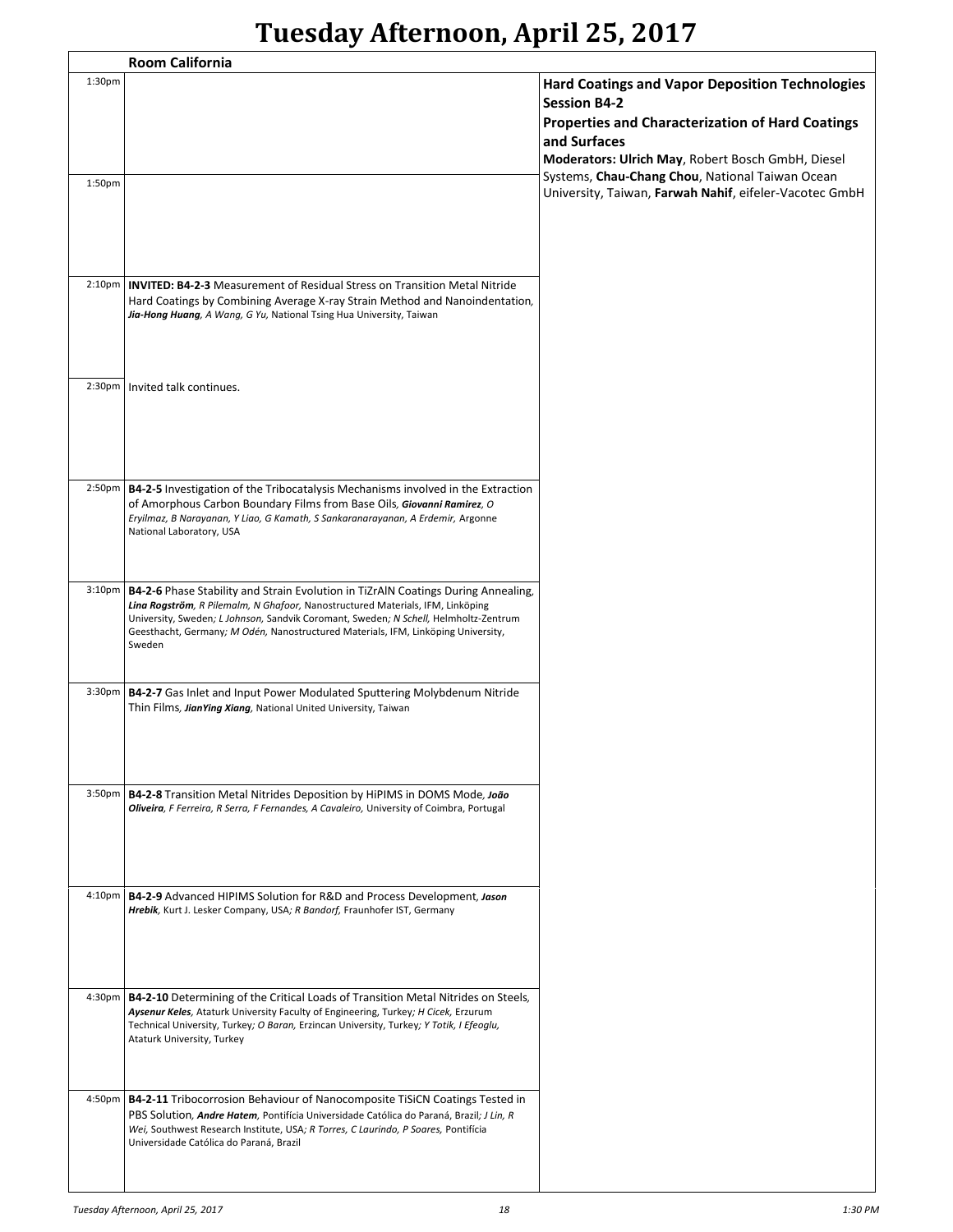|                    | <b>Room Golden West</b>                                                                                                                                                                                                                                                                                                                                                                                                                                                                                                                                                                                                                                                                                                                                                                                                    |                                                                                                                                                                                                                                      |
|--------------------|----------------------------------------------------------------------------------------------------------------------------------------------------------------------------------------------------------------------------------------------------------------------------------------------------------------------------------------------------------------------------------------------------------------------------------------------------------------------------------------------------------------------------------------------------------------------------------------------------------------------------------------------------------------------------------------------------------------------------------------------------------------------------------------------------------------------------|--------------------------------------------------------------------------------------------------------------------------------------------------------------------------------------------------------------------------------------|
| 1:30 <sub>pm</sub> |                                                                                                                                                                                                                                                                                                                                                                                                                                                                                                                                                                                                                                                                                                                                                                                                                            | <b>Hard Coatings and Vapor Deposition Technologies</b><br><b>Session B1-4</b><br><b>PVD Coatings and Technologies</b><br>Moderators: Joerg Vetter, Oerlikon Balzers Coating<br>Germany GmbH, Jyh-Ming Ting, National Cheng Kung      |
| 1:50 <sub>pm</sub> | B1-4-2 Combinatorial Exploration of the High Entropy Alloy System Fe-Mn-Ni-<br>Co-Cr, Alexander Kauffmann, Karlsruhe Institute of Technology (KIT), Institute for Applied<br>Materials (IAM-WK), Germany; M Stüber, H Leiste, S Ulrich, Karlsruhe Institute of<br>Technology (KIT), Institute for Applied Materials (IAM-AWP), Germany; S Schlabach, D<br>Szabó, Karlsruhe Institute of Technology (KIT), Institute for Applied Materials (IAM-WK); B<br>Gorr, University of Siegen, Germany; H Chen, Karlsruhe Institute of Technology (KIT),<br>Institute for Applied Materials (IAM-WK), Germany; H Seifert, Karlsruhe Institute of<br>Technology (KIT), Institute for Applied Materials (IAM-AWP), Germany; M Heilmaier,<br>Karlsruhe Institute of Technology (KIT), Institute for Applied Materials (IAM-WK), Germany | University                                                                                                                                                                                                                           |
| $2:10p$ m          | <b>B1-4-3</b> The Effect of Mo-Cu Cathode Composition on Thin Film Synthesis and DC<br>Vacuum Arc Characteristics, Igor Zhirkov, Linköping University, IFM, Sweden; P Polcik, S<br>Kolozsvári, Plansee Composite Materials GmbH, Germany; J Rosen, Linköping University,<br>IFM, Sweden                                                                                                                                                                                                                                                                                                                                                                                                                                                                                                                                    |                                                                                                                                                                                                                                      |
| 2:30 <sub>pm</sub> | <b>B1-4-4</b> Towards High-Rate Magnetron Sputter Deposition: Influence of<br>Discharge Power on Deposition Process and Coating Properties, Christian<br>Saringer, R Franz, Montanuniversität Leoben, Austria; K Zorn, MIBA High Tech Coatings,<br>Austria; C Mitterer, Montanuniversität Leoben, Austria                                                                                                                                                                                                                                                                                                                                                                                                                                                                                                                  |                                                                                                                                                                                                                                      |
| 2:50 <sub>pm</sub> | B1-4-5 High Temperature Solid PVD Lubricants Based on Vanadium, Vjaceslav<br>Sochora, M Jilek, Jr., O Zindulka, SHM, s.r.o., Czech Republic                                                                                                                                                                                                                                                                                                                                                                                                                                                                                                                                                                                                                                                                                |                                                                                                                                                                                                                                      |
| $3:10p$ m          | B1-4-6 Grain Size-Dependent Metastable Phase Formation, Marcus Hans, D Music,<br>RWTH Aachen University, Germany; D Kurapov, J Ramm, M Arndt, Oerlikon Balzers,<br>Oerlikon Surface Solutions AG, Liechtenstein; H Rudigier, Oerlikon Balzers, Oerlikon Surface<br>Solutions AG, Switzerland, Liechtenstein; J Schneider, RWTH Aachen University, Germany                                                                                                                                                                                                                                                                                                                                                                                                                                                                  |                                                                                                                                                                                                                                      |
|                    | 3:30pm   B1-4-7 Nanoengineering Periodically Structured SiCu Thin Film Anodes for<br>Rechargeable LIBs, Billur Deniz Polat Karahan, B Bilici, Istanbul Technical University,<br>Turkey; O Eryilmaz, Argonne National Laboratory, USA; K Amine, Argonne National<br>Laboratory, USA, United States of America; O Keles, Istanbul Technical University, Turkey                                                                                                                                                                                                                                                                                                                                                                                                                                                               |                                                                                                                                                                                                                                      |
|                    | 3:50pm   B1-4-8 Thin Film Metallic Glass: Novel Coating Providing High Toughness and<br>Low Friction, Chia-Chi Yu, J Chu, National Taiwan University of Science and Technology,<br>Taiwan; Y Shen, University of New Mexico, USA                                                                                                                                                                                                                                                                                                                                                                                                                                                                                                                                                                                           |                                                                                                                                                                                                                                      |
|                    | 4:10pm   INVITED: B2-1-9 Combined Effects of Supersaturation and Stress for the Control<br>of AIN Film Quality, Raphael Boichot, D Chen, Grenoble-INP, France; F Mercier, CNRS,<br>France; M Chubarov, Grenoble-INP, France; G Giusti, Sil'Tronix, France; M Pons, CNRS,<br>France                                                                                                                                                                                                                                                                                                                                                                                                                                                                                                                                         | <b>Hard Coatings and Vapor Deposition Technologies</b><br><b>Session B2-1</b><br><b>CVD Coatings and Technologies</b><br>Moderators: Michel Pons, University Grenoble Alpes,<br>SIMAP, CNRS, Makoto Kambara, The University of Tokyo |
|                    | 4:30pm   Invited talk continues.                                                                                                                                                                                                                                                                                                                                                                                                                                                                                                                                                                                                                                                                                                                                                                                           |                                                                                                                                                                                                                                      |
|                    | 4:50pm   B2-1-11 Fabrication of Boron-doped Diamond Films on Cemented Tungsten<br>Carbide, Kunio Saito, Japan Coating Center Co., Ltd., Chiba Institute of Technology, Japan;<br>A Kawana, Japan Coating Center Co., Ltd., Japan; A Suzuki, Y Sakamoto, Chiba Institute of<br>Technology, Japan                                                                                                                                                                                                                                                                                                                                                                                                                                                                                                                            |                                                                                                                                                                                                                                      |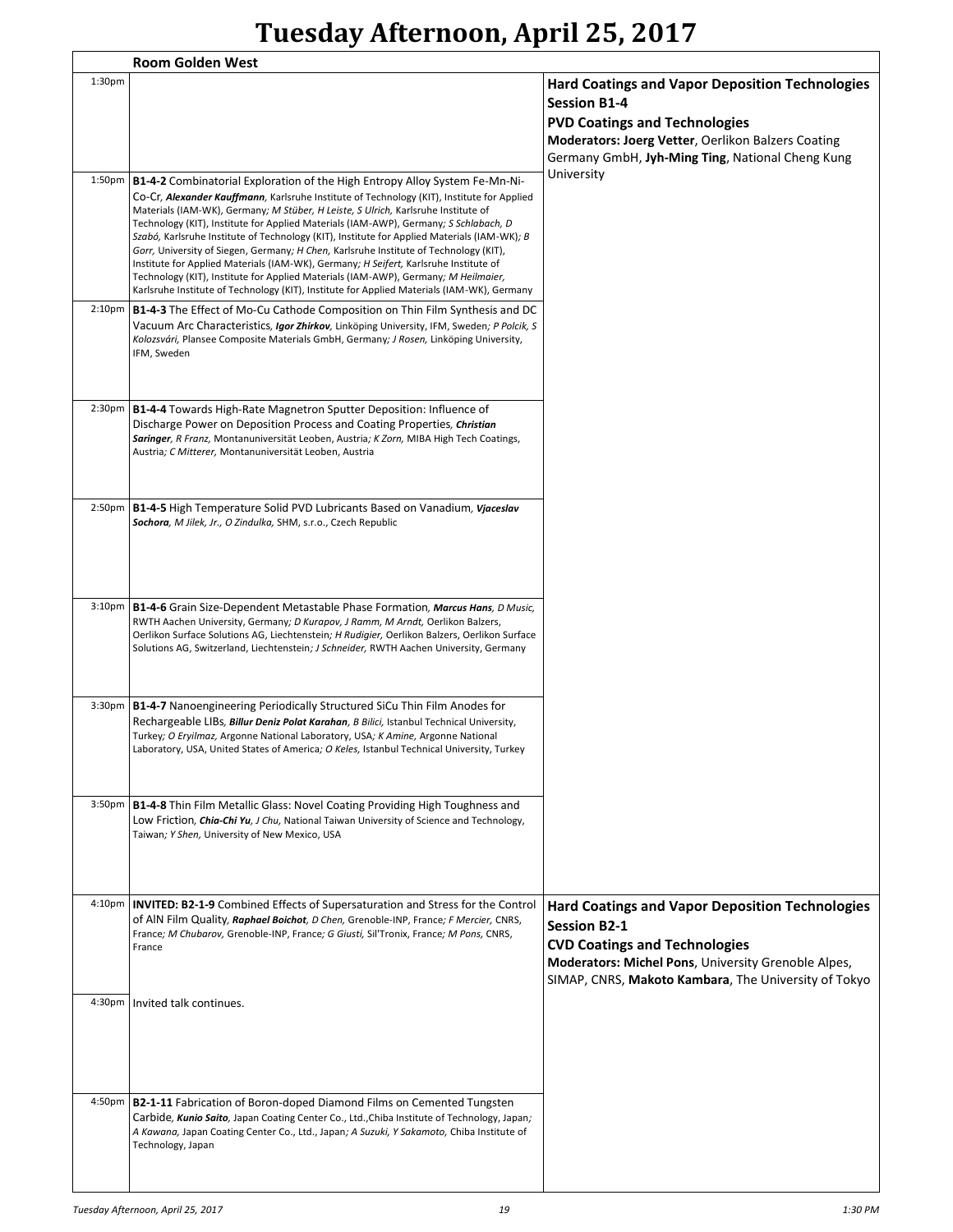|                    | Room Royal Palm 1-3                                                                                                                                                                                                                                                                                                                                                                                                                                                                                                                                                                                                                                                                                                                                                                                                                                                                                           |                                                                                                                                                                                                                                                                      |
|--------------------|---------------------------------------------------------------------------------------------------------------------------------------------------------------------------------------------------------------------------------------------------------------------------------------------------------------------------------------------------------------------------------------------------------------------------------------------------------------------------------------------------------------------------------------------------------------------------------------------------------------------------------------------------------------------------------------------------------------------------------------------------------------------------------------------------------------------------------------------------------------------------------------------------------------|----------------------------------------------------------------------------------------------------------------------------------------------------------------------------------------------------------------------------------------------------------------------|
| $1:30p$ m          |                                                                                                                                                                                                                                                                                                                                                                                                                                                                                                                                                                                                                                                                                                                                                                                                                                                                                                               | <b>New Horizons in Coatings and Thin Films</b><br><b>Session F2-2</b><br><b>HiPIMS, Pulsed Plasmas and Energetic Deposition</b><br>Moderators: Tiberiu Minea, Université Paris-Sud, Tomas<br>Kubart, Uppsala University, Angstrom Laboratory,<br>Sweden              |
|                    | 1:50pm   F2-2-2 HPPMS Deposition from Composite Targets: Effect of Two Order of<br>Magnitude Target Power Density Changes on the Composition of Sputtered Cr-<br>Al-C Thin Films, Holger Rueß, RWTH Aachen University, Germany; M to Baben, GTT-<br>Technologies, Germany; L Shang, RWTH Aachen University, Germany; P Polcik, S Kolozsvári,<br>Plansee Composite Materials GmbH, Germany; M Hans, RWTH Aachen University,<br>Germany; D Primetzhofer, Uppsala University, Sweden; J Schneider, RWTH Aachen<br>University, Germany                                                                                                                                                                                                                                                                                                                                                                            |                                                                                                                                                                                                                                                                      |
| $2:10p$ m          | <b>F2-2-3</b> Adherent and Hard DLC Coatings Deposited by HiPIMS in Deep<br>Oscillations Magnetron Sputtering (DOMS) Mode, Fábio Ferreira, University of<br>Coimbra, Portugal; A Aijaz, T Kubart, Uppsala University, Angstrom Laboratory, Sweden; A<br>Cavaleiro, J Oliveira, University of Coimbra, Portugal                                                                                                                                                                                                                                                                                                                                                                                                                                                                                                                                                                                                |                                                                                                                                                                                                                                                                      |
|                    | 2:30pm   F2-2-4 Variation of Local Chemical Compositions of (Ti, Al)N Films on Inner Wall<br>of Small Hole deposited by High Power Impulse Magnetron Sputtering, Hidetoshi<br>Komiya, T Shimizu, Tokyo Metropolitan Univeristy, Japan; Y Teranishi, K Morikawa, M Yang,<br>Tokyo Metropolitan Industrial Technology Research Institute, Japan                                                                                                                                                                                                                                                                                                                                                                                                                                                                                                                                                                 |                                                                                                                                                                                                                                                                      |
| 2:50pm             | <b>F2-2-5</b> A Feasibility Study on the Large-area Graphene Growth by using High<br>Power Impulse Magnetron Sputtering (HIPIMS), C Pandey, M Po, D Liou, M Chen, Y<br>Chen, Ju-Liang He, Feng Chia University, Taiwan                                                                                                                                                                                                                                                                                                                                                                                                                                                                                                                                                                                                                                                                                        |                                                                                                                                                                                                                                                                      |
| $3:10p$ m          |                                                                                                                                                                                                                                                                                                                                                                                                                                                                                                                                                                                                                                                                                                                                                                                                                                                                                                               |                                                                                                                                                                                                                                                                      |
|                    | 3:30pm   F5-7 3D-Painted Metals and Alloys: A New Approach to Metal and Alloy<br>Advanced Manufacturing, A Jakus, S Taylor, Nicholas Geisendorfer, D Dunand, R Shah,<br>Northwestern University, USA                                                                                                                                                                                                                                                                                                                                                                                                                                                                                                                                                                                                                                                                                                          | <b>New Horizons in Coatings and Thin Films</b><br><b>Session F5</b><br>Additive-manufacturing-based Methods and<br><b>Surface Engineering</b><br>Moderators: Ramana Chintalapalle, University of Texas<br>at El Paso, Sven Ulrich, Karlsruhe Institute of Technology |
| 3:50 <sub>pm</sub> | F5-8 3D Printing of 2D Materials, A Juhl, Materials and Manufacturing Directorate, Air<br>Force Research Laboratory, USA; A Stroud, Institute for Micromanufacturing/Physics<br>Program, Louisiana Tech University, USA; W Lai, University of Dayton/Sensors Directorate,<br>Air Force Research Laboratory, USA; S Kim, Human Effectiveness Directorate, Air Force<br>Research Laboratory, USA; N Glavin, R Berry, G Leuty, Materials and Manufacturing<br>Directorate, Air Force Research Laboratory, USA; R Naik, Human Effectiveness Directorate,<br>Air Force Research Laboratory, USA; M Durstock, Materials and Manufacturing Directorate,<br>Air Force Research Laboratory, USA; P DeRosa, Institute for Micromanufacturing/Physics<br>Program, Louisiana Tech University, USA; E Heckman, Sensors Directorate, Air Force<br>Research Laboratory, USA; Christopher Muratore, University of Dayton, USA | (KIT)                                                                                                                                                                                                                                                                |
| 4:10pm             | F5-9 Direct Laser Deposition of High Entropy Alloy Coatings on High<br>Temperature Alloys, Daniel Fabijanic, Q Chao, Deakin University, Australia; T Jarvis, X<br>Wu, Monash University, Australia; P Hodgson, Deakin University, Australia                                                                                                                                                                                                                                                                                                                                                                                                                                                                                                                                                                                                                                                                   |                                                                                                                                                                                                                                                                      |
| 4:30pm             | F5-10 In-situ Impedance Spectroscopy Evaluation of Electrolytic Plasma<br>Polishing Process for Stainless Steels, V Mukaeva, E Parfenov, R Nevyantseva, Ufa<br>State Aviation Technical University, Russian Federation; A Matthews, Aleksey Yerokhin,<br>University of Manchester, UK                                                                                                                                                                                                                                                                                                                                                                                                                                                                                                                                                                                                                         |                                                                                                                                                                                                                                                                      |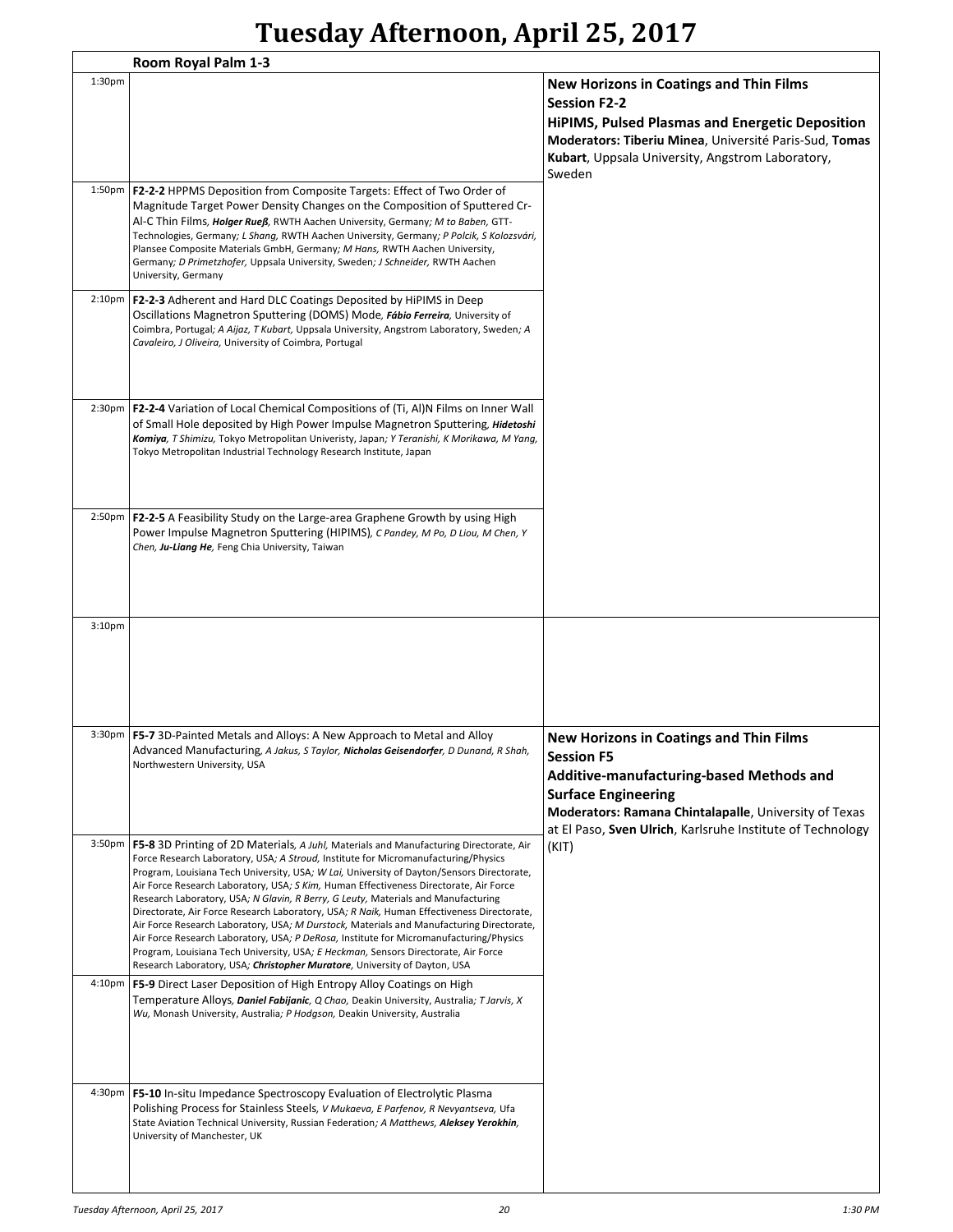| Tuesday Afternoon, April 25, 2017 |  |  |
|-----------------------------------|--|--|
|-----------------------------------|--|--|

|                     | <b>Fundamentals and Technology of Multifunctional</b><br><b>Materials and Devices</b><br>Room Royal Palm 4-6 - Session C2-3<br><b>Thin Films for Active Devices</b><br>Moderators: Vanya DarakchievaMarco Cremona, Pontificia<br>Universidade Católica do Rio de Janeiro, Junichi Nomoto, Kochi<br>University of Technology, Japan, | <b>Tribology and Mechanical Behavior of Coatings and</b><br><b>Engineered Surfaces</b><br>Room San Diego - Session E2-1<br><b>Mechanical Properties and Adhesion</b><br>Moderators: Gerhard Dehm, Max-Planck Institut für<br>Eisenforschung, Etienne Bousser, The University of Manchester,<br>Fan-Bean Wu, National United University, Taiwan |
|---------------------|-------------------------------------------------------------------------------------------------------------------------------------------------------------------------------------------------------------------------------------------------------------------------------------------------------------------------------------|------------------------------------------------------------------------------------------------------------------------------------------------------------------------------------------------------------------------------------------------------------------------------------------------------------------------------------------------|
| 1:30pm              |                                                                                                                                                                                                                                                                                                                                     |                                                                                                                                                                                                                                                                                                                                                |
| 1:50 <sub>pm</sub>  |                                                                                                                                                                                                                                                                                                                                     | <b>E2-1-2</b> Cross-sectional Investigation of Microstructure and Mechanical<br>Properties of Graded Ti(N,B) Coatings, Michael Tkadletz, N Schalk, C Mitterer,<br>C Hofer, J Keckes, Montanuniversität Leoben, Austria; M Deluca, Materials Center<br>Leoben Forschung GmbH, Austria; M Pohler, C Czettl, CERATIZIT Austria GmbH,<br>Austria   |
| 2:10 <sub>p</sub> m |                                                                                                                                                                                                                                                                                                                                     | E2-1-3 Nanocrystalline Pt-Au MEMS Electrical Switches, Nicolas Argibay, M<br>Dugger, D Adams, C Nordquist, A Grine, M Henry, P Lu, Sandia National<br>Laboratories, USA                                                                                                                                                                        |
|                     | 2:30pm   C2-3-4 High Dielectric Constant of Polymer-inorganic Nanocomposites<br>as Gate Dielectrics for Organic Thin Film Transistor Applications, Cheng-<br>Huai Yang, Y Yu, C Chiu, Ming Chi University of Technology, Taiwan                                                                                                     | <b>E2-1-4</b> Thin Film Metallic Glass: Novel Coating Providing High Toughness<br>and Low Friction, <i>Chia-Chi Yu, J Chu</i> , National Taiwan University of Science and<br>Technology, Taiwan; Y Shen, University of New Mexico, USA                                                                                                         |
| 2:50 <sub>pm</sub>  | C2-3-5 Different Nitridation Condition Influence NBTI in FinFETs, <i>Hsi-Wen</i><br>Liu, T Chang, National Sun Yat-Sen University, Taiwan                                                                                                                                                                                           | <b>INVITED: E2-1-5</b> Driving Force for the Texture Transformation of Thin<br>Metal Films, E Ellis, Cornell University, USA; M Chmielus, University of Pittsburgh,<br>USA; S Baker, Cornell University, USA; Y Cheng, P Liu, Ming-Tzer Lin, National<br>Chung Hsing University, Taiwan                                                        |
| $3:10p$ m           | C2-3-6 Analysis of Abnormal Transconductance in Body-tied PD SOI n-<br>MOSFETs, Chien-Yu Lin, T Chang, National Sun Yat-sen University, Taiwan                                                                                                                                                                                      | Invited talk continues.                                                                                                                                                                                                                                                                                                                        |
| 3:30 <sub>pm</sub>  | C2-3-7 Influence of the Ammonia Hardening on the Properties of Sol-Gel<br>Thin Film Coatings, Christophe Boscher, J Avice, H Piombini, X Dieudonné, P<br>Belleville, K Vallé, CEA, France                                                                                                                                           | E2-1-7 Strength and Strain Hardening Behavior of Particle Strengthened<br>Coherent Cu/Ni Multilayer Films, Rachel Schoeppner, M Polyakov, G Mohanty,<br>J Michler, Empa, Swiss Federal Laboratories for Materials Science and Technology,<br>Switzerland                                                                                       |
| 3:50 <sub>pm</sub>  | C2-3-8 Miniaturized Shape Memory (SMA) Bimorph Actuators with<br>Polymer Layers, Cory Knick, G Smith, N Jankowski, C Morris, US Army Research<br>Laboratory, USA                                                                                                                                                                    | <b>E2-1-8</b> Indentation Induced Deformation and Damage in Metal-Ceramic<br>Multilayer Coatings, Yu-Lin Shen, R Jamison, University of New Mexico, USA                                                                                                                                                                                        |
| $4:10p$ m           | C2-3-9 Investigating Degradation Behaviors Induced by Hot Carriers in<br>the ESL in Amorphous InGaZnO TFTs with Different Electrode Materials<br>and Structure, Chung-I Yang, National Chiao Tung University, Taiwan; T Chang,<br>National Sun Yat-Sen University, Taiwan                                                           | <b>E2-1-9</b> Influence of Various Interlayers on Mechanical Properties of<br>CrAIN Coatings on Tungsten Carbide Substrate, HoeKun Kim, J La, M Song, S<br>Lee, Y Hong, Korea Aerospace University, Republic of Korea                                                                                                                          |
| 4:30pm              |                                                                                                                                                                                                                                                                                                                                     | <b>E2-1-10</b> Numerical Investigation of Damage and Fracture in Hard Nano-<br>coating Layers using Cohesive Zone Modeling, Shahed Rezaei, S Wulfinghoff,<br>S Reese, RWTH Aachen University, Germany                                                                                                                                          |

 $\overline{\phantom{a}}$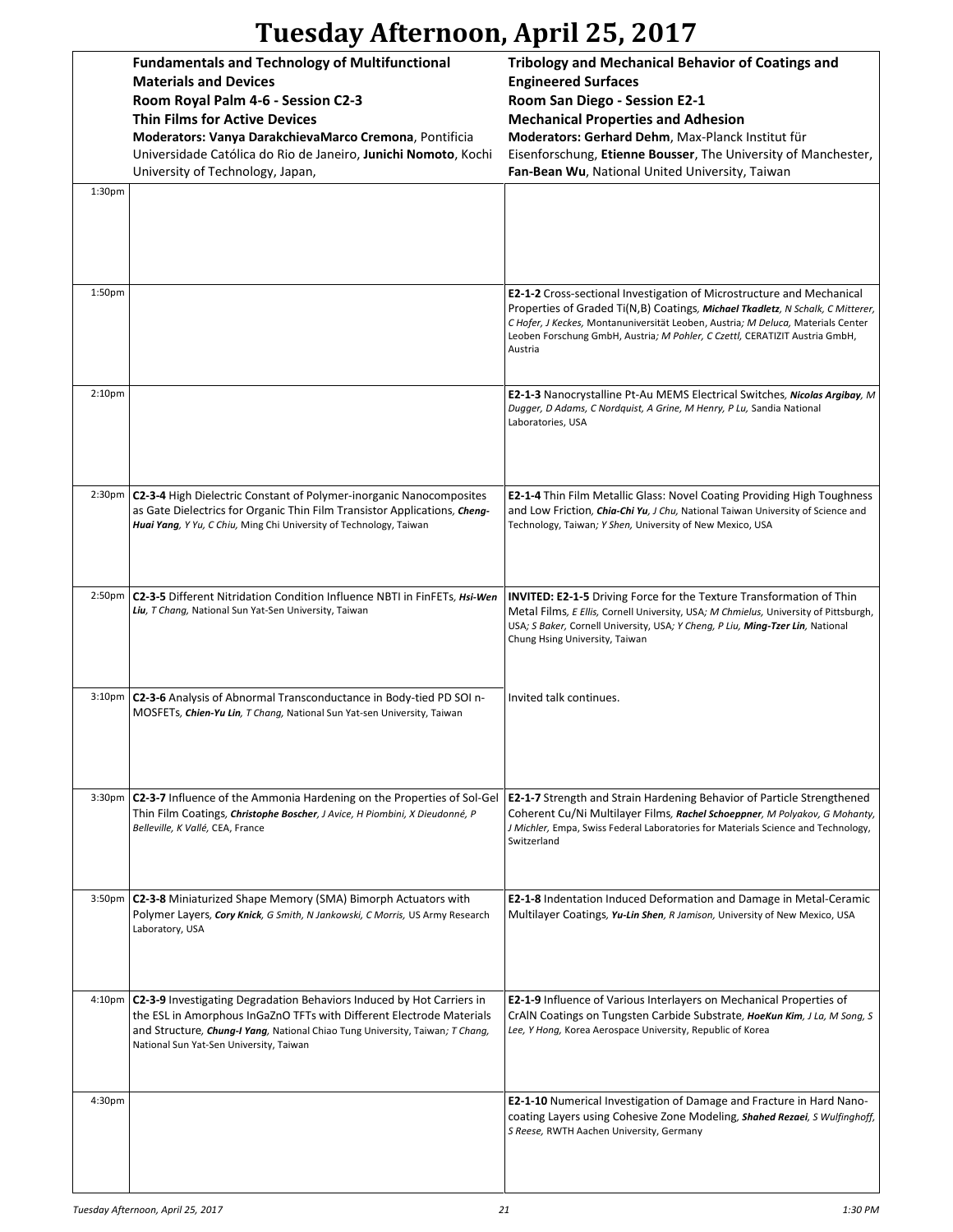|                     | <b>Room Sunrise</b>                                                                                                                                                                                                                                                                                                                                                                                                                                                                                                           |                                                                                                                                                                                                                                   |
|---------------------|-------------------------------------------------------------------------------------------------------------------------------------------------------------------------------------------------------------------------------------------------------------------------------------------------------------------------------------------------------------------------------------------------------------------------------------------------------------------------------------------------------------------------------|-----------------------------------------------------------------------------------------------------------------------------------------------------------------------------------------------------------------------------------|
| 1:30 <sub>pm</sub>  |                                                                                                                                                                                                                                                                                                                                                                                                                                                                                                                               | <b>Coatings for Use at High Temperatures</b><br><b>Session A2-1</b><br><b>Thermal and Environmental Barrier Coatings</b><br>Moderators: Lars-Gunnar Johansson, Chalmers<br>University of Technology, Sweden, Kang Lee, NASA Glenn |
| 1:50 <sub>pm</sub>  |                                                                                                                                                                                                                                                                                                                                                                                                                                                                                                                               | Research Center, USA                                                                                                                                                                                                              |
| 2:10 <sub>p</sub> m | A2-1-3 Property Comparisons of Air Plasma Sprayed and Dense Homogeneous<br>Yttrium Disilicate, Cory Parker, R Golden, E Opila, University of Virginia, USA                                                                                                                                                                                                                                                                                                                                                                    |                                                                                                                                                                                                                                   |
| 2:30 <sub>p</sub> m | A2-1-4 Performance of Vacuum Plasma Spray Bond Coatings, Michael Lance, A<br>Haynes, B Pint, Oak Ridge National Laboratory, USA                                                                                                                                                                                                                                                                                                                                                                                               |                                                                                                                                                                                                                                   |
| $2:50p$ m           | <b>INVITED: A2-1-5</b> Predicting Microstructural Evolution in Aluminide Coatings<br>during Manufacturing and Degradation in Service, Rishi Pillai, A Chyrkin, T Galiullin,<br>W Leng, D Grüner, D Naumenko, W Quadakkers, Forschungszentrum Jülich GmbH, Germany                                                                                                                                                                                                                                                             |                                                                                                                                                                                                                                   |
| 3:10 <sub>pm</sub>  | Invited talk continues.                                                                                                                                                                                                                                                                                                                                                                                                                                                                                                       |                                                                                                                                                                                                                                   |
| 3:30 <sub>pm</sub>  | A2-1-7 Engineered Architectures of Gadolinium Zirconate/YSZ based TBCs<br>Subjected to Hot Corrosion Test, Satyapal Mahade, University West, Sweden; K<br>Jonnalagadda, Linköping University, Sweden; N Curry, Treibacher Industrie AG, Austria; N<br>Markocsan, P Nylén, University West, Sweden; R Peng, Linköping University, Sweden; X Li,<br>Siemens Industrial Turbomachinery AB, Sweden                                                                                                                                |                                                                                                                                                                                                                                   |
| 3:50 <sub>pm</sub>  | A2-1-8 Thermal Barrier Coatings: The Next Generation, Maurice Gell, E Jordan, R<br>Kumar, University of Connecticut, USA; C Jiang, J Wang, B Nair, HiFunda LLC, USA                                                                                                                                                                                                                                                                                                                                                           |                                                                                                                                                                                                                                   |
| $4:10p$ m           | A2-1-9 Microstructure of Gas Flow Sputtered Thermal Barrier Coatings, Nils<br>Rösemann, Institute for Materials, TU Braunschweig, Germany; K Ortner, Fraunhofer<br>Institute for Surface Engineering and Thin Films IST, Germany; M Bäker, Institute for<br>Materials, TU Braunschweig, Germany; J Petersen, Fraunhofer Institute for Surface<br>Engineering and Thin Films IST, Germany; G Bräuer, Institute of Surface Technology, TU<br>Braunschweig, Germany; J Rösler, Institute for Materials, TU Braunschweig, Germany |                                                                                                                                                                                                                                   |
| 4:30pm              | A2-1-10 Current Environmental Barrier Coatings Research at NASA, Kang Lee, D<br>Waters, NASA Glenn Research Center, USA                                                                                                                                                                                                                                                                                                                                                                                                       |                                                                                                                                                                                                                                   |
| 4:50pm              | A2-1-11 CMAS Infiltration Prediction for 7YSZ TBCs Deposited by EB-PVD, Juan<br>Gomez, The University of Texas at El Paso, USA; R Naraparaju, U Schulz, German Aerospace<br>Center (DLR), Germany; R Chintalapalle, University of Texas at El Paso, USA                                                                                                                                                                                                                                                                       |                                                                                                                                                                                                                                   |
| 5:10 <sub>pm</sub>  | A2-1-12 Oxidation Behavior of CrN, AlCrN, and AlTiN Cathodic Arc PVD Coatings,<br>Zuhair Gasem, A Adesina, King Fahd University of Petroleum and Minerals, Saudi Arabia                                                                                                                                                                                                                                                                                                                                                       |                                                                                                                                                                                                                                   |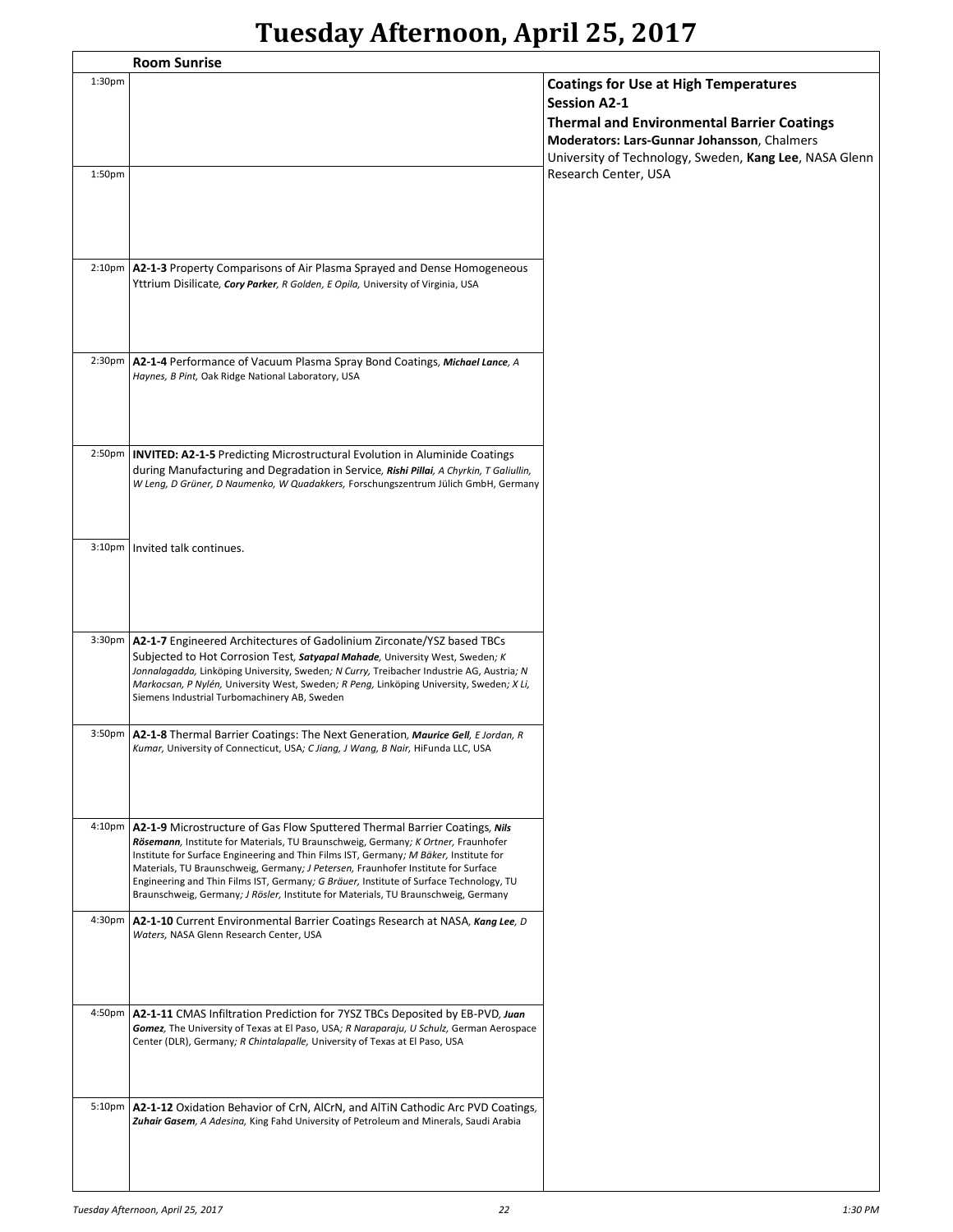#### **Special Events Wednesday**

#### **Special Events Wednesday**

- 7:30 AM Conference Registration/Atlas Foyer
- 8:00 AM Technical Sessions/See Room Matrix
- 8:30 AM Short Courses/Devonshire
- 9:30 AM Breakfast Forum: Exhibitors Only/Grand Hall
- 10:00 AM Exhibition/Grand Hall
- 12:15 PM Exhibition Light Luncheon Refreshments/Grand Hall
- 5:45 PM Awards Convocation/Town & Country
- 7:30 PM Awards Buffet Reception/Poolside near Tiki Pavilion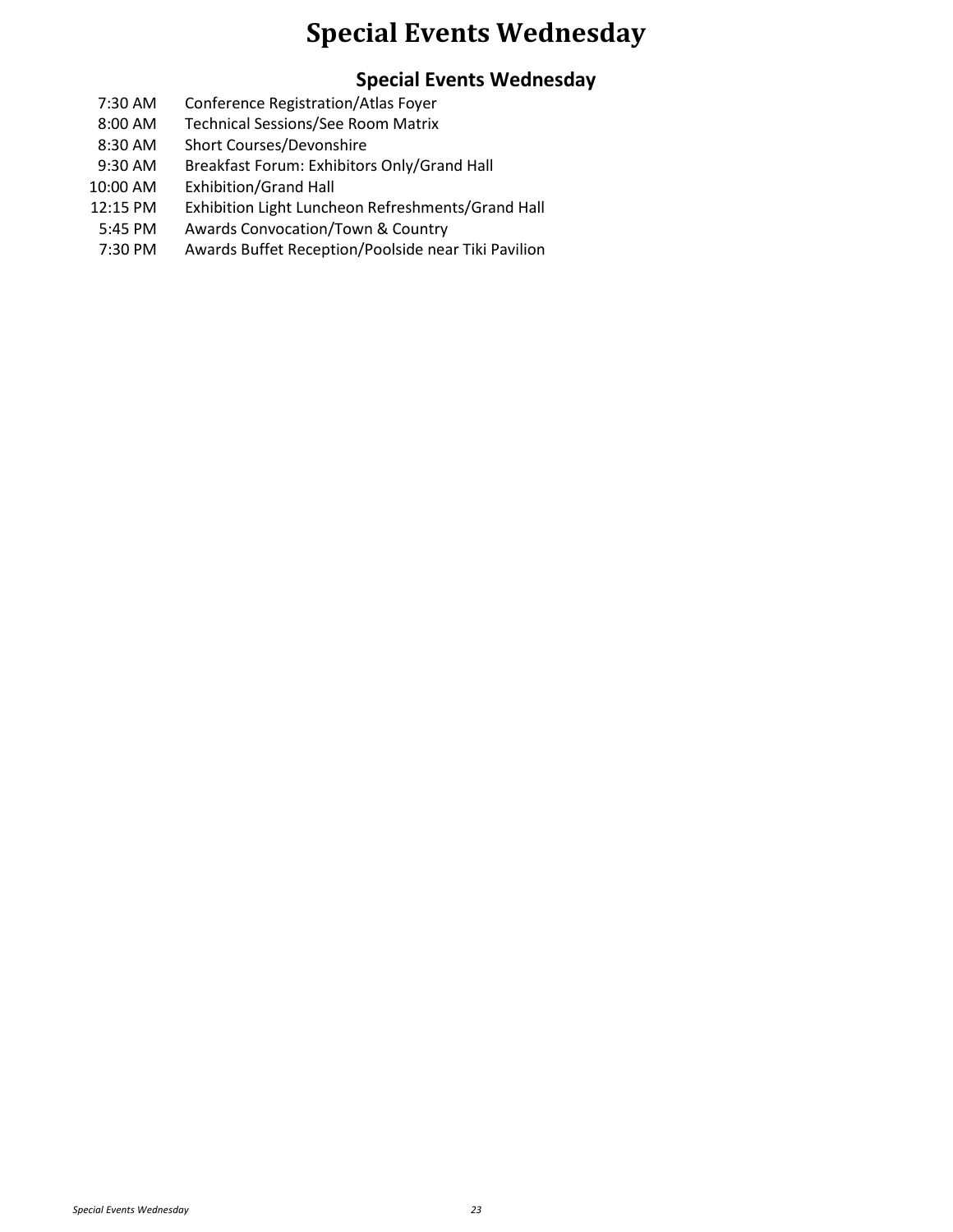## **Wednesday Morning, April 26, 2017**

|         | <b>Coatings for Use at High Temperatures</b><br><b>Room Sunrise - Session A2-2</b><br><b>Thermal and Environmental Barrier Coatings</b><br>Moderators: Lars-Gunnar Johansson, Chalmers University of<br>Technology, Sweden, Kang Lee, NASA Glenn Research Center,<br><b>USA</b>                                                                                                                                                                                                                                                           | <b>Hard Coatings and Vapor Deposition Technologies</b><br><b>Room Golden West - Session B2-2</b><br><b>CVD Coatings and Technologies</b><br>Moderators: Michel Pons, University Grenoble Alpes, SIMAP,<br>CNRS, Makoto Kambara, The University of Tokyo                                                                                                                                                                                               |
|---------|-------------------------------------------------------------------------------------------------------------------------------------------------------------------------------------------------------------------------------------------------------------------------------------------------------------------------------------------------------------------------------------------------------------------------------------------------------------------------------------------------------------------------------------------|-------------------------------------------------------------------------------------------------------------------------------------------------------------------------------------------------------------------------------------------------------------------------------------------------------------------------------------------------------------------------------------------------------------------------------------------------------|
| 8:00am  | A2-2-1 La-Sr-Mn Based Chromium Barrier Coatings for Interconnectors<br>in Pressurized Steam Electrolysis on Exposure to Pure Oxygen and Water<br>Vapor, Vladislav Kolarik, M Juez Lorenzo, V Kuchenreuther-Hummel, Fraunhofer<br>Institute for Chemical Technology ICT, Germany; M Pötschke, D Schimanke, Sunfire<br>GmbH, Germany                                                                                                                                                                                                        | <b>B2-2-1</b> Investigation of Ti-based Hard CVD Coatings on Various Metals<br>Suited as Alternate Binder Phase for WC-Co Cutting Tools, Linus von<br>Fieandt, Uppsala University, Angstrom Laboratory, Sweden; E Lindahl, Sandvik<br>Coromant R&D Materials and Processes, Sweden; T Larsson, SECO Tools, Sweden;<br>M Boman, Uppsala University, Angstrom Laboratory, Sweden                                                                        |
| 8:20am  | A2-2-2 Investigation of the Adhesion of Glassified Sand/salt Deposits on<br>Thermal Barrier Coatings Exposed to High-temperature Combusted Gas<br>Flows, Michael Walock, B Barnett, A Nieto, W Gamble, A Ghoshal, M Murugan,<br>US Army Research Laboratory, USA; D Zhu, National Aeronautics and Space<br>Administration, USA; J Swab, M Pepi, US Army Research Laboratory, USA; R Pegg,<br>C Rowe, US Navy Naval Air Systems Command, USA; K Kerner, US Army Aviation<br>and Missile Research, Development, and Engineering Center, USA | <b>B2-2-2 Hot Filament CVD Diamond Coatings on Cutting Tools for Hard to</b><br>Machine Materials, Michael Woda, W Puetz, M Frank, B Mesic, W Koelker, C<br>Schiffers, O Lemmer, CemeCon AG, Germany                                                                                                                                                                                                                                                  |
| 8:40am  | A2-2-3 Effect of Nanostructure and Composition on the Transient<br>Oxidation Behavior of Nanograined Alloys, Pralav Shetty, J Krogstad,<br>University of Illinois at Urbana-Champaign, USA                                                                                                                                                                                                                                                                                                                                                | <b>B2-2-3</b> Nanocluster Assisted Mesoplasma Epitaxial Bridging, R Yamada,<br>The University of Tokyo, Japan; S Wu, Chinese Academy of Sciences, China;<br>Makoto Kambara, The University of Tokyo, Japan                                                                                                                                                                                                                                            |
|         | 9:00am   A2-2-4 CrAlSiYN Coating with AlSiN Intermediate Layers for Enhanced<br>Thermal Stability and Oxidation Resistance at Elevated Temperatures, S<br>Liu, Singapore Institute of Manufacturing Technology, Singapore; Y Yang, Data<br>Storage Institute, Singapore; F Ng, Singapore Institute of Manufacturing<br>Technology, Singapore; R Ji, Data Storage Institute, Singapore; Xianting Zeng,<br>Singapore Institute of Manufacturing Technology, Singapore                                                                       | <b>B2-2-4</b> Low Pressure Chemical Vapor Deposition of hex-BN: Relationship<br>between Gas Phase Chemistry and Coating Microstructure, P Carminati,<br>LCTS-CNRS, France; T Buffeteau, N Daugey, ISM-CNRS, France; G Chollon, LCTS-<br>CNRS, France; F Rebillat, LCTS-University of Bordeaux, France; Sylvain Jacques,<br>LCTS-CNRS, France                                                                                                          |
| 9:20am  | A2-2-5 Metallic Coatings on Copper for High Heat Flux Application in<br>Rocket Engines, Torben Fiedler, J Rösler, M Bäker, Technische Universität<br>Braunschweig, Germany                                                                                                                                                                                                                                                                                                                                                                | <b>INVITED: B2-2-5 High-speed Structural Control for Functionalization of</b><br>Various Oxide Films, Akihiko Ito, Yokohama National University, Japan                                                                                                                                                                                                                                                                                                |
|         | 9:40am   A2-2-6 Mechanical Properties of $ZrO_2-Y_2O_3$ Thermal Barrier Coatings by<br>Isothermal Heat Treatment, <i>Byung-Koog Jang</i> , National Institute for Materials<br>Science, Japan; K Yasuda, Tokyo Institute of Technology, Japan; K Lee, Kookmin<br>University, Republic of Korea; S Kim, Y Oh, H Kim, Korea Institute of Ceramic<br>Engineering and Technology, Republic of Korea                                                                                                                                           | Invited talk continues.                                                                                                                                                                                                                                                                                                                                                                                                                               |
|         | 10:00am   A2-2-7 Estimation Of The Mechanical Properties Of Thermal Barrier<br>Coatings With Porous And Dense Vertically Cracked Microstructures By<br>Modified Small Punch Tests, Pierre Planques, Cirimat - Safran Helicopter<br>Engines, France; V Vidal, P Lours, Mines Albi, ICA (Institut Clément Ader), France; V<br>Proton, F Crabos, Safran Helicopter Engines, France; J Huez, B Viguier, CIRIMAT,<br>France                                                                                                                    | <b>B2-2-7</b> Protective Coatings Enabled by Atomic Layer Deposition<br>Processing, Christopher Oldham, J Daubert, G Parsons, NC State University, USA                                                                                                                                                                                                                                                                                                |
| 10:20am | A2-2-8 Comparison of Damage Evolution in High Purity Nano and a<br>Conventional YSZ Thermal Barrier Coating during Thermal Cycling,<br>Krishna Praveen Jonnalagadda, R Eriksson, Linköping University, Sweden; K Yuan,<br>Beijing General Research Institute of Mining and Metallurgy, China; X Li, Siemens<br>Industrial Turbomachinery, Sweden; X Ji, Y Yu, Beijing General Research Institute of<br>Mining and Metallurgy, China; R Peng, Linköping University, Sweden                                                                 | <b>B2-2-8</b> Chromium Carbide Growth at Low Temperature by a High<br>Efficient DLI-MOCVD Process in Effluent Recycling Mode, A Michau,<br>Francis Maury, CIRIMAT, France; F Schuster, CEA Saclay, France; R Boichot, M<br>Pons, SIMaP, University of Grenoble Alpes, CNRS, France; E Monsifrot, DEPHIS,<br>France                                                                                                                                    |
| 10:40am | A2-2-9 Non-reactively Sputtered Ultra-High Temperature Hf-C and Ta-C<br>Coatings, H Lasfargues, T Glechner, C Koller, TU Wien, Institute of Materials<br>Science and Technology, Austria; V Paneta, D Primetzhofer, Uppsala University,<br>Angstrom Laboratory, Sweden; S Kolozsvári, Plansee Composite Materials GmbH,<br>Germany; D Holec, Montanuniversität Leoben, Austria; Helmut Riedl, P Mayrhofer,<br>TU Wien, Institute of Materials Science and Technology, Austria                                                             | <b>B2-2-9</b> Growth and Characterization of $SiOx$ Thin Film Deposited by<br>Plasma Enhanced CVD on a Magnesium Alloy, Hyunju Jeong, J Cho, POSCO<br>(Pohang Iron and Steel Company), Republic of Korea                                                                                                                                                                                                                                              |
| 11:00am | A2-2-10 Impact of Substrate Surface Morphology on APS Ceramic<br>Coating Adhesion Measured by Laser Shock Test (LASAT), <i>H Sapardanis</i> , <i>V</i><br>Guipont, A Koster, Vincent Maurel, Mines ParisTech, France                                                                                                                                                                                                                                                                                                                      | <b>B2-2-10</b> Electrochemical Behavior of Graphene Coatings Deposited on<br>Copper Metal by Electrophoretic Deposition and Chemical Vapor<br>Deposition, Mohsin Ali Raza, A Ali, F Ali Ghuari, A Aslam, K Yagoob, A Wasay,<br>University of the Punjab, Pakistan; M Raffi, National Institute of Lasers and<br>Optronics, Pakistan                                                                                                                   |
| 11:20am | A2-2-11 Influence of Pt Concentration on Structure of Aluminized<br>Coatings on a Ni Base Superalloy, E Pauletti, AnaSofia D'Oliveira,<br>Universidade Federal do Paraná, Brazil                                                                                                                                                                                                                                                                                                                                                          | B2-2-11 Characterization of Coated Silane Compounds on Aisi 304<br>Stainless Steel Using Plasma-Oxide Vapour as Adhesion, Damilare Baruwa,<br>University of Johannesburg, South Africa; P Oladijo, Bostwana International<br>University of Science and Technology, Botswana; J Chinn, Integrated Surface<br>Technologies, Inc., USA; N Maledi, University of the Witwatersrand, South Africa; E<br>Akinlabi, University of Johannesburg, South Africa |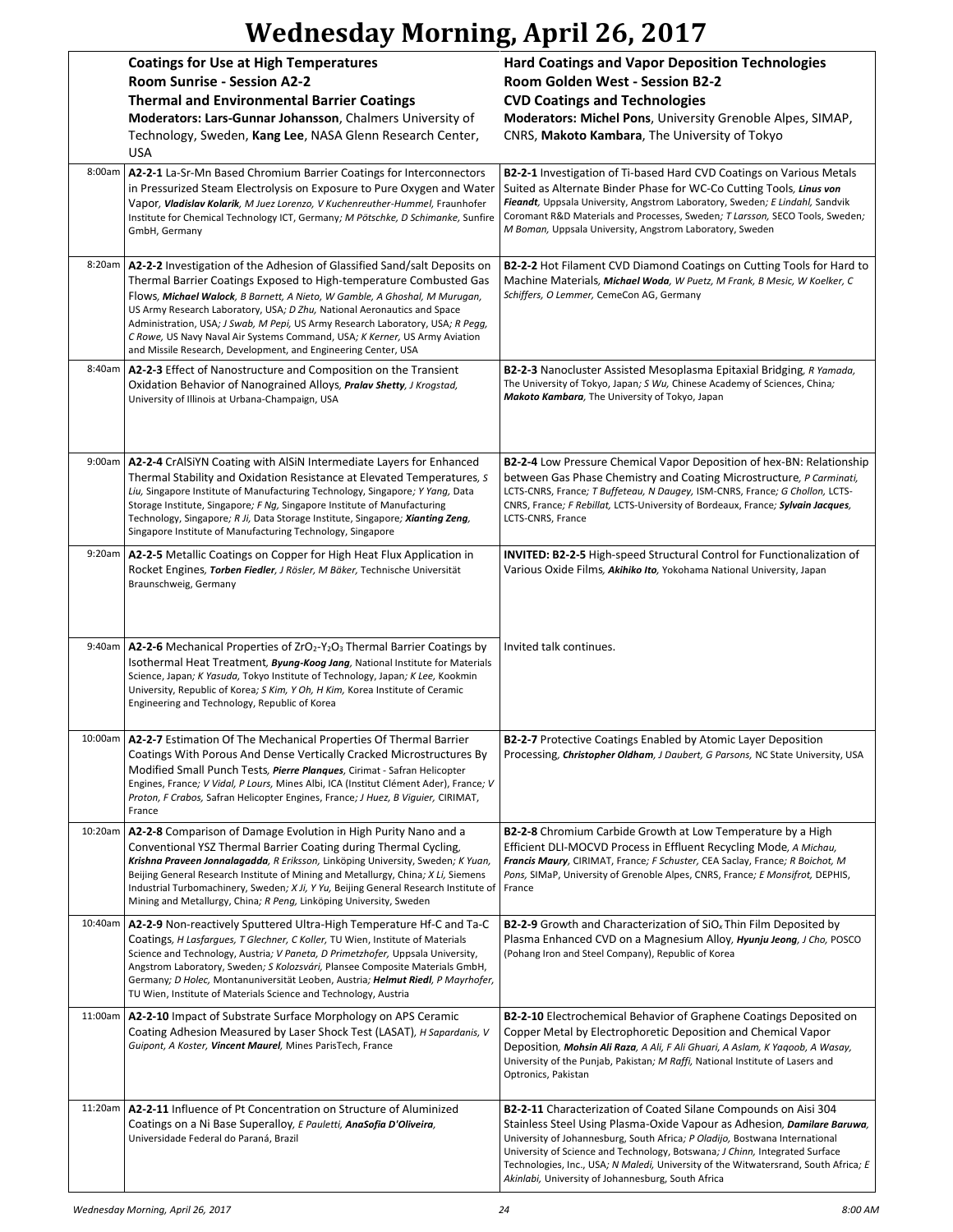## **Wednesday Morning, April 26, 2017**

|         | <b>Hard Coatings and Vapor Deposition Technologies</b><br>Room California - Session B4-3<br>Properties and Characterization of Hard Coatings and<br><b>Surfaces</b>                                                                                                                                                                                                                                                                          | <b>Tribology and Mechanical Behavior of Coatings and</b><br><b>Engineered Surfaces</b><br>Room San Diego - Session E2-2<br><b>Mechanical Properties and Adhesion</b>                                                                                                                                                                                                                                                                                                                                                             |
|---------|----------------------------------------------------------------------------------------------------------------------------------------------------------------------------------------------------------------------------------------------------------------------------------------------------------------------------------------------------------------------------------------------------------------------------------------------|----------------------------------------------------------------------------------------------------------------------------------------------------------------------------------------------------------------------------------------------------------------------------------------------------------------------------------------------------------------------------------------------------------------------------------------------------------------------------------------------------------------------------------|
|         | Moderators: Ulrich May, Robert Bosch GmbH, Diesel Systems,<br>Chau-Chang Chou, National Taiwan Ocean University, Taiwan,<br>Farwah Nahif, eifeler-Vacotec GmbH                                                                                                                                                                                                                                                                               | Moderators: Gerhard Dehm, Max-Planck Institut für<br>Eisenforschung, Etienne Bousser, The University of Manchester,<br>Fan-Bean Wu, National United University, Taiwan                                                                                                                                                                                                                                                                                                                                                           |
| 8:00am  | <b>INVITED: B4-3-1</b> Aspects of Thermal Stability of TiAIN and ZrAIN, Magnus<br>Odén, Linköping University, (IFM), Sweden                                                                                                                                                                                                                                                                                                                  | E2-2-1 Study of Bauschinger Effect in Ni Thin Metallic Films Submitted to<br>Cyclic Deformation, Pierre-Olivier Renault, W He, P Godard, E Le Bourhis, P<br>Goudeau, Universite de Poitiers, France                                                                                                                                                                                                                                                                                                                              |
|         | 8:20am   Invited talk continues.                                                                                                                                                                                                                                                                                                                                                                                                             | <b>E2-2-2</b> Mo-Re Thin Films for Flexible Display Applications, F Hauser, T Jörg,<br>Montanuniversität Leoben, Austria; M Cordill, Erich Schmid Institute of Materials<br>Science, Austrian Academy of Sciences, Austria; R Franz, Montanuniversität<br>Leoben, Austria; H Köstenbauer, J Winkler, Plansee SE, Austria; Christian Mitterer,<br>Montanuniversität Leoben, Austria                                                                                                                                               |
|         | 8:40am   B4-3-3 Effects of Treatment Temperature and Gas Blow Velocity of IH<br>Nitriding on Microstructure of Titanium Alloy, Shogo Takesue, Keio<br>University, Japan; S Kikuchi, Kobe University, Japan; H Akebono, Hiroshima<br>University, Japan; K Fukazawa, Netsuren Co., Ltd., Japan; J Komotori, Keio<br>University, Japan                                                                                                          | <b>INVITED: E2-2-3</b> Rate Sensitive and Creep Behavior of Thin Metallic and<br>Oxide Films: on Chip Testing and Activation Volume Analysis, Thomas<br>Pardoen, G Lemoine, H Idrissi, Université Catholique de Louvain, Belgium; D<br>Schryvers, University of Antwerpen, Belgium; M Ghidelli, Université Catholique de<br>Louvain, Belgium, Italy; M Coulombier, R Vayrette, L Delannay, Université<br>Catholique de Louvain, Belgium; S Gravier, Grenoble INP, France; J Raskin,<br>Université Catholique de Louvain, Belgium |
|         | 9:00am   B4-3-4 Oblique Angle Deposition of Nanostructured ZrC Thin Film by<br>Reactive Magnetron Sputtering and its Effect on Structure and<br>Mechanical Property, SathishKumar Shanmugam, A Sharma, M Gowravaram, S<br>Suwas, Indian Institute of Science, India                                                                                                                                                                          | Invited talk continues.                                                                                                                                                                                                                                                                                                                                                                                                                                                                                                          |
| 9:20am  | <b>B4-3-5</b> The Influence of Al Content on Characteristics of CVD-Aluminum<br>Titanium Nitride Films, Kenichi Sato, S Tatsuoka, K Yanagisawa, T Ishigaki, K<br>Yamaguchi, S Nishida, Mitsubishi Materials Corporation, Japan                                                                                                                                                                                                               | <b>E2-2-5</b> Intrinsic Stresses - New Methods to Evaluate Them Using<br>Enhancing Indentation Methods and New Models to Optimize Them,<br>Nick Bierwisch, N Schwarzer, SIO, Germany                                                                                                                                                                                                                                                                                                                                             |
|         | 9:40am   B4-3-6 Wear Resistance Capabilities of B-C-W Coatings, Heidrun<br>Klostermann, M Friedemann, Fraunhofer FEP, Germany; M Ottersbach, D<br>Schraknepper, Fraunhofer IPT, Germany; J Poetschke, M Mayer, Fraunhofer IKTS,<br>Germany; F Fietzke, O Zywitzki, Fraunhofer FEP, Germany                                                                                                                                                   | <b>E2-2-6</b> Investigation of Buckling Driven Delamination of DLC Coatings for<br>Evaluation of Adhesion Strength, Richard Braak, U May, L Onuseit, G<br>Repphun, Robert Bosch GmbH, Diesel Systems, Germany; M Guenther, J<br>Emmerlich, Robert Bosch GmbH, Germany; C Schmid, K Durst, Physical Metallurgy,<br>TU Darmstadt, Germany                                                                                                                                                                                          |
| 10:00am | <b>B4-3-7</b> Micromechanical Properties and Wear Resistance of Quaternary<br>TiAl(X)N Alloys (X=Nb, Cr or V), Yu-Hsiang Chen, L Rogström, Nanostructured<br>Materials, IFM, Linköping University, Sweden; J Roa, Universitat Politècnica de<br>Catalunya, Spain; M Johansson-Jõesaar, SECO Tools, Sweden; M Anglada,<br>Universitat Politècnica de Catalunya, Spain; M Odén, Nanostructured Materials,<br>IFM, Linköping University, Sweden | <b>E2-2-7</b> Characterization of Thin Films by Nanoindentation: Avoiding<br>Mistakes during the Measurement and Data Analysis, Esteban Broitman,<br>Engineering Consulting, Sweden                                                                                                                                                                                                                                                                                                                                              |
| 10:20am | <b>B4-3-8 High Resolution Lateral Force-displacement Measurements as a</b><br>Tool for the Determination of Lateral Contact Stiffness and Poisson's<br>Ratio, Thomas Chudoba, ASMEC GmbH, Germany                                                                                                                                                                                                                                            | <b>E2-2-8 Plasma Electrolytic Oxidation Coatings on AZ31 Magnesium</b><br>Alloys with Si <sub>3</sub> N <sub>4</sub> Nanoparticle Additives, YiYuan Lin, J Lee, C Tseng, Ming Chi<br>University of Technology, Taiwan; B Lou, Chang Gung University, Taiwan                                                                                                                                                                                                                                                                      |
| 10:40am | B4-3-9 Influence of a-Si:H Interlayer on the Adherence of a-C:H Coatings<br>Deposited on Different Metallic Surfaces, G Capote, National University of<br>Colombia, Colombia; D Lugo, Institute for Space Research, Brazil; J Gutiérrez,<br>National University of Colombia, Colombia; VladimirJesus Trava-Airoldi, Institute<br>for Space Research, Brazil                                                                                  | E2-2-9 Fractures, Wrinkles and Buckles in Brittle Multi-layers on Flexible<br>Substrate, Davy Dalmas, Laboratoire de Tribologie et Dynamique des Système<br>(LTDS), Ecole Centrale de Lyon, France; I Ben Cheikh, G Parry, R Estevez, SIMaP -<br>Univ. Grenoble Alpes, CNRS, SIMaP, France                                                                                                                                                                                                                                       |
| 11:00am | <b>B4-3-10</b> Reactive Magnetron Sputtering of Transition Metal Nitrides for<br>Electronic and Opto-Electronic Applications, Amber Reed, Air Force Research<br>Laboratory, USA; H Smith, University of Dayton and Air Force Research Laboratory,<br>USA; M McConney, D Look, D Abeysinghe, V Vasilyev, J Cetnar, B Howe, Air Force<br>Research Laboratory, USA                                                                              | <b>E2-2-10</b> Combined XPS and Adhesion Studies of Metal - Polymer<br>Interfaces for Space Applications, <b>Barbara Putz</b> , Erich Schmid Institute of<br>Materials Science, Austrian Academy of Sciences, Monanuniversität Leoben,<br>Austria; G Milassin, Y Butenko, C Semprimoschnig, European Space Research and<br>Technology Centre (ESTEC), The Netherlands; M Cordill, Erich Schmid Institute of<br>Materials Science, Austrian Academy of Sciences, Monanuniversität Leoben,<br>Austria                              |
| 11:20am | B4-3-11 Comparative Investigation of Zr-B-(N), Zr-Si-B-(N), and Zr-Al-Si-<br>B-(N) Hard Coatings, <i>Philipp Kiryukhantsev-Korneev</i> , M Lemesheva, I Yatsyuk, D<br>Shtansky, E Levashov, National University of Science and Technology "MISiS",<br>Russian Federation                                                                                                                                                                     | <b>E2-2-11</b> Mapping Adhesion Energy of Tungsten Based Barrier Layers<br>with Scratch Induced Buckling, Andreas Kleinbichler, J Zechner, KAI -<br>Kompetenzzentrum Automobil- und Industrieelektronik GmbH, Austria; M Cordill,<br>Erich Schmid Institute of Materials Science, Austrian Academy of Sciences, Austria                                                                                                                                                                                                          |
| 11:40am | <b>B4-3-12</b> Multiphysics Modelling and Experimental Investigation on the<br>Characteristics of Laser Deposited Al-Sn-Si Coatings on Ti6Al4V Alloy,<br>Olawale Fatoba, University of Johannesburg, South Africa; A Popoola, Tshwane<br>University of Technology, South Africa; E Akinlabi, University of Johannesburg,<br>South Africa                                                                                                     |                                                                                                                                                                                                                                                                                                                                                                                                                                                                                                                                  |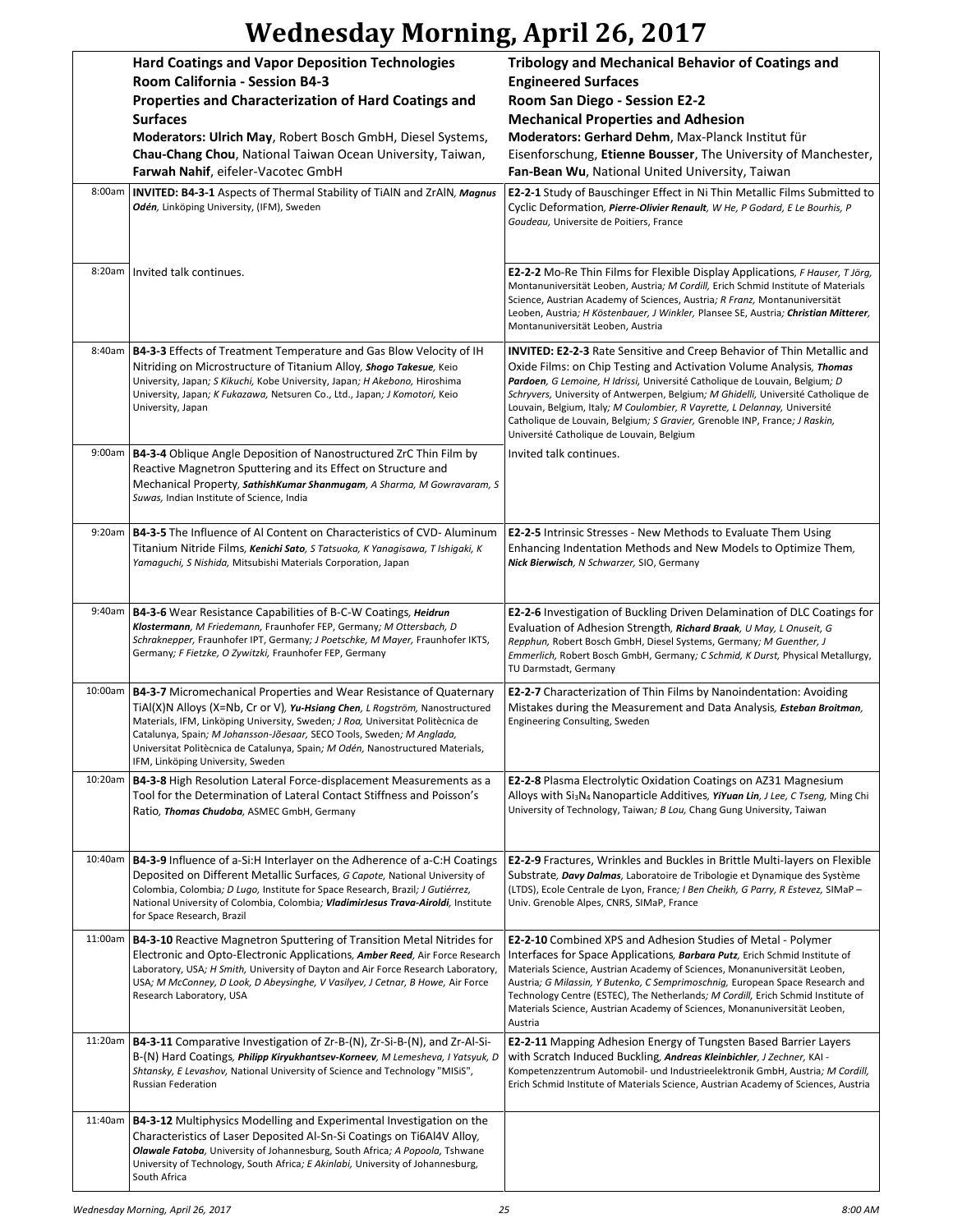# **Wednesday Morning, April 26, 2017**

|         | <b>New Horizons in Coatings and Thin Films</b><br>Room Royal Palm 1-3 - Session F4-1                                                                                                                                                                                                                                                                                                                                                                                                                                                                                                                                                                                                                                                                                                                                                                                                              | Advanced Characterization Techniques for Coatings and<br><b>Thin Films</b>                                                                                                                                                                                                                                                                                                                                                                                      |
|---------|---------------------------------------------------------------------------------------------------------------------------------------------------------------------------------------------------------------------------------------------------------------------------------------------------------------------------------------------------------------------------------------------------------------------------------------------------------------------------------------------------------------------------------------------------------------------------------------------------------------------------------------------------------------------------------------------------------------------------------------------------------------------------------------------------------------------------------------------------------------------------------------------------|-----------------------------------------------------------------------------------------------------------------------------------------------------------------------------------------------------------------------------------------------------------------------------------------------------------------------------------------------------------------------------------------------------------------------------------------------------------------|
|         | <b>Functional Oxide and Oxynitride Coatings</b>                                                                                                                                                                                                                                                                                                                                                                                                                                                                                                                                                                                                                                                                                                                                                                                                                                                   | Room Royal Palm 4-6 - Session H3-1                                                                                                                                                                                                                                                                                                                                                                                                                              |
|         | Moderators: Michael Stueber, Karlsruhe Institute of                                                                                                                                                                                                                                                                                                                                                                                                                                                                                                                                                                                                                                                                                                                                                                                                                                               | <b>Characterization of Coatings in Harsh Environments</b>                                                                                                                                                                                                                                                                                                                                                                                                       |
|         | Technology, Anders Eriksson, Oerlikon Balzers, Oerlikon Surface<br><b>Solutions AG</b>                                                                                                                                                                                                                                                                                                                                                                                                                                                                                                                                                                                                                                                                                                                                                                                                            | Moderators: David Armstrong, University of Oxford, Jeff<br>Wheeler, Laboratory for Nanometallurgy, ETH Zürich                                                                                                                                                                                                                                                                                                                                                   |
| 8:00am  | <b>F4-1-1</b> Development of Microstructure, Phase Composition and Residual<br>Stresses during Plasma Electrolytic Oxidation (PEO) of Aluminium Alloys,<br>Etienne Bousser, A Yerokhin, The Univ. of Manchester, UK; T Schmitt, École<br>Polytechnique de Montréal, Canada; A Gholinia, J Donoghue, The Univ. of<br>Manchester, UK; D Asquith, Sheffield Hallam Univ., UK; A Jarvis, Univ. of Sheffield,<br>UK; P Withers, A Matthews, The Univ. of Manchester, UK                                                                                                                                                                                                                                                                                                                                                                                                                                | <b>INVITED: H3-1-1</b> Small-Scale Mechanical Testing on Ion Beam Surface-<br>Modified Engineering Materials, Peter Hosemann, University of Californa at<br>Berkeley, USA                                                                                                                                                                                                                                                                                       |
| 8:20am  | F4-1-2 Influence of Transition Metal Dopants on the Reactive Sputtering<br>Process of Al <sub>2</sub> O <sub>3</sub> Thin Films and their Oxidation Resistance, Bernhard<br>Kohlhauser, H Riedl, C Koller, Institute of Materials Science and Tech., TU Wien,<br>Austria; S Kolozsvári, Plansee Composite Materials GmbH, Germany; V Paneta, D<br>Primetzhofer, Uppsala University, Sweden; H Hutter, Institute of Chemical<br>Technologies and Analytics, TU Wien, Austria; P Mayrhofer, Institute of Materials<br>Science and Tech., TU Wien, Austria                                                                                                                                                                                                                                                                                                                                           | Invited talk continues.                                                                                                                                                                                                                                                                                                                                                                                                                                         |
| 8:40am  | <b>F4-1-3</b> On the Phase Evolution of Al-Cr-based Intermetallics and Oxides<br>Formed by Cathodic Arc Evaporation, V Dalbauer, Christian Koller, R Raab,<br>CDL-AOS TU Wien, Austria; S Kolozsvári, Plansee Composite Materials GmbH,<br>Germany; J Ramm, Oerlikon Surface Solutions AG, Liechtenstein; M Bartosik, P<br>Mayrhofer, TU Wien, Austria                                                                                                                                                                                                                                                                                                                                                                                                                                                                                                                                            | H3-1-3 High Temperature Nanoindentation up to 800°C: Experimental<br>Optimization, N Randall, M Conte, Anton Paar TriTec, Switzerland; J Schwiedrzik,<br>J Michler, EMPA, Switzerland; Pierre Morel, Anton Paar, USA                                                                                                                                                                                                                                            |
| 9:00am  | <b>F4-1-4</b> Synthesis of Local Epitaxial $\alpha$ -(Cr <sub>1-x</sub> Al <sub>x</sub> ) <sub>2</sub> O <sub>3</sub> Thin Films (0.08 $\leq$ x $\leq$<br>0.16) on α-Al2O3 Substrates by R.F. Magnetron Sputtering, Y Gao, H Leiste,<br>M Stüber, Sven Ulrich, Karlsruhe Institute of Technology (KIT), Institute for Applied<br>Materials (IAM-AWP), Germany                                                                                                                                                                                                                                                                                                                                                                                                                                                                                                                                     | H3-1-4 Size-dependent Nanoscale Plasticity in Oxidation-strengthened<br>Zr/Nb Multilayers, Mauro Callisti, University of Southampton, UK; M Monclus,<br>IMDEA Materials Institute, Spain; J Llorca, Polytechnic University of Madrid, Spain;<br>J Molina-Aldareguía, IMDEA Materials Institute, Madrid, Spain; T Polcar, University<br>of Southampton, UK                                                                                                       |
| 9:20am  | <b>F4-1-5</b> Thermal Stability of Arc Evaporated Oxide, Nitride, Oxinitride,<br>and Oxide/Nitride Coatings within the Systems Al-Cr-N and Al-Cr-O,<br>Robert Raab, CDL-AOS TU Wien, Austria; C Koller, TU Wien, Austria; S Kolozsvári,<br>Plansee Composite Materials GmbH, Germany; J Ramm, Oerlikon Balzers, Oerlikon<br>Surface Solutions AG, Liechtenstein; P Mayrhofer, TU Wien, Austria                                                                                                                                                                                                                                                                                                                                                                                                                                                                                                    | H3-1-5 High Temperature Mechanical Properties Characterization of DLC<br>Films, M Rouhani, National Chung Cheng University, Taiwan; F Hong, National<br>Cheng Kung University, Taiwan; Yeau-Ren Jeng, National Chung Cheng University,<br>Taiwan                                                                                                                                                                                                                |
| 9:40am  | F4-1-6 Structural Evolution in Reactive RF Magnetron Sputtered<br>(Cr,Zr) <sub>2</sub> O <sub>3</sub> During Annealing, Ludvig Landälv, Linköping Univ., IFM, Thin Film<br>Physics Div. and Sandvik Coromant R&D, Sweden; J Lu, Linköping Univ., IFM, Thin<br>Film Physics Div., Sweden; S Spitz, H Leiste, S Ulrich, Karlsruhe Institute of<br>Technology (KIT), Inst. for Applied Mat. (IAM-AWP), Germany; M Johansson-<br>Jõesaar, Linköping Univ., IFM, Nanostructured Mat. And SECO TOOLS, Sweden; M<br>Ahlgren, E Göthelid, Sandvik Coromant R&D, Sweden; B Alling, Linköping Univ.,<br>IFM, Thin Film Physics Div. and Max-Planck-Institut für Eisenforschung GmbH,<br>Sweden; L Hultman, Linköping Univ., IFM, Sweden; M Stüber, Karlsruhe Institute of<br>Technology (KIT), Inst. for Applied Mat. (IAM-AWP), Germany; P Eklund, Linköping<br>Univ., IFM, Thin Film Physics Div., Sweden | <b>H3-1-6</b> Aluminide Coatings on Thin-Walled Sheets - Mechanical<br>Properties and Thermocyclic behaviour, Johannes Bauer, DECHEMA-<br>Forschungsinstitut, Germany; H Ackermann, Oel-Waerme-Institut, Germany; M<br>Galetz, DECHEMA-Forschungsinstitut, Germany                                                                                                                                                                                              |
| 10:00am | <b>INVITED: F4-1-7 Ternary Oxide Coatings as High-temperature Solid</b><br>Lubricants, Samir Aouadi, J Gu, D Stone, University of North Texas, USA; Y Gao, A<br>Martini, University of California Merced, USA                                                                                                                                                                                                                                                                                                                                                                                                                                                                                                                                                                                                                                                                                     | H3-1-7 Variable Temperature Micropillar Compression Transient Tests<br>on Nanocrystalline Palladium-Gold: Probing Activation Parameters at<br>the Lower Limit of Crystallinity, Juri Aljoscha Wehrs, Empa, Swiss Federal<br>Laboratories for Materials Science and Technology, Switzerland                                                                                                                                                                      |
| 10:20am | Invited talk continues.                                                                                                                                                                                                                                                                                                                                                                                                                                                                                                                                                                                                                                                                                                                                                                                                                                                                           | <b>H3-1-8</b> High Temperature Micro-Mechanical Testing of Aluminide<br>Coatings, James Gibson, H Reuß, J Schneider, S Korte-Kerzel, RWTH Aachen<br>University, Germany                                                                                                                                                                                                                                                                                         |
| 10:40am | F4-1-9 High-rate Reactive High-power Impulse Magnetron Sputtering of<br>Hf-O-N Films with Tunable Composition and Properties, Jaroslav VIcek, A<br>Belosludtsev, S Haviar, J Houška, R Čerstvý, J Rezek, University of West Bohemia,<br>Czech Republic                                                                                                                                                                                                                                                                                                                                                                                                                                                                                                                                                                                                                                            | H3-1-9 Temperature-dependent Interfacial Layer Formation during<br>Sputter-deposition of Zr Thin Films on Al <sub>2</sub> O <sub>3</sub> (0001), Koichi Tanaka, J<br>Fankhauser, University of California, Los Angeles, USA; M Sato, Nagoya University,<br>Japan; D Yu, A Aleman, A Ebnonnasir, C Li, University of California, Los Angeles,<br>USA; M Kobashi, Nagoya University, Japan; M Goorsky, S Kodambaka, University of<br>California, Los Angeles, USA |
| 11:00am | F4-1-10 Thin Films in the M-Si-O-N Systems, Sharafat Ali, Linnæus<br>University, Sweden; P Biplab, R Magnusson, G Greczynski, E Broitman, Linköping<br>University, (IFM), Sweden; B Jonson, Linnæus University, Sweden; J Birch, P Eklund,<br>Linköping University, (IFM), Sweden                                                                                                                                                                                                                                                                                                                                                                                                                                                                                                                                                                                                                 |                                                                                                                                                                                                                                                                                                                                                                                                                                                                 |
| 11:20am | F4-1-11 Diffusion between Silica Thin Film Deposited by Reactive<br>Magnetron Sputtering and Glass Substrate during Annealing at High<br>Temperature, Jean-Thomas Fonné, E Gouillart, E Burov, H Montigaud, S Grachev,<br>Joint unit CNRS/Saint-Gobain UMR 125 - Surface of Glass and Interfaces, France; D<br>Vandembroucq, UMR 7636 CNRS/ESPCI/Paris 6 UPMC/Paris 7 Diderot - Physics and<br>Mechanics of Heterogeneous Media Laboratory, France                                                                                                                                                                                                                                                                                                                                                                                                                                                |                                                                                                                                                                                                                                                                                                                                                                                                                                                                 |
| 11:40am | F4-1-12 Investigation of Sputtered Zirconium Oxide Thin Films Deposited<br>at Different Oxygen Partial Pressure, Nicky Patel, Sardar Patel College of<br>Engineering, India; K Chauhan, Chandubhai S. Patel Institute of Technology (CSPIT),<br>Charotar University of Science and Technology (CHARUSAT), India; S Rawal,<br>McMaster University, Canada                                                                                                                                                                                                                                                                                                                                                                                                                                                                                                                                          |                                                                                                                                                                                                                                                                                                                                                                                                                                                                 |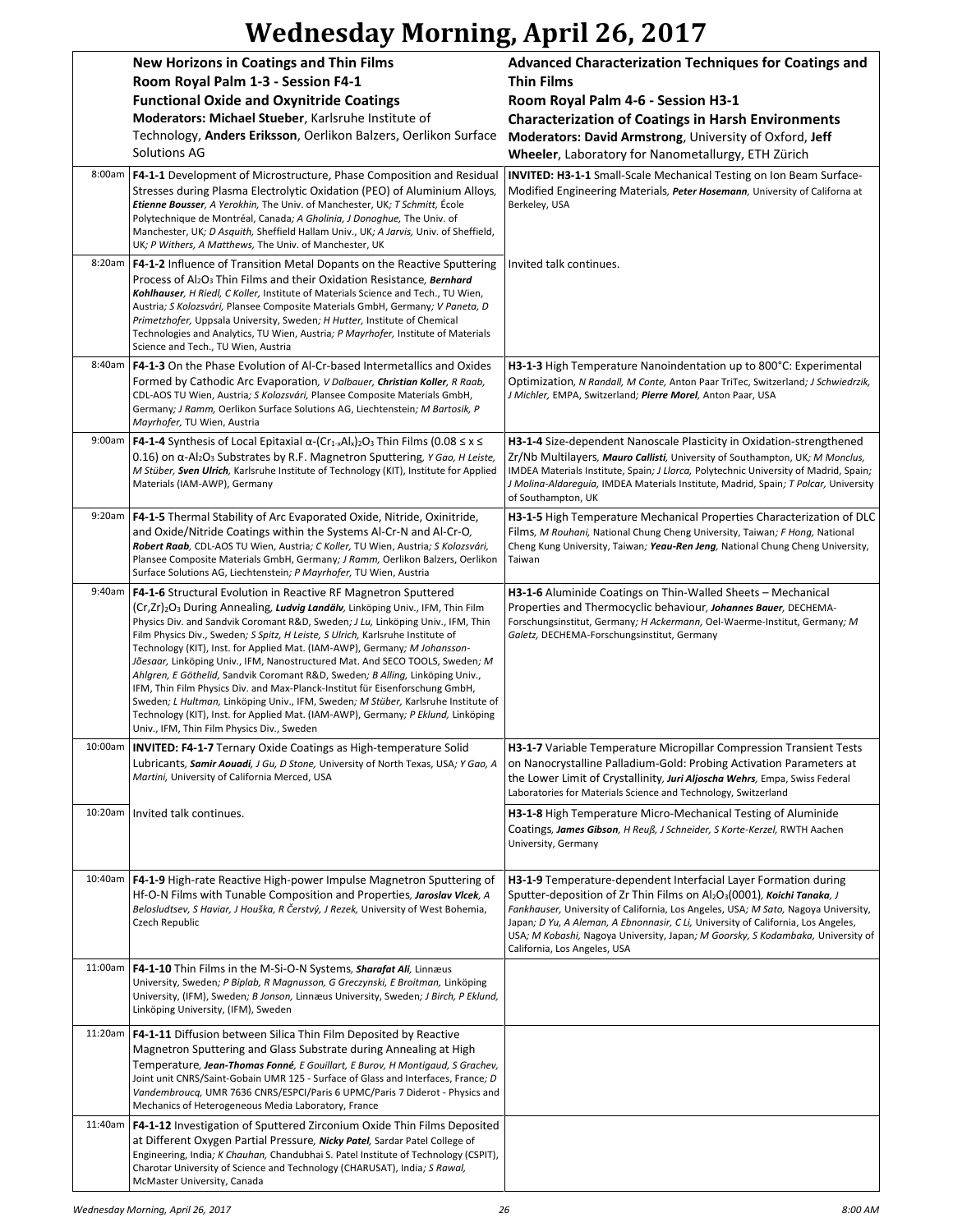|                    | <b>Hard Coatings and Vapor Deposition Technologies</b><br>Room California - Session B4-4<br>Properties and Characterization of Hard Coatings and<br><b>Surfaces</b><br>Moderators: Ulrich May, Robert Bosch GmbH, Diesel Systems,<br>Chau-Chang Chou, National Taiwan Ocean University, Taiwan,<br>Farwah Nahif, eifeler-Vacotec GmbH                                                                  | <b>Hard Coatings and Vapor Deposition Technologies</b><br>Room Golden West - Session B3-1<br><b>Deposition Technologies and Applications for Diamond-</b><br>like Coatings<br>Moderators: Frank Papa, Gencoa Ltd., USA, Klaus Böbel, Bosch<br>GmbH                            |
|--------------------|--------------------------------------------------------------------------------------------------------------------------------------------------------------------------------------------------------------------------------------------------------------------------------------------------------------------------------------------------------------------------------------------------------|-------------------------------------------------------------------------------------------------------------------------------------------------------------------------------------------------------------------------------------------------------------------------------|
| 1:30pm             |                                                                                                                                                                                                                                                                                                                                                                                                        |                                                                                                                                                                                                                                                                               |
| 1:50pm             |                                                                                                                                                                                                                                                                                                                                                                                                        |                                                                                                                                                                                                                                                                               |
| 2:10 <sub>pm</sub> | INVITED: B4-4-3 Coatings Selection Criteria for WC/Co Cutting Tools,<br>Aharon Inspektor, P Salvador, Carnegie Mellon University, USA                                                                                                                                                                                                                                                                  | <b>B3-1-3</b> New Pathways for Improving Adhesion of DLC on Steel in Low<br>Temperatures, L Leidens, UCS and CAPES, Brazil; Â Crespi, UCS, Brazil; F Alvarez,<br>IFGW-UNICAMP, Brazil; Carlos Figueroa, UCS, Brazil                                                           |
| 2:30 <sub>pm</sub> | Invited talk continues.                                                                                                                                                                                                                                                                                                                                                                                | <b>B3-1-4</b> Stress Evolution of Diamond-like Carbon Films via Controlled<br>Metal Doping, Aiying Wang, X Li, L Sun, P Guo, Ningbo Institute of Materials<br>Technology and Engineering, Chinese Academy of Sciences, China                                                  |
| 2:50 <sub>pm</sub> | B4-4-5 Investigation of the Plasma Electrolytic Oxidation Mechanism of<br>Titanium, Golsa Mortazavi, E Meletis, University of Texas at Arlington, USA                                                                                                                                                                                                                                                  | B3-1-5 Influence of Alloying Metals on Tribological Properties of<br>Diamond-like Carbon Films Synthesized by Metal Plasma Activated<br>Deposition Process, D Wang, Wei-Yu Ho, M Shih, W Chen, MingDao University,<br>Taiwan; J Wang, J Hung, Aurora Scientiftic Corp, Canada |
|                    | 3:10pm   B4-4-6 Lessons Learned from Sputtering Icosahedrally Bonded Borides, O<br>Hunold, P Keuter, P Bliem, D Music, F Wittmers, A Ravensburg, RWTH Aachen<br>University, Germany; D Primetzhofer, Uppsala University, Sweden; Jochen<br>Schneider, RWTH Aachen University, Germany                                                                                                                  | <b>B3-1-6</b> Thick Diamond Like Carbon Coatings Deposited by Deep<br>Oscillation Magnetron Sputtering for Automotive Applications, Jianliang<br>Lin, P Lee, R Wei, K Coulter, Southwest Research Institute, USA                                                              |
| 3:30 <sub>pm</sub> | <b>B4-4-7</b> Ductile Behavior of Hard MoBC and WBC Nanolaminates, Petr<br>Vašina, P Soucek, S Mirzaei, L Zabransky, Masaryk University, Czech Republic; J<br>Bursik, IPM, Academy of Science, Czech Republic; V Perina, NPI, Academy of<br>Science, Czech Republic; V Bursikova, Masaryk Univerisity, Czech Republic                                                                                  | <b>INVITED: B3-1-7</b> Deposition of ta-C by Filtered and Unfiltered Laser-arc<br>Technique – Actual Status, Volker Weihnacht, G Englberger, A Leson,<br>Fraunhofer IWS, Germany                                                                                              |
| 3:50 <sub>pm</sub> | B4-4-8 Coating Characterization with Surface Acoustic Waves, Martin<br>Zawischa, D Schneider, M Leonhardt, S Makowski, V Weihnacht, Fraunhofer IWS,<br>Germany                                                                                                                                                                                                                                         | Invited talk continues.                                                                                                                                                                                                                                                       |
|                    | 4:10pm   <b>B4-4-9</b> Anti-Corrosion Performance and Wear Behaviour of Laser<br>Deposited Ni-Ti-Zn Coatings on UNS G10150 Steel., Ayanda Xulu, Tshwane<br>University of Technology, South Africa; O Fatoba, University of Johannesburg,<br>South Africa; A Popoola, Tshwane University of Technology, South Africa; S<br>Pityana, Council for Scientific and Industrial Research (CSIR), South Africa | B3-1-9 Wear Behavior of CoCrMo Alloy Coated with Highly Adhesive N-<br>Doped DLC by ICP-CVD, Jesus Corona Gomez, Q Yang, University of<br>Saskatchewan, Canada                                                                                                                |
| 4:30 <sub>pm</sub> | <b>B4-4-10</b> Effect of V Addition on the Thermal Stability, Oxidation<br>Resistance and Tribological Performance of Self-lubricant TiSi(V)N<br>Coatings Deposited by HiPIMS in DOMS Mode, Filipe Fernandes, R Serra, A<br>Cavaleiro, SEG-CEMUC, University of Coimbra, Portugal                                                                                                                      | <b>B3-1-10</b> Carbon-Based Coatings on Nanofabric by Using HIPIMS for<br>Possible EAOPs Applications, Pi-Wei Wang, C Tsen, C Liu, J He, Feng Chia<br>University, Taiwan                                                                                                      |
|                    | 4:50pm   B4-4-11 Wear Study of PVD AlTIN Coatings with High Al Content, Joern<br>Kohlscheen, C Bareiss, Kennametal GmbH, Germany; C Charlton, D Banerjee,<br>Kennametal Inc., USA                                                                                                                                                                                                                      |                                                                                                                                                                                                                                                                               |
| 5:10 <sub>pm</sub> | B4-4-12 Tribological Behavior of MoBCN-MoSx Coating under Elevated<br>Temperature, Xiaodong Zhu, Q Li, L Qiu, K Xu, Xi'an Jiaotong University, China                                                                                                                                                                                                                                                   |                                                                                                                                                                                                                                                                               |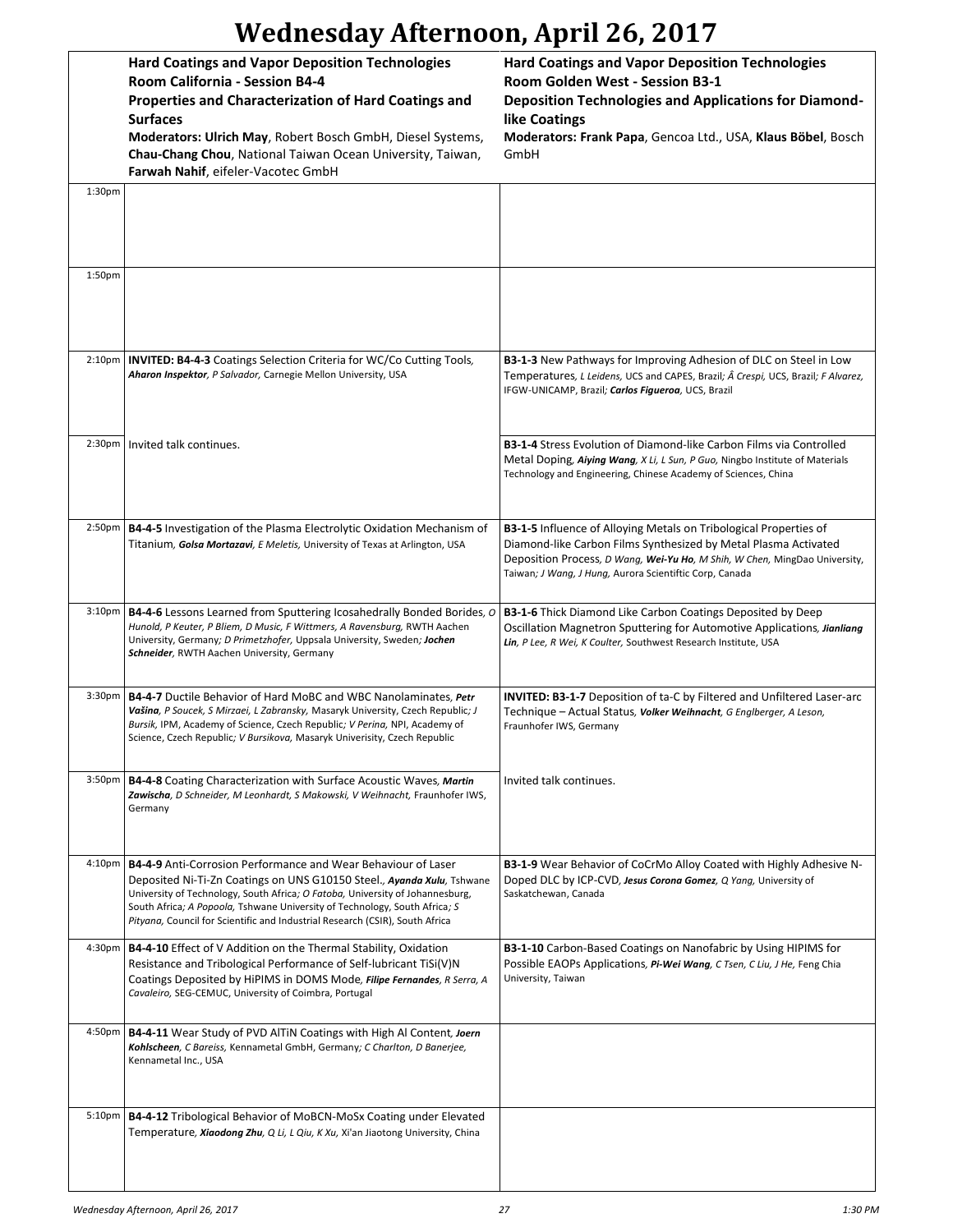|                    | <b>New Horizons in Coatings and Thin Films</b><br>Room Royal Palm 1-3 - Session F4-2<br><b>Functional Oxide and Oxynitride Coatings</b><br>Moderators: Michael Stueber, Karlsruhe Institute of<br>Technology, Anders Eriksson, Oerlikon Balzers, Oerlikon Surface<br>Solutions AG                                                                                                                                                                                 | Advanced Characterization Techniques for Coatings and<br><b>Thin Films</b><br>Room Royal Palm 4-6 - Session H3-2<br><b>Characterization of Coatings in Harsh Environments</b><br>Moderators: David Armstrong, University of Oxford, Jeff<br>Wheeler, Laboratory for Nanometallurgy, ETH Zürich                                                                                                                                                                                                                                                                                                                                                                            |
|--------------------|-------------------------------------------------------------------------------------------------------------------------------------------------------------------------------------------------------------------------------------------------------------------------------------------------------------------------------------------------------------------------------------------------------------------------------------------------------------------|---------------------------------------------------------------------------------------------------------------------------------------------------------------------------------------------------------------------------------------------------------------------------------------------------------------------------------------------------------------------------------------------------------------------------------------------------------------------------------------------------------------------------------------------------------------------------------------------------------------------------------------------------------------------------|
| 1:30pm             |                                                                                                                                                                                                                                                                                                                                                                                                                                                                   |                                                                                                                                                                                                                                                                                                                                                                                                                                                                                                                                                                                                                                                                           |
|                    | 1:50pm   F4-2-2 After-arc Plasma Technique to Modify Chemical States of Surface<br>and Grain Boundaries of 50-nm-thick Conductive ZNO Films to Achieve a<br>Fast-response Hydrogen Sensor, Tetsuya Yamamoto, J Nomoto, H Makino,<br>Kochi University of Technology, Japan; H Kitami, T Sakemi, Y Aoki, Sumitomo<br>Heavy Industries, Ltd., Japan; K Kobayashi, Kochi University of Technology, Japan; S<br>Kishimoto, Kochi National College of Technology, Japan |                                                                                                                                                                                                                                                                                                                                                                                                                                                                                                                                                                                                                                                                           |
| $2:10p$ m          | <b>F4-2-3</b> Microstructure and Corrosion Resistance of PVD Hf-coated Mg<br>Alloy after Thermal Oxidation Treatment, D Zhang, Z Qi, B Wei, <b>Zhoucheng</b><br>Wang, Xiamen University, China                                                                                                                                                                                                                                                                    | <b>INVITED: H3-2-3</b> Recent Advances in Nanomechanical Testing of Thin<br>Films: Variable Temperature, Ultra-high Strain Rates, in-situ EBSD<br>Experiments, J Best, Empa, Swiss Federal Laboratories for Materials Science and<br>Technology, Switzerland; J Wheeler, Laboratory for Nanometallurgy, Department<br>of Materials Science, ETH Zürich, Switzerland; J Wehrs, J Schwiedrzik, G Mohanty, J<br>Ast, X Maeder, K Thomas, Empa, Swiss Federal Laboratories for Materials Science<br>and Technology, Switzerland; M Morstein, Platit Ag, Switzerland; Johann Michler,<br>Empa, Swiss Federal Laboratories for Materials Science and Technology,<br>Switzerland |
|                    | 2:30pm   F4-2-4 HiPIMS Deposition of Ta-O-N Coatings with Modified Surface by<br>Cu Nanoclusters for Water Splitting Application, Jiří Čapek, Š Batková, S<br>Haviar, J Houška, University of West Bohemia, Czech Republic                                                                                                                                                                                                                                        | Invited talk continues.                                                                                                                                                                                                                                                                                                                                                                                                                                                                                                                                                                                                                                                   |
| 2:50pm             | <b>INVITED: F4-2-5 New Oxides and Oxynitrides for Thermoelectrics and</b><br>Hard, Transparent Coatings, Per Eklund, Linköping University, IFM, Sweden                                                                                                                                                                                                                                                                                                            | H3-2-5 Combined Size and Texture-dependent Deformation and<br>Strengthening Mechanisms in Zr/Nb Nano-multilayers in Harsh<br>Environments, Tomas Polcar, M Callisti, University of Southampton, UK                                                                                                                                                                                                                                                                                                                                                                                                                                                                        |
| $3:10p$ m          | Invited talk continues.                                                                                                                                                                                                                                                                                                                                                                                                                                           | H3-2-6 The Oxidation Resistance of ZrO <sub>2</sub> -Coated and Vacuum Annealed<br>ZrN-Coated Zircaloy-4, <i>I-Sheng Ting</i> , J Huang, G Yu, National Tsing Hua<br>University, Taiwan                                                                                                                                                                                                                                                                                                                                                                                                                                                                                   |
| 3:30 <sub>pm</sub> | <b>F4-2-7</b> Reactive Magnetron Sputter Deposition of $NbOx$ Thin Films,<br>Roland Lorenz, Montanuniversität Leoben, Austria; M O'Sullivan, D Sprenger, B<br>Lang, Plansee SE, Austria; C Mitterer, Montanuniversität Leoben, Austria                                                                                                                                                                                                                            | H3-2-7 Effect of Using Dissimilar Substrate Materials on Interfacial<br>Properties of HVOF Deposited Inconel 718 Alloy, Sahar Abualigaledari, M<br>Salimijazi, F Azarmi, Y Huang, North Dakota State University, USA                                                                                                                                                                                                                                                                                                                                                                                                                                                      |
| 3:50 <sub>pm</sub> | F4-2-8 Electrical Properties of BiNbO Thin Films Deposited by Dual Co-<br>sputtering, Osmary Depablos-Rivera, J Pérez-Alvarez, Instituto de Investigación<br>en Materiales-UNAM, Mexico; S Charvet, M Lejeune, Université de Picardie Jules<br>Verne, France; S Rodil, Instituto de Investigación en Materiales-UNAM, Mexico                                                                                                                                      | H3-2-8 Sublimation and Self Freezing of Planar Surfaces in Rarefied<br>Atmospheres, Rahul Basu, Adarsha Institute of Technology, India                                                                                                                                                                                                                                                                                                                                                                                                                                                                                                                                    |
| 4:10 <sub>pm</sub> | F4-2-9 Structure and Properties of Magnetron-sputtered Manganese<br>Ferrite Films, Fred Fietzke, O Zywitzki, Fraunhofer FEP, Fraunhofer Institute for<br>Organic Electronics, Germany                                                                                                                                                                                                                                                                             |                                                                                                                                                                                                                                                                                                                                                                                                                                                                                                                                                                                                                                                                           |
| 4:30pm             | F4-2-10 A Combined Optical and Electronic Structure Analysis of ZnO:Al<br>Films: Bandgap Renormalization and the Burstein - Moss Effects, Neilo<br>Trindade, Sao Paulo Federal Institute, Brazil; N Marana, M Junior, J Sambrano, A<br>Tabata, J Silva, J Bortoleto, Sao Paulo State University, Brazil                                                                                                                                                           |                                                                                                                                                                                                                                                                                                                                                                                                                                                                                                                                                                                                                                                                           |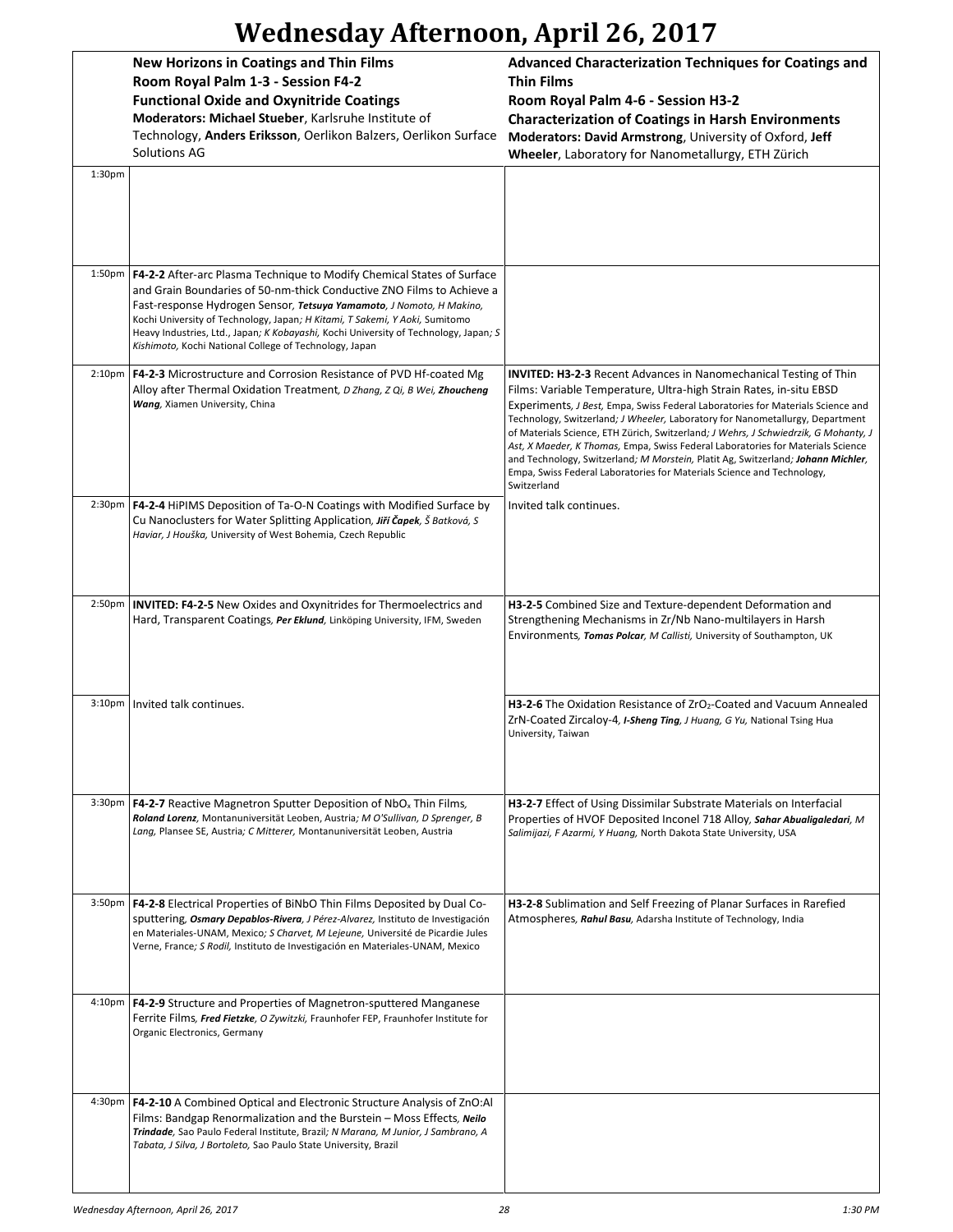|                    | <b>Room San Diego</b>                                                                                                                                                                                                                                                                                                                                                                    |                                                                                                                                                                                                                                              |
|--------------------|------------------------------------------------------------------------------------------------------------------------------------------------------------------------------------------------------------------------------------------------------------------------------------------------------------------------------------------------------------------------------------------|----------------------------------------------------------------------------------------------------------------------------------------------------------------------------------------------------------------------------------------------|
| 1:30 <sub>pm</sub> |                                                                                                                                                                                                                                                                                                                                                                                          | <b>Tribology and Mechanical Behavior of Coatings</b><br>and Engineered Surfaces<br><b>Session E3</b><br><b>Tribology of Coatings for Automotive and</b><br><b>Aerospace Applications</b><br>Moderators: Sébastien Guimond, Oerlikon Balzers, |
|                    | 1:50pm   E3-2 Bending Fatigue Property Enhancements of Metallic Substrates by Thin<br>Film Metallic Glass Coatings, Chia-Hao Chang, J Chu, National Taiwan University of<br>Science and Technology, Taiwan                                                                                                                                                                               | Oerlikon Surface Solutions AG, Nicolas Argibay, Sandia<br>National Laboratories, Pantcho Stoyanov, Pratt &<br>Whitney, USA                                                                                                                   |
|                    | 2:10pm   <b>E3-3</b> Optimization of the Tribological Contact between Piston Ring and Cylinder<br>Wall with Oxide Coatings, C Bohnheio, P Ernst, P Luethy, Oerlikon Metco AG,<br>Switzerland; J Ramm, H Rudigier, Florian Seibert, B Widrig, Oerlikon Surface Solutions AG,<br>Liechtenstein                                                                                             |                                                                                                                                                                                                                                              |
|                    | 2:30pm <b>E3-4</b> Mechanical Characterization of the Glaze Layer formed by Fretting Wear in<br>a Ceramic versus Metallic Alloy Contact, A Viat, Gaylord Guillonneau, S Fouvry, Ecole<br>Centrale de Lyon, France; G Kermouche, Ecole des Mines de Saint-Etienne, France; J<br>Michler, Empa, Swiss Federal Laboratories for Materials Science and Technology,<br>Switzerland            |                                                                                                                                                                                                                                              |
| 2:50 <sub>pm</sub> | <b>INVITED: E3-5</b> Sequence of Stages in the Microstructure Evolution in Copper<br>under Reciprocating Tribological Loading, Christian Greiner, Karlsruhe Institute of<br>Technology (KIT), Germany                                                                                                                                                                                    |                                                                                                                                                                                                                                              |
| $3:10p$ m          | Invited talk continues.                                                                                                                                                                                                                                                                                                                                                                  |                                                                                                                                                                                                                                              |
|                    | 3:30pm   <b>E3-7</b> Effect of Test Atmosphere on the Tribological Behaviour of the Fluorinated<br>Tetrahedral Amorphous Carbon (ta-C-F) Coatings against Steel,<br>MuhammadZafarUllah Khan, S Bhowmick, A Alpas, University of Windsor, Canada                                                                                                                                          |                                                                                                                                                                                                                                              |
|                    | 3:50pm <b>E3-8</b> Laser-based Process for Polymeric Tribological Coatings on Lightweight<br>Components, Hendrik Saendker, J Stollenwerk, Fraunhofer Institute for Laser Technology,<br>Germany; P Loosen, Chair for Technology of Optical Systems TOS, Germany                                                                                                                          |                                                                                                                                                                                                                                              |
|                    | 4:10pm   E3-9 Long-term Tests of Tribological Properties of HVOF-sprayed WCCoCr<br>Carbide Coatings of Ultra-fine Powders with a View to Applying Them to Sliding<br>Rings of Mechanical Seals, Aleksander Iwaniak, R Swadzba, Silesian University of<br>Technology, Poland; G Wieclaw, Certech Sp. z o.o., Poland; L Norymberczyk, ANGA<br>Uszczelnienia Mechaniczne Sp. z o.o., Poland |                                                                                                                                                                                                                                              |
|                    | 4:30pm <b>E3-10</b> Role of Oxygen in High Temperature Sliding Behaviour of W Containing<br>Diamond-like Carbon (W-DLC), S Bhowmick, M Lou, A Alpas, MuhammadZafarUllah<br>Khan, University of Windsor, Canada                                                                                                                                                                           |                                                                                                                                                                                                                                              |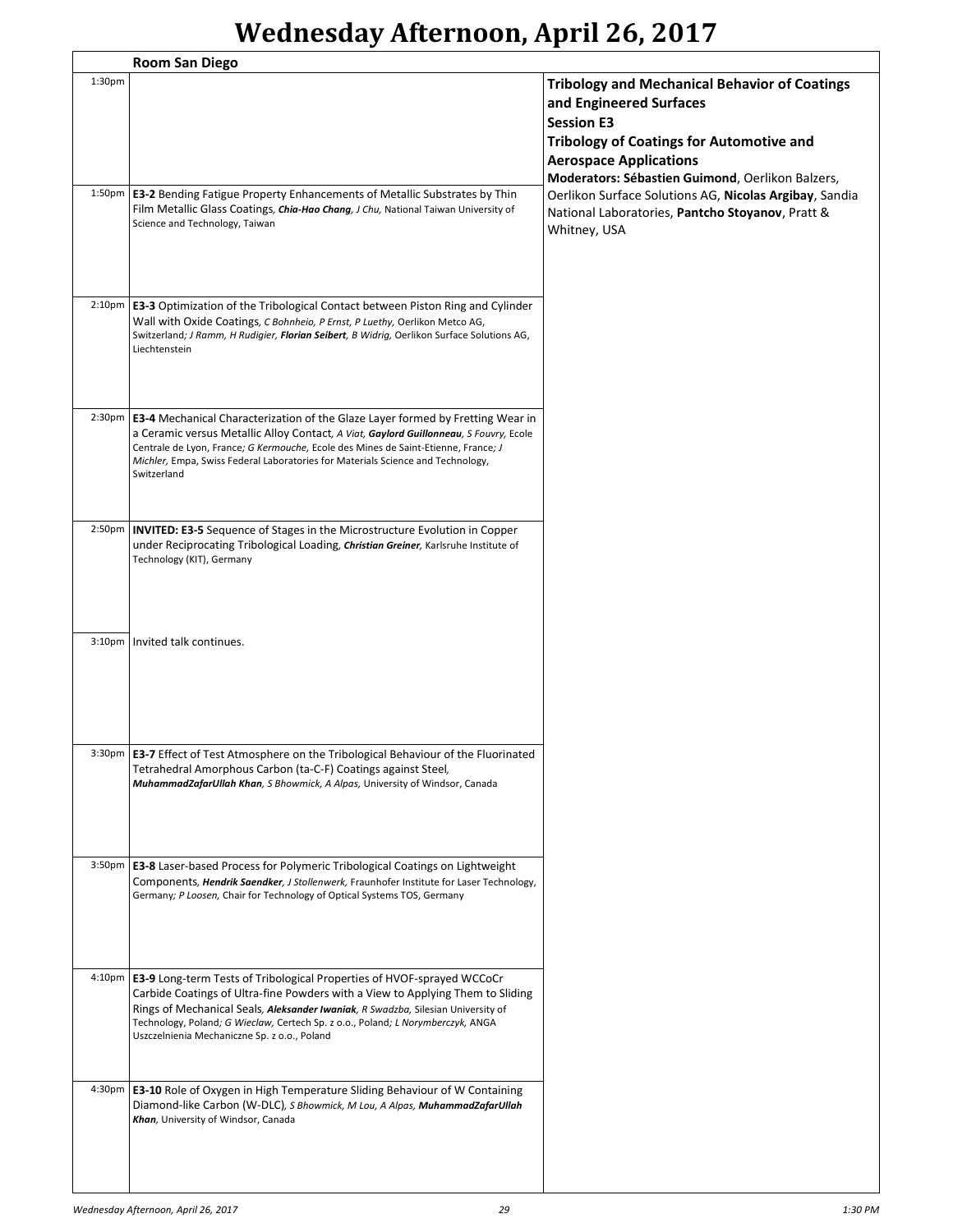|                     | <b>Room Sunrise</b>                                                                                                                                                                                                                                                                                                                                                                                                                           |                                                                                                                                                                                                |
|---------------------|-----------------------------------------------------------------------------------------------------------------------------------------------------------------------------------------------------------------------------------------------------------------------------------------------------------------------------------------------------------------------------------------------------------------------------------------------|------------------------------------------------------------------------------------------------------------------------------------------------------------------------------------------------|
| $1:30p$ m           |                                                                                                                                                                                                                                                                                                                                                                                                                                               | <b>Surface Engineering - Applied Research and</b><br><b>Industrial Applications</b><br><b>Session G2</b><br><b>Components Coatings</b><br>Moderators: Kenji Yamamoto, Kobe Steel Ltd., OsmanL. |
| $1:50p$ m           | G2-2 Advanced Metal/Ceramic Nano-multilayers for Joining Applications:<br>Interplay between Nano-confinement, Stress Relaxation and Environmental<br>Conditions, Mirco Chiodi, C Cancellieri, F Moszner, Empa, Laboratory for Joining<br>Technologies & Corrosion, Switzerland; M Andrzejczuk, Warsaw University of Technology,<br>Poland; J Janczak-Rusch, L Jeurgens, Empa, Laboratory for Joining Technologies &<br>Corrosion, Switzerland | Eryilmaz, Argonne National Laboratory, USA, Jolanta Ewa<br>Klemberg-Sapieha, Polytechnique Montreal                                                                                            |
| 2:10 <sub>p</sub> m | <b>INVITED: G2-3</b> Coatings for the Aerospace Industry, <i>Jeffrey Lince</i> , The Aerospace<br>Corporation, USA                                                                                                                                                                                                                                                                                                                            |                                                                                                                                                                                                |
|                     | 2:30pm   Invited talk continues.                                                                                                                                                                                                                                                                                                                                                                                                              |                                                                                                                                                                                                |
| $2:50p$ m           | G2-5 Triboactive CrAIN+X Hybrid dcMS/HPPMS PVD Nitride Hard Coatings for<br>Friction and Wear Reduction on Components, K Bobzin, T Brögelmann, Christian<br>Kalscheuer, Surface Engineering Institute - RWTH Aachen University, Germany                                                                                                                                                                                                       |                                                                                                                                                                                                |
| $3:10p$ m           | G2-6 Tribological Performance of PTFE Based Composite Seal Materials Against<br>Diamond Like Carbon and Catalytically Active Nitride Based Nano-composite<br>Coatings, OsmanL. Eryilmaz, G Ramirez, A Erdemir, Argonne National Laboratory, USA                                                                                                                                                                                               |                                                                                                                                                                                                |
| 3:30 <sub>p</sub> m | INVITED: G6-7 Research Behind a High Performance Metal Cutting Tool, Jacob<br>Sjölén, SECO Tools, Sweden                                                                                                                                                                                                                                                                                                                                      | <b>Surface Engineering - Applied Research and</b><br><b>Industrial Applications</b><br><b>Session G6</b><br>Application-driven Cooperation between industry<br>and Research Institutions       |
|                     | 3:50pm   Invited talk continues.                                                                                                                                                                                                                                                                                                                                                                                                              | Moderators: Hamid Bolvardi, Oerlikon Balzers, Oerlikon<br>Surface Solutions AG, Kirsten Bobzin, Surface<br>Engineering Institute - RWTH Aachen University,<br>Germany                          |
| 4:10pm              | G6-9 Residual Stress Measurement Technique for Static and Dynamic Coating<br>Processes using Micro-machined Stress Sensors for Scientific and Industrial<br>Applications, L Banko, Dario Grochla, A Ludwig, Ruhr-Universität Bochum, Germany                                                                                                                                                                                                  |                                                                                                                                                                                                |
| 4:30pm              | G6-10 Improvement of Thermal Stability and Oxidation Resistance of<br>Molybdenum Nitride, Fedor F. Klimashin, CDL-AOS TU Wien, Austria; M Arndt, Oerlikon<br>Balzers, Oerlikon Surface Solutions AG, Liechtenstein; P Polcik, Plansee Composite Materials<br>GmbH, Germany; H Euchner, N Koutná, TU Wien, Austria; D Holec, Montanuniversität<br>Leoben, Austria; P Mayrhofer, TU Wien, Austria                                               |                                                                                                                                                                                                |
| 4:50pm              | <b>G6-11</b> Empirical Alloys-by-design Theory Calculations to the Microstructure<br>Evolution Mechanical Properties of Mo-doped Laser Cladding NiAl Composite<br>Coatings on Medium Carbon Steel Substrates, C Lin, Wei-Yu Kai, National Taipei<br>University of Technology, Taiwan                                                                                                                                                          |                                                                                                                                                                                                |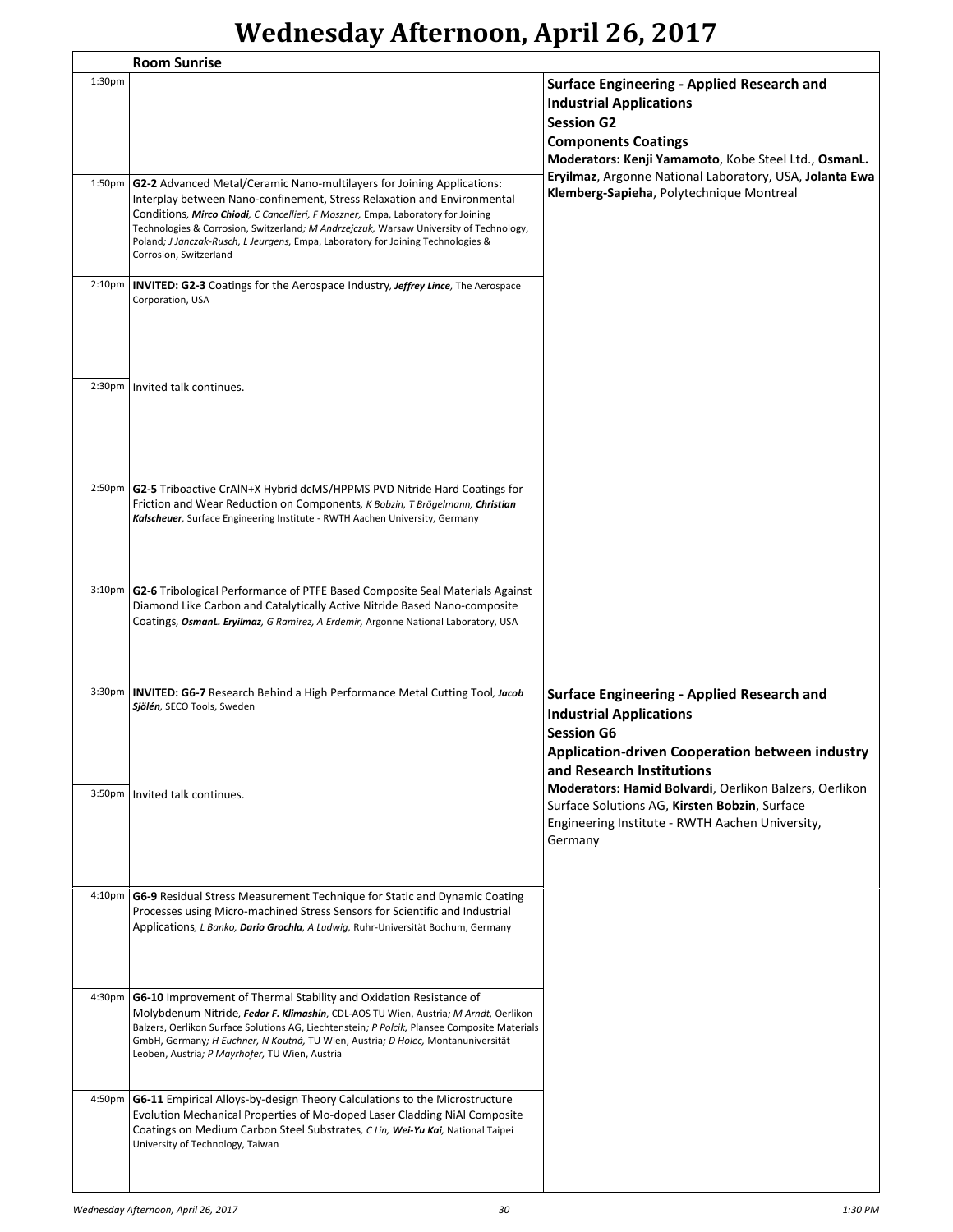#### **Special Events Thursday**

#### **Special Events Thursday**

- 7:30 AM Conference Registration/Atlas Foyer
- 8:00 AM Technical Sessions/See Room Matrix
- 8:30 AM Short Course/Devonshire
- 12:15 PM 2018 ICMCTF Informational Meeting/California
- 12:15 PM Elsevier Authors: Focused Topic Session "How to Get Published"/Golden West
- 5:00 PM Poster Session/Grand Hall
- 6:00 PM Poster Reception/Grand Hall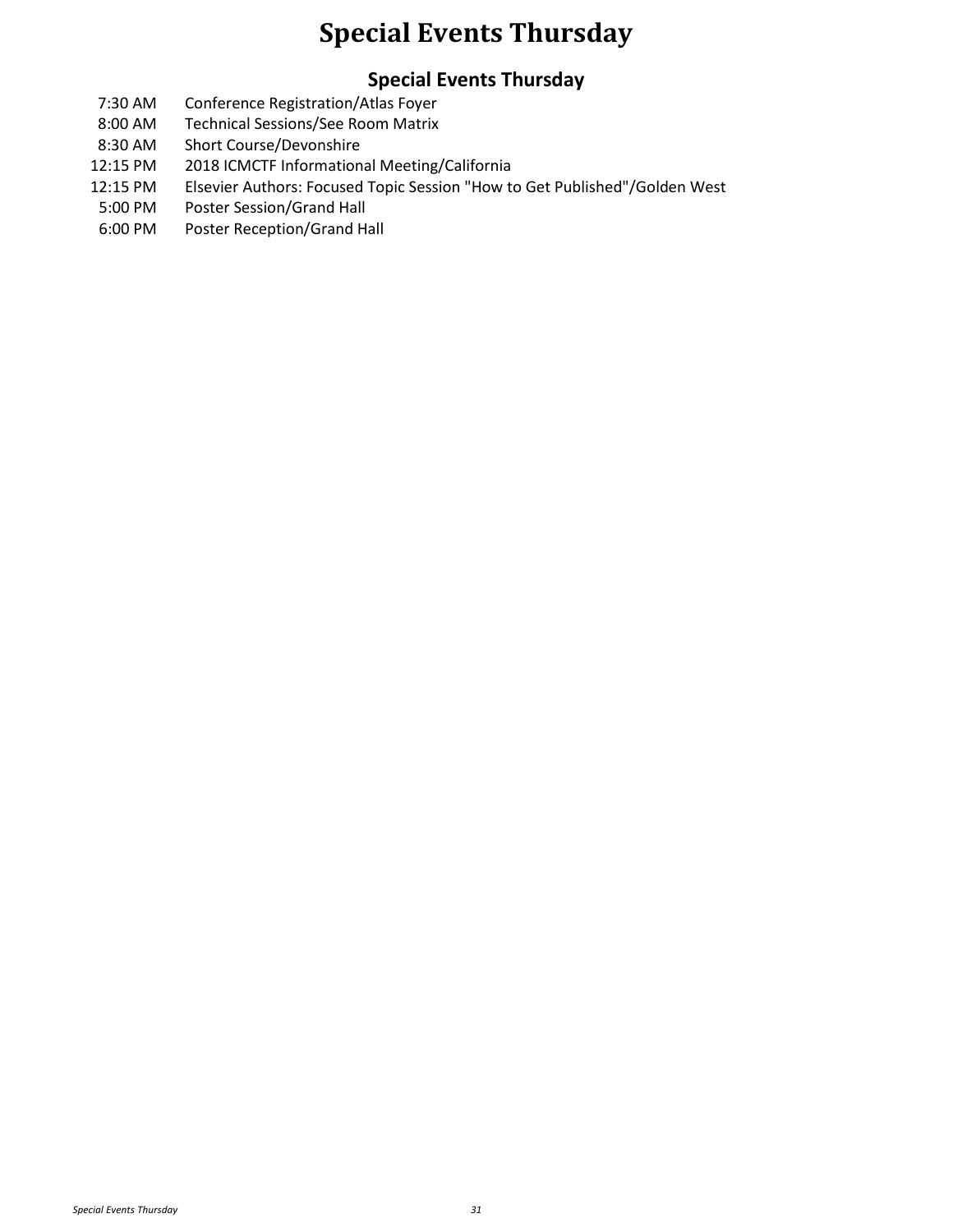|  | Thursday Morning, April 27, 2017 |  |  |  |  |
|--|----------------------------------|--|--|--|--|
|--|----------------------------------|--|--|--|--|

|         | <b>Topical Symposia</b>                                                                                                                                                                                                                                                                                                                                                                                                                               | <b>Hard Coatings and Vapor Deposition Technologies</b>                                                                                                                                                                                                                                                                                                                                                                                                              |
|---------|-------------------------------------------------------------------------------------------------------------------------------------------------------------------------------------------------------------------------------------------------------------------------------------------------------------------------------------------------------------------------------------------------------------------------------------------------------|---------------------------------------------------------------------------------------------------------------------------------------------------------------------------------------------------------------------------------------------------------------------------------------------------------------------------------------------------------------------------------------------------------------------------------------------------------------------|
|         | Room California - Session TS2-1                                                                                                                                                                                                                                                                                                                                                                                                                       | Room Golden West - Session B3-2                                                                                                                                                                                                                                                                                                                                                                                                                                     |
|         | <b>Thermal, Cold, and Kinetic Sprayed Surface Coatings</b>                                                                                                                                                                                                                                                                                                                                                                                            | <b>Deposition Technologies and Applications for Diamond-</b>                                                                                                                                                                                                                                                                                                                                                                                                        |
|         | Moderators: Pylin Sarobol, Sandia National Laboratories, USA,                                                                                                                                                                                                                                                                                                                                                                                         | like Coatings                                                                                                                                                                                                                                                                                                                                                                                                                                                       |
|         | Charles Kay, ASB Industries, Inc., USA                                                                                                                                                                                                                                                                                                                                                                                                                | Moderators: Frank Papa, Gencoa Ltd., USA, Klaus Böbel, Bosch<br>GmbH                                                                                                                                                                                                                                                                                                                                                                                                |
| 8:00am  |                                                                                                                                                                                                                                                                                                                                                                                                                                                       | <b>B3-2-1</b> Tribological Behavior of Unlubricated Sliding between Steel Ball<br>and Si-DLC Deposited by Ultra-high-speed Coating Employing MVP<br>Method, T Nakano, K Yamaguchi, Ippei Tanaka, H Kousaka, Gifu University,<br>Japan; H Hashitomi, Cnk Co., Ltd., Japan                                                                                                                                                                                            |
|         |                                                                                                                                                                                                                                                                                                                                                                                                                                                       |                                                                                                                                                                                                                                                                                                                                                                                                                                                                     |
| 8:20am  |                                                                                                                                                                                                                                                                                                                                                                                                                                                       | B3-2-2 Tribological Behavior of DLC Coatings on AISI 4340 Steel<br>Deposited in PECVD DC-Pulsed Technique with Additional Cathode for<br>Automotive Applications, MarcoA. Ramirez R., D Lugo, National Institute for<br>Spacial Research INPE, Brazil; N Fukumasu, I Machado, Surface Phenomena<br>Laboratory - Polytechnic School - University of Sao Paulo - Brazil, Brazil; E Mitma<br>P., V Trava-Airoldi, National Institute for Spacial Research INPE, Brazil |
| 8:40am  |                                                                                                                                                                                                                                                                                                                                                                                                                                                       | <b>B3-2-3</b> Structural Evolution and Temperature-sensitivity of W-containing<br>Diamond-like Carbon Films Deposited by a Hybrid Linear Ion Beam<br>Systems, Peng Guo, L Sun, P Ke, A Wang, Ningbo Institute of Materials<br>Technology and Engineering, Chinese Academy of Sciences, China                                                                                                                                                                        |
| 9:00am  | <b>TS2-1-4</b> Thermally Sprayed Alumina and Ceria-doped-Alumina Coatings<br>on AZ91 Mg Alloy, Sanjeet Kumar, ITMMEC, Indian Institute of Technology<br>Delhi, India; D Kumar, J Jain, Indian Institute of Technology Delhi, India                                                                                                                                                                                                                    | <b>B3-2-4</b> Effects of Carbon Content and Argon Flow Rate on the<br>Triboperformance of Self-lubricating WS2/a-C Sputtered Coating,<br>Huatang Cao, J Th.M De Hosson, Y Pei, University of Groningen, Netherlands                                                                                                                                                                                                                                                 |
| 9:20am  | TS2-1-5 Langmuir-Blodgett Colloidal Assembly: Challenges and<br>Solutions, <i>H Nie</i> , Donghua University, China; <b>Jiaxing Huang</b> , Northwestern<br>University, USA                                                                                                                                                                                                                                                                           | <b>INVITED: B3-2-5</b> Industrial Development of Carbon-based Coatings, Ruud<br>Jacobs, G Fransen, R Tietema, D Doerwald, J Landsbergen, IHI Hauzer Techno<br>Coating B.V., Netherlands                                                                                                                                                                                                                                                                             |
| 9:40am  | <b>TS2-1-6</b> Mechanical Properties of Thermal Spray Coatings on Carbon-<br>fiber-reinforced Plastic, Reinhard Kaindl, Joanneum Research, Austria; M<br>Kräuter, Graz University of Technology, Austria; P Angerer, Materials Center<br>Leoben Forschung GmbH (MCL), Austria; W Stöger, SECAR Technology GmbH,<br>Austria; M Traxler, BVT Beschichtungs- und Verschleißtechnik GmbH, Austria; J<br>Lackner, W Waldhauser, Joanneum Research, Austria | Invited talk continues.                                                                                                                                                                                                                                                                                                                                                                                                                                             |
| 10:00am | <b>INVITED: TS2-1-7</b> Developments in the Understanding of the<br>Fundamental Growth Mechanisms of Aerosol Deposition, Scooter<br>Johnson, Naval Research Laboratory, USA; D Park, Korean Institute of Material<br>Science, Korea; Y Park, Pukong National University, Korea; D Schwer, E Gorzkowski,<br>Naval Research Laboratory, USA                                                                                                             | <b>B3-2-7</b> Glow Discharge and Deposition of Thick DLC Film in Cage-shaped<br>Hollow Cathode System with Adjustable Bias, Xiubo Tian, M Wu, C Gong,<br>Harbin Institute of Technology, China; R Wei, Southwest Research Institute, USA                                                                                                                                                                                                                            |
| 10:20am | Invited talk continues.                                                                                                                                                                                                                                                                                                                                                                                                                               | B3-2-8 Enhanced Adhesion Of Hard Dlc Coatings On Metallic And<br>Insulating Substrates, Ivan Fernandez, Nano4energy SI, Spain                                                                                                                                                                                                                                                                                                                                       |
| 10:40am | <b>TS2-1-9</b> Aerosol Deposition as a Method of Room Temperature Thick-<br>Film Deposition, Jesse Adamczyk, P Sarobol, A Vackel, T Holmes, Sandia National<br>Laboratories, USA; P Fuierer, New Mexico Institute of Mining and Technology, USA                                                                                                                                                                                                       | <b>B3-2-9</b> Low Friction of Graphene Nanocrystalline Embedded Carbon<br>Nitride Coatings Prepared with MCECR Plasma Sputtering, Pengfei Wang,<br>Institute of Nanosurface Science and Engineering, Shenzhen University, China; W<br>Zhang, Xi'an Jiaotong University, China; D Diao, Shenzhen University, China                                                                                                                                                   |
| 11:00am | <b>TS2-1-10</b> Residual Stress Measurement of Aerosol Deposited Films,<br>Andrew Vackel, J Adamczyk, T Holmes, P Sarobol, Sandia National Laboratories,<br><b>USA</b>                                                                                                                                                                                                                                                                                |                                                                                                                                                                                                                                                                                                                                                                                                                                                                     |
| 11:20am | <b>TS2-1-11</b> Microstructure and Properties of Room Temperature, Aerosol<br>Deposited, Thick BaTiO <sub>3</sub> Dielectric Films, Pylin Sarobol, A Vackel, J Adamczyk,<br>T Holmes, M Rodriguez, J Griego, H Brown-Shaklee, Sandia National Laboratories,<br><b>USA</b>                                                                                                                                                                             |                                                                                                                                                                                                                                                                                                                                                                                                                                                                     |
| 11:40am | TS2-1-12 Dielectrics Produced via Aerosol Deposition, E Patterson, ASEE,<br>USA; S Johnson, Edward Gorzkowski, Naval Research Laboratory, USA                                                                                                                                                                                                                                                                                                         |                                                                                                                                                                                                                                                                                                                                                                                                                                                                     |
|         |                                                                                                                                                                                                                                                                                                                                                                                                                                                       |                                                                                                                                                                                                                                                                                                                                                                                                                                                                     |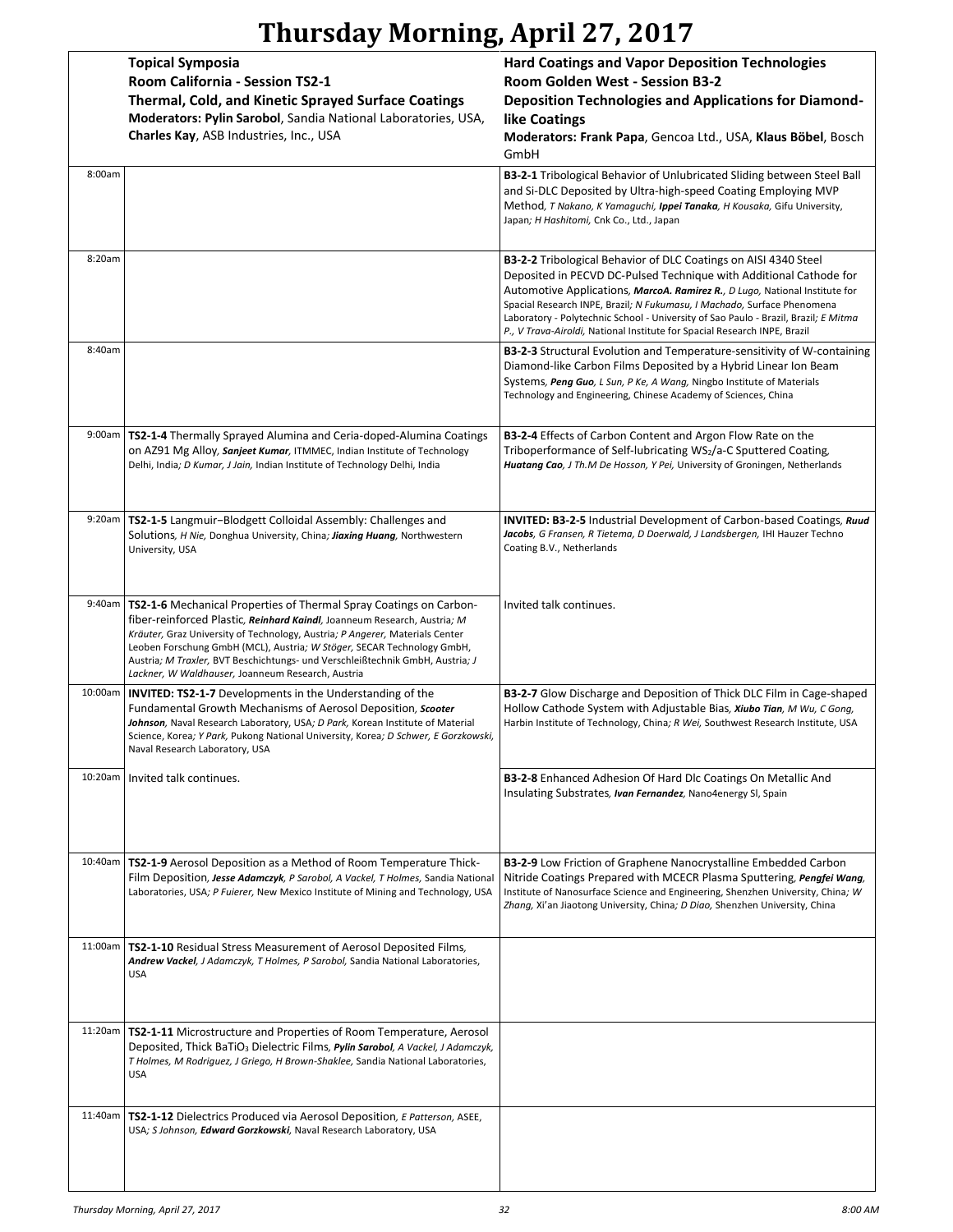|         | <b>Fundamentals and Technology of Multifunctional</b><br><b>Materials and Devices</b>                                                                                                                                                                                                                                                                                                              | <b>Advanced Characterization Techniques for Coatings and</b><br>Thin Films                                                                                                                                                                                                                                                                                                                                                   |
|---------|----------------------------------------------------------------------------------------------------------------------------------------------------------------------------------------------------------------------------------------------------------------------------------------------------------------------------------------------------------------------------------------------------|------------------------------------------------------------------------------------------------------------------------------------------------------------------------------------------------------------------------------------------------------------------------------------------------------------------------------------------------------------------------------------------------------------------------------|
|         | Room Royal Palm 1-3 - Session C3-1                                                                                                                                                                                                                                                                                                                                                                 | Room Royal Palm 4-6 - Session H2-1                                                                                                                                                                                                                                                                                                                                                                                           |
|         |                                                                                                                                                                                                                                                                                                                                                                                                    |                                                                                                                                                                                                                                                                                                                                                                                                                              |
|         | Thin Films for Energy-related Applications<br>Moderators: Jim Partridge, RMIT University, Martin Allen,<br>University of Canterbury                                                                                                                                                                                                                                                                | <b>Advanced Mechanical Testing of Surfaces and Coatings</b><br>Moderators: Benoit Merle, Friedrich-Alexander-University<br>Erlangen-Nürnberg (FAU), Marco Sebastiani, University of Rome                                                                                                                                                                                                                                     |
| 8:00am  |                                                                                                                                                                                                                                                                                                                                                                                                    | "Roma Tre"                                                                                                                                                                                                                                                                                                                                                                                                                   |
|         |                                                                                                                                                                                                                                                                                                                                                                                                    | <b>INVITED: H2-1-1</b> Controlling Disorder in Vapor-deposited Metallic Thin<br>Films and its Influence on Mechanical Behavior, D Magagnosc, University of<br>Pennsylvania, USA; G Balbus, University of California Santa Barbara, USA; G Feng,<br>Villanova University, USA; Daniel Gianola, University of California Santa Barbara,<br><b>USA</b>                                                                          |
| 8:20am  |                                                                                                                                                                                                                                                                                                                                                                                                    | Invited talk continues.                                                                                                                                                                                                                                                                                                                                                                                                      |
|         |                                                                                                                                                                                                                                                                                                                                                                                                    |                                                                                                                                                                                                                                                                                                                                                                                                                              |
| 8:40am  |                                                                                                                                                                                                                                                                                                                                                                                                    | H2-1-3 Influence of Microstructure on the Cyclic Electro-mechanical<br>Behavior of Ductile Films on Polymer Substrates, Megan Cordill, O Glushko,<br>Erich Schmid Institute of Materials Science, Austrian Academy of Sciences and<br>Monanuniversität Leoben, Austria; D Többens, Helmholtz-Zentrum Berlin für<br>Materialien und Energie, Germany; C Kirchlechner, Max-Planck-Institut für<br>Eisenforschung GmbH, Germany |
| 9:00am  |                                                                                                                                                                                                                                                                                                                                                                                                    | <b>H2-1-4</b> Crystalline/Amorphous Metallic Multilayers – from Dislocations<br>to Shear Bands, Marlene Mühlbacher, Montanuniversität Leoben, Austria; C<br>Gammer, Erich Schmid Institute of Materials Science, Austrian Academy of<br>Sciences, Austria; F Spieckermann, C Mitterer, J Eckert, Montanuniversität Leoben,<br>Austria                                                                                        |
| 9:20am  | <b>INVITED: C3-1-5</b> Solar Photovoltaic Energy Generation in Thermal<br>Insulation Glazing, <b>David McKenzie</b> , The University of Sydney, Australia                                                                                                                                                                                                                                          | <b>H2-1-5</b> A Novel Method for the Preparation of Tensile Thin Film<br>Specimens for In-situ Mechanical Testing in the TEM, Benoit Merle, J<br>Liebig, M Göken, Friedrich-Alexander-University Erlangen-Nürnberg (FAU),<br>Germany                                                                                                                                                                                         |
|         | 9:40am   Invited talk continues.                                                                                                                                                                                                                                                                                                                                                                   | <b>H2-1-6</b> Liquid Metal Embrittlement at the Micro-scale: Gallium FIB vs.<br>Xenon FIB, Y Xiao, Laboratory for Nanometallurgy, ETH Zurich, Switzerland; Jeff<br>Wheeler, Laboratory for Nanometallurgy, ETH Zürich, Switzerland                                                                                                                                                                                           |
| 10:00am | C3-1-7 Effects of Annealing on Thermochromic Properties of W-doped<br>Vanadium Dioxide Thin Films Deposited by Electron Beam Evaporation,<br>Shao-En Chen, National Cheng Kung University, Taiwan; H Lu, National Chin-Yi<br>University of Technology, Taiwan; S Brahma, J Huang, National Cheng Kung<br>University, Taiwan                                                                        | H2-1-7 Quantum Contact Mechanics for Tribology, Wear and Erosion,<br>Norbert Schwarzer, SIO, Germany                                                                                                                                                                                                                                                                                                                         |
| 10:20am | C3-1-8 Fabrication and Characterization of Titanium Doped $\beta$ -Ga <sub>2</sub> O <sub>3</sub> Thin<br>Films for Application in Oxygen Sensors, Sandeep Manandhar, E Rubio, R<br>Chintalapalle, The University of Texas at El Paso, USA                                                                                                                                                         | H2-1-8 Textile Nanocharacterization: Topography, Phase Imaging, and<br>Nanomechanical Property Investigation of Polyester Yarn Interaction<br>with Silicon Matrix, B Kim, Gerald Pascual, K Lee, Park Systems Corporation,<br><b>USA</b>                                                                                                                                                                                     |
| 10:40am | C3-1-9 Bombardment of Tungsten Oxide Thin Layers by Low Energy of<br>He and D lons, Hussein Hijazi, Y Addab, Aix-Marseille Université, France; A<br>Maan, J Duran, D Donovan, University of Tennessee-Knoxville, USA; C Pardanaud,<br>M Cabié, Aix-Marseille Université, France; F Meyer, M Bannister, Oak Ridge<br>National Laboratory, USA; R Pascal, C Martin, Aix-Marseille Université, France | H2-1-9 A Nanoindentation System with Equivalent Capabilities in Both<br>Normal to and Parallel to the Sample Surface, Warren Oliver,<br>Nanomechanics, Inc., USA; P Phani, International Advanced Research Centre for<br>Powder Metallurgy & New Materials, India; K Johanns, Nanomechanics, Inc., USA; J<br>Pethica, CRANN, Trinity College Dublin, Ireland; K Parks, Nanomechanics, Inc., USA                              |
| 11:00am |                                                                                                                                                                                                                                                                                                                                                                                                    | <b>H2-1-10</b> The Effects of TIP Sharpness and Substrate Properties on<br>Nanohardness Measurement in Thin Hard Coatings by FEM, Frantisek<br>Lofaj, D Nemeth, Institute of Materials Research of SAS, Slovakia                                                                                                                                                                                                             |
| 11:20am |                                                                                                                                                                                                                                                                                                                                                                                                    | H2-1-11 Small Punch Testing for Mechanical Characterisation of a Free-<br>standing CoNiCrAlY Coating, Hao Chen, University of Nottingham, China                                                                                                                                                                                                                                                                              |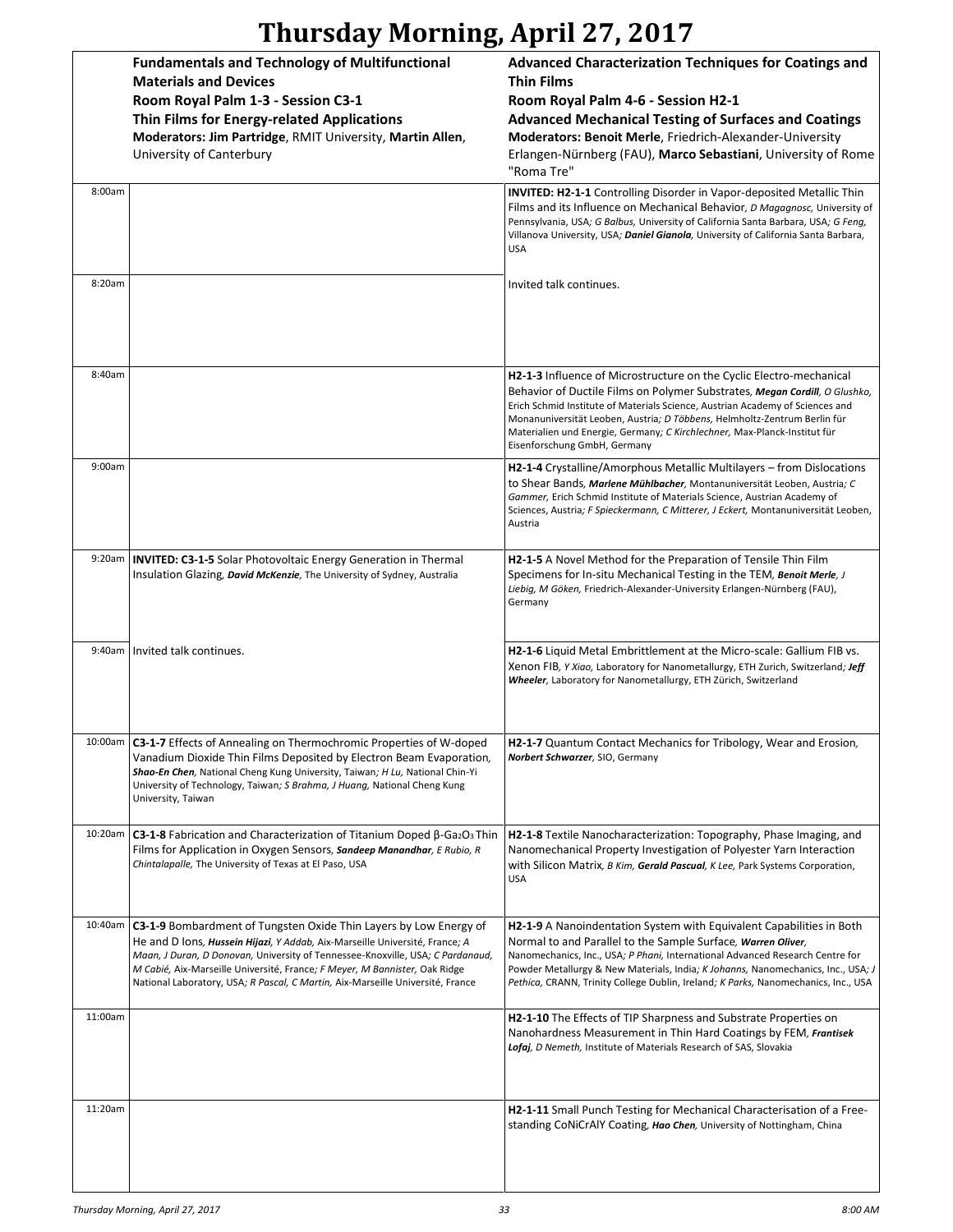|         | <b>Room San Diego</b>                                                                                                                                                                                                                                                                                                                                                                                                                                                                                                                                       |                                                                                                                                                                |
|---------|-------------------------------------------------------------------------------------------------------------------------------------------------------------------------------------------------------------------------------------------------------------------------------------------------------------------------------------------------------------------------------------------------------------------------------------------------------------------------------------------------------------------------------------------------------------|----------------------------------------------------------------------------------------------------------------------------------------------------------------|
| 8:00am  | E1-1-1 Stress and Friction Modelling for Improved Nano-scratch Testing of Hard<br>Coatings, Ben Beake, Micro Materials Ltd, UK; V Vishnyakov, University of Huddersfield,<br>UK; T Liskiewicz, University of Leeds, UK                                                                                                                                                                                                                                                                                                                                      | <b>Tribology and Mechanical Behavior of Coatings</b><br>and Engineered Surfaces<br><b>Session E1-1</b><br>Friction, Wear, Lubrication Effects, and Modeling    |
|         | 8:20am   E1-1-2 Wear Resistance and Solid Lubricity of Nanolayered Molybdenum<br>Containing Nitride Coatings Deposited using Cathodic Arc Technique, Qi Yang,<br>National Research Council of Canada, Canada                                                                                                                                                                                                                                                                                                                                                | Moderators: Albano Cavaleiro, University of Coimbra,<br>Carsten Gachot, Vienna University of Technology,<br>Giovanni Ramirez, Argonne National Laboratory, USA |
|         | 8:40am   INVITED: E1-1-3 Exploring Tribological Interactions – from Molecules to<br>Engineering Applications, Daniele Dini, Imperial College London, UK                                                                                                                                                                                                                                                                                                                                                                                                     |                                                                                                                                                                |
| 9:00am  | Invited talk continues.                                                                                                                                                                                                                                                                                                                                                                                                                                                                                                                                     |                                                                                                                                                                |
|         | 9:20am <b>E1-1-5</b> Mechanical Stability under Sliding Contact of Thin Multilayer with Weak<br>Adhesion, Aymar Quarré de Boiry, Joint unit CNRS/Saint-Gobain UMR 125 - Surface of<br>Glass and Interfaces, France; D Dalmas, École Centrale de Lyon - Laboratoire de Tribologie<br>et Dynamique des Système, France; J Faou, J Teisseire, Saint-Gobain Recherche, France                                                                                                                                                                                   |                                                                                                                                                                |
| 9:40am  |                                                                                                                                                                                                                                                                                                                                                                                                                                                                                                                                                             |                                                                                                                                                                |
| 10:00am | <b>E1-1-7</b> Tribochemical Investigation of Hydrogenated DLC Films of Different<br>Roughness by Means of Vacuumtribology Accompanied by Mass Spectrometry,<br>Matthias Kachel, Fraunhofer Institute for Mechanics of Materials IWM, Germany                                                                                                                                                                                                                                                                                                                |                                                                                                                                                                |
| 10:20am | <b>E1-1-8 Plasma-Assisted Lubrication for the Sliding between Polymer and</b><br>Diamond-Like Carbon, S Okumura, Nagoya University, Japan; T Hibino, Hiroyuki<br>Kousaka, Gifu University, Japan; N Umehara, Nagoya University, Japan                                                                                                                                                                                                                                                                                                                       |                                                                                                                                                                |
|         | 10:40am   E1-1-9 Integrated Multiscale Material Modelling of Topographical Effects on<br>Wear and Friction in Sliding DLC Contacts, K Holmberg, A Laukkanen, VTT Technical<br>Research Centre, Finland; Timo Hakala, VTT Technical Research Centre of Finland Ltd,<br>Finland; H Ronkainen, VTT Technical Research Centre, Finland; G Stachowiak, P Podsiadlo,<br>M Wolski, Curtin University, Australia; M Gee, NPL National Physical Laboratory, UK; C<br>Gachot, Vienna University of Technology, Austria; L Li, Hong Kong City University, Hong<br>Kong |                                                                                                                                                                |
| 11:00am | E1-1-10 A Comparative Study of Fatigue Properties of TiVN and TiNbN Thin Films<br>Deposited On Different Substrates, Hikmet Cicek, Erzurum Technical University,<br>Turkey; O Baran, Erzincan University, Turkey; A Keles, Y Totik, I Efeoglu, Ataturk University,<br>Turkey                                                                                                                                                                                                                                                                                |                                                                                                                                                                |
|         | 11:20am   <b>E1-1-11</b> The Mechanical and Tribological Properties of Nanocomposite<br>CrMoSixN Coatings, Yu-Chu Lu, J Duh, National Tsing Hua University, Taiwan                                                                                                                                                                                                                                                                                                                                                                                          |                                                                                                                                                                |
|         | 11:40am   E1-1-12 Comparative Studies on Tribological Behaviors of a Magnetron<br>Sputtered CrSiN Coating Under the Environments of Air and Water, Fangfang Ge,<br>J Congcong, S Tao, L Peng, H Feng, Ningbo Institute of Materials Technology and<br>Engineering, Chinese Academy of Sciences, China                                                                                                                                                                                                                                                       |                                                                                                                                                                |
|         | 12:00pm   E1-1-13 The Mechanical and Tribological Properties of Ti [Nb, V] N Films on the<br>2024 Al-alloy, Ozlem Baran, Erzincan University, Turkey; A Keles, Ataturk University,<br>Turkey; H Cicek, Erzurum Technical University, Turkey; Y Totik, I Efeoglu, Ataturk University,<br>Turkey                                                                                                                                                                                                                                                              |                                                                                                                                                                |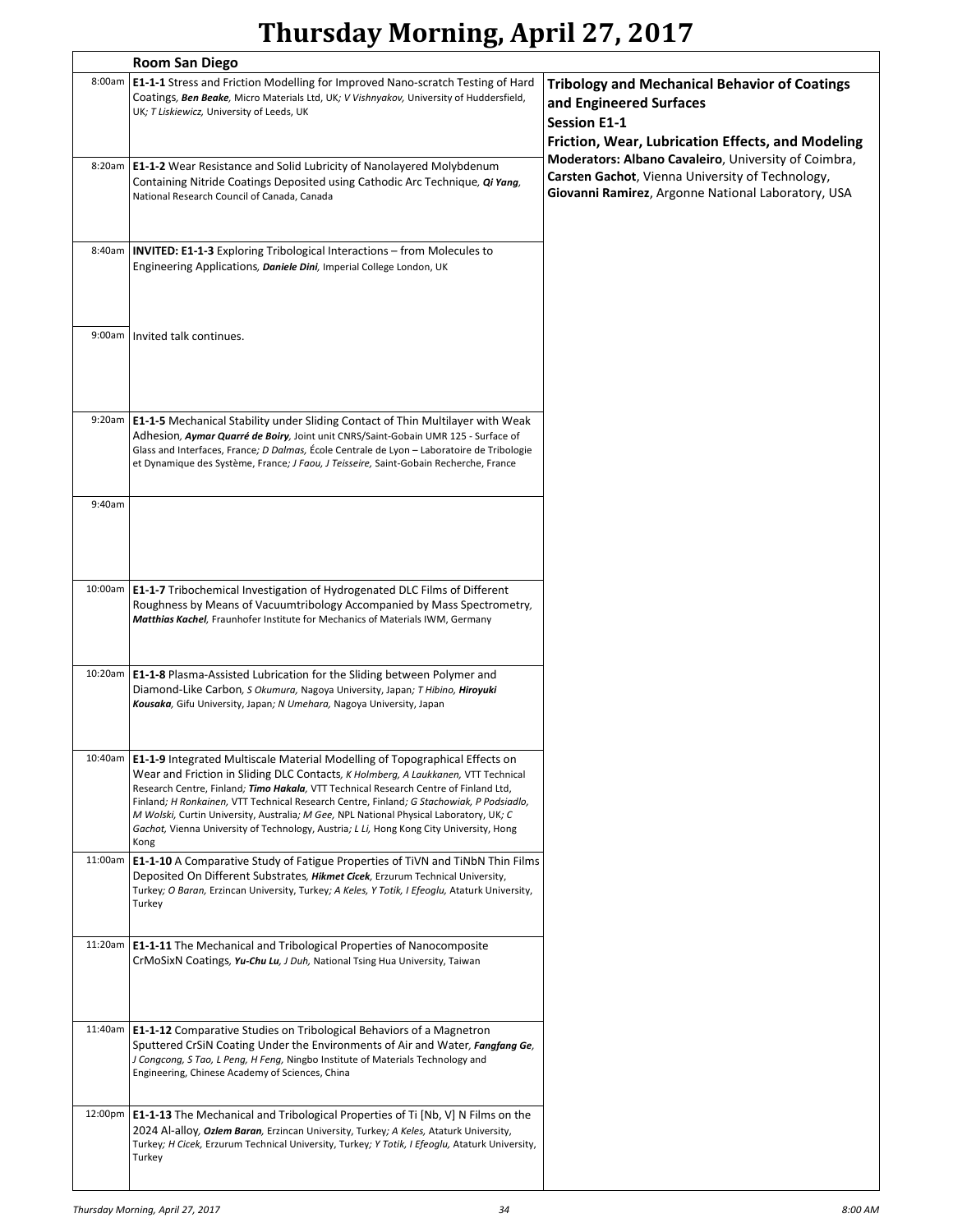|         | <b>Room Sunrise</b>                                                                                                                                                                                                                                                                                                                                                                        |                                                                                                                                                                                                                                                                 |
|---------|--------------------------------------------------------------------------------------------------------------------------------------------------------------------------------------------------------------------------------------------------------------------------------------------------------------------------------------------------------------------------------------------|-----------------------------------------------------------------------------------------------------------------------------------------------------------------------------------------------------------------------------------------------------------------|
| 8:00am  | <b>INVITED: G5-1 Radiofrequency Cold Plasma Jets Generated at Atmospheric</b><br>Pressure: from Principles to Applications, Gheorghe Dinescu, Elonita, M Ionita, M<br>Teodorescu, V Marascu, A Lazea-Stoyanova, National Institute for Lasers, Plasma and<br>Radiation Physics, Romania                                                                                                    | Surface Engineering - Applied Research and<br><b>Industrial Applications</b><br><b>Session G5</b><br><b>Atmospheric Plasma Applications</b><br>Moderators: Hana Barankova, Uppsala University,<br>Sweden, Sang-Yul Lee, Korea Aerospace University              |
| 8:20am  | Invited talk continues.                                                                                                                                                                                                                                                                                                                                                                    |                                                                                                                                                                                                                                                                 |
| 8:40am  | G4-3 Nitriding and DLC Coating of Aluminum Alloy Using High Current Pressure-<br>Gradient-Type Plasma Source, Akio Nishimoto, Kansai University, Japan; E Furuya, K<br>Kousaka, Chugai Ro Co., Ltd., Japan                                                                                                                                                                                 | Surface Engineering - Applied Research and<br><b>Industrial Applications</b><br><b>Session G4</b><br>Pre-/Post-Treatment and Duplex Technology<br>Moderators: Hiroshi Tamagaki, NIRO (The New Industry<br>Research Organization), Wan-Yu Wu, Da-Yeh University, |
| 9:00am  | G4-4 Towards Hard yet Tough Ceramic Coatings, Sam Zhang, Nanyang Technical<br>University, Singapore                                                                                                                                                                                                                                                                                        | Chris Stoessel, Eastman Chemical Company, Inc., USA                                                                                                                                                                                                             |
| 9:20am  | <b>INVITED: G4-5</b> Flash Lamp Annealing (FLA) for Post-deposition Treatment at<br>High Throughput, Thoralf Gebel, University of Applied Sciences Mittweida, Germany; M<br>Neubert, ROVAK GmbH, Germany; W Skorupa, Helmholtz Zentrum Dresden-Rossendorf,<br>Germany                                                                                                                      |                                                                                                                                                                                                                                                                 |
| 9:40am  | Invited talk continues.                                                                                                                                                                                                                                                                                                                                                                    |                                                                                                                                                                                                                                                                 |
| 10:00am | G4-7 Evaluating the Effect of Titanium-Based PVD Metallic Thin Films on<br>Nitrogen Diffusion Efficiency in Duplex Plasma Diffusion/Coating Systems,<br>Gorkem Yumusak, A Leyland, University of Sheffield, UK; A Matthews, University of<br>Manchester, UK                                                                                                                                |                                                                                                                                                                                                                                                                 |
| 10:20am | G4-8 Properties of Surface Passivation at Si/Al <sub>2</sub> O <sub>3</sub> Interface Annealed in<br>Different Gas Ambient, C Yang, National Chung-Hsing University, Taiwan; Chun-Wei<br>Huang, C Hsu, Da-Yeh University, Taiwan; C Kung, National Chung-Hsing University, Taiwan;<br>S Lien, Da-Yeh University, Taiwan; W Zhu, X Meng, X Zhang, Xiamen University of<br>Technology, China |                                                                                                                                                                                                                                                                 |
| 10:40am | G4-9 High Performance Solar Selective Coatings based on TiNxOy, Cho-Yen Lee, J<br>Ting, National Cheng Kung University, Taiwan                                                                                                                                                                                                                                                             |                                                                                                                                                                                                                                                                 |
| 11:00am | G4-10 Diagnostics of Surface Roughness during Electrolytic Plasma Polishing<br>Pre-treatment for Stainless Steels, V Mukaeva, E Parfenov, R Farrakhov, M Gromova,<br>Ufa State Aviation Technical University, Russian Federation; Aleksey Yerokhin, The<br>University of Manchester, UK                                                                                                    |                                                                                                                                                                                                                                                                 |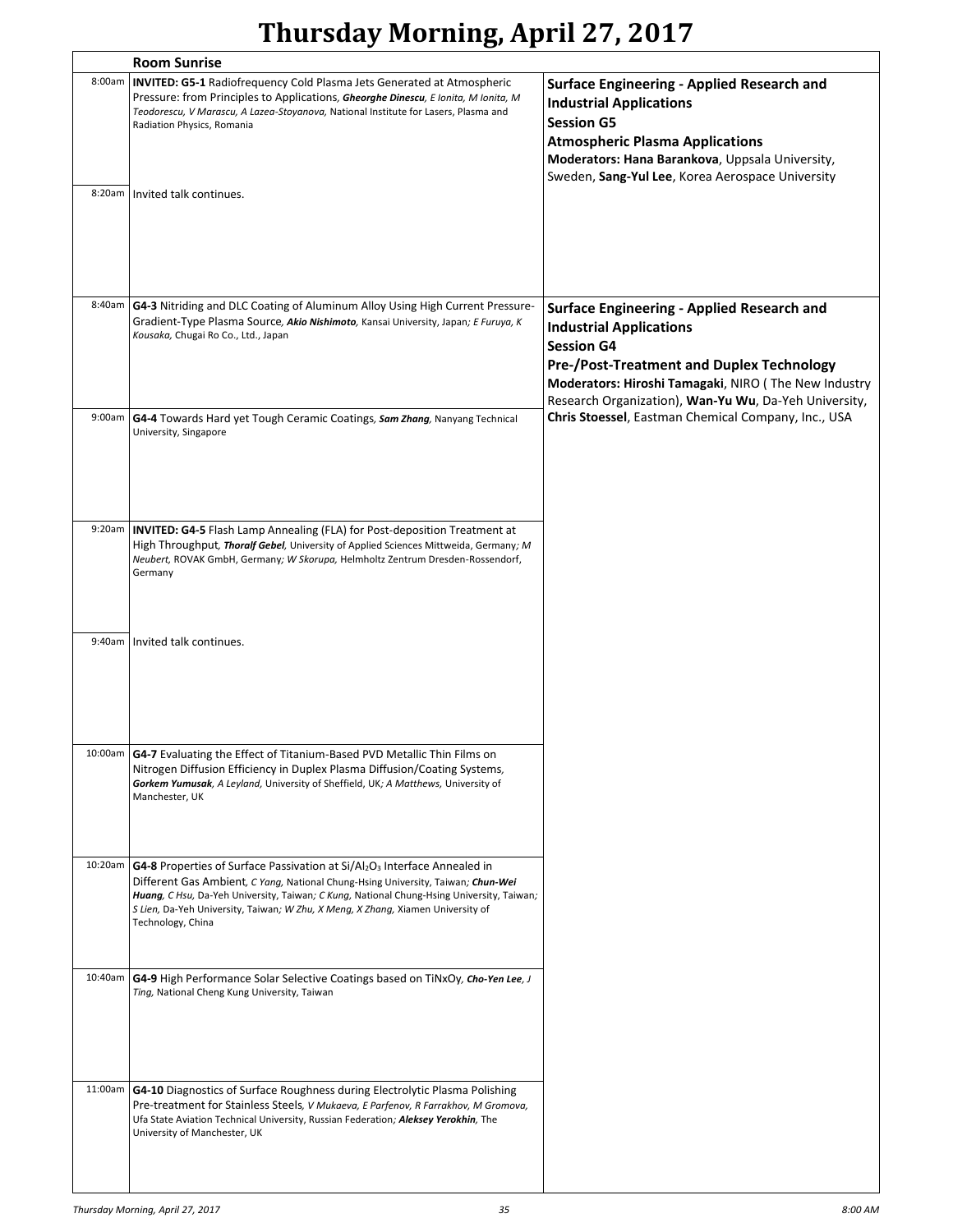|                    | <b>Hard Coatings and Vapor Deposition Technologies</b><br>Room Golden West - Session B6                                                                                                                                                                                                                                                                                                                                                                                                | <b>Fundamentals and Technology of Multifunctional</b><br><b>Materials and Devices</b>                                                                                                                                                                                                                                                                  |
|--------------------|----------------------------------------------------------------------------------------------------------------------------------------------------------------------------------------------------------------------------------------------------------------------------------------------------------------------------------------------------------------------------------------------------------------------------------------------------------------------------------------|--------------------------------------------------------------------------------------------------------------------------------------------------------------------------------------------------------------------------------------------------------------------------------------------------------------------------------------------------------|
|                    | <b>Coating Design and Architectures</b>                                                                                                                                                                                                                                                                                                                                                                                                                                                | Room Royal Palm 1-3 - Session C3-2                                                                                                                                                                                                                                                                                                                     |
|                    | Moderators: Nina Schalk, Montanuniversität Leoben, Shou-Yi                                                                                                                                                                                                                                                                                                                                                                                                                             | Thin Films for Energy-related Applications                                                                                                                                                                                                                                                                                                             |
|                    | Chang, National Tsing Hua University                                                                                                                                                                                                                                                                                                                                                                                                                                                   | Moderators: Jim Partridge, RMIT University, Martin Allen,                                                                                                                                                                                                                                                                                              |
|                    |                                                                                                                                                                                                                                                                                                                                                                                                                                                                                        | University of Canterbury                                                                                                                                                                                                                                                                                                                               |
| 1:30 <sub>pm</sub> | <b>B6-1</b> Radial Symmetry of the Compound Layer Growth in Plasma<br>Nitriding of Pure Iron, F Castillo, Joaquin Oseguera, E Hernánez, J Otero, D<br>Melo-Maximo, A Jimenez, Instituto Tecnologico y de Estudios Superiores de<br>Monterey, Mexico                                                                                                                                                                                                                                    | C3-2-1 P-type Cu <sub>2</sub> O Modified by NiO <sub>x</sub> as a Photocathode for Efficient<br>Hydrogen Production in Photoelectrochemical Water Splitting, Ching Lin,<br>J Ting, National Cheng Kung University, Taiwan                                                                                                                              |
|                    |                                                                                                                                                                                                                                                                                                                                                                                                                                                                                        |                                                                                                                                                                                                                                                                                                                                                        |
| 1:50pm             | B6-2 Self-assembled Nano-lamellar Ti <sub>1-x</sub> Al <sub>x</sub> N LP-CVD Coatings:<br>Development and Analysis, Jakub Zalesak, J Todt, Montanuniversität Leoben,<br>Austria; I Matko, Institute of Physics, Slovak Academy of Sciences, Slovakia; M<br>Petrenec, Tescan Brno s.r.o, Brno, Czech Republic; B Sartory, Materials Center<br>Leoben Forschung GmbH (MCL), Austria; R Pitonak, Böhlerit GmbH & Co KG,<br>Austria; R Daniel, J Keckes, Montanuniversität Leoben, Austria | C3-2-2 High Temperature Resistant Molybdenum Thin Film Metal Mesh<br>Electrode as Replacement for ITO, Niklas Bönninghoff, National Taiwan<br>University of Science and Technology, Taiwan                                                                                                                                                             |
| 2:10 <sub>pm</sub> | <b>INVITED: B6-3 Fundamental Properties of TM Nitrides: Materials Design</b><br>Strategies for Extreme Properties, Joe Greene, University of Illinois at Urbana-<br>Champaign, USA                                                                                                                                                                                                                                                                                                     | <b>INVITED: C3-2-3</b> Piezoelectric and Pyroelectric Materials and Systems<br>for Energy Harvesting, Chris Bowen, M Xie, Y Zhang, D Zabek, J Roscow,<br>University of Bath, UK                                                                                                                                                                        |
| 2:30 <sub>pm</sub> | Invited talk continues.                                                                                                                                                                                                                                                                                                                                                                                                                                                                | Invited talk continues.                                                                                                                                                                                                                                                                                                                                |
|                    |                                                                                                                                                                                                                                                                                                                                                                                                                                                                                        |                                                                                                                                                                                                                                                                                                                                                        |
| 2:50 <sub>pm</sub> | <b>B6-5</b> Stabilisation of Cubic MoN and TaN Systems: the Role Point<br>Defects, David Holec, Montanuniversität Leoben, Austria; N Koutná, F Klimashin,<br>P Mayrhofer, TU Wien, Austria                                                                                                                                                                                                                                                                                             | C3-2-5 Ion-assisted Growth of Compound Thin Films for Energy-related<br>Applications, Tomas Kubart, A Aijaz, Uppsala University, Sweden                                                                                                                                                                                                                |
| 3:10 <sub>pm</sub> | <b>B6-6</b> Vacancy Induced Mechanical Stabilization of Cubic Tungsten<br>Nitride, Karthik Balasubramanian, Rensselaer Polytechnic Institute, USA                                                                                                                                                                                                                                                                                                                                      | C3-2-6 Growth and Characterization of Thin Film CaMnO <sub>3</sub> and<br>CaMn <sub>x</sub> Nb <sub>1-x</sub> O <sub>3</sub> Thermoelectrics, Erik Ekström, B Paul, F Eriksson, P Eklund,<br>Linköping University, IFM, Sweden                                                                                                                         |
| 3:30 <sub>pm</sub> | <b>B6-7</b> Nitrides and the Impact of Entropy on their Phase Stability, Paul H.                                                                                                                                                                                                                                                                                                                                                                                                       | <b>C3-2-7</b> 3D-Painted Solid Oxide Fuel Cells: A New Approach to Functional                                                                                                                                                                                                                                                                          |
|                    | Mayrhofer, TU Wien, Austria; D Holec, Montanuniversität Leoben, Austria; F<br>Klimashin, N Koutná, TU Wien, Austria                                                                                                                                                                                                                                                                                                                                                                    | Multi-Ceramic Construct Fabrication, Nicholas Geisendorfer, A Jakus, H<br>Wang, Z Gao, S Barnett, R Shah, Northwestern University, USA                                                                                                                                                                                                                 |
| 3:50 <sub>pm</sub> | <b>B6-8</b> Molecular Dynamics Simulations of TiN/TiN(001) Growth, <i>D Edström</i> ,<br>D Sangiovanni, L Hultman, Linköping University, IFM, Sweden; I Petrov, J Greene,<br>University of Illinois at Urbana-Champaign, USA; Valeriu Chirita, Linköping<br>University, IFM, Sweden                                                                                                                                                                                                    | C3-2-8 Nanoengineering Periodically Structured SiCu Thin Film Anodes<br>for Rechargeable LIBs, Billur Deniz Polat Karahan, B Bilici, Istanbul Technical<br>University, Turkey; O Eryilmaz, Argonne National Laboratory, USA; K Amine,<br>Argonne National Laboratory, USA, United States of America; O Keles, Istanbul<br>Technical University, Turkey |
| 4:10 <sub>pm</sub> | <b>B6-9</b> Development of Reliable Interaction Potential for and Results of<br>Molecular Dynamics Simulations of ZrO <sub>2</sub> Film Growth, Jiří Houška,<br>University of West Bohemia, Czech Republic                                                                                                                                                                                                                                                                             | <b>C3-2-9</b> A Mesoporous CuAIO2 Hole Transport Layer for Perovskite Solar<br>Cell, Wei-Jie Sun, J Ting, P Chen, National Cheng Kung University, Taiwan                                                                                                                                                                                               |
| 4:30pm             | <b>B6-10</b> Experimental Validation of Metal-on-insulator Thin Film Growth<br>Theory, B Lü, L Souqui, V Elofsson, Kostas Sarakinos, Linköping University,<br>Sweden                                                                                                                                                                                                                                                                                                                   | C3-2-10 Fabrication of Hybrid Perovskite Solar Cells based on Low<br>Temperature Solution Process, Tzung-Wei Tsai, Y Yu, C Teng, Ming Chi<br>University of Technology, Taiwan                                                                                                                                                                          |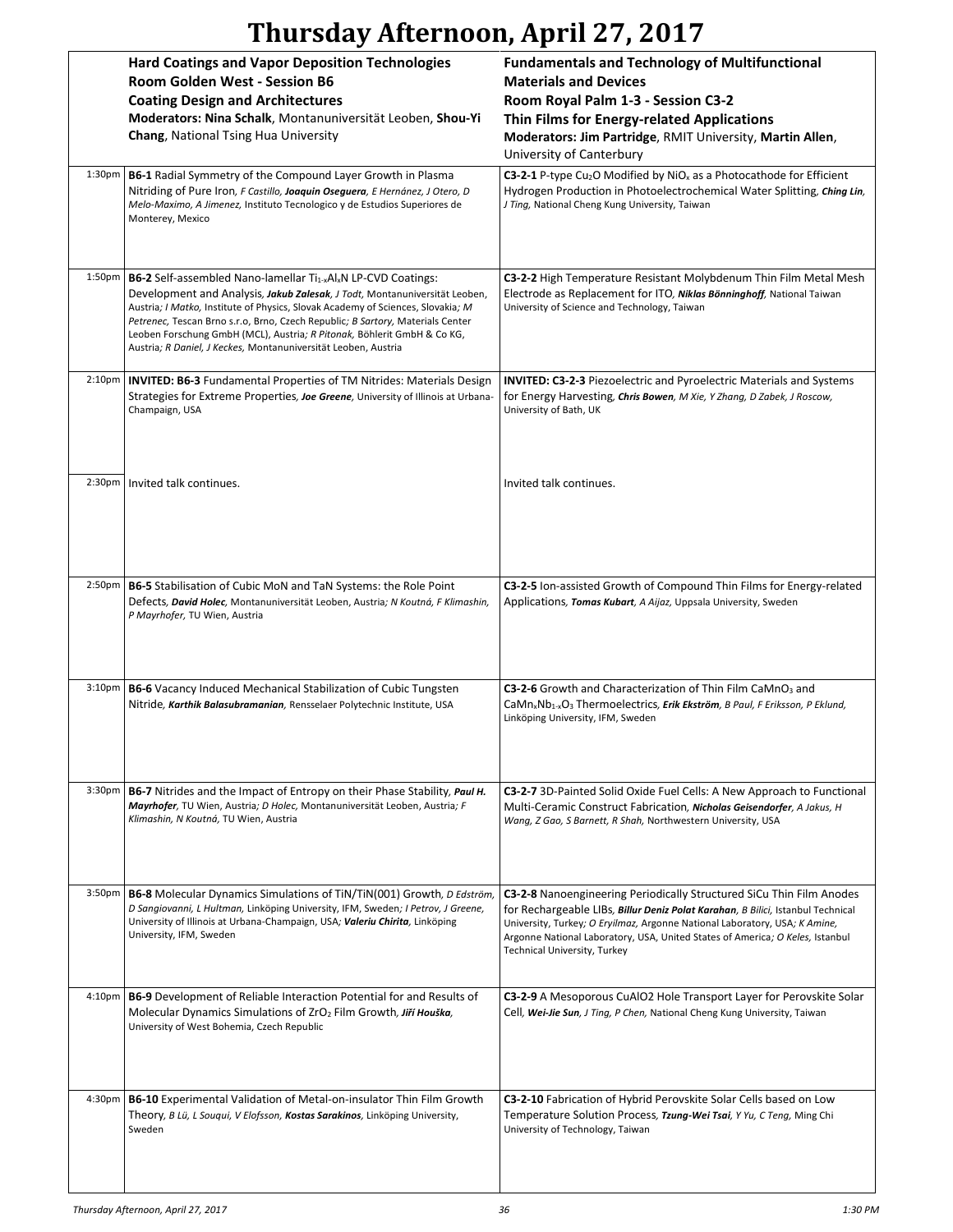|                    | <b>Tribology and Mechanical Behavior of Coatings and</b><br><b>Engineered Surfaces</b><br>Room San Diego - Session E1-2<br>Friction, Wear, Lubrication Effects, and Modeling<br>Moderators: Albano Cavaleiro, University of Coimbra, Carsten                                                                                                                                                                                              | <b>Surface Engineering - Applied Research and Industrial</b><br><b>Applications</b><br><b>Room Sunrise - Session G3</b><br><b>Innovative Surface Engineering for Advanced Cutting</b><br>and Forming Tool Applications                                                                                                                                                                                                                                                                                                                                                                                                     |
|--------------------|-------------------------------------------------------------------------------------------------------------------------------------------------------------------------------------------------------------------------------------------------------------------------------------------------------------------------------------------------------------------------------------------------------------------------------------------|----------------------------------------------------------------------------------------------------------------------------------------------------------------------------------------------------------------------------------------------------------------------------------------------------------------------------------------------------------------------------------------------------------------------------------------------------------------------------------------------------------------------------------------------------------------------------------------------------------------------------|
|                    | Gachot, Vienna University of Technology, Giovanni Ramirez,<br>Argonne National Laboratory, USA                                                                                                                                                                                                                                                                                                                                            | Moderators: Heidrun Klostermann, Fraunhofer FEP, Holger<br>Gerdes, Fraunhofer Institute for Surface Engineering and Thin<br>Films IST, Ali Khatibi, Oerlikon Balzers, Oerlikon Surface<br>Solutions AG                                                                                                                                                                                                                                                                                                                                                                                                                     |
| 1:30 <sub>pm</sub> | <b>INVITED: E1-2-1</b> Surface Engineering for Increasing Performance of<br>Injection Molding Tools, Lars Pleth Nielsen, Danish Technological Institute,<br>Denmark; S Hengsberger, Institute of Applied Plastics Research at Engineering<br>College Fribourg, Switzerland; K Pagh Almtoft, B Hold Christensen, Danish<br>Technological Institute, Denmark                                                                                | G3-1 Degradation Mechanisms of Protective Coatings in Precision Glass<br>Molding, Marcel Friedrichs, O Dambon, F Klocke, Fraunhofer Institute for<br>Production Technology, Germany                                                                                                                                                                                                                                                                                                                                                                                                                                        |
| 1:50 <sub>pm</sub> | Invited talk continues.                                                                                                                                                                                                                                                                                                                                                                                                                   | G3-2 Nanolayered Coatings for Advanced Fine Blanking Applications,<br>Marcus Morstein, T Schär, Platit Ag, Switzerland; B Torp, PLATIT, Inc., USA,<br>Switzerland; T Klünsner, Materials Center Leoben Forschung GmbH (MCL), Austria                                                                                                                                                                                                                                                                                                                                                                                       |
| 2:10 <sub>pm</sub> | <b>E1-2-3</b> Increasing the Lifespan of High Pressure Die Cast Molds<br>Subjected to Severe Wear, F Silva, Vitor Nunes, M Andrade, ISEP - School of<br>Engineering, Polytechnic of Porto, Portugal; R Alexandre, TeandM - Technology,<br>Engineering and Materials, S.A., Portugal; A Baptista, INEGI - - Instituto de Ciência<br>e Inovação em Eng. Mecânica e Eng. Industrial, Portugal                                                | <b>INVITED: G3-3</b> Growth of Low-defect-density $Ti_{1-x}Al_xN$ Thin Films by<br>Cathodic Arc Evaporation under Industrial Conditions, Marta Saraiva, L<br>Johnson, Sandvik Coromant R&D, Sweden                                                                                                                                                                                                                                                                                                                                                                                                                         |
| 2:30pm             | <b>E1-2-4</b> Effect of Cr Additions on the Structure, Oxidation, Tribological and<br>Machining Performance of Multilayered TiAIN/CrAIN Films Deposited by<br>Sputtering, F Fernandes, Instituto Pedro Nunes, Portugal; M Danek, Czech<br>Technical University, Czech Republic; T Polcar, University of Southampton, UK;<br>Albano Cavaleiro, University of Coimbra, Portugal                                                             | Invited talk continues.                                                                                                                                                                                                                                                                                                                                                                                                                                                                                                                                                                                                    |
| 2:50pm             | <b>E1-2-5</b> Investigation on Tribological Behaviour of Boron Doped Diamond<br>Coated Cemented Tungsten Carbide for Cutting Tool Applications,<br>Ramasubramanian Kannan, A Narayanaperumal, R Rao, Indian Institute of<br>Technology Madras, India                                                                                                                                                                                      | <b>G3-5</b> A Contribution to Explain the Mechanisms of Adhesive Wear in the<br>Plastics Processing by the Example of Polycarbonate, K Bobzin, T<br>Brögelmann, Surface Engineering Institute - RWTH Aachen University, Germany; G<br>Grundmeier, T de los Arcos, M Wiesing, University Paderborn, Germany;<br>NathanChristopher Kruppe, Surface Engineering Institute - RWTH Aachen<br>University, Germany                                                                                                                                                                                                                |
| 3:10 <sub>pm</sub> | <b>E1-2-6</b> Influence of Self-lubricating Non-metal Phase on the Erosion and<br>Wear Behavior of Ni-based Abradable Coatings, Pantcho Stoyanov, A<br>Wusatowska-Sarnek, Pratt & Whitney, USA                                                                                                                                                                                                                                            | G3-6 Enhanced Replication Ratio of Injection Molded Plastics Parts by<br>using an Innovative Combination of Laser-Structuring and PVD Coating, $K$<br>Bobzin, Surface Engineering Institute - RWTH Aachen University, Germany; C<br>Hopmann, Institute of Plastics Processing, RWTH Aachen University, Germany; A<br>Gillner, Chair for Laser Technology, Aachen, Germany; T Brögelmann, N Kruppe,<br>Mona Naderi, Surface Engineering Institute - RWTH Aachen University, Germany;<br>M Orth, Institute of Plastics Processing, RWTH Aachen University, Germany; M<br>Steger, Chair for Laser Technology, Aachen, Germany |
| 3:30pm             | <b>E1-2-7</b> Tuning Run-in Friction Behavior of Carbon Film with Graphene<br>Nanocrystallite Structure, Cheng Chen, S Qiu, D Diao, Shenzhen University,<br>China                                                                                                                                                                                                                                                                         | G3-7 Sophisticated Wear Resistant Coatings used in Cold Sheet Metal<br>Forming of AHSS Sheet Metals, Ali Khatibi, M Arndt, Oerlikon Balzers, Oerlikon<br>Surface Solutions AG, Liechtenstein                                                                                                                                                                                                                                                                                                                                                                                                                               |
| 3:50pm             | <b>E1-2-8</b> Study of the Wear Mechanisms and Solutions Regarding Inserts<br>used on Cork Grinders, F Silva, Thiago Oliveira, ISEP - School of Engineering,<br>Polytechnic of Porto, Portugal; R Alexandre, TeandM - Technology, Engineering<br>and Materials, S.A., Portugal; A Baptista, INEGI - - Instituto de Ciência e Inovação<br>em Eng. Mecânica e Eng. Industrial, Portugal; A Alves, Amorim Cork Composites,<br>S.A., Portugal | G3-8 Performance Evaluation of HSS Cutting Tool Coated with Hafnium<br>and Vanadium Nitride Multilayers, by Temperature Measurement and<br>Surface Inspection, on Machining AISI 1020 Steel, John H. Navarro-Devia,<br>W Aperador, Universidad Militar Nueva Granada, Colombia; C Amaya, CDT-ASTIN<br>SENA, Colombia; J Caicedo, Universidad del Valle, Colombia                                                                                                                                                                                                                                                           |
| 4:10pm             |                                                                                                                                                                                                                                                                                                                                                                                                                                           | G3-9 High Temperature Oxidation and Cutting Performance of AICrN,<br>TIVN and Multulayered AICrN/TIVN Hard Coatings, Shi-Yao Weng, Y Chang,<br>National Formosa University, Taiwan                                                                                                                                                                                                                                                                                                                                                                                                                                         |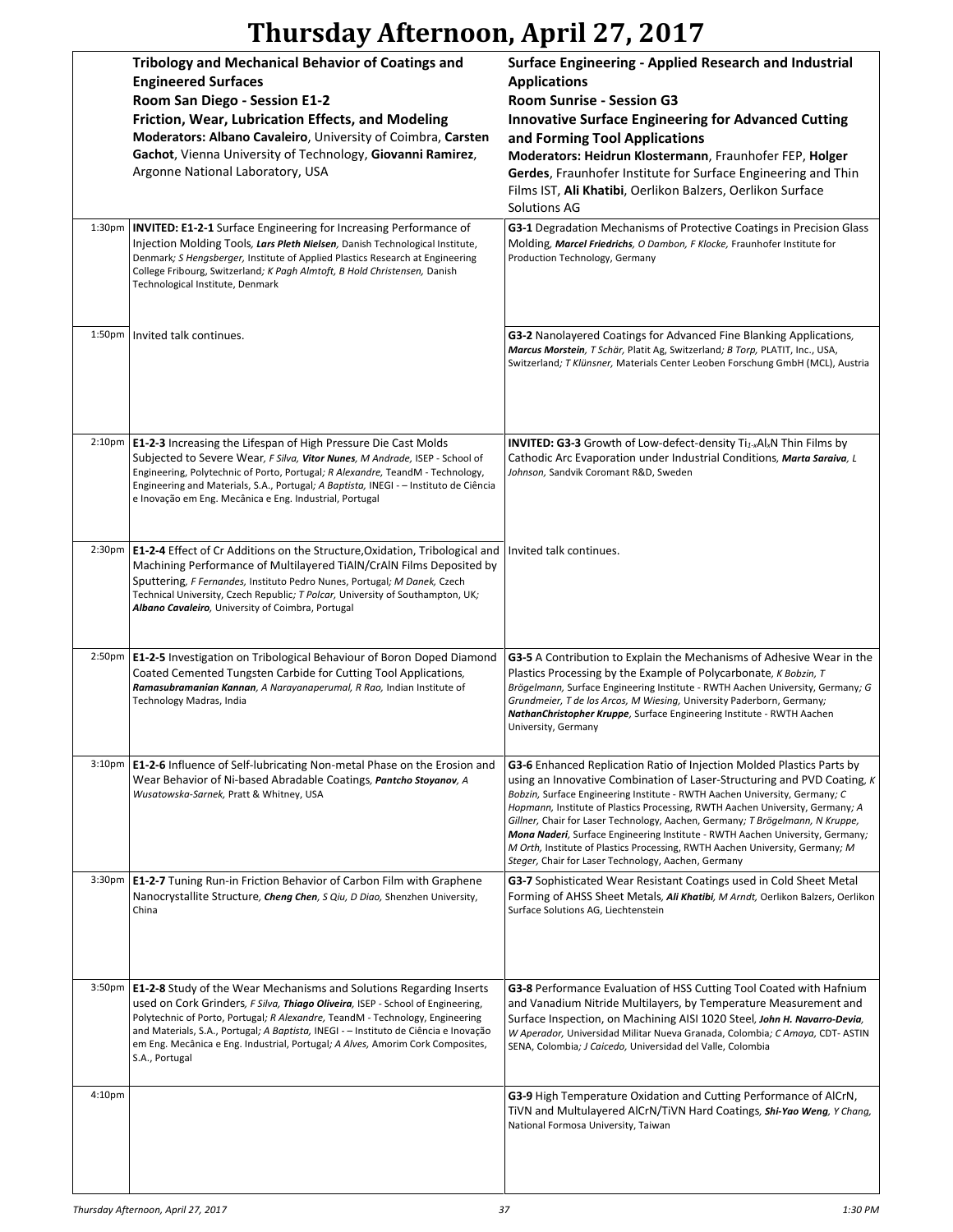|                     | <b>Advanced Characterization Techniques for Coatings and</b><br><b>Thin Films</b><br>Room Royal Palm 4-6 - Session H2-2<br><b>Advanced Mechanical Testing of Surfaces and Coatings</b><br>Moderators: Benoit Merle, Friedrich-Alexander-University<br>Erlangen-Nürnberg (FAU), Marco Sebastiani, University of Rome<br>"Roma Tre"                                                                                      | <b>Topical Symposia</b><br>Room California - Session TS2-2<br>Thermal, Cold, and Kinetic Sprayed Surface Coatings<br>Moderators: Pylin Sarobol, Sandia National Laboratories, USA,<br>Charles Kay, ASB Industries, Inc., USA             |
|---------------------|------------------------------------------------------------------------------------------------------------------------------------------------------------------------------------------------------------------------------------------------------------------------------------------------------------------------------------------------------------------------------------------------------------------------|------------------------------------------------------------------------------------------------------------------------------------------------------------------------------------------------------------------------------------------|
| 1:30 <sub>pm</sub>  | INVITED: H2-2-1 Mechanical Properties of High-strength Low-weight<br>Truss Structures Fabricated by 3D Direct Laser Writing, Ruth Schwaiger,<br>Karlsruhe Institute of Technology (KIT), Institute for Applied Materials (IAM-WBM),<br>Germany                                                                                                                                                                         | TS2-2-1 Influence of Bondcoat and Substrate Chemistry on Lifetime in<br>Suspension Plasma Sprayed Thermal Barrier Coatings, Mohit Gupta, N<br>Markocsan, University West, Sweden; X Li, Siemens Industrial Turbomachinery AB,<br>Sweden  |
| 1:50 <sub>pm</sub>  | Invited talk continues.                                                                                                                                                                                                                                                                                                                                                                                                | TS2-2-2 a-Oxide-Induced Grain Growth in Ligand-Free CZTS Nanoparticle<br>Coatings, <i>Stephen Exarhos, E Palmes, R Xu, L Mangolini</i> , University of California,<br>Riverside, USA                                                     |
| $2:10p$ m           | H2-2-3 An improved Nanoindentation Method to Measure Residual<br>Stress and Elastic Moduli of Freestanding Multilayer Thin Films, Marco<br>Sebastiani, M Ghidelli, Roma TRE University, Italy                                                                                                                                                                                                                          | TS2-2-3 CaviTec HVOF Coatings for Protection against Cavitation<br>Erosion, Sébastien Lavigne, Polytechnique Montreal, Canada                                                                                                            |
| 2:30 <sub>p</sub> m | H2-2-4 In Situ FIB-SEM DIC and Synchrotron XRD Analysis of the<br>Mechanical Degradation of a Uniaxially Loaded Copper-Tungsten Nano-<br>Multilayer, León Romano Brandt, E Salvati, C Papadaki, H Zhang, S Ying, T Sui, A<br>Korsunsky, University of Oxford, UK                                                                                                                                                       | TS2-2-4 Experimental and Numerical Investigation on Fracture<br>Toughness of Plasma-sprayed TBCs using a Modified Three-point<br>Bending Method, Jianguo Zhu, Jiangsu University, China                                                  |
| 2:50 <sub>pm</sub>  | H2-2-5 Synchrotron Nano-diffraction Studies of Ex-situ and In-situ<br>Indented Thin Films: Microstructure and Stress Analysis, Juraj Todt,<br>Montanuniversität Leoben, Austria; C Krywka, Helmholtz-Zentrum Geesthacht,<br>Germany; M Burghammer, European Synchrotron Ratiation Facility, France; J<br>Keckes, Montanuniversität Leoben, Austria                                                                     | <b>INVITED: TS2-2-5 Process Induced Real-time Residual Stress</b><br>Measurement of Thermal Spray Coatings, W Choi, C Jensen, S Sampath,<br>ReliaCoat Technologies, LLC, USA; Andrew Vackel, Sandia National Laboratories,<br><b>USA</b> |
| 3:10 <sub>pm</sub>  | <b>H2-2-6</b> Cross-sectional Microstructure and Mechanical Behaviour of As-<br>deposited and Oxidised CVD TiB <sub>2</sub> Hard Coatings Determined by X-ray<br>Nanodiffraction and Micro-mechanical Tests, David Gruber, M Tkadletz, N<br>Schalk, Montanuniversität Leoben, Austria; B Sartory, Materials Center Leoben<br>Forschung GmbH (MCL), Austria; C Mitterer, J Keckes, Montanuniversität Leoben,<br>Austria | Invited talk continues.                                                                                                                                                                                                                  |
| 3:30 <sub>pm</sub>  | H2-2-7 Fundamental Mechanical Properties of Simple- and Pt/Ir-<br>modified-Aluminide Diffusion Coatings after Thermocyclic Exposure,<br>Ceyhun Oskay, M Galetz, DECHEMA-Forschungsinstitut, Germany; H Murakami,<br>National Institute for Materials Science, Japan                                                                                                                                                    | TS2-2-7 Metallization and Selective Metallization of Silver by Spraying,<br>Koen Staelens, Jet Metal Technologies, France                                                                                                                |
| 3:50 <sub>pm</sub>  | H2-2-8 Fast Nano-mechanical Property Mapping using XPM on Nano-<br>crystalline Structures, Angi Qiu, D Vodnick, Hysitron, Inc., USA                                                                                                                                                                                                                                                                                    |                                                                                                                                                                                                                                          |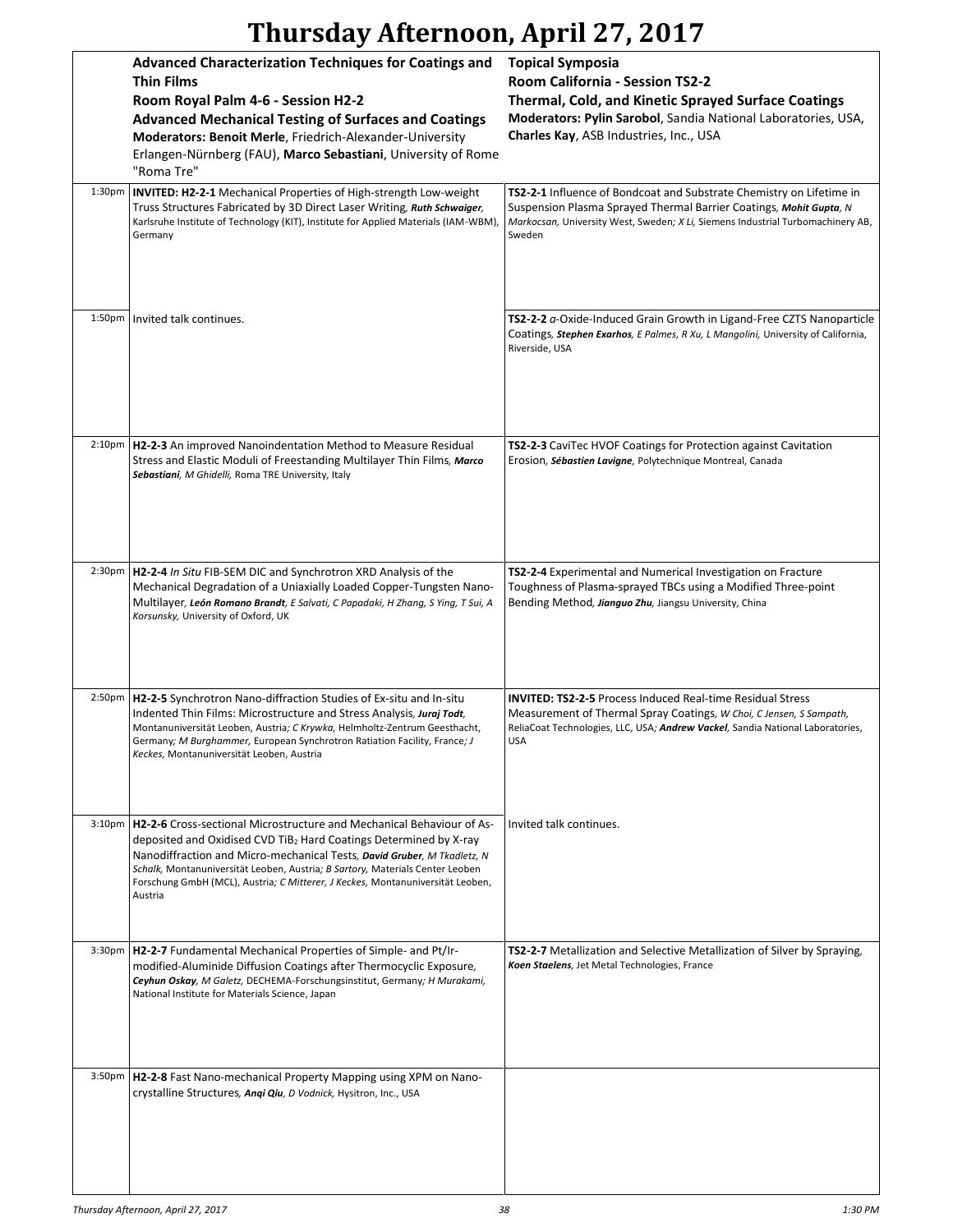**Coatings for Use at High Temperatures Room Grand Exhibit Hall - Session AP Symposium A Poster Session 5:00pm**

**AP-2** Fracture Behavior and Thermal Durability of Lanthanum Zirconate Based Thermal Barrier Coatings with Buffer Layer in Thermally Graded Mechanical Fatigue Environments*, BongGu Kim, G Lyu, S Jung, S Lee, Y Jung,*  Changwon National University, Republic of Korea*; J Zhang,* Purdue University, USA

**AP-3** Correlation of Thermal Characteristics and Microstructure of 7YSZ/La2Zr2O7 and 7YSZ/Gd2Zr2O7 Quadruple Layer EB-PVD Thermal Barrier Coatings*, K Bobzin, T Brögelmann, C Kalscheuer, Tiancheng Liang, M Welters,* Surface Engineering Institute - RWTH Aachen University, Germany

**AP-5** Oxidation Behavior of Nb–Si–N Coatings*, Yung-I Chen, Y Gao,* National Taiwan Ocean University, Taiwan*; L Chang,* Ming Chi University of Technology, Taiwan

**AP-6** Corrosion Behavior of Amorphous and Crystalline Zn-Mg Coating in NaCl Solution*, JoungHyun La, K Bae, S Kim, S Lee, Y Hong,* Korea Aerospace University, Republic of Korea

**AP-7** Nanocomposite Multilayered Coatings with High Thermal Stability and Oxidation Resistance*, Dmitry Shtansky, K Kuptsov, M Golizadeh, P Kiryukhantsev-Korneev,* National University of Science and Technology "MISiS", Russian Federation

**AP-10** Structure, Mechanical, Tribological, And Chemical Properties Of Mo-Si-B And Mo-Al-Si-B Coatings*, Philipp Kiryukhantsev-Korneev, A Sheveyko, A Bondarev,* National University of Science and Technology "MISiS", Russian Federation*; K Kuptsov,* National University of Science and Technology "MISIS", Russian Federation*; E Levashov, D Shtansky,* National University of Science and Technology "MISiS", Russian Federation

**AP-11** Oxidation Resistance of Ta–Si–N Coatings*, Y Chen, Yu-Xiang Gao,* National Taiwan Ocean University, Taiwan*; L Chang,* Ming Chi University of Technology, Taiwan

**AP-12** Effect of Hot-dip Aluminum Coating on Dissimilar Weldment between Low Carbon Steel and 304 Stainless Steel in NaCl/Na2SO4 Mixture Salts Induced Hot Corrosion*, Huan-Chang Liang, K Tsai, C Wnag,* National Taiwan University of Science and Technology, Taiwan

**AP-13** Influence of Arc Power and Spray Distance on Mechanical Properties of ZrO2-10%Y2O3-18%TiO<sup>2</sup> Coatings Produced by Plasma Spray*, Sugehis Liscano, L Gil,* Universidad Nacional Politecnica UNEXPO, Venezuela (Bolivarian Republic of)*; A Portoles,* Universidad Politecnica de Madrid, Spain*; K Silva,* Universidad Nacional Central de Venezuela, Venezuela (Bolivarian Republic of)

**AP-14** A Parametric Study for Minimizing Thermal Stress of a Thermal Barrier Coating System*, JangGyun Lim, M Kim,* Sungkyunkwan University, Republic of Korea

**AP-15** Investigation of the Influence of Subcoating on Thermal Shock and Corrosion Resistance in the Liquid Zinc of APS ZrO2 Coating Doped with MgO*, Aleksander Iwaniak,* Silesian University of Technology, Poland*; A Moscicki,* Jolanta Mzyk Silesian University of Technology, Poland*; G Wieclaw,* Krzysztof Rosner Certech, Poland

#### **Hard Coatings and Vapor Deposition Technologies Room Grand Exhibit Hall - Session BP Symposium B Poster Session 5:00pm**

**BP-8** Large Lattice Strain-caused Change in Nanoscale Plastic Deformation Behavior of Multi-component (AlCrTaTiZr)N<sub>x</sub>C<sub>y</sub>Si<sub>z</sub> Nanocomposite Coatings, Y *Lai, Y Hsiao,* National Tsing Hua University, Taiwan*; Shao-Yi Lin,* National Chung Hsing University, Taiwan*; S Chang,* National Tsing Hua University, Taiwan

**BP-9** Advanced Deposition of Hard a-C:Me Coatings by HPPMS using Ne as Process Gas*, K Bobzin, T Brögelmann, N Kruppe, Martin Engels,* Surface Engineering Institute - RWTH Aachen University, Germany

**BP-10** Plastic Deformation Behavior of Nanostructured CrN/AlN Multilayer Coatings Deposited by Hybrid dcMS/HPPMS*, K Bobzin, T Brögelmann, NathanChristopher Kruppe, M Arghavani,* Surface Engineering Institute - RWTH Aachen University, Germany

**BP-13** Control and Characterization of Texture in CVD α-Al2O<sup>3</sup> Coatings*, Chen Chen, P Leicht, R Cooper, Z Liu, D Banerjee,* Kennametal Inc., USA

**BP-14** New Tools and Models for Industrial Surface and Coating Optimization of Composite Structures*, Nick Bierwisch, N Schwarzer,* SIO, Germany

**BP-15** Selection of a Reactive Magnetron Sputtering Method to Produce Films for Biosensors*, Brenda García, L Melo-Máximo, O Salas, D Melo-Maximo, A Murillo,* Tecnológico de Monterrey-CEM, Mexico*; J Lin,* Southwest Research Institute, USA*; J Oseguera,* Tecnológico de Monterrey-CEM, Mexico

**BP-20** Preparation of Carbon based Multilayered Coatings by means of Pulsed Laser Deposition: Outstanding Mechanical Properties and Enhanced Film Toughness*, René Bertram,* University of Applied Sciences Mittweida, Germany*; M Hess,* Fritz Stepper GmbH & Co.KG, Germany*; H Gruettner, D Haldan, S Weißmantel,*  University of Applied Sciences Mittweida, Germany

**BP-22** Elastic Constants of Epitaxial Cubic Tantalum Nitride: Thin Film Growth and *ab initio* Calculations*, Gregory Abadias,* Institut P', Université de Poitiers-UPR 3346 CNRS-ENSMA, France*; P Djemia, C Li,* Laboratoire des Sciences des Procédés et des Matériaux (LSPM), France*; Q Hu,* Shenyang National Laboratory for Materials Science, China*; L Belliard,* Université Pierre et Marie Curie-INSP, France*; F Tasnadi,* Linköping University, (IFM), Sweden

**BP-24** Mechanical and Structural Properties of CrN/AlN Superlattices*, David Holec,* Montanuniversität Leoben, Austria*; M Friak,* Institute of Physics of Materials, Academy of Sciences of the Czech Republic*; Z Zhang,* Erich Schmid Institute of Materials Science, Austrian Academy of Sciences, Austria*; M Bartosik, P Mayrhofer,* TU Wien, Austria

**BP-25** Characterization of the Hard Coating on Gray Cast Iron Under Hydrogen Charging*, Noe Lopez Perrusquia, M Doñu Ruiz, M Reyes Cortes,*  Universidad Politecnica Del Valle De Mexico, Mexico*; C Torres San Miguel,* Instituto Politécnico Nacional - ESIME, Mexico*; V Cortes Suarez,* Universidad Autónoma Metropolitana, Mexico

**BP-27** Characterization and Growth of B-doped Diamond Grown on HPHT Diamond Substrates using Mode Conversion Type Microwave Plasma CVD*, Tomoya Sakuma,* Chiba Institute of Technology, Ogura Jewell Industry Co., Ltd., Japan*; A Suzuki, Y Sakamoto,* Chiba Institute of Technology, Japan

**BP-28** Effects of the Reaction Gas Flow Rates on the Plasma State during Boron-doped Diamond Synthesis*, Asuka Suzuki, Y Sakamoto,* Chiba Institute of Technology, Japan

**BP-29** Effects of Pluse Frequency and Duty Cycle on Synthesis of Carbon Nitride using Pluse Microwave Plasma CVD*, Koudai Yarita,* Chiba Institute of Technology, Japan*; I Tanaka,* Gifu University, Japan*; Y Sakamoto,* Chiba Institute of Technology, Japan

**BP-30** Duplex Coating of DLC on High Speed Tool Steel Substrates*, Y Kikuchi, Ryohei Fujita, Y Sakamoto,* Chiba Institute of Technology, Japan

**BP-33** The Stability of Diamond-Like Coatings under Thermo-Mechanical Conditions*, Q Liu, Xiaoying Li, H Dong,* The University of Birmingham, UK

**BP-38** Growth of DLC Films on the Internal Surface of a Long Metallic Tube Using the PECVD Technique*, E Mitma Pillaca, M Ramirez Ramos, D Lugo González, VladimirJesus Trava-Airoldi,* National Institute for Spacial Research INPE, Brazil

**BP-39** Characterization and Tribologic Study in High Vacuum of Hydrogenated DLC Films Deposited using Pulsed DC PECVD System for Space Applications*, D Lugo González, Marco Antonio Ramirez Ramos, V Trava-Airoldi, P Santana da Silva, E Mitma P., E Corat,* National Institute for Space Research - INPE, Brazil*; C Rodriguez, N Fukumasu,* University of São Paulo, Brazil

**BP-40** Numerical Analysis on Gas-Pressure and Input-Power Dependence of Substrate-Incident Hydrocarbon Species in Tetramethylsilane Plasmas for Silicon-Containing Diamond-Like Carbon Thin-Films Coatings*, Akinori Oda, K Ohki,* Chiba Institute of Technology, Japan*; S Kawaguchi, K Satoh,* Muroran Institute of Technology, Japan*; H Kousaka,* Gifu University, Japan*; T Ohta,* Meijo University, Japan

**BP-41** The Effect of Substrate Bias on the Structure and Mechanical Properties of the a-C:N Films by a 90°-Bend Filtered Cathodic Arc Plasma (FCAP) System*, Chih-Chiang Wang,* National Chung Hsing University, Taiwan*; H Shih,*  Chinese Culture University, Taiwan

**BP-42** Stress Optimized Hard Nitride Coatings for High-performance Gear Hobbing*, Martin Beutner,* Otto von Guericke University, Germany*; A Lümkemann, M Morstein,* PLATIT AG – Advanced Coating Systems, Switzerland*; B Karpuschewski,* Otto von Guericke University, Germany*; M Jilek, Jr.,* PLATIT AG., Czech Republic*; T Cselle,*  PLATIT AG – Advanced Coating Systems, Switzerland

**BP-43** Growth of B-Doped Diamond using Hot Filament CVD*, Mai Imamiya, Y Sakamoto,* Chiba Institute of Technology, Japan*; Y Takahashi, K Sugiura,* Material Processing Studio Co.,Ltd., Japan

**BP-44** Formation Of Anti-Reflection Double Layers For Si Lens By Atomic Layer Deposition*, Jaeyeong Heo, K Kim,* Chonnam National University, Republic of Korea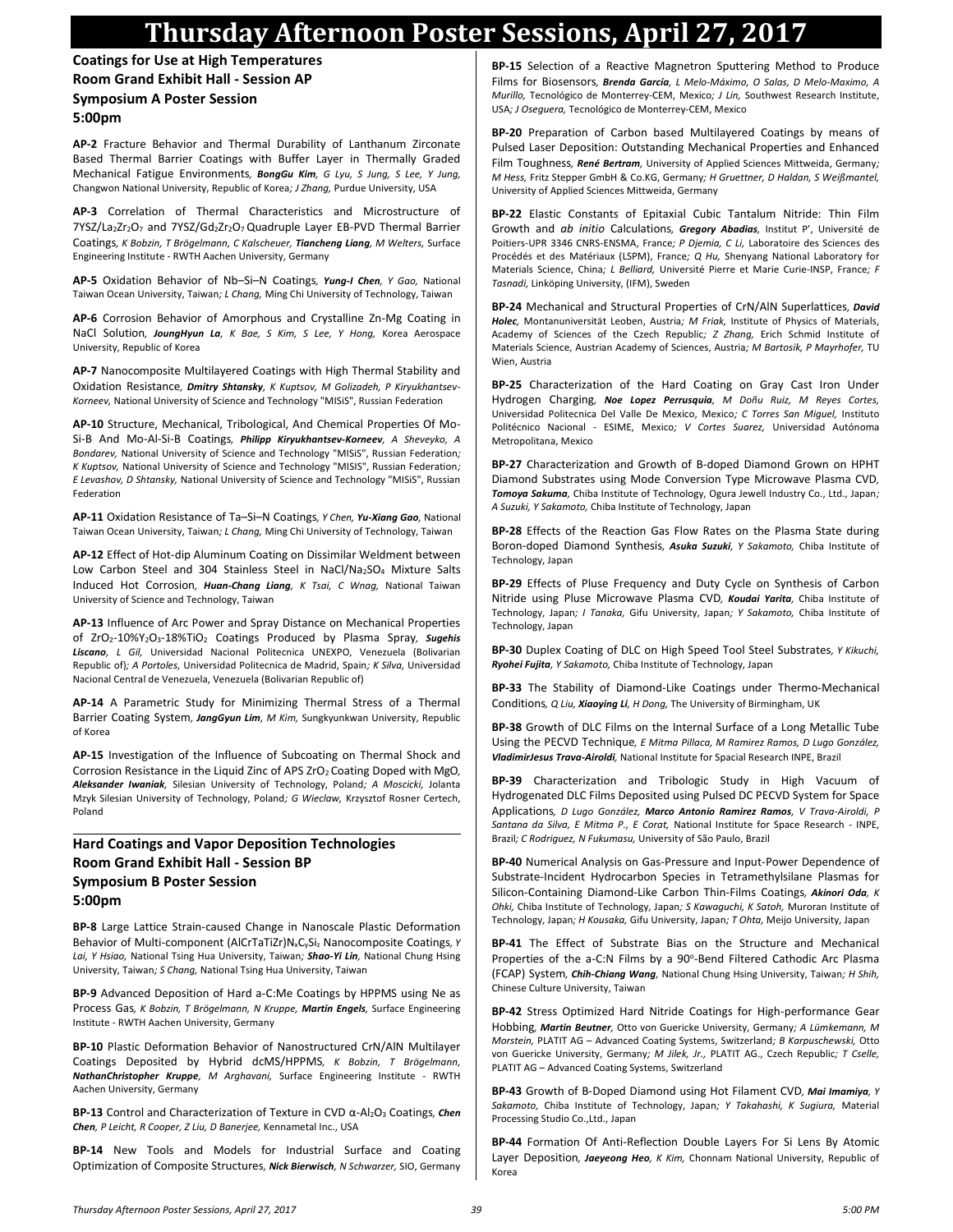**BP-45** Texture, Mechanical and Electrochemical Properties of Magnetron Sputtered Cr<sub>1-x</sub>W<sub>x</sub>N/Si<sub>3</sub>N<sub>4</sub> Super Hard Nanocomposite Thin Films for Protective Coatings*, Ravi Prakash, D Kaur,* Indian Institute Of Technology Roorkee, India

**BP-46** Internal Stress on Adhesion of Hard Coatings Synthesized by Multi-arc Ion Plating*, L Qiu, Xiaodong Zhu, K Xu,* Xi'an Jiaotong University, China

**BP-47** Diamond-like Coatings using High Power Impulse Magnetron Sputtering*, Tomas Kubart, A Aijaz,* Uppsala University, Sweden

**BP-48** Synergistic Effect of Cu/Cr Co-doping on the Wettability and Mechanical Properties of Diamond-like Carbon Films*, Lili Sun, P Guo, X Li, A Wang,* Ningbo Institute of Materials Technology and Engineering, Chinese Academy of Sciences, China

**BP-49** Novel Technology for ta-C Coatings Deposition*, Jan Kluson, M Jilek, Jr.,*  PLATIT a.s., Czech Republic

**BP-53** Evaluation of Plant-Extract-Based Metallic Nanoparticles for Corrosion Inhibition of Metallic Component*, Omotayo Sanni, A Popoola, O Fatoba,* Tshwane University of Technology, South Africa

**BP-55** Deposition of Crystalline Cr<sub>2</sub>O<sub>3</sub> Coatings by Reactive Radio-frequency Magnetron Sputtering*, M Mohammad Taheri, Q Yang, Jesus Corona Gomez,*  University of Saskatchewan, Canada

**BP-56** Cerium Doping of Ti-Al-N Coatings for Excellent Thermal Stability and Oxidation Resistance*, H Asanuma,* Mitsubishi Materials Corporation, Japan*; P Polcik, S Kolozsvári,* Plansee Composite Materials GmbH, Germany*; F Klimashin, H Riedl, Paul H. Mayrhofer,* Institute of Materials Science and Technology, TU Wien, Austria

**BP-57** Arc Evaporated W-alloyed Ti-Al-N Coatings for Improved Thermal Stability, Mechanical, and Tribological Properties*, S Glatz,* Institute of Materials Science and Technology, TU Wien, Austria*; H Bolvardi,* Oerlikon Balzers, Oerlikon Surface Solutions AG, Liechtenstein*; S Kolozsvári,* Plansee Composite Materials GmbH, Germany*; C Koller, Helmut Riedl,* Institute of Materials Science and Technology, TU Wien, Austria*; P Mayrhofer,* Christian Doppler Laboratory for Application Oriented Coating Development at the Institute of Materials Science and Technology, TU Wien, Austria

#### **Fundamentals and Technology of Multifunctional Materials and Devices**

**Room Grand Exhibit Hall - Session CP Symposium C Poster Session 5:00pm**

**CP-1** Reversible Photo-Induced Deformation of Amorphous Carbon Nitride Films and their Potential Application to Light Driven Actuators*, T Harata, M Aono, K Ishii, N Kitazawa, Yoshihisa Watanabe,* National Defense Academy, Japan

**CP-2** Mechanisms of Grain Growth Enhancement in Sintered-CZTS Nanoparticle Thin Films*, Edgar Palmes, S Exarhos, R Xu, L Mangolini,* University of California, Riverside, USA

**CP-3** Development of Dual Coating Process for Effective Combination of Sand Mold Process and 3D Printing Technique*, Hyun-Hee Choi, H Park, E Tumenbayar, G Cho, E Kim, Y Jung,* Changwon National University, Republic of Korea*; J Zhang,* Purdue University, USA

**CP-4** New Converting Process for Fabrication of Ceramic Core through 3D Printing Technique*, Hye-Yeong Park, H Choi, E Tumenbayar, G Cho, E Kim, Y Jung,*  Changwon National University, Republic of Korea*; J Zhang,* Purdue University, USA

**CP-7** Bias-photo Stability of Hafnium-aluminum-zinc-oxide Thin Film Transistors*, Ju-Hee Park, S Lee, H Jun, J Park,* Hanyang University, Republic of Korea

**CP-11** Electrical and Magnetic Properties of (Al, Co) co-doped ZnO Films Deposited by RF Magnetron Sputtering*, Yu-Wei Lin, S Chen,* Ming Chi University of Technology, Taiwan*; H Sun,* Ocean University of China, China*; C Wang,* Ming Chi University of Technology, Taiwan*; C Wen, T Chuang,* National Taiwan University, Taiwan*; X Wang,* Ocean University of China, China

**CP-13** Development of Low Temperature TiO<sup>2</sup> Mesoporous Scaffold for Perovskite Solar Cells*, Gwomei Wu,* Chang Gung University, Taiwan

**CP-15** Atmospheric Plasma Deposition of Oxide Semiconductors*, Blake Emad,*  University of Dayton, USA*; J Ferguson,* Materials and Manufacturing Directorate, Air Force Research Laboratory, USA*; C Muratore,* University of Dayton, USA

**CP-18** Structural and Magnetic Properties of Perovskite SrMnO<sup>3</sup> Thin Films Grown by Molecular Beam Epitaxy*, Jiawei Bai,* East China Normal University, China

**CP-19** Yb-doped Zinc-Tin-Oxide Thin Film and its Application to Solar Cell*, Youngsang Park, W Kim,* Yeungnam University, Republic of Korea*; G Ferblantier, A Slaoui, A Dinia,* CNRS-Université de Strasbourg, France*; H Jung, S Alhammadi, S Kwon,*  Yeungnam University, Republic of Korea

**CP-20** Mo-patterning on Graphene-coated Glass Substrate for a Bifacial Cu(InGa)Se2 Thin Film Solar Cell*, Dohyun Park, W Kim,* Yeungnam University, Republic of Korea

**CP-21** Enhanced Stability of Plasmonic Metal-dielectric Thin Films by CVD Grown Graphene Transfer*, T Del Rosso, Q Zaman, E Cardona Romani, F Lazaro Freire Jr., O Pandoli, R Queiroz Aucélio, Marco Cremona,* Pontifícia Universidade Católica do Rio de Janeiro, Brazil

**CP-23** Optical Characterization and Structural of ZnO Thin Film Prepared by Reactive Electron Beam Evaporation with Ion-Assisted Deposition from Metal Zinc*, Hung-Pin Chen, W Cho,* Instrument Technology Research Center, National Applied Research Laboratories, Taiwan*; C Lee,* National Central University, Taiwan*; Y Lin,* National Tsing Hua University, Taiwan*; C Hsiao,* Instrument Technology Research Center, National Applied Research Laboratories, Taiwan

**CP-24** Opto-electrical Properties of Few-layer ReSe<sub>2</sub> FETS for Phototransistors*, DongJin Lee, M Yoo, N Kim, G Cho, P Ko,* Chosun University, Republic of Korea

**CP-28** UV Photosensitivity in Metal-Oxide-Semiconductor Structures based on SiO<sup>x</sup> Films containing Si Nanoparticles*, M Curiel, Oscar Perez, N Nedev,*  Universidad Autónoma de Baja California, Mexico*; D Nesheva,* Institute of Solid State Physics, Mexico*; B Valdez,* Universidad Autónoma de Baja California, Mexico*; E Manolov,* Institute of Solid State Physics, Mexico*; A Arias, D Mateos,* Universidad Autónoma de Baja California, Mexico*; O Contreras,* Universidad Nacional Autonoma de Mexico, Mexico*; V Dzhurkov,* Institute of Solid State Physics, Mexico*; R Nedev,*  Universidad Politecnica de Baja California, Mexico*; J Paz,* Universidad Autónoma de Baja California, Mexico

**CP-29** Photoresponse and Electrical Properties for Photodiodes from Graphene Oxide (GO)*, Asmaa Hendi,* King Abdulaziz University, Saudi Arabia

#### **Coatings for Biomedical and Healthcare Applications Room Grand Exhibit Hall - Session DP Symposium D Poster Session 5:00pm**

**DP-2** Bone-like Nano-hydroxyapatite Coating on Low-modulus Ti-5Nb-5Mo Alloy Using Hydrothermal and Post-heat Treatments*, H Hsu, S Wu, S Hsu,*  Central Taiwan University of Science and Technology, Taiwan*; C Hsu,* Da-Yeh University, Taiwan*; Wen-Fu Ho,* National University of Kaohsiung, Taiwan

**DP-3** Niobium Oxide Scaffolds on Nb and on TNZT for use in Bone Implants*, Madelyn Kramer,* University of North Texas, USA*; E Leveque,* University of Rouen, France*; J Barclay, S Aouadi, M Young,* University of North Texas, USA

**DP-6** Muti-functional Porous TaOxNy Film Deposited on Ta/TaN-Ag Layers Prepared by Co-sputtering and De-alloying Approach*, J Hsieh, ChungChieh Hsu, Y Lin,* Ming Chi University of Technology, Taiwan

**DP-7** Increased Ag+ Dissolution Rate of TaN-Ag Nanocomposite Thin Films by Air Atmospheric Pressure Plasma Jet*, J Hsieh, Yi-Zheng Yang, C Lin,* Ming Chi University of Technology, Taiwan

**DP-8** Tribocorrosion Behaviour of DLC-Coated Ti-6Al-4V Alloy Deposited by PIID and PEMS+PIID Techniques for Biomedical Applications*, Andre Hatem,*  Pontifícia Universidade Católica do Paraná, Brazil*; J Lin, R Wei,* Southwest Research Institute, USA*; R Torres, C Laurindo, P Soares,* Pontifícia Universidade Católica do Paraná, Brazil

**DP-9** Fluorine-Incorporated Hydrogen-free Amorphous Carbon Thin Film for Artificial Heart (Ventricular Assist Device)*, Shunto Maegawa,* Keio University, Japan*; T Hasebe,* Tokai university, Japan*; M Nakayama, K Bito, Y Yamato,* Keio University, Japan*; T Mine, T Matsumoto,* Tokai university, Japan*; A Hotta, T Suzuki,* Keio University, Japan

**DP-10** A Sustainability Investigation on the Hemocompatibility of Heparin/Dopamine and Heparin/Collagen Self-Assembled Multilayers Coated on a Titanium Substrate*, W Cherng,* Chang Gung Memorial Hospital, Taiwan*; Chau-Chang Chou, Y Pan,* National Taiwan Ocean University, Taiwan*; C Yeh,*  Chang Gung Memorial Hospital, Taiwan*; T Wu, Z Dong, J Ho,* National Taiwan Ocean University, Taiwan

**DP-11** Wear Characteristics of Total Ankle Joint Prosthesis with Their Surface Roughness*, Y Jeong, Jae-Woong Yang, K Park, S Lee, T Jung,* Osong Medical Innovation Foundation, Republic of Korea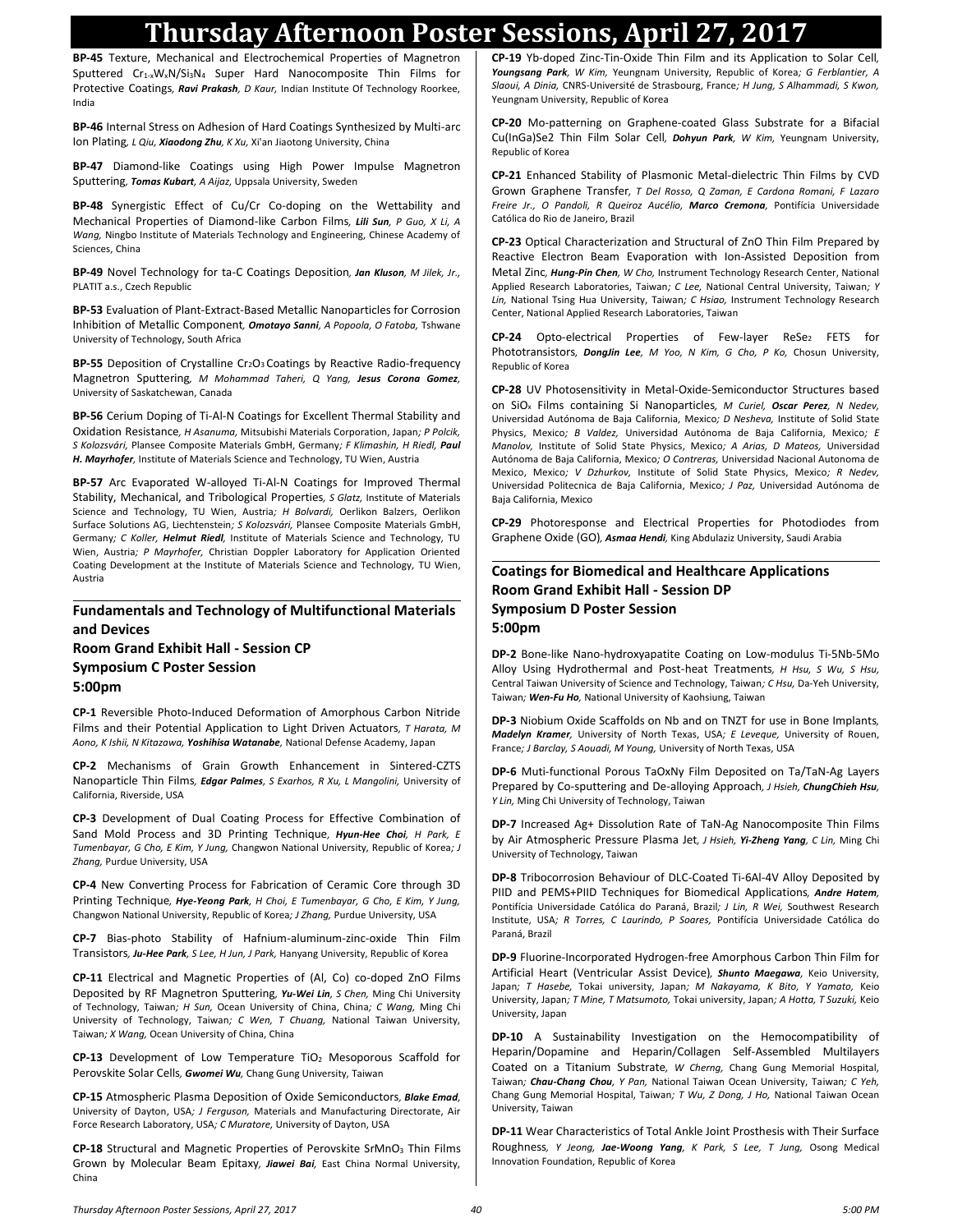**DP-12** 2D Materials for Bioelectronic Sensing*, W Lai,* University of Dayton/Sensors Directorate, Air Force Research Laboratory, USA*; A Stroud,* Institute for Micromanufacturing/Physics Program, Louisiana Tech University, USA*; R Berry,*  Materials and Manufacturing Directorate, Air Force Research Laboratory, USA*; P DeRosa,* Institute for Micromanufacturing/Physics Program, Louisiana Tech University, USA*; R Naik,* Human Effectiveness Directorate, Air Force Research Laboratory, USA*; Christopher Muratore,* University of Dayton, USA

**DP-13** Study of TiO<sub>2</sub>-MgO Composites to Improve the Corrosion Resistance of Mg for Development of Biodegradable Orthopedic Implants*, EricNoé Hernández-Rodríguez, C Vicencio-Acosta, C Íñiguez-Contreras, A Balvantín-García, J Diosdado-de la Peña,* DICIS, University of Guanajuato, Mexico*; R Mis-Fernández, J Peña-Chapa,* CINVESTAV-IPN Mérida, Mexico*; M Zapata-Torres,* CICATA-IPN Legaria, Mexico*; A Márquez-Herrera,* DICIVA, University of Guanajuato, Mexico

**DP-15** Fabrication and Characterization of Magnesium Incorporated Hydroxyapatite on the Titanium Substrates via Electrochemical Deposition*, Y Chor,* National Taipei University of Technology, Taiwan*; Chien-Ming Lei,* Chinese Culture University, Taiwan*; S Chen, K Huang, P Chen,* National Taipei University of Technology, Taiwan

**DP-16** Electrochemical Characteristics of RF-sputtered Zn and Si Coatings on HA Coated Ti-6Al-4V by PEO Treatment*, InJo Hwang, H Choe,* Chosun University, Republic of Korea

**DP-18** Nucleation and Growth of Bone-like Apatite Formation on Ti-6Al-4V in Solution Containing Mn, Mg, and Si Ions after Plasma Electrolytic Oxidation*, SangGyu Lim, H Choe,* Chosun University, Republic of Korea

**DP-19** Ion Release of Zn, Si, Mn-doped Hydroxyapatite Films Formed on the Ti-6Al-4V Alloy by Plasma Electrolytic Oxidation*, MinGyu Park, H Choe,* Chosun University, Republic of Korea

**DP-20** Nanotube Shape Changes on Ti-30Nb-xTa Alloys with Continuously Changed Potentials*, Han-Cheol Choe,* Chosun University, Republic of Korea

**DP-21** Shapes of Bone-like Apatite Formation on Sr and Si-doped Hydroxyapatite Surface of Ti-6Al-4V Alloy after Plasma Electrolytic Oxidation*, Ji-Min Yu, H Choe,* Chosun University, Republic of Korea

**DP-22** Chemical Bonding Characteristics of Biocompatible TiO2 Oxide Multilayer by the XPS Depth Analysis*, Jae-Myung Jang,* GwangJu Nambu University, Republic of Korea*; T Park,* Eco-Tech Korea, Republic of Korea*; H Choe,*  Chosun University, Republic of Korea

**DP-25** Corrosion and Antibacterial Properties of Micro-Arc Oxidized Biodegradable Mg-Sr Alloys for Biomedical Applications*, Mehmet Yazici,*  Ondokuz Mayis University, Turkey*; E Gulec,* Gebze Technical University, Turkey*; M Gurbuz,* Ondokuz Mayis University, Turkey*; Y Gencer, M Tarakci,* Gebze Technical University, Turkey

#### **Tribology and Mechanical Behavior of Coatings and Engineered Surfaces Room Grand Exhibit Hall - Session EP Symposium E Poster Session 5:00pm**

**EP-2** Clarification of the Relationship between Friction Behavior and Triboelectrical Performance of Triboelectric Nanogenerator*, W Zhang,* Key Laboratory of Education Ministry for Modern Design and Rotor-Bearing System, Xi'an Jiaotong University, China*; Pengfei Wang, D Diao,* Institute of Nanosurface Science and Engineering, Shenzhen University, China

**EP-4** Effect of Cr Content and Various Interlayers on Mechanical Properties of CrAlN Coatings Synthesized by UBMS*, HoeKun Kim, J La, M Song, S Lee, Y Hong,*  Korea Aerospace University, Republic of Korea

**EP-5** Effect of Boride Coating on Hydrogen Embrittlement of AISI 8620 Steels*, MarcoAntonio Doñu Ruiz, N Lopez Perrusquia,* Universidad Politecnica Del Valle De Mexico, Mexico*; V Cortes Suarez, J Romero Serrano,* Univerisdad Autónoma Metropolitana, Mexico*; M Reyes Cortes,* Universidad Politecnica Del Valle De Mexico, Mexico

**EP-6** Characterization and Wear of Co-Cr-Mo-Si Alloy Coatings at High Temperatures*, L Amaral,* Universidade Federal do Paraná, Brazil*; E Nascimento,*  Universidade Técnológica Federal do Paraná, Brazil*; AnaSofia D'Oliveira,* Universidade Federal do Paraná, Brazil

**EP-7** Influence of Nitrogen Content on the Properties of CNx Coatings Deposited onto AISI H13 Steel by DC Magnetron Sputtering*, Elbert Contreras, F Bolívar, M Gómez,* Universidad de Antioquia, Colombia

**EP-9** Modelling of IN 738 LC Alloy Mechanical Properties based on Microstructural Evolution Simulations for Different Heat Treatment Conditions*, M Boyraz, Bilge Imer,* Middle East Technical University, Turkey

**EP-10** Influence of EP Additive Containing Lubricants on the in-situ Formation of Low Friction Tribofilms on Tungsten Based Coatings*, Bernhard Kohlhauser, H Riedl,* Institute of Materials Science and Technology, TU Wien, Austria*; M Ripoll,* AC2T Research GmbH, Austria*; P Mayrhofer,* Institute of Materials Science and Technology, TU Wien, Austria

**EP-13** Laser Cladding Ni-based Alloy/nano-Ni Encapsulated h-BN Selflubricating Composite Coatings*, Hua Yan, P Zhang, Q Gao, Y Qin,* Shanghai University of Engineering Science, China*; R Li,* Central South University, China

**EP-14** Leather Treated with Ag/TiO<sub>2</sub> Nanoparticles for Footwear Industry: Tribological and Antimicrobial Activity*, I Carvalho,* University of Coimbra, Portugal*; S Ferdov, CristianaFilipa Almeida Alves,* University of Minho, Portugal*; M Cerqueira,* INL-International Iberian Nanotechnology Laboratory, Portugal*; R Franz,*  Montanuniversität Leoben, Austria*; C Gaidau,* INCDTP-Leather and Footwear Research Institute Division, Romania*; S Carvalho,* University of Minho, Portugal

**EP-17** An Oliver&Pharr Method for Lateral-Force Nanoindenters*, Norbert Schwarzer,* SIO, Germany

**EP-18** Investigation of Tribological Properties of Aluminium-Titanium Diboride (Al/TiB2) MMC under Dry Sliding Condition*, A Sheelwant, S Narala,* BITS Pilani Hyderabad Campus, India*; Palaparty Shailesh,* Methodist College of Engineering and Technology, India

**EP-20** Tribological Characterization of Thin Films based on Residual Stress, Volume of Wear, Micro-abrasive Wear Modes and Coefficient of Friction*, Ronaldo Cozza, J Wilcken, S Delijaicov, G Donato,* University Center of FEI – Educational Foundation of Ignatius "Padre Sabóia de Medeiros", Brazil

**EP-22** Frictional Behavior of Bismuth-based Soft Coatings*, B Pilotti, G Prieto,*  Universidad Nacional del Sur, Argentina*; Esteban Broitman,* Esteban Broitman Engineering Consulting, Sweden*; W Tuckart,* Universidad Naciona del Sur, Argentina

**EP-24** Compositional and Mechanical Characterization of Ti-Ta Coatings Prepared by Confocal Dual Magnetron Co-Sputtering*, A Bahrami,* Universidad Nacional Autónoma de México, Universidad Nacional Autónoma de México, Mexico*; J Pérez Alvarez, R Mirabal-Rojas,* Instituto de Investigaciones en Materiales, Universidad Nacional Autónoma de México, Mexico*; Osmary Depablos-Rivera,* Instituto de Investigaciones en Materiales, Universidad Nacional Autónoma de México, Ciudad Universitaria, Mexico*; A Ruiz-Ramirez, A Valencia-Velazco,* Universidad Nacional Autónoma de México, Ciudad Universitaria, Mexico*; S Rodil,* Instituto de Investigaciones en Materiales, Universidad Nacional Autónoma de México, Mexico

#### **New Horizons in Coatings and Thin Films Room Grand Exhibit Hall - Session FP Symposium F Poster Session 5:00pm**

**FP-3** Monolayer Controlled Deposition of ZnO Thin Films by Catalytic Reaction-assisted Chemical Vapor Deposition*, S Ono, T Saitou, R Tajima, Y Tamayama, Kanji Yasui,* Nagaoka University of Technology, Japan

**FP-6** Optical and Electronic Properties of MoS2: Joint Theoretical/Experimental Study*, Miller Eaton, H Sirikumara, H Samassekou, D Mazumdar,* Southern Illinois University, USA*; L Liyanage, M Nardelli,* University of North Texas, USA*; T Jayasekera,* Southern Illinois University, USA

**FP-7** Possibility of Selective and Morphology-Controlled Growth of CuO and Cu2O Films*, Tomoaki Terasako, K Ohnishi, H Okada, S Obara,* Ehime University, Japan*; M Yagi,* National Institute of Technology, Kagawa College, Japan

**FP-8** Thermal Stability of Arc Evaporated Oxide, Nitride, Oxinitride, and Oxide/Nitride Coatings within the Systems Al-Cr-N and Al-Cr-O*, Robert Raab,*  CDL-AOS TU Wien, Austria*; C Koller,* TU Wien, Austria*; S Kolozsvári,* Plansee Composite Materials GmbH, Germany*; J Ramm,* Oerlikon Balzers, Oerlikon Surface Solutions AG, Liechtenstein*; P Mayrhofer,* TU Wien, Austria

**FP-9** Parametric Study of TiN Thin Films Deposited on 316 L Substrates by HiPIMS*, L Melo-Máximo,* ITESM-CEM, Mexico*; F Estrada-Martinez,* Termoinnova S.A. de C.V., Mexico*; D Melo-Maximo,* TRAMES S.A. de C.V., Mexico*; Joaquin Oseguera,*  ITESM-CEM, Mexico

**FP-11** Transition Metal Dichalcogenides for Next Generation Semiconductor Devices*, B Sirota,* University of North Texas, USA, U*; A Waite, N Glavin,* Air Force Research Laboratory, USA*; C Muratore,* University of Dayton, USA*; S Krylyuk, A Davydov,* National Institute of Standards and Technology, USA*; Andrey Voevodin,*  University of North Texas, USA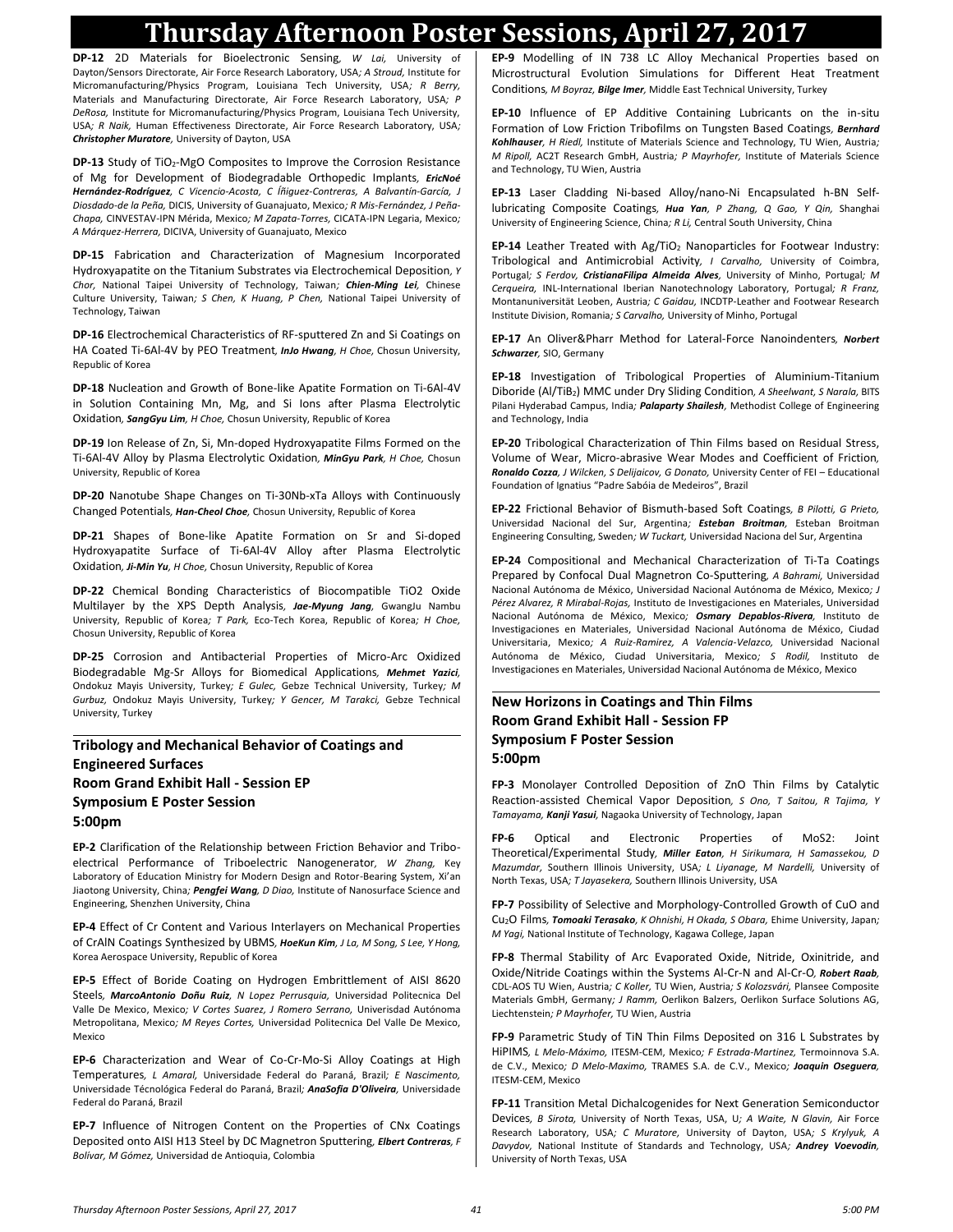**FP-13** Microscopic Barrier Mechanisms and Interface Damage Behavior of Two-dimensional Nanomaterials*, Pu Jibin, L Wang, J Xue,* Key Laboratory of Marine New Materials and Related Technology, Ningbo Institute of Material Technology and Engineering, Chinese Academy of Sciences, China

**FP-14** Corrosion Performance of Waterborne Epoxy Coating using Noncovalent Dispersion of Graphene as Inhibitor*, Shuan Liu, H Zhao,* Key Laboratory of Marine Materials and Related Technologies, Zhejiang Key Laboratory of Marine Materials and Protective Technologies, Ningbo Institute of Materials Technology and Engineering, Chinese Academy of Sciences, China*; P Jibin,* Key Laboratory of Marine Materials and Related Technologies, Zhejiang Key Laboratory of Marine Materials and Protective Technologies, Ningbo Institute of Materials Technology and Engineering, Chinese Academy of Sciences, Ningbo 315201, P. R. China, China*; L Wang,* Key Laboratory of Marine Materials and Related Technologies, Zhejiang Key Laboratory of Marine Materials and Protective Technologies, Ningbo Institute of Materials Technology and Engineering, Chinese Academy of Sciences, China

**FP-16** Production and Testing of Enhanced Photocatalytic Coatings onto Nanoparticles by Magnetron Sputtering*, P Kelly, Marina Ratova, G West,*  Manchester Metropolitan University, UK

**FP-17** 3D Printing of Metal Oxide Semiconductor?*, Chuong Nguyen,* University of Auckland, New Zealand*; J Leveneur,* GNS Science, New Zealand*; M Taylor, J Metson,*  University of Auckland, New Zealand

**FP-18** A Proposal for Laser Annealing Process with Continuous Wave Nd:YAG Laser (*λ<sup>o</sup>* = 532 nm) for Photovoltaic CIGS Thin Films: Effect of Laser Annealing Time on Optical and Electrical Properties*, MyoungHan Yoo, D Lee,*  Chosun University, Republic of Korea*; Y Jun,* Hyobjin Jeongbo Co., Inc., Republic of Korea*; P Ko, N Kim,* Chosun University, Republic of Korea

**FP-20** Production of Ag Clusters by Plasma Gas Condensation and their Incorporation in an a:C Sputtered Matrix*, I Carvalho,* University of Coimbra, Portugal*; Sandra Carvalho,* University of Minho, Portugal*; A Cavaleiro,* University of Coimbra, Portugal

**FP-22** Biocompatible Thin Film Intermetalic Ti3-xAuOx*, Vladimir Vishnyakov,*  University of Huddersfield, UK*; B Beake,* Micro Materials Ltd, UK*; J Devitt,* University of Huddersfield, UK

**FP-24** Features of Incident Particle Flux determining Growth Rates and Electrical Properties of Indium Tin Oxide Films Deposited by Ion-plating with dc Arc Discharge*, Hisashi Kitami, T Sakemi, Y Aoki,* Sumitomo Heavy Industries, Ltd., Japan

**FP-25** Development and Microstructure Characterization of Single and Duplex Nitriding of UNS S31803 Duplex Stainless Steel*, L Varela,* University of São Paulo, Brazil*; C Pinedo,* Heat Tech & University of Mogi das Cruzes, Brazil*; H Dong, X Li,* University of Birmingham, UK*; André Tschiptschin,* University of São Paulo, Brazil

#### **Surface Engineering - Applied Research and Industrial Applications Room Grand Exhibit Hall - Session GP Symposium G Poster Session**

**5:00pm**

GP-2 Oxidation Resistance of Cr<sub>2</sub>N and Cr<sub>2</sub>WN Coatings Deposited on Ferritic Stainless Steel*, S Yang, Yung-Ting Huang,* National University of Kaohsiung, Taiwan*; Y Chang,* National Formosa University, Taiwan*; D Lin,* National University of Kaohsiung, Taiwan

**GP-4** Synergetic Effect Improved Deposition of Titanium Nitride Films*, C Chang,* Ming Chi University of Technology, Taiwan*; C Ho,* MingDao University, Taiwan*; P Chen,* Da-Yeh University, Taiwan*; W Chen, D Wang,* MingDao University, Taiwan*; Wan-Yu Wu,* Da-Yeh University, Taiwan

**GP-5** Fuel Cell Hot Runner-layer Composite Carbon Bipolar Plates*, S Wu,*  MingDao University, Taiwan*; Ai-Huei Chiou,* National Formosa University, Taiwan*; Y Huang,* Fujian University Of Technology, China

**GP-6** Oxinitride Coatings for Milling Tools*, Joern Kohlscheen,* Kennametal GmbH, Germany*; V Derflinger,* Oerlikon Balzers, Oerlikon Surface Solutions AG, Liechtenstein

**GP-8** Phase Composition, Microstructure Evolution and Wear Behavior of Ni-Mn-Si Coatings on Copper by Laser Cladding*, Peilei Zhang, X Liu, H Yan,* Shanghai University of Engineering Science, China

**GP-9** Assessment of Surface Integrity During Machining of Superduplex Stainless Steel Obtained With Three Different PVD Hard Coatings*, Edinei Locks Junior,* Católica SC, Brazil*; P Stolf, M Martins,* Centro Universitário Cátolica de Santa Catarina - CATÓLICA -SC, Brazil*; F Amorim, R Diego Torres,* Pontifícia Universidade Católica do Paraná - PUCPR, Brazil*; J Paiva,* Centro Universitário Católica de Santa Catarina - CATÓLICA -SC, Brazil

GP-11 Surface and Interface Characterstics of CeO<sub>2</sub> doped Al<sub>2</sub>O<sub>3</sub> Coating on Solution Treated and Peak Aged AZ91 Mg Alloy*, Sanjeet Kumar, D Kumar, J Jain,*  Indian Institute of Technology Delhi, India

**GP-14** Vacancies in MONTAN – a Mechanism for Tuning the Hardness– toughness Relationship*, Fedor F. Klimashin,* CDL-AOS TU Wien, Austria*; M Arndt,*  Oerlikon Balzers, Oerlikon Surface Solutions AG, Liechtenstein*; P Polcik,* Plansee Composite Materials GmbH, Germany*; L Lobmaier, N Koutná,* TU Wien, Austria*; D Holec,* Montanuniversität Leoben, Austria*; P Mayrhofer,* TU Wien, Austria

**GP-15** Effects of Solidification Behaviour on the Microstructure, Hardness and Corrosion Resistance Properties of Laser Alloyed Al-Fe-Si Coatings*, E Akinlabi, Olawale Fatoba, E Makhatha,* University of Johannesburg, South Africa

#### **Advanced Characterization Techniques for Coatings and Thin Films**

#### **Room Grand Exhibit Hall - Session HP Symposium H Poster Session 5:00pm**

**HP-2** How Can the Icephobicity of an Engineered Surface be Screened by Means of Simple Laboratory Testing and Characterization?*, G de la Fuente, L Angurel,* CSIC-Universidad de Zaragoza, Spain*; C López-Santos, V Rico, A Borrás, A González-Elipe,* Instituto de Ciencia de Materiales de Sevilla (CSIC), Spain*; J Mora, P García, Alina Agüero,* Instituto Nacional de Técnica Aeroespacial (INTA), Spain

**HP-3** Pushing the Envelope in Variable Temperature Nanoindentation: High and Cryogenic Temperature Measurements*, N Randall, M Conte,* Anton Paar TriTec, Switzerland*; J Schwiedrzik, J Michler,* EMPA, Switzerland*; Pierre Morel,* Anton Paar, USA

**HP-4** Surface and Sub-Surface Damage in Si and Ge Crystals after Nano-Machining*, Jozef Keckes,* Montanuniversität Leoben, Austria*; Z Zaprazny, D Korytar, M Jergel, Y Halahovets, P Siffalovic,* Slovak Academy of Sciences, Slovakia*; C Ferrari, C Frigeri,* CNR-IMEM Institute Parma, Italy*; I Matko, J Drga,* Slovak Academy of Sciences, Slovakia*; P Vagovič,* DESY, Center for Free-Electron Laser Science, Germany

**HP-6** Influence of Post-deposition Annealing on the Electrical Properties of Thin SiO2/a-Si:H/SiO2 Structures Obtained by Electron Cyclotron Resonance*, David Mateos,* Universidad Autónoma de Baja California, Mexico*; J Diniz,* University of Campinas, Brazil*; N Nedev, B Valdez, M Curiel,* Universidad Autónoma de Baja California, Mexico*; M Mederos,* Renato Archer Center for Information Technology, Brazil*; O Pérez, A Arias,* Universidad Autónoma de Baja California, Mexico

**HP-7** Comparison of Three Methods for Ellipsometry Characterization of Thin Absorbing Films*, Frank Urban,* Florida International University, USA*; D Barton,*  Retired, USA

#### **Topical Symposia Room Grand Exhibit Hall - Session TSP Symposium TS Poster Session 5:00pm**

**TSP-1** Improved Electron Field Emission Characteristics of Amorphous Carbon Film Embedded with Graphene Nanocrystallites*, K Sun, L Yang,* Xi'an Jiaotong University, China*; Dongfeng Diao,* Shenzhen University, China

**TSP-2** Zirconium Carbide Based Self-Healing Ceramics*, Angela Yang,* University of North Texas, USA*; P Petry,* University of Rouen, France*; I Hammood, R Reidy, S Aouadi,* University of North Texas, USA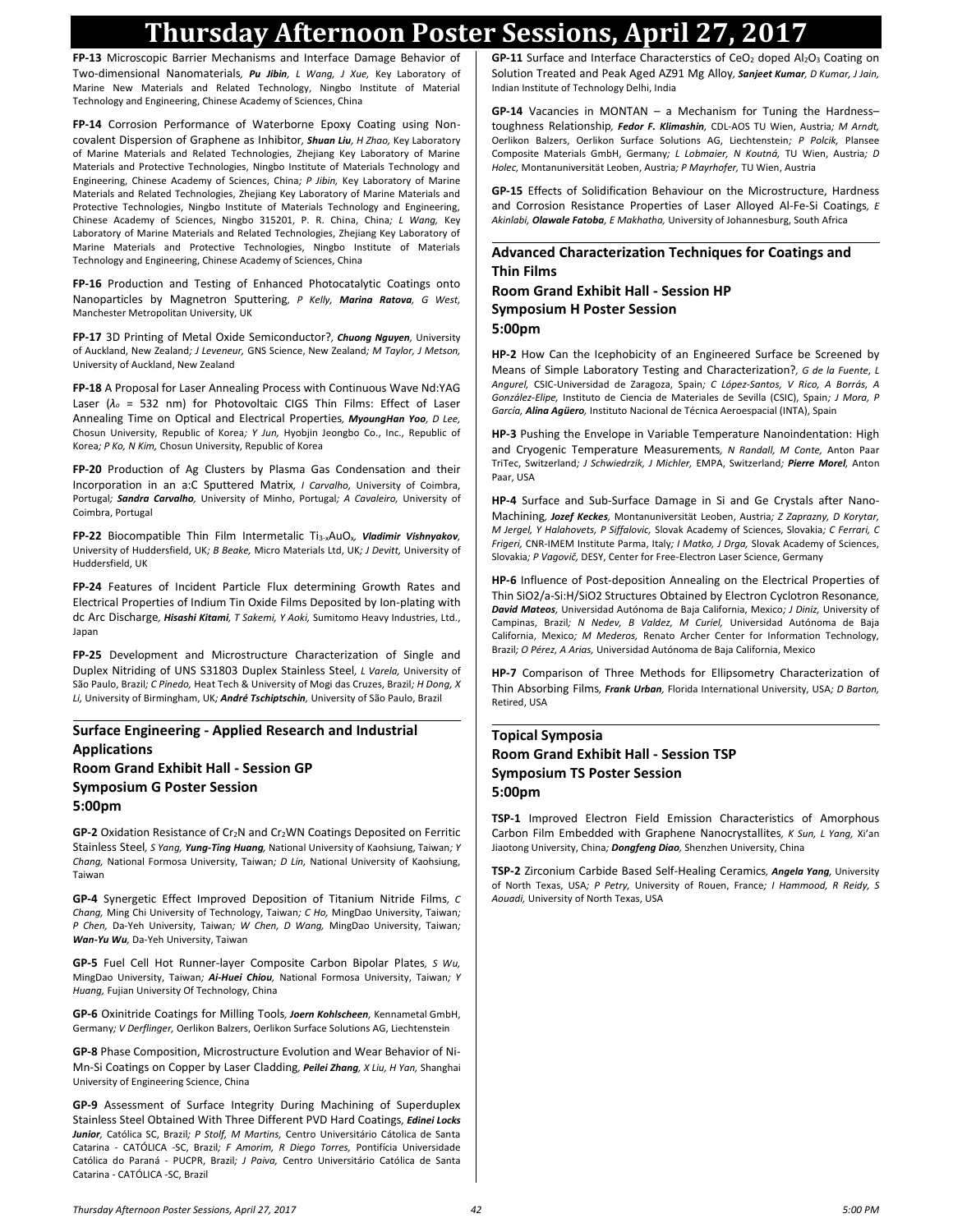### **Special Events Friday**

#### **Special Events Friday**

- 7:30 AM Conference Registration/Atlas Foyer
- 8:00 AM Technical Sessions/See Room Matrix
- 12:00 PM Thank You, See You in 2017 Party/Trellis Courtyard, near Pool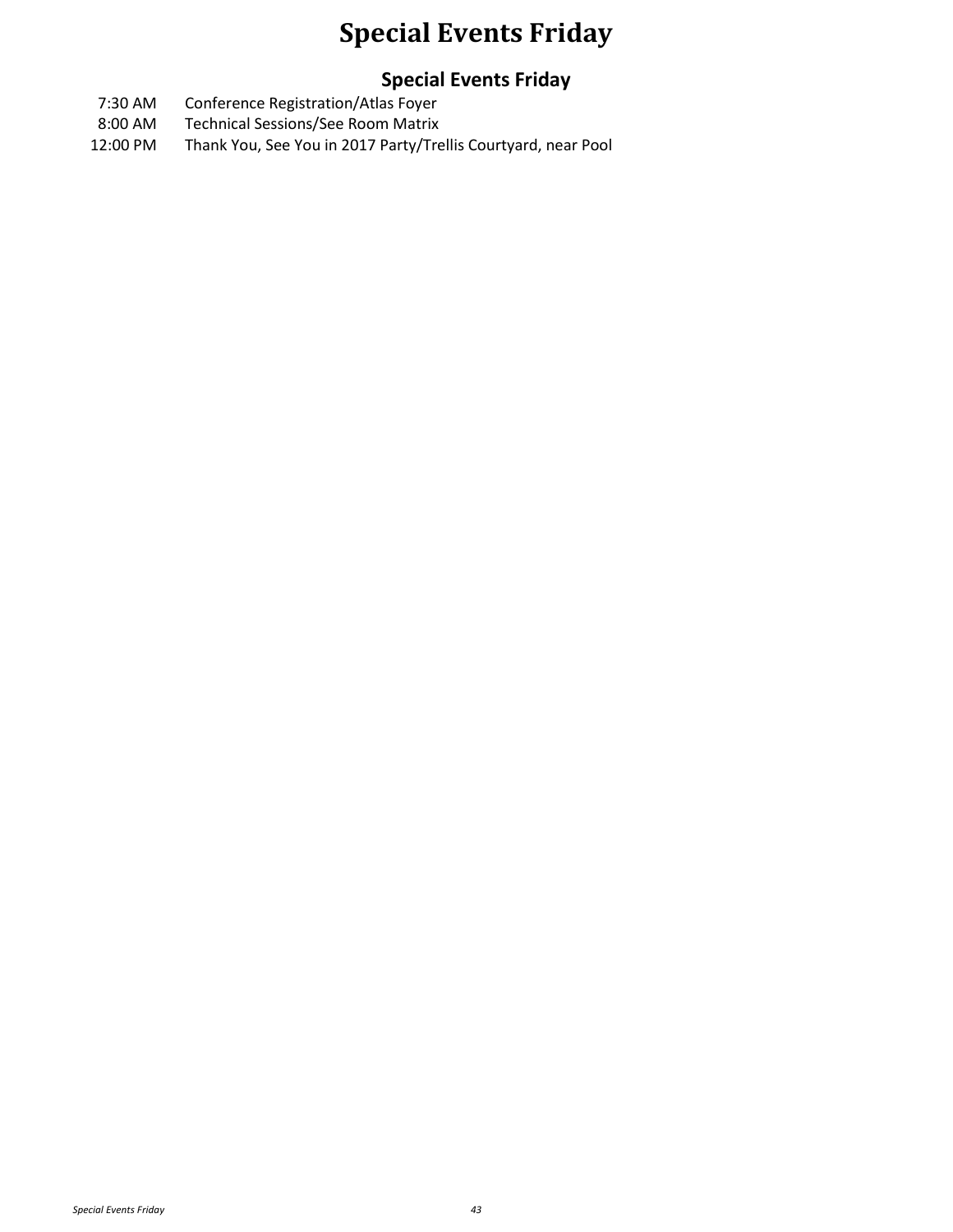# **Friday Morning, April 28, 2017**

|         | <b>Hard Coatings and Vapor Deposition Technologies</b><br>Room Golden West - Session B7<br><b>Plasma Diagnostics and Growth Processes</b><br>Moderators: Ante Hecimovic, Ruhr-Universität Bochum, Peter<br>Bruggeman, University of Minnesota, USA                                                                                                                                                                                                                              | <b>Fundamentals and Technology of Multifunctional</b><br><b>Materials and Devices</b><br>Room Royal Palm 1-3 - Session C4<br><b>Energetic Materials and Microstructures for</b><br>Nanomanufacturing<br>Moderators: Karsten Woll, Karlsruhe Institute of Technology<br>(KIT), Ibrahim Gunduz, Purdue University, USA        |
|---------|---------------------------------------------------------------------------------------------------------------------------------------------------------------------------------------------------------------------------------------------------------------------------------------------------------------------------------------------------------------------------------------------------------------------------------------------------------------------------------|-----------------------------------------------------------------------------------------------------------------------------------------------------------------------------------------------------------------------------------------------------------------------------------------------------------------------------|
| 8:00am  | <b>B7-1 Plasma Surface Interaction Model for Titanium Nitride Thin Film</b><br>Growth, Tobias Gergs, J Trieschmann, Ruhr University Bochum, Germany; M<br>Hans, D Music, J Schneider, RWTH Aachen University, Germany; T Mussenbrock,<br>Ruhr University Bochum, Germany                                                                                                                                                                                                        | <b>INVITED: C4-1 Investigation of Dynamic Processes in Energetic Materials</b><br>by Ultrafast Transmission Electron Microscopy at the Nanoscale, Volkan<br>Ortalan, Purdue University, USA                                                                                                                                 |
| 8:20am  | B7-2 Correlation of the Debye Sheath Thickness and (Cr, Al)N Coating<br>Properties for HPPMS, dcMS and PCAE Processes, K Bobzin, T Brögelmann,<br>N Kruppe, M Arghavani, Martin Engels, Surface Engineering Institute - RWTH<br>Aachen University, Germany                                                                                                                                                                                                                      | Invited talk continues.                                                                                                                                                                                                                                                                                                     |
| 8:40am  | <b>B7-3</b> The Study of Spoke Merging and Splitting in HiPIMS Plasma, Jaroslav<br>Hnilica, P Klein, Masaryk University, Czech Republic; F Lockwood-Estrin, University<br>of Liverpool, UK; P Vašina, Masaryk University, Czech Republic; J Bradley,<br>University of Liverpool, UK                                                                                                                                                                                             | <b>C4-3</b> A Closer Look at Determining Flame Speeds w ith Imaging<br>Diagnostics, R Bratton, M Pantoya, Connor Woodruff, Texas Tech University, USA                                                                                                                                                                       |
|         | 9:00am   $B7-4$ Al <sub>2</sub> O <sub>3</sub> - ZrO <sub>2</sub> Composite Coatings on Aluminum through a Hybrid<br>Plasma Electrolytic-Electrophoretic Process, Nastaran Barati, E Meletis,<br>University of Texas at Arlington, USA                                                                                                                                                                                                                                          | <b>C4-4</b> Modeling and Experimental Study of Propagating Exothermic<br>Reactions in Al/Pt Multilayers, David Adams, M Abere, Sandia National<br>Laboratories, USA; R Reeves, Sandia National Laboratories, USA, US; C Sobczak,<br>Sandia National Laboratories, USA                                                       |
| 9:20am  | <b>INVITED: B7-5 Low-temperature Atmospheric Pressure Plasma</b><br>Processing and its Diagnostics for a Healthcare Device, Masaru Hori,<br>Institute of Innovation for Future Society, Nagoya University, Japan                                                                                                                                                                                                                                                                | C4-5 Sub-critical Hotspots to Quench Reactions in Ni-Al Nanofoils, I<br>Gunduz, Matthew Beason, Purdue University, USA                                                                                                                                                                                                      |
| 9:40am  | Invited talk continues.                                                                                                                                                                                                                                                                                                                                                                                                                                                         | C4-6 Laser Pulse Duration Dependence on Ignition of Al/Pt Reactive<br>Multilayers, Michael Abere, C Yarrington, D Adams, Sandia National<br>Laboratories, USA                                                                                                                                                               |
| 10:00am | <b>B7-7</b> Effects of Incident Particle Fluxes on the Growth and Properties of<br>Ga-doped ZnO Films Deposited by Ion-plating with dc Arc Discharge,<br>Hisashi Kitami, Sumitomo Heavy Industries, Ltd., Japan; J Nomoto, Kochi<br>University of Technology, Japan; T Sakemi, Sumitomo Heavy Industries, Ltd., Japan;<br>H Makino, Kochi University of Technology, Japan; Y Aoki, Sumitomo Heavy<br>Industries, Ltd., Japan; T Yamamoto, Kochi University of Technology, Japan | C4-7 Microstructural Evolution during Thermal Ignition of Self-<br>Propagating Reactions in Ru/Al Multilayers, Karsten Woll, Karlsruhe Institute<br>of Technology (KIT), (IAM-WBM), Germany; C Pauly, F Muecklich, Saarland<br>University, Germany                                                                          |
| 10:20am | B7-8 Mapping Potential of an Ionization Zone in Magnetron Plasma,<br>Matjaz Panjan, Jozef Stefan Institute, Slovenia; A Anders, Lawrence Berkeley<br>National Laboratory, USA                                                                                                                                                                                                                                                                                                   | C4-8 Waves of Crystallization in Amorphous Metallic Glass Films<br>obtained by Spinning of Melts, Alexander Rogachev, National University of<br>Science and Technology "MISIS", Russian Federation; S Vadchenko, A Aronin,<br>Russian Academy of Sciences, Russian Federation; A Mukasyan, University of Notre<br>Dame, USA |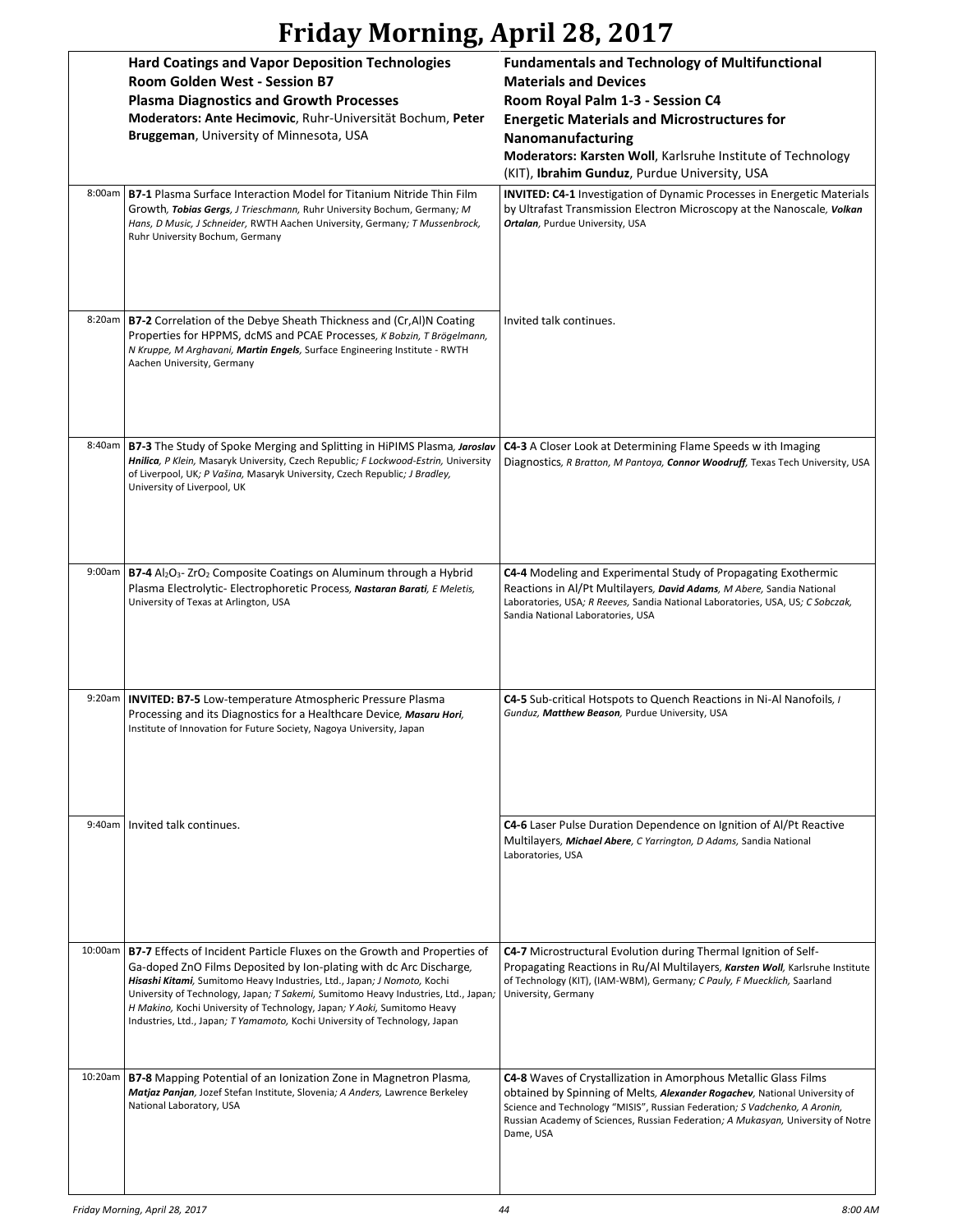## **Friday Morning, April 28, 2017**

|         | <b>Tribology and Mechanical Behavior of Coatings and</b><br><b>Engineered Surfaces</b><br>Room San Diego - Session E1-3<br>Friction, Wear, Lubrication Effects, and Modeling<br>Moderators: Albano Cavaleiro, University of Coimbra, Carsten<br>Gachot, Vienna University of Technology, Giovanni Ramirez,<br>Argonne National Laboratory, USA                                                                                                                                                                                                         | Surface Engineering - Applied Research and Industrial<br><b>Applications</b><br>Room Sunrise - Session G1<br>Advances in Industrial PVD, CVD and PCVD Processes<br>and Equipment<br>Moderators: Emmanuelle Gothelid, Sandvik Coromant R&D<br>Materials and Processes, Ladislav Bardos, Uppsala University,<br>Sweden                                          |
|---------|--------------------------------------------------------------------------------------------------------------------------------------------------------------------------------------------------------------------------------------------------------------------------------------------------------------------------------------------------------------------------------------------------------------------------------------------------------------------------------------------------------------------------------------------------------|---------------------------------------------------------------------------------------------------------------------------------------------------------------------------------------------------------------------------------------------------------------------------------------------------------------------------------------------------------------|
| 8:00am  | <b>E1-3-1</b> Comparing of Adhesion Properties of TiNbVN Coatings Deposited<br>on Different Substrates, Ihsan Efeoglu, Y Totik, Atatürk University, Turkey; O<br>Baran, Erzincan University, Turkey; H Cicek, Erzurum Technical University, Turkey;<br>A Keles, Ataturk University, Turkey                                                                                                                                                                                                                                                             | INVITED: G1-1 Industrialized HiPIMS, Siegfried Krassnitzer, D Kurapov, M<br>Arndt, W Kalss, H Rudigier, Oerlikon Balzers, Oerlikon Surface Solutions AG,<br>Liechtenstein                                                                                                                                                                                     |
| 8:20am  | E1-3-2 Buckling of Ductile Thin Films on Rigid Substrate, Nadia Ben<br>Dahmane, G Parry, R Estevez, SIMaP, University of Grenoble Alpes, CNRS, France;<br>C Coupeau, Institut P', Université de Poitiers-UPR 3346 CNRS-ENSMA, France                                                                                                                                                                                                                                                                                                                   | Invited talk continues.                                                                                                                                                                                                                                                                                                                                       |
| 8:40am  | E1-3-3 Study of Multi-cracking of Brittle Thin Films and Brittle/ductile<br>Multilayers on Compliant Substrate, Ilhem Ben Cheikh, CNRS, Université de<br>Grenoble-Alpes, France; G Parry, Laboratoire de Science et Ingénierie des<br>Matériaux et Procédés (SIMaP), Université de Grenoble-Alpes, France; D Dalmas,<br>CNRS, Laboratoire de Tribologie et Dynamique des Système (LTDS), Ecole centrale<br>de Lyon, France; R Estevez, Laboratoire de Science et Ingénierie des Matériaux et<br>Procédés (SIMaP), Université de Grenoble Alpes, France | G1-3 Pure HiPIMS Coatings with 2 um/hour for Cutting Tool Coatings,<br>Christoph Schiffers, T Leyendecker, O Lemmer, W Kölker, CemeCon AG, Germany                                                                                                                                                                                                            |
| 9:00am  | E1-3-4 Tribological Behaviors of UHMWPE Composites with Different<br>Counter Surface Morphologies, Yanzhen Wang, Z Yin, H Li, G Gao, Shanghai<br>Jiaotong University, China                                                                                                                                                                                                                                                                                                                                                                            | G1-4 Deposition of Acrylic Acid on Argon or Air Atmospheric Pressure<br>Plasma Treated Silicon using a Novel Chamber Design, Wei-Yu Chen,<br>University of Sheffield, UK; A Matthews, University of Manchester, UK; F Jones,<br>University of Sheffield, UK                                                                                                   |
|         | 9:20am   E1-3-5 Evaluation of Friction and Wear Characteristics of Electrostatic<br>Solid Lubricant at Different Sliding Conditions, Rakesh Kumar Gunda, BITS<br>Pilani Hyderabad campus, India; S Narala, BITS Pilani Hyderabad Campus, India                                                                                                                                                                                                                                                                                                         | G1-5 Reactive Deposition in the Magnetized Hollow Cathode Activated<br>Magnetron, Hana Barankova, L Bardos, Uppsala University, Angstrom<br>Laboratory, Sweden                                                                                                                                                                                                |
| 9:40am  | E1-3-6 Evaluation of Friction and Wear Properties of Al-TiC <sub>p</sub> Metal<br>Matrix Composite under Cryogenic Condition, Sravan Josyula, BITS-Pilani,<br>Hyderabad Campus, India; S Narala, BITS Pilani Hyderabad Campus, India                                                                                                                                                                                                                                                                                                                   | G1-6 Ionisation Enhancement Control for Magnetron Sputtering<br>Processes, V Bellido-Gonzalez, F Meyer, T Sgrilli, H Li, Frank Papa, Gencoa Ltd.,<br>USA; J Housden, L Espitalier, S Banfield, Wallwork Cambridge Ltd, UK                                                                                                                                     |
|         | 10:00am   E1-3-7 Wear Mechanisms and Tribological Characterisation of Novel<br>Nanocomposite Coated Cutting Tool Material for High Temperature<br>Applications, Pavandatta Jadhav, S Narala, BITS Pilani Hyderabad campus, India                                                                                                                                                                                                                                                                                                                       | <b>G1-7</b> Bipolar Sputtering - Waveform Adaptability in Plasma Applications,<br>Wojciech Gajewski, K Ruda, J Swiatnicki, P Ozimek, TRUMPF Huettinger Sp. z o.o.,<br>Poland                                                                                                                                                                                  |
| 10:20am |                                                                                                                                                                                                                                                                                                                                                                                                                                                                                                                                                        | <b>G1-8</b> New Hauzer CARC <sup>+</sup> Technology Dedicated to Nitriding, Etching and<br>Coating Process, J Zhu, G Negrea, M Eerden, D Doerwald, Roel Tietema, IHI<br>Hauzer Techno Coating, Netherlands                                                                                                                                                    |
| 10:40am |                                                                                                                                                                                                                                                                                                                                                                                                                                                                                                                                                        | G1-9 Characterization of Advanced Coating Architectures Deposited by<br>the HI3 Process, Joerg Vetter, Oerlikon Balzers Coating Germany GmbH,<br>Germany; K Kubota, M Isaka, Mitsubishi Hitachi Tool Engineering, Japan; J Mueller,<br>T Krienke, Oerlikon Balzers Coating Germany GmbH, Germany; H Rudigier,<br>Oerlikon Surface Solutions AG, Liechtenstein |
| 11:00am |                                                                                                                                                                                                                                                                                                                                                                                                                                                                                                                                                        | <b>G1-10</b> Mechanical Property and Thermal Stability of Multicomponent<br>AlTISIN and AlTIBN Hard Coatings using Ternary Alloy Arc Sources, Meng-<br>Chun Cai, Y Chang, National Formosa University, Taiwan                                                                                                                                                 |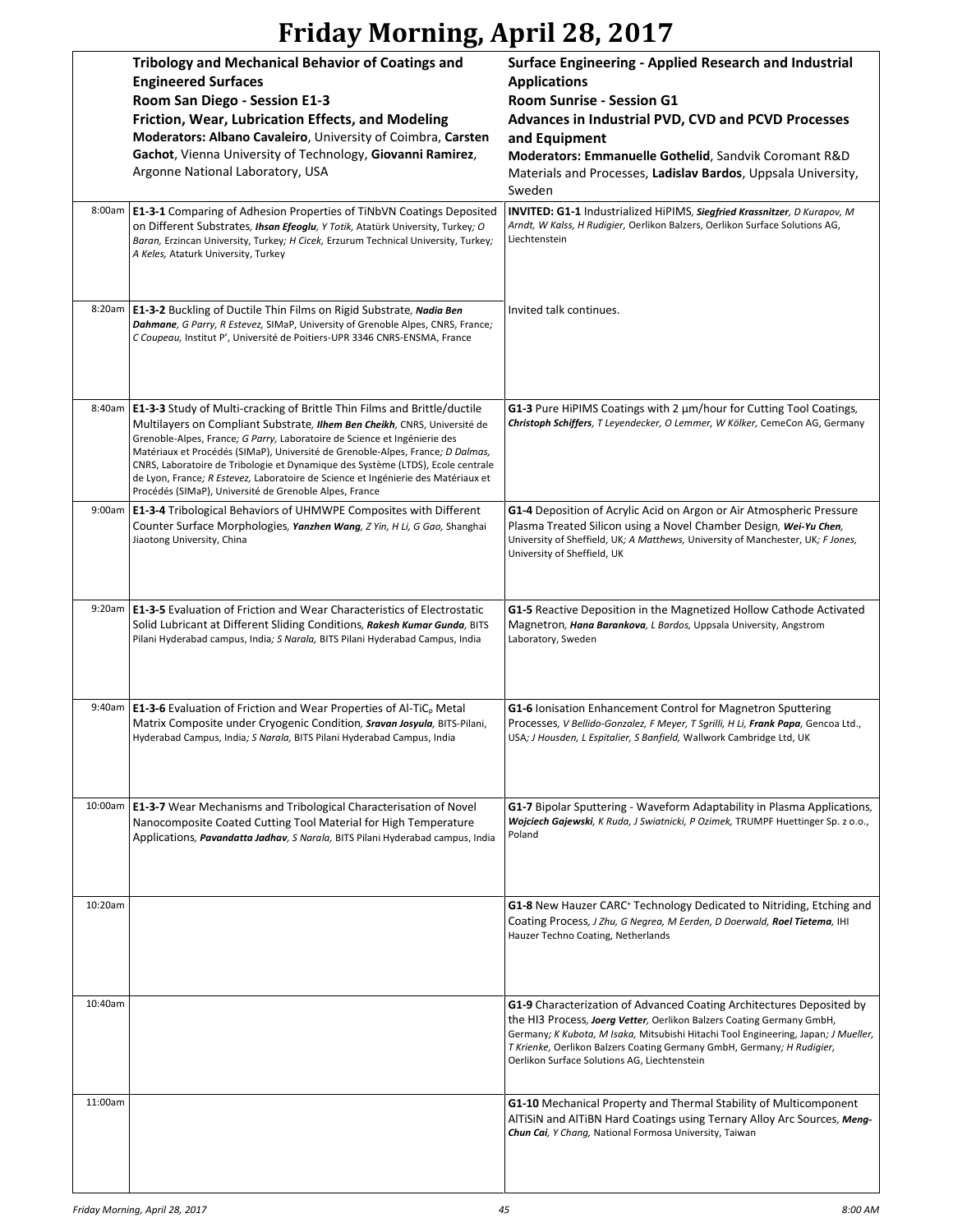## **Friday Morning, April 28, 2017**

|         | <b>Advanced Characterization Techniques for Coatings and</b><br><b>Thin Films</b><br>Room Royal Palm 4-6 - Session H1<br><b>Advanced Microstructural Characterization of Thin Films</b><br>and Engineered Surfaces<br>Moderators: Xavier Maeder, Empa, Swiss Federal Laboratories<br>for Materials Science and Technology, Michael Tkadletz,<br>Montanuniversität Leoben                                                                                   | <b>Topical Symposia</b><br>Room California - Session TS1<br><b>Biointerfaces</b><br>Moderators: Jinju Chen, Newcastle University, Tianyu Zhang,<br>Montana State University, USA                                                                                           |
|---------|------------------------------------------------------------------------------------------------------------------------------------------------------------------------------------------------------------------------------------------------------------------------------------------------------------------------------------------------------------------------------------------------------------------------------------------------------------|----------------------------------------------------------------------------------------------------------------------------------------------------------------------------------------------------------------------------------------------------------------------------|
| 8:00am  | <b>INVITED: H1-1 Imaging Cross-sectional Structure-property Relationship</b><br>in Thin Films, Jozef Keckes, Montanuniversität Leoben, Austria                                                                                                                                                                                                                                                                                                             | TS1-1 The Investigation of Mechanisms about Bacteria-Hydrogels<br>Interactions, Nehir Kandemir, W Vollmer, N Jakubovics, J Chen, Newcastle<br>University, UK                                                                                                               |
| 8:20am  | Invited talk continues.                                                                                                                                                                                                                                                                                                                                                                                                                                    | TS1-2 How Nanostructure on Ti Alloy Surface would Affect Bacterial<br>Adhesion and Biofilm Formation?, Yunyi Cao, Newcastle University, UK; B Su,<br>University of Bristol, UK; S Chinnaraj, N Jakubovics, J Chen, Newcastle University,<br>UK                             |
| 8:40am  | H1-3 Synchrotron and Transmission Kikuchi Diffraction Characterization<br>of Deformed Multilayer Thin Films on Polyimide, Mikhail Polyakov, X<br>Maeder, Empa, Swiss Federal Laboratories for Materials Science and Technology,<br>Switzerland; P Gruber, Karlsruhe Institute of Technology (KIT), Institute for Applied<br>Materials (IAM-AWP), Germany; J Michler, Empa, Swiss Federal Laboratories for<br>Materials Science and Technology, Switzerland | <b>INVITED: TS1-3</b> First Contact: Surface Sensing, Motility Appendages, and<br>Hydrodynamics in Bacterial Interactions with Surfaces, Gerard Wong,<br>California NanoSystems Institute, UCLA, USA                                                                       |
| 9:00am  | H1-4 Advanced EBSD and <i>in-situ</i> EBSD Techniques for Microstructure,<br>Crack, Fatigue, and Plastic Deformation Characterization in Metals and<br>Thin Films, J Ast, Y Guo, M Polyakov, J Schwiedrzik, G Mohanty, J Michler, Xavier<br>Maeder, Empa, Swiss Federal Laboratories for Materials Science and Technology,<br>Switzerland                                                                                                                  | Invited talk continues.                                                                                                                                                                                                                                                    |
| 9:20am  | <b>H1-5</b> Characterization of the Porosity of Silicon Nitride Thin Layers,<br>Thomas Barrès, H Montigaud, Saint-Gobain Recherche, France; O Stephan,<br>Université Paris-Sud, France; B Tribollet, Université Pierre et Marie Curie, France; Y<br>Cohin, Saint-Gobain Recherche, France; M Boinet, Saint-Gobain, USA                                                                                                                                     | <b>TS1-5 How Surface Physical Properties of Polymer Carrier Materials</b><br>would Affect Wastewater Biofilm Formation?, Sam Charlton, M Brown, R<br>Davenport, J Chen, Newcastle University, UK                                                                           |
| 9:40am  | <b>H1-6</b> Microsecond-Scale Chemical Reactions at Interfaces in Thermal<br>Spray Coatings, Anh Tran, M Hyland, The University of Auckland, New Zealand                                                                                                                                                                                                                                                                                                   | <b>TS1-6</b> Evaluating the Electrochemical Corrosion and Immune Cell<br>Activation Behaviour of Nano-crystalline Thin Films of Chromium Nitride<br>Prepared by Reactive Magnetron Sputtering, SaeedUr Rahman, A Ogwu, A<br>Crilly, University of the West of Scotland, UK |
| 10:00am | H1-7 Thermal Stability of Expanded Austenite formed on a DC Plasma<br>Nitrided 316L Austenitic Stainless Steel, André Tschiptschin, A Nishikawa, L<br>Varela, University of São Paulo, Brazil; C Pinedo, Heat Tech & University of Mogi<br>das Cruzes, Brazil                                                                                                                                                                                              | TS1-7 The Graphene Oxide Biopolymers (Polystyrene Sulfonate, PSS and<br>Heparin), and PEDOT were Electrochemically Polymerized in the<br>SUS316L Stainless Steel, HuiMing Tsou, T Liu, Ming Chi University of<br>Technology, Taiwan                                        |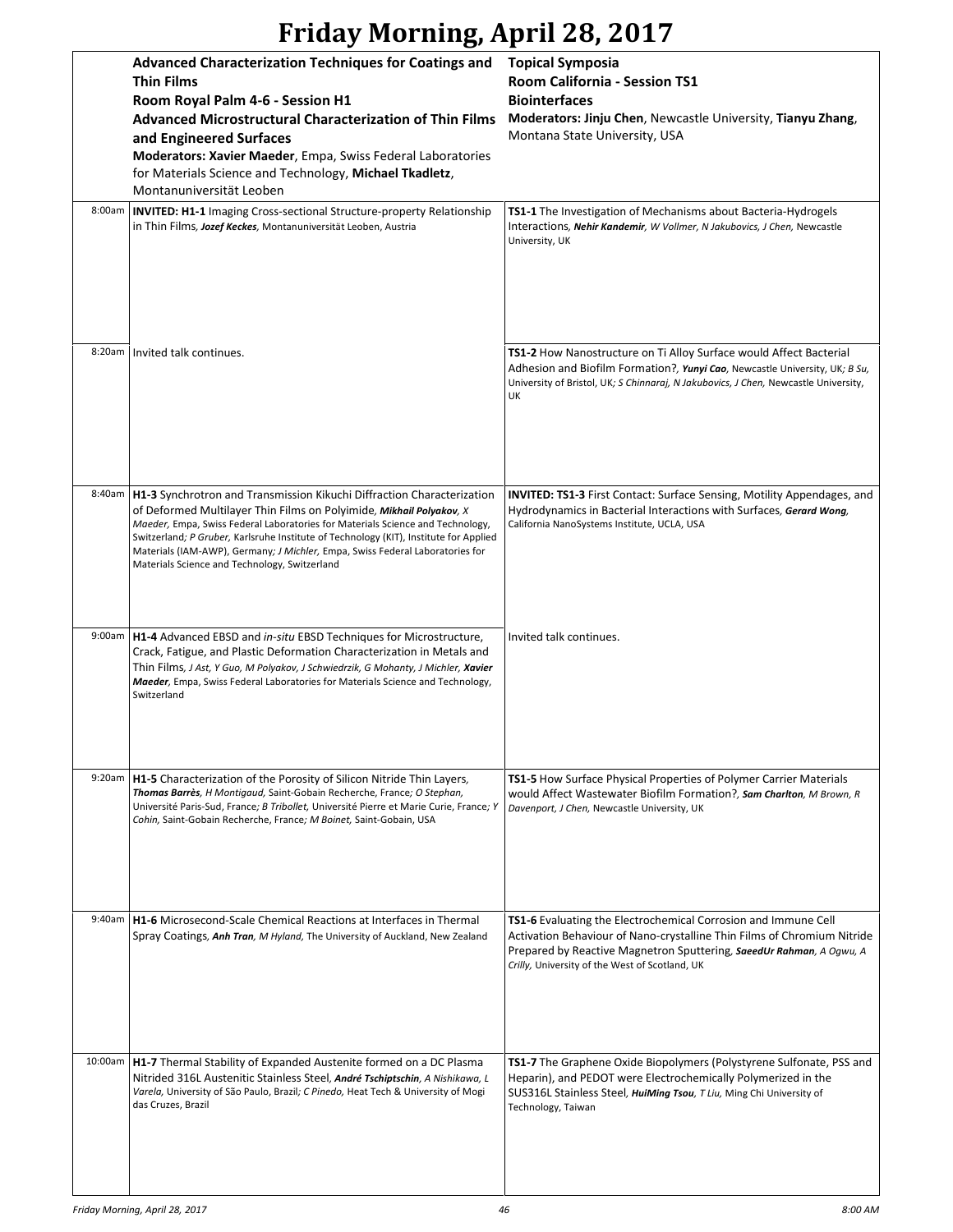#### **Author Index**

 $- A -$ 

Abadias, G: B5-1-2, **7**; BP-22, **39**; F2-1-9, 16 Abe, M: B1-2-10, 9 Abere, M: C4-4, 44; C4-6, **44** Abeysinghe, D: B4-3-10, 25 Abualigaledari, S: H3-2-7, **28** Ackermann, H: H3-1-6, 26 Adachi, Y: C2-2-5, 11 Adamczyk, J: TS2-1-10, 32; TS2-1-11, 32; TS2- 1-9, **32** Adams, D: C4-4, **44**; C4-6, 44; E2-1-3, 21 Addab, Y: C3-1-9, 33 Adesina, A: A2-1-12, 22 Agüero, A: A1-2-7, **11**; HP-2, **42** Ahlgren, M: F4-1-6, 26 Aijaz, A: BP-47, 40; C3-2-5, 36; F2-2-3, 20 Akebono, H: B4-3-3, 25 Akhavan, B: D1-5, 12 Akinlabi, E: B2-2-11, 24; B4-3-12, 25; GP-15, 42 Aleman, A: H3-1-9, 26 Alexandre, R: B5-2-1, 9; E1-2-3, 37; E1-2-8, 37 Alhammadi, S: CP-19, 40 Ali Ghuari, F: B2-2-10, 24 Ali Raza, M: B2-2-10, **24** Ali, A: B2-2-10, 24 Ali, S: F4-1-10, **26** Alling, B: F4-1-6, 26 Almandoz, E: A1-3-6, 14 Almeida Alves, C: D1-2, **12**; EP-14, **41** Alpas, A: E3-10, 29; E3-7, 29 Alvarez, F: B3-1-3, 27 Alves, A: E1-2-8, 37 Amaral, L: EP-6, 41 Amaya, C: G3-8, 37 Amine, K: B1-4-7, 19; C3-2-8, 36 Amini, S: D1-1, 12 Ammar, Y: D1-8, 12 Amorim, F: GP-9, 42 Anders, A: B7-8, 44 Andersohn, G: D1-3, 12 Andrade, M: B5-2-1, 9; E1-2-3, 37 Andrzejczuk, M: G2-2, 30 Angerer, P: TS2-1-6, 32 Anglada, M: B4-3-7, 25 Angurel, L: HP-2, 42 Aoki, Y: B7-7, 44; F4-2-2, 28; FP-24, 42 Aono, M: CP-1, 40 Aouadi, S: DP-3, 40; F1-1-6, 8; F4-1-7, **26**; TSP-2, 42 Aperador, W: G3-8, 37 Arghavani, M: B7-2, 44; BP-10, 39 Argibay, N: E2-1-3, **21** Arias, A: CP-28, 40; HP-6, 42 Arndt, M: B1-4-6, 19; G1-1, 45; G3-7, 37; G6- 10, 30; GP-14, 42 Aronin, A: C4-8, 44 Asanuma, H: BP-56, 40 Aslam, A: B2-2-10, 24 Asquith, D: F4-1-1, 26 Ast, J: A1-2-2, 11; H1-4, 46; H3-2-3, 28 Audigié, P: A1-2-7, 11 Auger, M: A1-2-3, 11 Avice, J: C2-3-7, 21 Awakowicz, P: B4-1-7, 15 Azakli, Y: D3-8, 16 Azarmi, F: H3-2-7, 28  $-$  B  $-$ Bae, K: A1-2-5, 11; AP-6, 39 Bahrami, A: EP-24, 41 Bai, J: CP-18, **40** Bäker, M: A2-1-9, 22; A2-2-5, 24 Baker, S: E2-1-5, 21

#### **Bold page numbers indicate presenter**

Balasubramanian, K: B6-6, **36** Balbus, G: H2-1-1, 33 Baloukas, B: C1-6, 15 Balvantín-García, A: DP-13, 41 Bandorf, R: B4-2-9, 18; F2-1-7, 16 Banerjee, D: B4-4-11, 27; BP-13, 39 Banfield, S: D1-7, 12; G1-6, 45 Banko, L: B4-1-7, **15**; G6-9, 30 Bannister, M: C3-1-9, 33 Baptista, A: B5-2-1, 9; E1-2-3, 37; E1-2-8, 37 Baran, O: B4-2-10, 18; E1-1-10, 34; E1-1-13, **34**; E1-3-1, 45 Barankova, H: G1-5, **45** Barati, N: B7-4, **44** Barclay, J: DP-3, 40 Bardos, L: G1-5, 45 Bareiss, C: B4-4-11, 27 Barnett, B: A2-2-2, 24 Barnett, S: C3-2-7, 36 Barrès, T: H1-5, **46** Barton, D: C2-2-2, 11; HP-7, 42 Bartosik, M: BP-24, 39; F4-1-3, 26 Baruwa, D: B2-2-11, **24** Basu, R: H3-2-8, **28** Batako, A: B5-2-8, 9 Batková, Š: F4-2-4, 28 Bauer, J: H3-1-6, **26** Beake, B: E1-1-1, **34**; FP-22, 42 Beason, M: C4-5, **44** Bedzyk, M: F3-4, 10 Bejarano, G: B5-2-6, 9 Belleville, P: C2-3-7, 21 Belliard, L: BP-22, 39 Bellido-Gonzalez, V: G1-6, 45 Belosludtsev, A: F4-1-9, 26 Ben Cheikh, I: E1-3-3, **45**; E2-2-9, 25 Ben Dahmane, N: E1-3-2, **45** Berastegui, P: B5-1-1, 7 Bergner, K: D1-3, 12 Bernatova, K: B4-1-6, 15 Berry, R: DP-12, 41; F5-8, 20 Bertram, R: BP-20, **39** Best, J: H3-2-3, 28 Beutner, M: BP-42, **39** Bhansali, S: C2-2-2, 11 Bhowmick, S: E3-10, 29; E3-7, 29 Bierwisch, N: BP-14, **39**; E2-2-5, **25** Bijukumar, D: D2-2, 8 Bilek, M: D1-5, **12**; F2-1-3, 16 Bilici, B: B1-4-7, 19; C3-2-8, 36 Biplab, P: F4-1-10, 26 Birch, J: F4-1-10, 26 Bito, K: DP-9, 40 Bliem, P: B4-4-6, 27 Bobzin, K: A1-1-5, 6; AP-3, 39; B7-2, 44; BP-10, 39; BP-9, 39; G2-5, 30; G3-5, 37; G3-6, 37 Bohnheio, C: E3-3, 29 Boichot, R: B2-1-9, **19**; B2-2-8, 24 Boinet, M: H1-5, 46 Bolívar, F: EP-7, 41 Bolvardi, H: BP-57, 40 Boman, M: B2-2-1, 24 Bonanni, A: B1-2-5, 9 Bondarev, A: AP-10, 39 Bönninghoff, N: C3-2-2, **36** Borrás, A: HP-2, 42 Bortoleto, J: F4-2-10, 28 Boscher, C: C2-3-7, **21** Bousser, E: C1-8, 15; F4-1-1, **26** Bowen, C: C3-2-3, **36** Boyd, R: B4-1-5, 15 Boyraz, M: EP-9, 41 Braak, R: E2-2-6, **25**

*Author Index 47 Bold page indicates presenter* Bradley, J: B7-3, 44 Braeuer, G: F2-1-7, 16 Brahma, S: B1-2-6, 9; C3-1-7, 33; F3-3, 10 Bratton, R: C4-3, 44 Bräuer, G: A2-1-9, 22 Braun, S: B1-3-1, 14 Brenning, N: F2-1-1, 16 Brögelmann, T: A1-1-5, 6; AP-3, 39; B7-2, 44; BP-10, 39; BP-9, 39; G2-5, 30; G3-5, 37; G3- 6, 37 Broitman, E: E2-2-7, **25**; EP-22, **41**; F4-1-10, 26 Brown, M: TS1-5, 46 Brown-Shaklee, H: TS2-1-11, 32 Buchan, J: D1-1, 12 Buffeteau, T: B2-2-4, 24 Bugyi, R: F2-1-6, **16** Bumgardner, J: D3-2, 16 Burghammer, M: H2-2-5, 38 Burov, E: F4-1-11, 26 Bursik, J: B4-4-7, 27 Bursikova, V: B4-1-6, 15; B4-4-7, 27 Butenko, Y: E2-2-10, 25  $-$  C  $-$ Cabié, M: C3-1-9, 33 Cai, M: G1-10, **45** Caicedo, J: G3-8, 37 Calamba, K: B4-1-1, **15** Callisti, M: H3-1-4, **26**; H3-2-5, 28 Cancellieri, C: G2-2, 30 Cao, H: B3-2-4, **32** Cao, Y: TS1-2, **46** Čapek, J: F4-2-4, **28** Capote, G: B4-3-9, 25 Cardona Romani, E: CP-21, 40 Carl, M: F1-1-6, 8 Carminati, P: B2-2-4, 24 Carvalho, I: EP-14, 41; FP-20, 42 Carvalho, S: B5-1-5, **7**; D1-2, 12; EP-14, 41; FP-20, **42** Castillo, F: B6-1, 36 Cavaleiro, A: B4-2-8, 18; B4-4-10, 27; B5-1-5, 7; D1-2, 12; E1-2-4, **37**; F2-2-3, 20; FP-20, 42 Cemin, F: F2-1-9, **16** Cengiz, S: D3-8, 16 Cerqueira, M: EP-14, 41 Čerstvý, R: B1-1-5, 6; B5-1-3, 7; B5-2-2, 9; F2- 1-5, 16; F4-1-9, 26 Cetnar, J: B4-3-10, 25 Chang, C: E3-2, **29**; GP-4, 42 Chang, K: C2-1-6, 7; C2-2-6, 11 Chang, L: AP-11, 39; AP-5, 39 Chang, S: BP-8, 39 Chang, T: C2-1-3, 7; C2-1-6, 7; C2-2-11, 11; C2-2-6, 11; C2-2-8, 11; C2-3-5, 21; C2-3-6, 21; C2-3-9, 21 Chang, Y: G1-10, 45; G3-9, 37; GP-2, 42 Chao, Q: F5-9, 20 Chapon, P: C1-9, 15 Charlton, C: B4-4-11, 27 Charlton, S: TS1-5, **46** Charvet, S: F4-2-8, 28 Chauhan, K: F4-1-12, 26 Chausseau, M: C1-9, 15 Chen, C: BP-13, **39**; C2-1-6, 7; E1-2-7, **37** Chen, D: B2-1-9, 19 Chen, H: B1-4-2, 19; CP-23, **40**; H2-1-11, **33** Chen, J: D1-8, **12**; TS1-1, 46; TS1-2, 46; TS1-5, 46 Chen, K: A1-2-1, 11 Chen, M: F2-2-5, 20 Chen, P: C2-1-6, 7; C2-2-6, 11; C3-2-9, 36; DP-15, 41; GP-4, 42 Chen, S: C3-1-7, **33**; CP-11, 40; DP-15, 41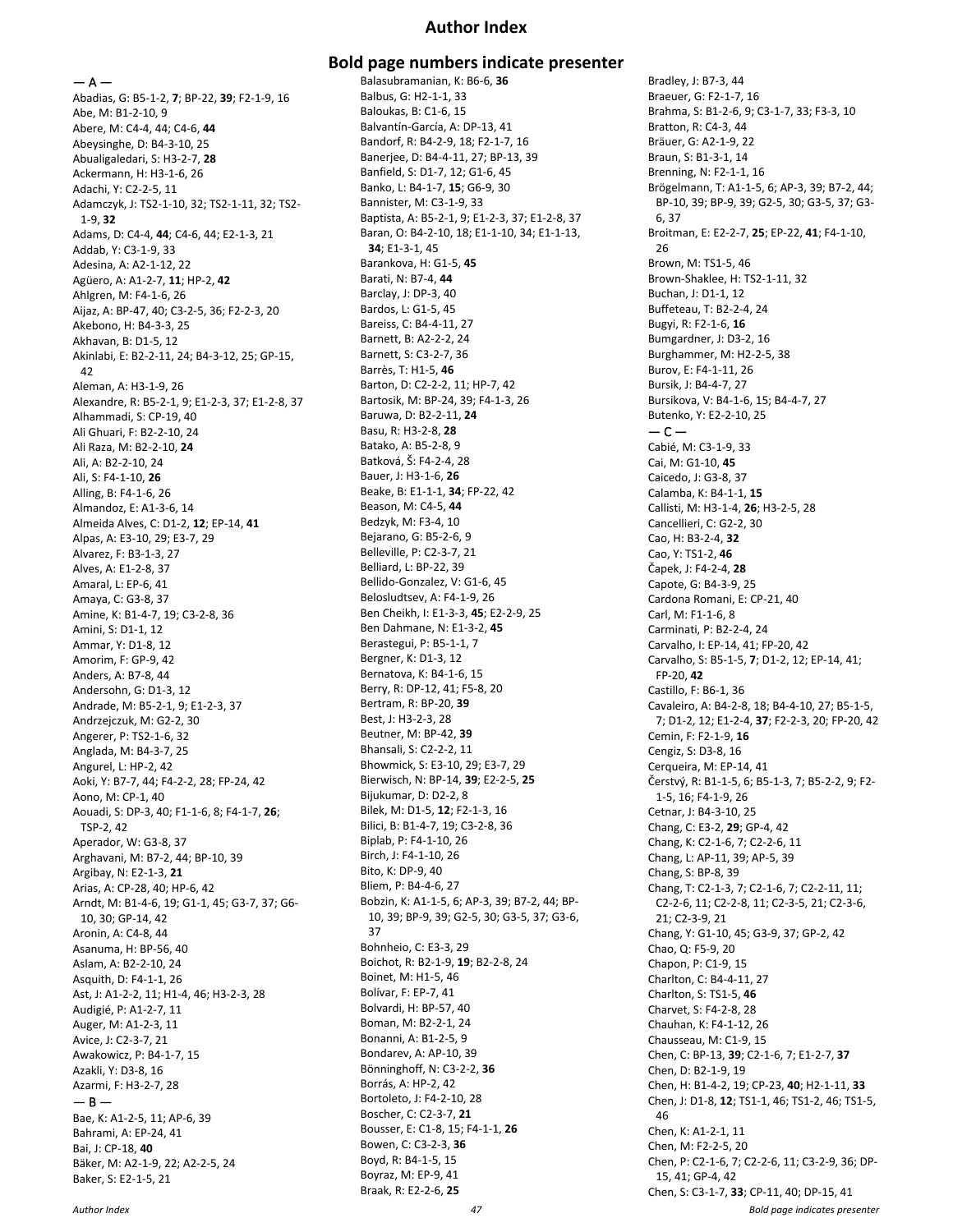Chen, W: B3-1-5, 27; G1-4, **45**; GP-4, 42 Chen, Y: AP-11, 39; AP-5, **39**; B1-1-6, 6; B1-2- 6, **9**; B4-3-7, **25**; C2-2-1, **11**; F2-2-5, 20 Cheng, Y: E2-1-5, 21 Cherng, W: DP-10, 40 Chinn, J: B2-2-11, 24 Chinnaraj, S: D1-8, 12; TS1-2, 46 Chintalapalle, R: A2-1-11, 22; C3-1-8, 33 Chiodi, M: G2-2, **30** Chiou, A: GP-5, **42** Chirita, V: B6-8, **36** Chiu, C: C2-3-4, 21 Chmielus, M: E2-1-5, 21 Cho, G: CP-24, 40; CP-3, 40; CP-4, 40 Cho, J: B2-2-9, 24 Cho, W: CP-23, 40 Choe, H: DP-16, 41; DP-18, 41; DP-19, 41; DP-20, **41**; DP-21, 41; DP-22, 41 Choi, H: CP-3, **40**; CP-4, 40 Choi, W: TS2-2-5, 38 Chollon, G: B2-2-4, 24 Chor, Y: DP-15, 41 Chou, C: D2-6, 8; DP-10, **40** Chu, J: B1-4-8, 19; E2-1-4, 21; E3-2, 29 Chuang, T: CP-11, 40 Chubarov, M: B2-1-9, 19 Chudoba, T: B4-3-8, **25** Chung, Y: B1-3-6, **14**; F3-4, 10 Chyrkin, A: A2-1-5, 22 Cicek, H: B4-2-10, 18; E1-1-10, **34**; E1-1-13, 34; E1-3-1, 45 Cleymand, F: D2-5, 8 Cohin, Y: H1-5, 46 Collins, S: D1-7, 12 Congcong, J: E1-1-12, 34 Conte, M: H3-1-3, 26; HP-3, 42 Contreras, E: B5-2-6, **9**; EP-7, **41** Contreras, O: CP-28, 40 Cooper, R: BP-13, 39 Corat, E: BP-39, 39 Cordill, M: E2-2-10, 25; E2-2-11, 25; E2-2-2, 25; H2-1-3, **33** Corne, P: D2-5, 8 Corona Gomez, J: B3-1-9, **27**; BP-55, **40** Cortes Suarez, V: BP-25, 39; EP-5, 41 Coulombier, M: E2-2-3, 25 Coulter, K: B3-1-6, 27 Coupeau, C: E1-3-2, 45 Cozza, R: EP-20, **41** Crabos, F: A2-2-7, 24 Cremona, M: CP-21, **40** Crespi, Â: B3-1-3, 27 Crilly, A: TS1-6, 46 Cselle, T: BP-42, 39 Curiel, M: CP-28, 40; HP-6, 42 Curry, N: A2-1-7, 22 Czettl, C: E2-1-2, 21  $-$  D  $-$ Dalbauer, V: F4-1-3, 26 Dallo, H: B1-2-3, 9 Dalmas, D: E1-1-5, 34; E1-3-3, 45; E2-2-9, **25** Dambon, O: G3-1, 37 Danek, M: E1-2-4, 37 Dang, C: F3-7, 10 Daniel, J: B4-1-6, 15 Daniel, R: B4-1-3, **15**; B6-2, 36 Daubert, J: B2-2-7, 24 Daugey, N: B2-2-4, 24 Davenport, R: TS1-5, 46 Davydov, A: FP-11, 41 Dawson, K: A1-1-1, 6 de la Fuente, G: HP-2, 42 de los Arcos, T: G3-5, 37 De March, P: D2-5, 8 de Miguel, M: A1-2-8, 11; A1-3-7, 14

#### **Author Index**

Del Rosso, T: CP-21, 40 Delannay, L: E2-2-3, 25 Delijaicov, S: EP-20, 41 Deluca, M: E2-1-2, 21 Depablos-Rivera, O: EP-24, **41**; F4-2-8, **28** Derflinger, V: GP-6, 42 DeRosa, P: DP-12, 41; F5-8, 20 Desai, V: A1-1-6, 6 Devitt, J: FP-22, 42 Diao, D: B3-2-9, 32; E1-2-7, 37; EP-2, 41; TSP-1, **42** Diego Torres, R: GP-9, 42 Dieudonné, X: C2-3-7, 21 Dinescu, G: G5-1, **35** Dini, D: E1-1-3, **34** Dinia, A: CP-19, 40 Diniz, J: HP-6, 42 Diosdado-de la Peña, J: DP-13, 41 Diyatmika, W: B1-3-3, 14 Djemia, P: BP-22, 39 Döbeli, M: A1-2-2, 11 Dobruchowska, E: B5-2-7, 9 Doerwald, D: B3-2-5, 32; G1-8, 45 D'Oliveira, A: A2-2-11, **24**; EP-6, **41** Dommann, A: A1-2-2, 11 Donato, G: EP-20, 41 Dong, H: BP-33, 39; D1-4, 12; F3-5, **10**; FP-25, 42 Dong, Z: DP-10, 40 Donoghue, J: F4-1-1, 26 Donovan, D: C3-1-9, 33 Doñu Ruiz, M: BP-25, 39; EP-5, **41** Draper, S: A1-1-4, 6 Drga, J: HP-4, 42 Duffield, M: A1-1-1, 6 Dugger, M: E2-1-3, 21 Duh, J: B1-1-6, 6; E1-1-11, 34 Dunand, D: F5-7, 20 Duran, J: C3-1-9, 33 Durst, K: E2-2-6, 25 Durstock, M: F5-8, 20 Dzhurkov, V: CP-28, 40  $- E -$ Eaton, M: FP-6, **41** Ebnonnasir, A: H3-1-9, 26 Eckert, J: H2-1-4, 33 Edström, D: B6-8, 36 Eerden, M: G1-8, 45 Efeoglu, I: B4-2-10, 18; E1-1-10, 34; E1-1-13, 34; E1-3-1, **45** Ehiasarian, A: F2-1-8, **16** Ehrich, J: D3-5, 16 Eklund, J: A1-1-3, **6** Eklund, P: C3-2-6, 36; F4-1-10, 26; F4-1-6, 26; F4-2-5, **28** Ekström, E: C3-2-6, **36** Ellis, E: E2-1-5, 21 Elofsson, V: B6-10, 36 Emad, B: CP-15, **40** Emmerlich, J: E2-2-6, 25 Encinas Sánchez, V: A1-2-8, 11; A1-3-7, **14** Engdahl, C: EX-1, **17** Engels, M: B7-2, **44**; BP-9, **39** Englberger, G: B3-1-7, 27 Erdemir, A: B4-2-5, 18; G2-6, 30 Eriksson, F: C3-2-6, 36 Eriksson, R: A2-2-8, 24 Ernst, P: E3-3, 29 Erturk, U: A1-2-6, **11** Eryilmaz, O: B1-4-7, 19; B4-2-5, 18; C3-2-8, 36; G2-6, **30** Espallargas, N: D2-3, **8** Espitalier, L: D1-7, 12; G1-6, 45 Estevez, R: E1-3-2, 45; E1-3-3, 45; E2-2-9, 25 Estrada-Martinez, F: FP-9, 41

Euchner, H: G6-10, 30 Exarhos, S: CP-2, 40; TS2-2-2, **38**  $- F -$ Fabijanic, D: F5-9, **20** Falk-Windisch, H: A1-3-1, **14** Fankhauser, J: H3-1-9, 26 Fanping, M: C2-2-1, 11 Faou, J: E1-1-5, 34 Farrakhov, R: G4-10, 35 Fatoba, O: B4-3-12, **25**; B4-4-9, 27; BP-53, 40; GP-15, **42** Feng, G: H2-1-1, 33 Feng, H: C2-2-1, 11; E1-1-12, 34 Ferblantier, G: CP-19, 40 Ferdov, S: EP-14, 41 Ferguson, J: CP-15, 40 Fernandes, F: B4-2-8, 18; B4-4-10, **27**; E1-2-4, 37 Fernandes, L: B5-2-1, **9** Fernandez, I: B3-2-8, **32** Ferrari, C: HP-4, 42 Ferreira, F: B4-2-8, 18; F2-2-3, **20** Fiedler, T: A2-2-5, **24** Fietzke, F: B4-3-6, 25; F4-2-9, **28** Figueroa, C: B3-1-3, **27** Fischer, A: D3-5, 16 Fischer, M: B1-1-1, 6; B1-2-7, **9** Fonné, J: F4-1-11, **26** Foo, Y: C1-3, 15 Formosa, D: D1-4, 12 Fouvry, S: E3-4, 29 Frank, M: B2-2-2, 24 Fransen, G: B3-2-5, 32 Franz, R: B1-2-5, **9**; B1-4-4, 19; E2-2-2, 25; EP-14, 41 Franzke, E: B1-2-5, 9 Friak, M: BP-24, 39 Friedemann, M: B4-3-6, 25 Friedrichs, M: G3-1, **37** Frigeri, C: HP-4, 42 Fritze, S: B5-1-1, **7** Froitzheim, J: A1-3-1, 14 Fuierer, P: TS2-1-9, 32 Fujita, R: BP-30, **39** Fukazawa, K: B4-3-3, 25 Fukumasu, N: B3-2-2, 32; BP-39, 39 Furuya, E: G4-3, 35  $-$  G  $-$ Gabb, T: A1-1-4, 6 Gachot, C: E1-1-9, 34 Gaiaschi, S: C1-9, 15 Gaidau, C: EP-14, 41 Gajewski, W: F2-1-6, 16; G1-7, **45** Galetz, M: H2-2-7, 38; H3-1-6, 26 Galindez, Y: B5-2-6, 9 Galiullin, T: A2-1-5, 22 Gamble, W: A2-2-2, 24 Gammer, C: H2-1-4, 33 Ganesan, R: F2-1-3, 16 Gao, G: E1-3-4, 45 Gao, Q: EP-13, 41 Gao, Y: AP-11, **39**; AP-5, 39; F4-1-4, 26; F4-1- 7, 26 Gao, Z: C3-2-7, 36 García Martín, G: A1-2-8, 11; A1-3-7, 14 García, B: A1-2-4, **11**; BP-15, **39**; D3-7, 16 García, K: D3-7, 16 García, P: HP-2, 42 Garcías Fuentes, G: A1-3-6, 14 Gasem, Z: A2-1-12, **22** Gawlitza, P: B1-3-1, 14 Ge, F: C2-2-1, 11; E1-1-12, **34** Gebel, T: G4-5, **35** Gee, M: E1-1-9, 34 Geisendorfer, N: C3-2-7, **36**; F5-7, **20**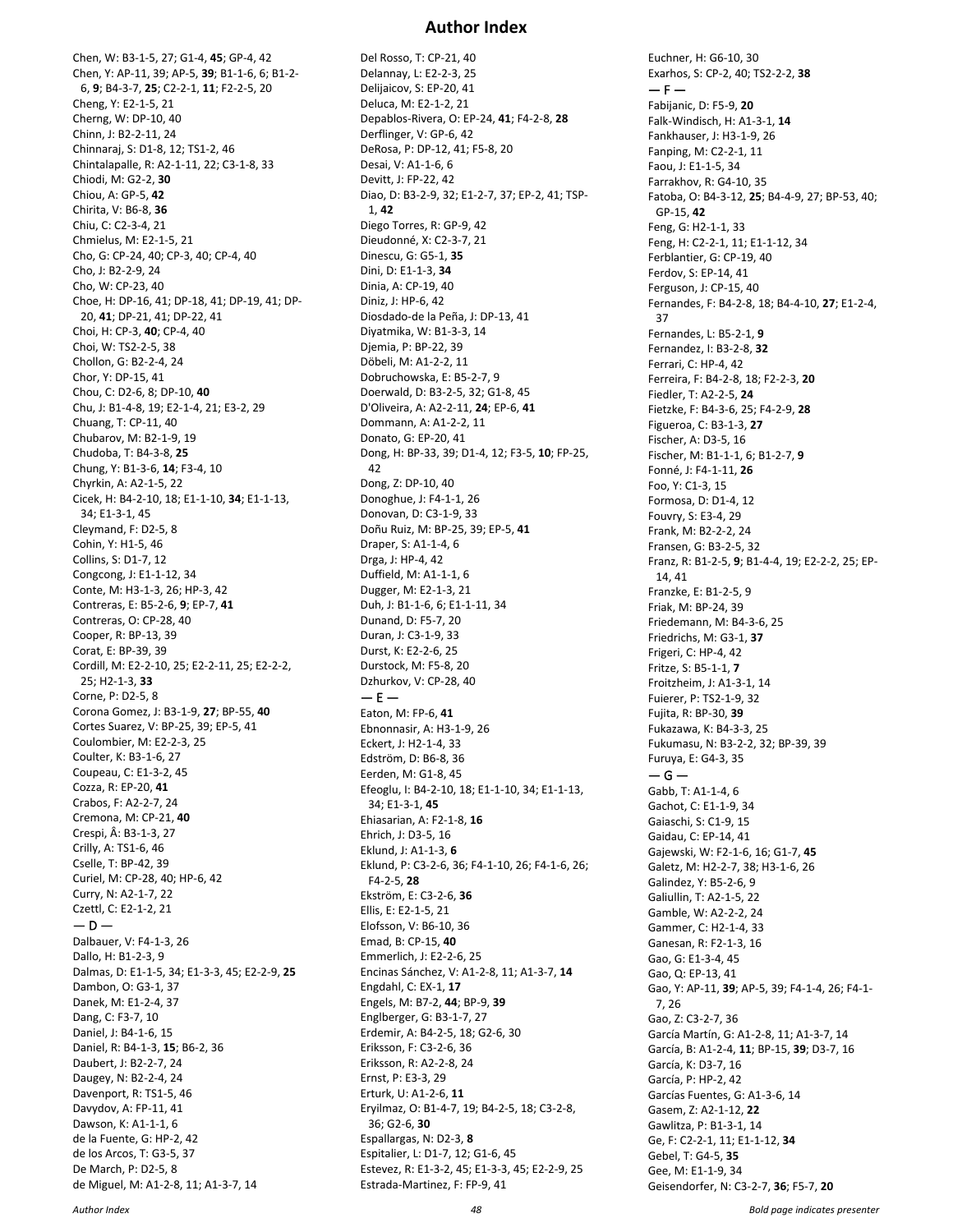Gell, M: A2-1-8, **22** Gencer, Y: D3-8, 16; DP-25, 41 Gerdes, H: F2-1-7, **16** Gergs, T: B7-1, **44** Geringer, J: D2-5, **8** Gerlach, J: C2-2-7, **11** Ghafoor, N: B4-2-6, 18; B5-2-5, **9** Ghidelli, M: E2-2-3, 25; H2-2-3, 38 Ghimire, K: C1-4, 15 Ghimire, M: D3-2, 16 Gholinia, A: F4-1-1, 26 Ghoshal, A: A2-2-2, 24 Gianola, D: H2-1-1, **33** Gibson, J: H3-1-8, **26** Gil, L: AP-13, 39 Gillner, A: G3-6, 37 Gindrat, M: A1-2-2, 11 Giusti, G: B2-1-9, 19 Glatz, S: BP-57, 40 Glavin, N: F5-8, 20; FP-11, 41 Glechner, T: A2-2-9, 24 Glushko, O: H2-1-3, 33 Godard, P: E2-2-1, 25 Göken, M: H2-1-5, 33 Golden, R: A2-1-3, 22 Golizadeh, M: AP-7, 39 Gomez, J: A2-1-11, **22** Gómez, M: B5-2-6, 9; EP-7, 41 Gong, C: B3-2-7, 32 González-Elipe, A: HP-2, 42 Goorsky, M: H3-1-9, 26 Gorr, B: B1-4-2, 19 Gorzkowski, E: TS2-1-12, **32**; TS2-1-7, 32 Göthelid, E: F4-1-6, 26 Goto, K: C2-1-1, 7 Goudeau, P: E2-2-1, 25 Gouillart, E: F4-1-11, 26 Gowravaram, M: B4-3-4, 25 Grachev, S: F4-1-11, 26 Granqvist, N: D3-6, 16 Gravier, S: E2-2-3, 25 Greczynski, G: B1-1-2, **6**; F4-1-10, 26 Greene, J: B6-3, **36**; B6-8, 36 Greiner, C: E3-5, **29** Griego, J: TS2-1-11, 32 Griffin, B: B1-2-3, 9 Grine, A: E2-1-3, 21 Grochla, D: B4-1-7, 15; G6-9, **30** Gromova, M: G4-10, 35 Gross, C: B1-3-6, 14; F3-4, 10 Gruber, D: H2-2-6, **38** Gruber, P: H1-3, 46 Gruettner, H: BP-20, 39 Gruhne, C: B1-3-1, 14 Grundmeier, G: G3-5, 37 Grüner, C: F1-1-1, 8 Grüner, D: A2-1-5, 22 Gu, J: F1-1-6, **8**; F4-1-7, 26 Gudmundsson, J: F2-1-1, **16** Guenther, M: E2-2-6, 25 Guillonneau, G: E3-4, **29** Guipont, V: A2-2-10, 24 Gulbinski, W: B5-2-7, 9 Gulec, E: DP-25, 41 Gunda, R: E1-3-5, **45** Gunduz, I: C4-5, 44 Guo, P: B3-1-4, 27; B3-2-3, **32**; BP-48, 40 Guo, Y: H1-4, 46 Gupta, M: TS2-2-1, **38** Gurbuz, M: DP-25, 41 Gutiérrez, J: B4-3-9, 25  $-$  H  $-$ Hakala, T: E1-1-9, **34** Halahovets, Y: HP-4, 42 Haldan, D: BP-20, 39

#### **Author Index**

Hall, D: D3-5, 16 Hammood, I: F1-1-6, 8; TSP-2, 42 Hans, M: B1-1-2, 6; B1-4-6, **19**; B7-1, 44; F2-2- 2, 20 Harata, T: CP-1, 40 Hart, A: D1-7, 12 Hasebe, T: DP-9, 40 Hashitomi, H: B3-2-1, 32 Hatem, A: B4-2-11, **18**; DP-8, **40** Hauser, F: E2-2-2, 25 Haviar, S: B1-1-5, 6; B5-2-2, 9; F4-1-9, 26; F4- 2-4, 28 Haynes, A: A2-1-4, 22 He, J: B3-1-10, 27; F2-2-5, **20** He, W: E2-2-1, 25 He, X: B1-3-6, 14 Heckman, E: F5-8, 20 Hegde, V: F3-4, 10 Heilmaier, M: B1-4-2, 19 Helmersson, U: B4-1-5, 15; F2-1-2, 16 Hendi, A: CP-29, **40** Hengsberger, S: E1-2-1, 37 Henry, M: E2-1-3, 21 Heo, J: BP-44, **39** Hernandez-Maldonado, D: A1-1-1, 6 Hernández-Rodríguez, E: DP-13, **41** Hernánez, E: B6-1, 36 Hess, M: BP-20, 39 Hettinger, J: D1-1, **12** Hibino, T: E1-1-8, 34 Higashiwaki, M: C2-1-1, **7** Hijazi, H: C3-1-9, **33** Hnilica, J: B4-1-6, 15; B7-3, **44** Ho, C: GP-4, 42 Ho, J: DP-10, 40 Ho, W: B3-1-5, **27**; DP-2, **40** Hodgson, P: F5-9, 20 Hofer, C: E2-1-2, 21 Hold Christensen, B: E1-2-1, 37 Holec, D: A2-2-9, 24; B6-5, **36**; B6-7, 36; BP-24, **39**; G6-10, 30; GP-14, 42 Holmberg, K: E1-1-9, 34 Holmes, T: TS2-1-10, 32; TS2-1-11, 32; TS2-1- 9, 32 Hong, F: H3-1-5, 26 Hong, Y: A1-2-5, 11; AP-6, 39; B1-2-4, **9**; E2-1- 9, 21; EP-4, 41 Hopmann, C: G3-6, 37 Hori, M: B7-5, **44** Hosemann, P: H3-1-1, **26** Hothi, H: D1-7, 12 Hotta, A: DP-9, 40 Housden, J: D1-7, 12; G1-6, 45 Houška, J: B5-1-3, 7; B6-9, **36**; F2-1-5, 16; F4- 1-9, 26; F4-2-4, 28 Howe, B: B1-3-4, 14; B4-3-10, 25; C2-2-10, **11** Hrebik, J: B4-2-9, **18** Hsiao, C: CP-23, 40 Hsiao, Y: BP-8, 39 Hsieh, J: D1-11, **12**; DP-6, 40; DP-7, 40 Hsu, C: DP-2, 40; DP-6, **40**; G4-8, 35 Hsu, H: DP-2, 40 Hsu, S: DP-2, 40 Hu, Q: BP-22, 39 Huang, C: G4-8, **35** Huang, D: C2-1-5, 7 Huang, J: B1-2-12, 9; B1-2-6, 9; B1-2-9, 9; B4- 2-3, **18**; C3-1-7, 33; F3-3, 10; H3-2-6, 28; TS2-1-5, **32** Huang, K: DP-15, 41 Huang, P: F3-3, 10 Huang, Y: GP-2, **42**; GP-5, 42; H3-2-7, 28 Huez, J: A2-2-7, 24 Hug, H: B1-1-1, 6; B1-2-7, 9 Hultman, L: B1-1-2, 6; B6-8, 36; F4-1-6, 26

Hunault, P: C1-9, **15** Hung, J: B3-1-5, 27 Hunold, O: B4-4-6, 27 Huo, C: F2-1-1, 16 Hutter, H: F4-1-2, 26 Hwang, I: DP-16, **41** Hyland, M: H1-6, 46  $-1-$ Idrissi, H: E2-2-3, 25 Ikeda, M: C2-2-5, 11 Illana, A: A1-3-6, 14 Imamiya, M: BP-43, **39** Imer, B: A1-2-6, 11; EP-9, **41** Inagaki, S: B1-2-8, **9** Íñiguez-Contreras, C: DP-13, 41 Inspektor, A: B4-4-3, **27** Ionita, E: G5-1, 35 Ionita, M: G5-1, 35 Isaka, M: G1-9, 45 Ishigaki, T: B4-3-5, 25 Ishii, K: CP-1, 40 Ito, A: B2-2-5, **24** Iwai, Y: B1-2-10, 9 Iwaniak, A: AP-15, **39**; E3-9, **29**  $-1-$ Jacobs, J: D3-5, 16 Jacobs, R: B3-2-5, **32** Jacques, S: B2-2-4, **24** Jadhav, P: E1-3-7, **45** Jain, J: GP-11, 42; TS2-1-4, 32 Jakubovics, N: D1-8, 12; TS1-1, 46; TS1-2, 46 Jakus, A: C3-2-7, 36; F5-7, 20 Jamison, R: E2-1-8, 21 Janczak-Rusch, J: G2-2, 30 Jang, B: A2-2-6, **24** Jang, J: DP-22, **41** Jankowski, N: C2-3-8, 21 Jansson, U: B5-1-1, 7 Jaroš, M: B5-2-2, **9** Jarvis, A: F4-1-1, 26 Jarvis, T: F5-9, 20 Jayasekera, T: FP-6, 41 Jeng, Y: H3-1-5, **26** Jennings, J: D3-2, **16** Jensen, C: TS2-2-5, 38 Jeon, S: A1-3-5, **14** Jeong, H: B2-2-9, **24** Jeong, Y: DP-11, 40 Jergel, M: HP-4, 42 Jeurgens, L: G2-2, 30 Ji, R: A2-2-4, 24 Ji, X: A2-2-8, 24 Jiang, C: A2-1-8, 22 Jibin, P: FP-13, **42**; FP-14, 42 Jilek, Jr., M: B1-4-5, 19; BP-42, 39; BP-49, 40 Jílek, M: B4-1-2, 15 Jimenez, A: B6-1, 36 Johanns, K: H2-1-9, 33 Johansson, K: B5-1-4, **7** Johansson, L: A1-1-3, 6; A1-3-1, 14 Johansson, S: A1-3-2, 14 Johansson-Jõesaar, M: B4-1-1, 15; B4-3-7, 25; F4-1-6, 26 Johnson, L: B4-2-6, 18; G3-3, 37 Johnson, S: TS2-1-12, 32; TS2-1-7, **32** Jokinen, A: D3-6, **16** Jones, F: G1-4, 45 Jonnalagadda, K: A2-1-7, 22; A2-2-8, **24** Jonson, B: F4-1-10, 26 Jonsson, T: A1-1-3, 6 Jordan, E: A2-1-8, 22 Jörg, T: E2-2-2, 25 Joshi, S: A1-1-3, 6 Josyula, S: E1-3-6, **45** Juez Lorenzo, M: A2-2-1, 24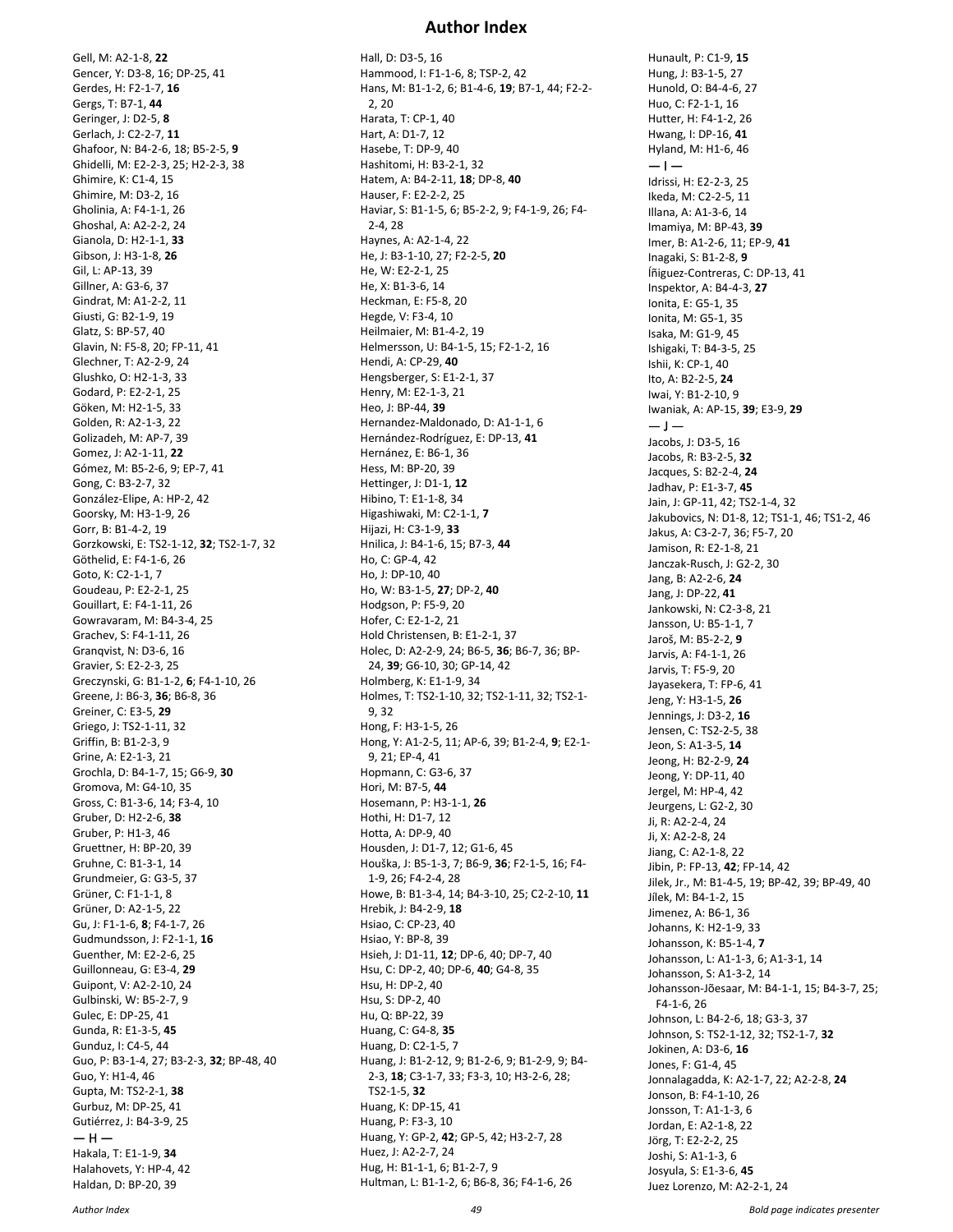Juhl, A: F5-8, 20 Jun, H: CP-7, 40 Jun, Y: FP-18, 42 Junda, M: C1-4, 15 Jung, H: CP-19, 40 Jung, S: A1-3-5, 14; AP-2, 39 Jung, T: DP-11, 40 Jung, Y: A1-3-5, 14; AP-2, 39; CP-3, 40; CP-4, 40 Junior, M: F4-2-10, 28  $-$  K  $-$ Kachel, M: E1-1-7, **34** Kai, W: G6-11, **30** Kaindl, R: TS2-1-6, **32** Kalscheuer, C: A1-1-5, 6; AP-3, 39; G2-5, **30** Kalss, W: G1-1, 45 Kamath, G: B4-2-5, 18 Kambara, M: B2-2-3, **24** Kandemir, N: TS1-1, **46** Kang, Y: A1-3-2, 14 Kannan, R: E1-2-5, **37** Karlsson, D: B5-1-1, 7 Karpuschewski, B: BP-42, 39 Kato, A: C2-2-5, 11 Kauffmann, A: B1-4-2, **19** Kaur, D: BP-45, 40; C2-2-12, 11 Kawaguchi, S: BP-40, 39 Kawana, A: B1-2-8, 9; B2-1-11, 19 Ke, P: A1-3-3, 14; B3-2-3, 32 Keckes, J: B4-1-3, 15; B6-2, 36; E2-1-2, 21; H1-1, **46**; H2-2-5, 38; H2-2-6, 38; HP-4, **42** Keles, A: B4-2-10, **18**; E1-1-10, 34; E1-1-13, 34; E1-3-1, 45 Keles, O: B1-4-7, 19; C3-2-8, 36 Kelly, P: B1-3-8, 14; F1-1-5, 8; FP-16, 42 Keraudy, J: B4-1-5, **15** Kermouche, G: E3-4, 29 Kerner, K: A2-2-2, 24 Keuter, P: B4-4-6, 27 Khan, M: E3-10, **29**; E3-7, **29** Khatibi, A: G3-7, **37** Kikuchi, S: B4-3-3, 25 Kikuchi, Y: BP-30, 39 Kim, B: AP-2, **39**; H2-1-8, 33 Kim, E: CP-3, 40; CP-4, 40 Kim, H: A2-2-6, 24; E2-1-9, **21**; EP-4, **41** Kim, K: BP-44, 39 Kim, M: AP-14, 39 Kim, N: CP-24, 40; FP-18, 42 Kim, S: A1-2-5, 11; A2-2-6, 24; AP-6, 39; F5-8, 20 Kim, W: CP-19, 40; CP-20, 40 Kirchlechner, C: H2-1-3, 33 Kiryukhantsev-Korneev, P: AP-10, **39**; AP-7, 39; B4-3-11, **25** Kishimoto, S: F4-2-2, 28 Kitami, H: B7-7, **44**; F4-2-2, 28; FP-24, **42** Kitazawa, N: CP-1, 40 Klein, P: B7-3, 44 Kleinbichler, A: E2-2-11, **25** Klemberg-Sapieha, J: C1-6, **15**; C1-8, 15 Klimashin, F: B6-5, 36; B6-7, 36; BP-56, 40; G6-10, **30**; GP-14, **42** Klocke, F: G3-1, 37 Klostermann, H: B4-3-6, **25** Klünsner, T: G3-2, 37 Kluson, J: BP-49, **40** Knick, C: C2-3-8, **21** Knisely, K: B1-2-3, **9** Ko, P: CP-24, 40; FP-18, 42 Kobashi, M: H3-1-9, 26 Kobayashi, K: F4-2-2, 28 Kodambaka, S: H3-1-9, 26 Koelker, W: B2-2-2, 24

#### **Author Index**

Kohlscheen, J: B4-4-11, **27**; GP-6, **42** Kohno, K: C2-1-4, 7 Kolarik, V: A2-2-1, **24** Kolenaty, D: F2-1-5, **16** Kölker, W: G1-3, 45 Koller, C: A2-2-9, 24; BP-57, 40; F4-1-2, 26; F4-1-3, **26**; F4-1-5, 26; FP-8, 41 Kolozsvári, S: A2-2-9, 24; B1-4-3, 19; BP-56, 40; BP-57, 40; F2-2-2, 20; F4-1-2, 26; F4-1-3, 26; F4-1-5, 26; FP-8, 41 Komiya, H: F2-1-2, 16; F2-2-4, **20** Komotori, J: B4-3-3, 25 Kondyurin, A: D1-5, 12 König, M: D1-3, **12** Konishi, K: C2-1-1, 7 Korsunsky, A: H2-2-4, 38 Korte-Kerzel, S: H3-1-8, 26 Korytar, D: HP-4, 42 Kosik-Williams, C: C1-6, 15 Kosobrodova, E: D1-5, 12 Köstenbauer, H: B1-2-5, 9; E2-2-2, 25 Koster, A: A2-2-10, 24 Kotrlova, M: B1-1-5, 6 Kousaka, H: B3-2-1, 32; BP-40, 39; E1-1-8, **34** Kousaka, K: G4-3, 35 Koutná, N: B6-5, 36; B6-7, 36; G6-10, 30; GP-14, 42 Kozak, T: F2-1-5, 16 Kramer, M: DP-3, **40** Krassnitzer, S: G1-1, **45** Kräuter, M: TS2-1-6, 32 Krienke, T: G1-9, 45 Krogstad, J: A2-2-3, 24 Kruppe, N: B7-2, 44; BP-10, **39**; BP-9, 39; G3- 5, **37**; G3-6, 37 Krylyuk, S: FP-11, 41 Krywka, C: H2-2-5, 38 Kubart, T: BP-47, **40**; C3-2-5, **36**; F2-2-3, 20 Kubec, A: B1-3-1, 14 Kubota, K: G1-9, 45 Kuchenreuther-Hummel, V: A2-2-1, 24 Kumagai, Y: C2-1-1, 7 Kumar, D: GP-11, 42; TS2-1-4, 32 Kumar, R: A2-1-8, 22 Kumar, S: GP-11, **42**; TS2-1-4, **32** Kuncova-Kallio, J: D3-6, 16 Kung, C: G4-8, 35 Kuptsov, K: AP-10, 39; AP-7, 39 Kuramata, A: C2-1-1, 7 Kurapov, D: B1-4-6, 19; G1-1, 45 Kwon, S: CP-19, 40  $-1-$ La, J: A1-2-5, **11**; AP-6, **39**; E2-1-9, 21; EP-4, 41 Lackner, J: TS2-1-6, 32 Lai, W: DP-12, 41; F5-8, 20 Lai, Y: BP-8, 39 Lance, M: A2-1-4, **22** Landälv, L: F4-1-6, **26** Landsbergen, J: B3-2-5, 32 Lang, B: F4-2-7, 28 Larsson, T: B2-2-1, 24 Lasanta, M: A1-2-8, 11; A1-3-6, **14**; A1-3-7, 14 Lasfargues, H: A2-2-9, 24 Laukkanen, A: E1-1-9, 34 Laurindo, C: B4-2-11, 18; DP-8, 40 Lavigne, S: TS2-2-3, **38** Lazaro Freire Jr., F: CP-21, 40 Lazea-Stoyanova, A: G5-1, 35 Le Bourhis, E: E2-2-1, 25 Lee, C: CP-23, 40; G4-9, **35** Lee, D: CP-24, **40**; FP-18, 42 Lee, J: B1-1-6, **6**; B1-2-4, 9; B1-3-3, 14; B1-3-5, 14; D1-10, 12; D2-6, 8; E2-2-8, 25 Lee, K: A2-1-10, **22**; A2-2-6, 24; H2-1-8, 33

Lee, P: B3-1-6, 27 Lee, S: A1-2-5, 11; A1-3-5, 14; AP-2, 39; AP-6, 39; CP-7, 40; DP-11, 40; E2-1-9, 21; EP-4, 41 Lee, Y: D1-10, 12 Lei, C: DP-15, **41** Leicht, P: BP-13, 39 Leidens, L: B3-1-3, 27 Leiste, H: B1-4-2, 19; F4-1-4, 26; F4-1-6, 26 Lejeune, M: F4-2-8, 28 Lemesheva, M: B4-3-11, 25 Lemmer, O: B2-2-2, 24; G1-3, 45 Lemoine, G: E2-2-3, 25 Leng, W: A2-1-5, 22 Leonhardt, M: B4-4-8, 27 Lequime, M: C1-1, **15** Lesiuk, P: F2-1-6, 16 Leson, A: B1-3-1, **14**; B3-1-7, 27 Leuty, G: F5-8, 20 Levashov, E: AP-10, 39; B4-3-11, 25; D1-9, 12 Leveneur, J: FP-17, 42 Leveque, E: DP-3, 40 Lewin, E: B5-1-1, 7; B5-1-4, 7 Lewis, J: A1-1-1, 6 Leyendecker, T: G1-3, 45 Leyland, A: G4-7, 35 Li, C: BP-22, 39; H3-1-9, 26 Li, H: E1-3-4, 45; G1-6, 45 Li, J: F3-7, **10** Li, L: E1-1-9, 34 Li, Q: B4-4-12, 27 Li, R: EP-13, 41 Li, X: A1-3-2, 14; A2-1-7, 22; A2-2-8, 24; B3-1- 4, 27; BP-33, **39**; BP-48, 40; D1-4, **12**; F3-5, 10; FP-25, 42; TS2-2-1, 38 Liang, H: AP-12, **39** Liang, T: A1-1-5, **6**; AP-3, **39** Liao, J: C2-1-6, **7** Liao, Y: B4-2-5, 18 Liebig, J: H2-1-5, 33 Lien, S: G4-8, 35 Lim, J: AP-14, **39** Lim, S: DP-18, **41** Lin Peng, R: A1-3-2, 14 Lin, C: B1-2-9, **9**; C2-1-6, 7; C2-2-6, 11; C2-3-6, **21**; C3-2-1, **36**; DP-7, 40; G6-11, 30 Lin, D: GP-2, 42 Lin, H: D1-11, 12 Lin, J: B3-1-6, **27**; B4-2-11, 18; BP-15, 39; DP-8, 40 Lin, M: E2-1-5, **21** Lin, S: BP-8, **39** Lin, Y: C2-1-5, **7**; CP-11, **40**; CP-23, 40; DP-6, 40; E2-2-8, **25** Lince, J: G2-3, **30** Lindahl, E: B2-2-1, 24 Liou, D: F2-2-5, 20 Liscano, S: AP-13, **39** Liske, J: A1-1-3, 6 Liskiewicz, T: E1-1-1, 34 Liu, C: B1-2-6, 9; B3-1-10, 27 Liu, H: C2-3-5, **21**; F3-8, **10** Liu, P: E2-1-5, 21 Liu, Q: BP-33, 39 Liu, S: A2-2-4, 24; D1-11, 12; FP-14, **42** Liu, T: TS1-7, 46 Liu, X: GP-8, 42 Liu, Z: BP-13, 39 Liyanage, L: FP-6, 41 Llorca, J: H3-1-4, 26 Lobmaier, L: GP-14, 42 Locci, I: A1-1-4, 6 Loch, D: F2-1-8, 16 Locks Junior, E: GP-9, **42** Lockwood-Estrin, F: B7-3, 44 Lofaj, F: H2-1-10, **33**

Kohlhauser, B: EP-10, **41**; F4-1-2, **26**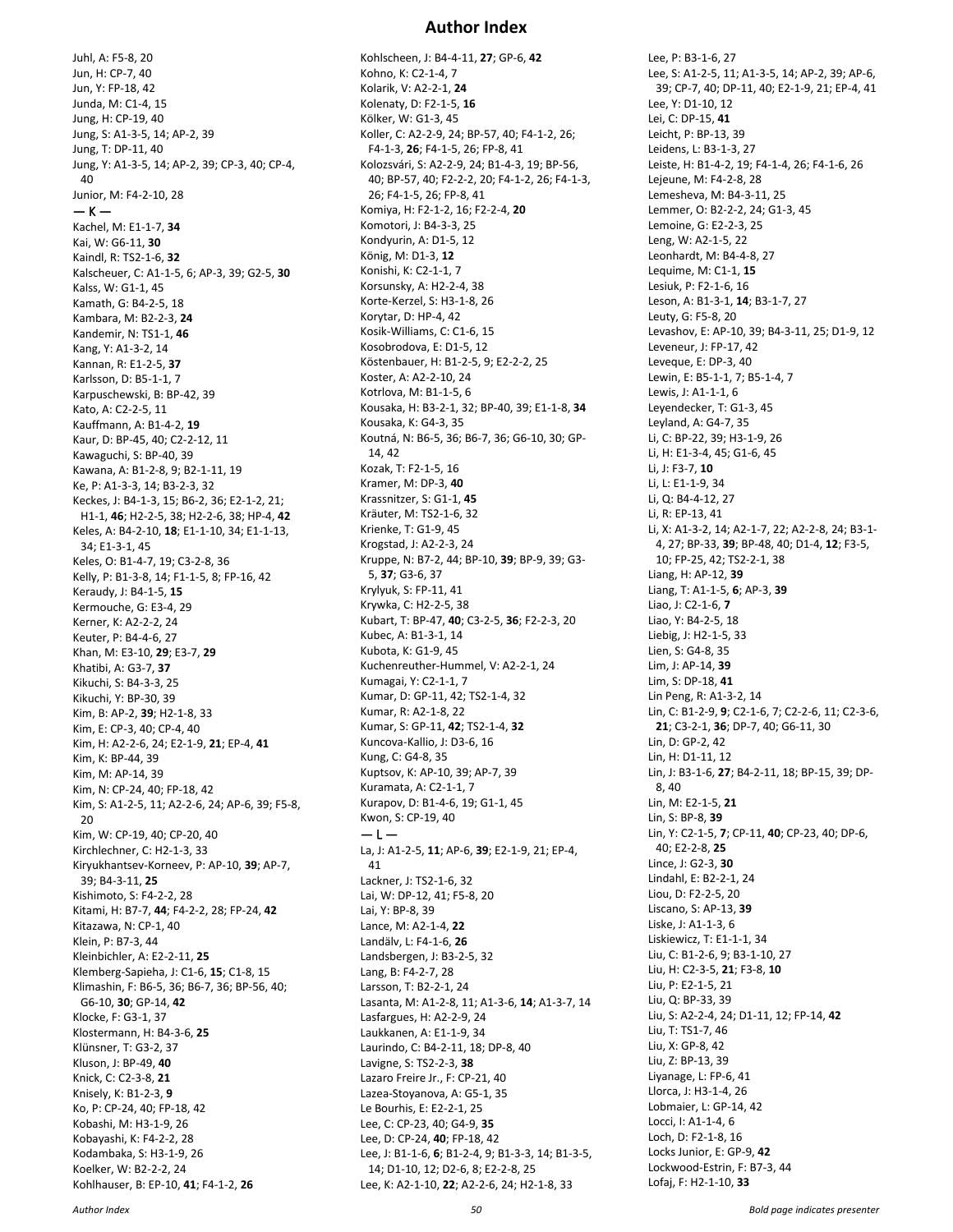**Author Index**

Look, D: B4-3-10, 25 Loosen, P: E3-8, 29 Lopez Perrusquia, N: BP-25, **39**; EP-5, 41 López-Santos, C: HP-2, 42 Lorenz, R: F4-2-7, **28** Lou, B: B1-2-4, 9; D1-10, 12; E2-2-8, 25 Lou, M: E3-10, 29 Lours, P: A2-2-7, 24 Lü, B: B6-10, 36 Lu, C: B1-3-3, **14** Lu, F: B1-2-1, **9** Lu, H: C3-1-7, 33 Lu, J: B1-1-2, 6; F4-1-6, 26 Lu, P: E2-1-3, 21 Lu, Y: E1-1-11, **34** Lucchi, J: D1-1, 12 Ludwig, A: B4-1-7, 15; G6-9, 30 Luethy, P: E3-3, 29 Lugo González, D: BP-38, 39; BP-39, 39 Lugo, D: B3-2-2, 32; B4-3-9, 25 Lümkemann, A: BP-42, 39 Lundin, D: B4-1-5, 15; F2-1-1, 16; F2-1-9, 16 Lyu, G: AP-2, 39 Lyvers, M: D2-2, 8 — M — Maan, A: C3-1-9, 33 Machado, I: B3-2-2, 32 Mackay, G: D3-9, 16 Maeder, X: A1-2-2, 11; H1-3, 46; H1-4, **46**; H3-2-3, 28 Maegawa, S: DP-9, **40** Maekawa, T: B1-2-11, 9 Magagnosc, D: H2-1-1, 33 Magnusson, R: F4-1-10, 26 Mahade, S: A2-1-7, **22** Makhatha, E: GP-15, 42 Makino, H: B7-7, 44; C2-2-9, 11; F4-2-2, 28 Makowski, S: B4-4-8, 27 Maledi, N: B2-2-11, 24 Manandhar, S: C3-1-8, **33** Mangolini, L: CP-2, 40; TS2-2-2, 38 Manolov, E: CP-28, 40 Marana, N: F4-2-10, 28 Marascu, V: G5-1, 35 Markocsan, N: A2-1-7, 22; TS2-2-1, 38 Marks, N: F2-1-3, 16 Marques, L: D1-2, 12 Márquez-Herrera, A: DP-13, 41 Martin, C: C3-1-9, 33 Martini, A: F4-1-7, 26 Martins, M: GP-9, 42 Martinu, L: C1-5, **15**; C1-6, 15; C1-8, 15 Mateos, D: CP-28, 40; HP-6, **42** Mathew, M: D2-2, **8** Matko, I: B6-2, 36; HP-4, 42 Mato, S: A1-3-6, 14 Matsumoto, T: DP-9, 40 Matthews, A: F4-1-1, 26; F5-10, 20; G1-4, 45; G4-7, 35 Maurel, V: A2-2-10, **24** Maury, F: B2-2-8, **24** May, U: E2-2-6, 25 Mayer, M: B4-3-6, 25 Mayrhofer, P: A2-2-9, 24; B6-5, 36; B6-7, **36**; BP-24, 39; BP-56, **40**; BP-57, 40; EP-10, 41; F4-1-2, 26; F4-1-3, 26; F4-1-5, 26; FP-8, 41; G6-10, 30; GP-14, 42 Mazumdar, D: FP-6, 41 McCarthy, S: D3-5, 16 McConney, M: B1-3-4, 14; B4-3-10, 25 McCulloch, D: F2-1-3, 16 McDougall, N: F2-1-3, 16 McKenzie, D: C3-1-5, **33**; D1-5, 12; F2-1-3, 16 Mederos, M: HP-6, 42 Meletis, E: B4-4-5, 27; B7-4, 44

Melo-Maximo, D: A1-2-4, 11; B6-1, 36; BP-15, 39; D3-7, 16; FP-9, 41 Melo-Máximo, L: A1-2-4, 11; BP-15, 39; D3-7, 16; FP-9, 41 Meng, X: G4-8, 35 Mensing, M: C2-2-7, 11 Menzel, M: B1-3-1, 14 Mercier, F: B2-1-9, 19 Merle, B: H2-1-5, **33** Mesic, B: B2-2-2, 24 Metson, J: FP-17, 42 Meyer, F: C3-1-9, 33; G1-6, 45 Michau, A: B2-2-8, 24 Michler, J: E2-1-7, 21; E3-4, 29; H1-3, 46; H1- 4, 46; H3-1-3, 26; H3-2-3, **28**; HP-3, 42 Milassin, G: E2-2-10, 25 Miller, R: A1-1-4, 6 Mine, T: DP-9, 40 Minea, T: F2-1-1, 16; F2-1-9, 16 Mirabal-Rojas, R: EP-24, 41 Mirzaei, S: B4-4-7, 27 Mis-Fernández, R: DP-13, 41 Misha, A: D1-7, 12 Mishra, S: D3-2, 16 Mitma P., E: B3-2-2, 32; BP-39, 39 Mitma Pillaca, E: BP-38, 39 Mitterer, C: B1-2-5, 9; B1-4-4, 19; B4-1-3, 15; E2-1-2, 21; E2-2-2, **25**; F4-2-7, 28; H2-1-4, 33; H2-2-6, 38 Mohammad Taheri, M: BP-55, 40 Mohanty, G: E2-1-7, 21; H1-4, 46; H3-2-3, 28 Molina-Aldareguía, J: H3-1-4, 26 Monclus, M: H3-1-4, 26 Monochie, M: B1-2-3, 9 Monsifrot, E: B2-2-8, 24 Montigaud, H: F4-1-11, 26; H1-5, 46 Moore, A: D2-2, 8 Mora, J: HP-2, 42 Morel, P: H3-1-3, **26**; HP-3, **42** Morgiel, J: B5-2-7, 9 Morikawa, K: F2-1-2, 16; F2-2-4, 20 Morris, C: C2-3-8, 21 Morstein, M: BP-42, 39; G3-2, **37**; H3-2-3, 28 Mortazavi, G: B4-4-5, **27** Moscicki, A: AP-15, 39 Moseley, J: D3-3, 16 Moszner, F: G2-2, 30 Motylenko, M: B4-1-2, 15 Mraz, S: B1-1-2, 6 Muecklich, F: C4-7, 44 Mueller, J: G1-9, 45 Mühlbacher, M: H2-1-4, **33** Muhlig, C: C1-5, 15 Mukaeva, V: F5-10, 20; G4-10, 35 Mukasyan, A: C4-8, 44 Murakami, H: C2-1-1, 7; H2-2-7, 38 Muratore, C: CP-15, 40; DP-12, **41**; F5-8, **20**; FP-11, 41 Murdoch, B: F2-1-3, 16 Murillo, A: A1-2-4, 11; BP-15, 39; D3-7, 16 Murugan, M: A2-2-2, 24 Music, D: B1-4-6, 19; B4-4-6, 27; B7-1, 44 Musil, J: B5-2-2, 9 Mussenbrock, T: B7-1, 44  $- N -$ Naderi, M: G3-6, **37** Naghavi, S: F3-4, 10 Naik, R: DP-12, 41; F5-8, 20 Nair, B: A2-1-8, 22 Nakano, T: B3-2-1, 32 Nakayama, M: DP-9, 40 Narala, S: E1-3-5, 45; E1-3-6, 45; E1-3-7, 45; EP-18, 41 Naraparaju, R: A2-1-11, 22 Narayanan, B: B4-2-5, 18

Narayanaperumal, A: E1-2-5, 37 Nardelli, M: FP-6, 41 Nascimento, E: EP-6, 41 Naumenko, D: A2-1-5, 22 Navarro-Devia, J: G3-8, **37** Nedev, N: CP-28, 40; HP-6, 42 Nedev, R: CP-28, 40 Neels, A: A1-2-2, 11 Negrea, G: G1-8, 45 Nelson, C: D3-2, 16 Nemeth, D: H2-1-10, 33 Nesbitt, J: A1-1-4, **6** Nesheva, D: CP-28, 40 Neubert, M: G4-5, 35 Nevyantseva, R: F5-10, 20 Ng, F: A2-2-4, 24 Ng, M: D1-5, 12 Nguyen, C: FP-17, **42** Nie, H: TS2-1-5, 32 Nieto, A: A2-2-2, 24 Nii, H: B1-2-10, 9 Nishida, S: B4-3-5, 25 Nishikawa, A: H1-7, 46 Nishimoto, A: G4-3, **35** Nithin, H: A1-1-6, 6 Nomoto, J: B7-7, 44; C2-2-9, **11**; F4-2-2, 28 Nordquist, C: E2-1-3, 21 Norymberczyk, L: E3-9, 29 Null, E: C1-6, 15 Nunes, V: E1-2-3, **37** Nyholm, L: B5-1-1, 7 Nylén, P: A2-1-7, 22  $-0-$ Obara, S: FP-7, 41 Oda, A: BP-40, **39** Odén, M: B4-1-1, 15; B4-2-6, 18; B4-3-1, **25**; B4-3-7, 25 Oechsner, M: D1-3, 12 Ogwu, A: D3-9, 16; TS1-6, 46 Oh, Y: A2-2-6, 24 Ohki, K: BP-40, 39 Ohnishi, K: FP-7, 41 Ohta, T: BP-40, 39 Okada, H: FP-7, 41 Okumura, S: E1-1-8, 34 Oladijo, P: B2-2-11, 24 Oldham, C: B2-2-7, **24** Olewine, M: B1-2-3, 9 Oliveira, J: B4-2-8, **18**; D1-2, 12; F2-2-3, 20 Oliveira, T: E1-2-8, **37** Oliver, W: H2-1-9, **33** Ono, S: FP-3, 41 Onuseit, L: E2-2-6, 25 Opila, E: A2-1-3, 22 Ortalan, V: C4-1, **44** Orth, M: G3-6, 37 Ortner, K: A2-1-9, 22 Oseguera, J: A1-2-4, 11; B6-1, **36**; BP-15, 39; D3-7, 16; FP-9, **41** Oskay, C: H2-2-7, **38** O'Sullivan, M: F4-2-7, 28 Otero, J: B6-1, 36 Ottersbach, M: B4-3-6, 25 Ozimek, P: F2-1-6, 16; G1-7, 45  $- P -$ Pachlhofer, J: B1-2-5, 9 Page, N: D1-1, 12 Pagh Almtoft, K: E1-2-1, 37 Pahala Gedara, J: D1-8, 12 Paiva, J: GP-9, 42 Palmes, E: CP-2, **40**; TS2-2-2, 38 Pan, C: C2-1-6, 7; C2-2-11, 11; C2-2-8, **11** Pan, Y: DP-10, 40 Pandey, C: F2-2-5, 20 Pandoli, O: CP-21, 40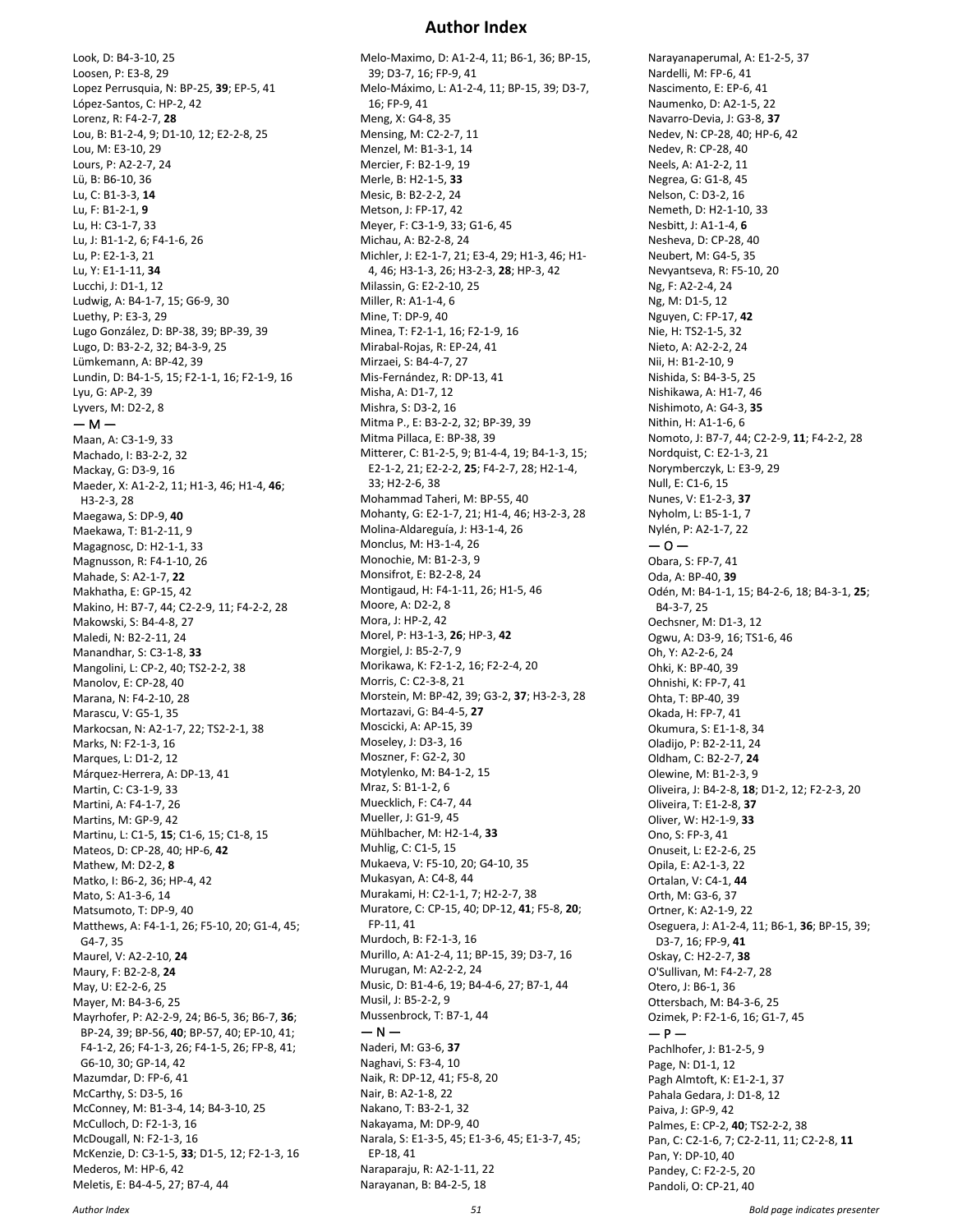**Author Index**

Pardanaud, C: C3-1-9, 33 Pardoen, T: E2-2-3, **25** Parfenov, E: F5-10, 20; G4-10, 35 Park, D: CP-20, **40**; TS2-1-7, 32 Park, H: A1-3-5, 14; CP-3, 40; CP-4, **40** Park, J: CP-7, **40** Park, K: DP-11, 40 Park, M: DP-19, **41** Park, T: DP-22, 41 Park, Y: CP-19, **40**; TS2-1-7, 32 Parker, C: A2-1-3, **22** Parks, K: H2-1-9, 33 Parry, G: E1-3-2, 45; E1-3-3, 45; E2-2-9, 25 Parsons, G: B2-2-7, 24 Partridge, J: F2-1-3, **16** Pascal, R: C3-1-9, 33 Pascual, G: H2-1-8, **33** Paskova, T: C2-2-3, **11** Patel, N: F4-1-12, **26** Patnaik, P: A1-2-1, **11** Patscheider, J: B1-1-1, 6; B1-2-7, 9; D3-1, 16 Patterson, E: TS2-1-12, 32 Paul, B: C3-2-6, 36 Pauletti, E: A2-2-11, 24 Pauly, C: C4-7, 44 Paz, J: CP-28, 40 Pegg, R: A2-2-2, 24 Pei, Y: B3-2-4, 32 Peña-Chapa, J: DP-13, 41 Peng, L: E1-1-12, 34 Peng, R: A2-1-7, 22; A2-2-8, 24 Pepi, M: A2-2-2, 24 Pérez Alvarez, J: EP-24, 41 Pérez Trujillo, F: A1-2-8, **11**; A1-3-6, 14; A1-3- 7, 14 Perez, O: CP-28, **40** Pérez, O: HP-6, 42 Pérez-Alvarez, J: F4-2-8, 28 Perina, V: B4-4-7, 27 Petersen, J: A2-1-9, 22 Pethica, J: H2-1-9, 33 Petrenec, M: B6-2, 36 Petrov, I: B6-8, 36 Petry, P: F1-1-6, 8; TSP-2, 42 Phani, P: H2-1-9, 33 Phother-Simon, J: A1-1-3, 6 Pierson, J: B4-1-1, 15 Pilemalm, R: B4-2-6, 18 Pillai, R: A2-1-5, **22** Pilotti, B: EP-22, 41 Pinedo, C: FP-25, 42; H1-7, 46 Pint, B: A2-1-4, 22 Piombini, H: C2-3-7, 21 Pires, S: D1-2, 12 Pitonak, R: B6-2, 36 Pityana, S: B4-4-9, 27 Planques, P: A2-2-7, **24** Pleth Nielsen, L: E1-2-1, **37** Po, M: F2-2-5, 20 Podraza, N: C1-4, **15** Podsiadlo, P: E1-1-9, 34 Poetschke, J: B4-3-6, 25 Pohler, M: E2-1-2, 21 Poirié, T: C1-8, 15 Polat Karahan, B: B1-4-7, **19**; C3-2-8, **36** Polcar, T: E1-2-4, 37; H3-1-4, 26; H3-2-5, **28** Polcik, P: A1-2-2, 11; B1-4-3, 19; BP-56, 40; F2-2-2, 20; G6-10, 30; GP-14, 42 Polyakov, M: E2-1-7, 21; H1-3, **46**; H1-4, 46

Paneta, V: A2-2-9, 24; F4-1-2, 26

Panjan, M: B7-8, **44** Pantoya, M: C4-3, 44 Papa, F: G1-6, **45** Papadaki, C: H2-2-4, 38 Papageorgiou, V: A1-2-3, **11**

Pons, M: B2-1-9, 19; B2-2-8, 24 Popoola, A: B4-3-12, 25; B4-4-9, 27; BP-53, 40 Portoles, A: AP-13, 39 Pötschke, M: A2-2-1, 24 Pourzal, R: D3-5, **16** Prakash, R: BP-45, **40**; C2-2-12, **11** Price, J: C1-6, 15 Prieto, G: EP-22, 41 Primetzhofer, D: A2-2-9, 24; B1-1-2, 6; B4-4- 6, 27; F2-2-2, 20; F4-1-2, 26 Proton, V: A2-2-7, 24 Puetz, W: B2-2-2, 24 Putz, B: E2-2-10, **25**  $-\alpha -$ Qi, S: F3-5, 10 Qi, Z: F4-2-3, 28 Qian, J: C1-6, 15 Qin, Y: EP-13, 41 Qiu, A: H2-2-8, **38** Qiu, L: B4-4-12, 27; BP-46, 40 Qiu, S: E1-2-7, 37 Qiu, Y: B1-3-5, **14** Quadakkers, W: A2-1-5, 22 Quarré de Boiry, A: E1-1-5, **34** Queiroz Aucélio, R: CP-21, 40  $-$  R  $-$ Raab, R: F4-1-3, 26; F4-1-5, **26**; FP-8, **41** Raadu, M: F2-1-1, 16 Rafaja, D: B4-1-2, 15 Raffi, M: B2-2-10, 24 Rahman, S: TS1-6, **46** Ramirez R., M: B3-2-2, **32** Ramirez Ramos, M: BP-38, 39; BP-39, **39** Ramirez, G: B4-2-5, **18**; G2-6, 30 Ramm, J: A1-2-2, **11**; B1-4-6, 19; E3-3, 29; F4- 1-3, 26; F4-1-5, 26; FP-8, 41 Randall, N: H3-1-3, 26; HP-3, 42 Rangarasaiah, R: A1-1-6, **6** Rao, R: E1-2-5, 37 Raskin, J: E2-2-3, 25 Ratova, M: B1-3-8, 14; F1-1-5, **8**; FP-16, **42** Rauschenbach, B: C2-2-7, 11; F1-1-1, **8** Rauschenbach, S: C2-2-7, 11 Ravensburg, A: B4-4-6, 27 Rawal, S: F4-1-12, 26 Rebillat, F: B2-2-4, 24 Reed, A: B1-3-4, 14; B4-3-10, **25** Reese, S: E2-1-10, 21 Reeves, R: C4-4, 44 Rehnlund, D: B5-1-1, 7 Reidy, R: F1-1-6, 8; TSP-2, 42 Renault, P: E2-2-1, **25** Repphun, G: E2-2-6, 25 Reuß, H: H3-1-8, 26 Reyes Cortes, M: BP-25, 39; EP-5, 41 Rezaei, S: E2-1-10, **21** Rezek, J: F4-1-9, 26 Richards, L: D1-7, 12 Rico, V: HP-2, 42 Riedl, H: A2-2-9, **24**; BP-56, 40; BP-57, **40**; EP-10, 41; F4-1-2, 26 Ries, S: B4-1-7, 15 Ripoll, M: EP-10, 41 Roa, J: B4-3-7, 25 Rodas, M: B5-2-6, 9 Rodil, S: EP-24, 41; F4-2-8, 28 Rodrigues, C: B5-2-1, 9 Rodrigues, S: B5-1-5, 7 Rodriguez, C: BP-39, 39 Rodriguez, M: TS2-1-11, 32 Rodríguez, S: A1-2-7, 11 Rogachev, A: C4-8, **44** Rogström, L: B4-2-6, **18**; B4-3-7, 25 Romano Brandt, L: H2-2-4, **38** Romero Serrano, J: EP-5, 41

Ronkainen, H: E1-1-9, 34 Ronning, C: B1-1-3, **6** Roscow, J: C3-2-3, 36 Rösemann, N: A2-1-9, **22** Rosen, J: B1-4-3, 19 Rösler, J: A2-1-9, 22; A2-2-5, 24 Rouhani, M: H3-1-5, 26 Rowe, C: A2-2-2, 24 Royhman, D: D2-2, 8 Rozanski, P: F2-1-6, 16 Rubio, E: C3-1-8, 33 Ruda, K: G1-7, 45 Rudigier, H: A1-2-2, 11; B1-4-6, 19; E3-3, 29; G1-1, 45; G1-9, 45 Rueß, H: F2-2-2, **20** Ruiz-Ramirez, A: EP-24, 41  $-5-$ Saborio, P: D2-2, 8 Sadeghimeresht, E: A1-1-3, 6 Sadowski, J: D3-6, 16 Saendker, H: E3-8, **29** Sahlberg, M: B5-1-1, 7 Saito, K: B2-1-11, **19** Saitou, T: FP-3, 41 Sakamoto, Y: B2-1-11, 19; BP-27, 39; BP-28, 39; BP-29, 39; BP-30, 39; BP-43, 39 Sakemi, T: B7-7, 44; F4-2-2, 28; FP-24, 42 Sakuma, T: BP-27, **39** Saladukhin, I: B5-1-2, 7 Salas, O: A1-2-4, 11; BP-15, 39; D3-7, **16** Salimijazi, M: H3-2-7, 28 Salvador, P: B4-4-3, 27 Salvati, E: H2-2-4, 38 Samassekou, H: FP-6, 41 Sambrano, J: F4-2-10, 28 Sampath, S: TS2-2-5, 38 Sangiovanni, D: B6-8, 36 Sankaranarayanan, S: B4-2-5, 18 Sanni, O: BP-53, **40** Santana da Silva, P: BP-39, 39 Santos, M: D1-5, 12 Sapardanis, H: A2-2-10, 24 Saraiva, M: G3-3, **37** Sarakinos, K: B6-10, **36** Saringer, C: B1-4-4, **19** Sarobol, P: TS2-1-10, 32; TS2-1-11, **32**; TS2-1- 9, 32 Sartory, B: B6-2, 36; H2-2-6, 38 Sasaki, K: C2-1-1, 7 Sato, K: B4-3-5, **25** Sato, M: H3-1-9, 26 Sato, S: B1-2-11, 9 Satoh, K: BP-40, 39 Sattari, M: A1-3-1, 14 Savadkouei, K: C1-9, 15 Scabarozi, T: D1-1, 12 Schalk, N: E2-1-2, 21; H2-2-6, 38 Schär, T: G3-2, 37 Scheerer, H: D1-3, 12 Schell, N: B4-2-6, 18 Schiffers, C: B2-2-2, 24; G1-3, **45** Schimanke, D: A2-2-1, 24 Schlabach, S: B1-4-2, 19 Schmid, C: E2-2-6, 25 Schmitt, T: C1-6, 15; C1-8, **15**; F4-1-1, 26 Schneider, D: B4-4-8, 27; D1-2, 12 Schneider, J: B1-1-2, 6; B1-4-6, 19; B4-4-6, **27**; B7-1, 44; F2-2-2, 20; H3-1-8, 26 Schoeppner, R: E2-1-7, **21** Scholvin, D: D3-3, **16** Schraknepper, D: B4-3-6, 25 Schramm, I: B4-1-1, 15 Schryvers, D: E2-2-3, 25 Schuh, C: PL-1, **5** Schulz, U: A2-1-11, 22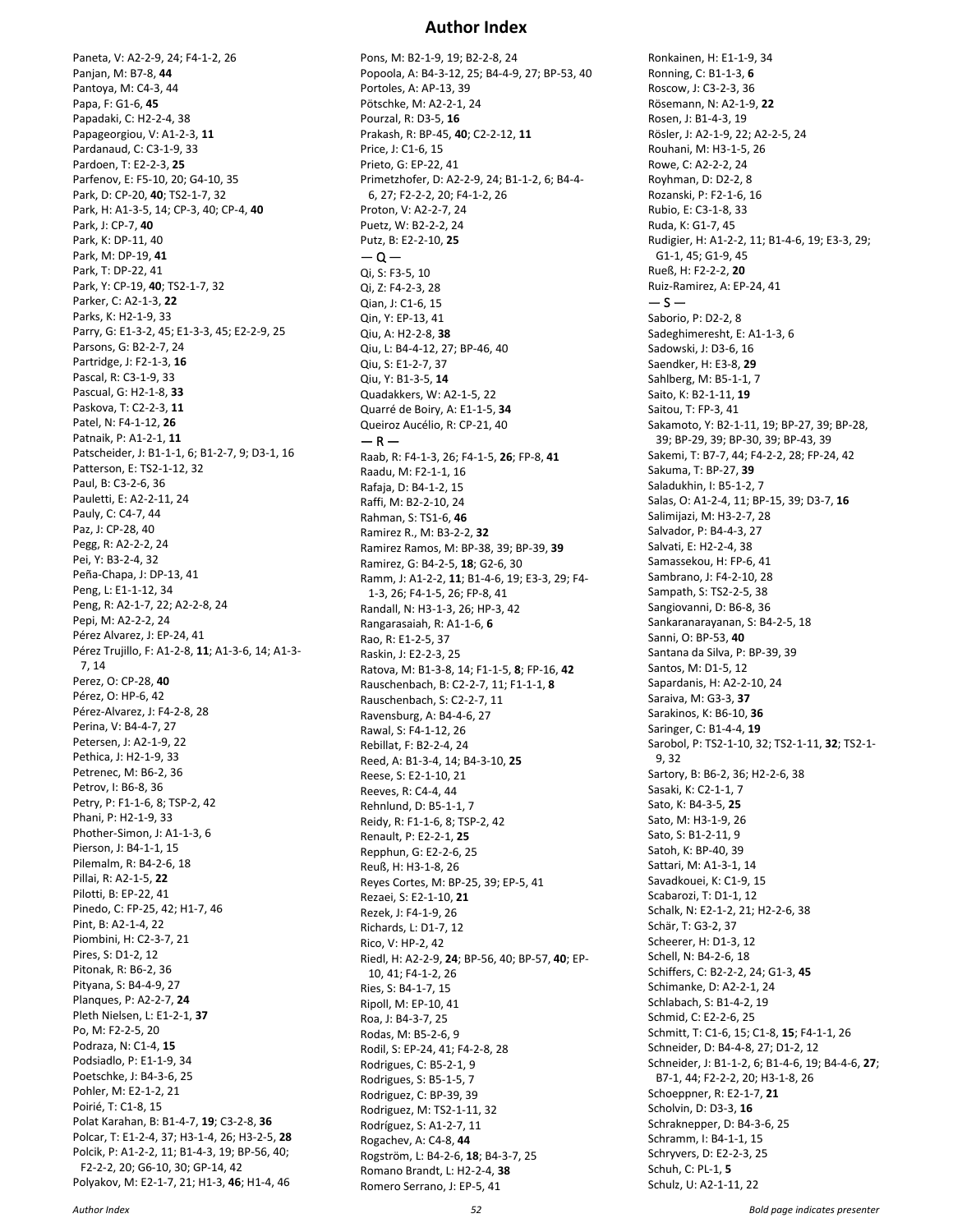Schumacher, P: C2-2-7, 11 Schuster, F: B2-2-8, 24 Schwaiger, R: H2-2-1, **38** Schwarzer, N: BP-14, 39; E2-2-5, 25; EP-17, **41**; H2-1-7, **33** Schwer, D: TS2-1-7, 32 Schwiedrzik, J: H1-4, 46; H3-1-3, 26; H3-2-3, 28; HP-3, 42 Sebastiani, M: H2-2-3, **38** Seibert, F: E3-3, **29** Seifert, H: B1-4-2, 19 Semprimoschnig, C: E2-2-10, 25 Serra, R: B4-2-8, 18; B4-4-10, 27 Sgrilli, T: G1-6, 45 Shah, P: B1-3-4, **14** Shah, R: C3-2-7, 36; F5-7, 20 Shailesh, P: EP-18, **41** Shang, L: F2-2-2, 20 Shanmugam, S: B4-3-4, **25** Sharma, A: B4-3-4, 25 Sheelwant, A: EP-18, 41 Shelton, J: D1-7, 12 Shen, Y: B1-4-8, 19; E2-1-4, 21; E2-1-8, **21** Shetty, P: A2-2-3, **24** Sheveyko, A: AP-10, 39; D1-9, 12 Shih, H: BP-41, 39; F1-1-2, 8 Shih, M: B3-1-5, 27 Shimizu, T: B4-1-5, 15; F2-1-2, **16**; F2-2-4, 20 Shtansky, D: AP-10, 39; AP-7, **39**; B4-3-11, 25; D1-9, **12** Shull, K: D2-2, 8 Shymasnki, V: B5-1-2, 7 Siffalovic, P: HP-4, 42 Silva, F: B5-2-1, 9; E1-2-3, 37; E1-2-8, 37 Silva, J: F4-2-10, 28 Silva, K: AP-13, 39 Síma, M: B4-1-2, 15 Simova, V: B5-1-3, **7** Singh, A: C2-2-2, 11 Sirikumara, H: FP-6, 41 Sirota, B: FP-11, 41 Sitnikov, N: B5-2-8, 9 Sjölén, J: G6-7, **30** Skorupa, W: G4-5, 35 Slaoui, A: CP-19, 40 Smith, G: C2-3-8, 21 Smith, H: B4-3-10, 25 Soares, P: B4-2-11, 18; DP-8, 40 Sobczak, C: C4-4, 44 Sochora, V: B1-4-5, **19** Song, M: E2-1-9, 21; EP-4, 41 Soucek, P: B4-1-6, **15**; B4-4-7, 27 Souqui, L: B6-10, 36 Spieckermann, F: H2-1-4, 33 Spitz, S: F4-1-6, 26 Sprenger, D: F4-2-7, 28 Stachowiak, G: E1-1-9, 34 Staelens, K: TS2-2-7, **38** Steger, M: G3-6, 37 Stephan, O: H1-5, 46 Stöger, W: TS2-1-6, 32 Stolf, P: GP-9, 42 Stollenwerk, J: E3-8, 29 Stone, D: F4-1-7, 26 Stoyanov, P: E1-2-6, **37** Strakov, H: A1-2-3, 11 Stroud, A: DP-12, 41; F5-8, 20 Stüber, M: B1-4-2, 19; F4-1-4, 26; F4-1-6, 26 Stupavska, M: B4-1-6, 15 Su, B: TS1-2, 46 Su, Y: C2-2-11, **11** Sudbrack, C: A1-1-4, 6 Sugiura, K: BP-43, 39 Sui, T: H2-2-4, 38

#### **Author Index**

Sun, H: CP-11, 40 Sun, K: TSP-1, 42 Sun, L: B3-1-4, 27; B3-2-3, 32; BP-48, **40** Sun, W: C3-2-9, **36** Suszko, T: B5-2-7, **9** Sutter, E: F1-1-3, **8** Suwas, S: B4-3-4, 25 Suzuki, A: B2-1-11, 19; BP-27, 39; BP-28, **39** Suzuki, T: DP-9, 40 Svensson, J: A1-3-1, 14 Swab, J: A2-2-2, 24 Swadzba, R: E3-9, 29 Swiatnicki, J: G1-7, 45 Szabó, D: B1-4-2, 19 Sze, S: C2-1-6, 7; C2-2-6, 11  $-1-$ Tabata, A: F4-2-10, 28 Tajima, R: C2-2-5, 11; FP-3, 41 Takada, S: B1-2-10, 9 Takahashi, M: B1-2-11, **9** Takahashi, S: F2-1-2, 16 Takahashi, Y: BP-43, 39 Takesue, S: B4-3-3, **25** Tamayama, Y: FP-3, 41 Tanaka, I: B3-2-1, **32**; BP-29, 39 Tanaka, K: H3-1-9, **26** Tao, S: E1-1-12, 34 Tarakci, M: D3-8, 16; DP-25, 41 Tarazaga Martín-Luengo, A: B1-2-5, 9 Tasnadi, F: BP-22, 39 Tatlock, G: A1-1-1, **6** Tatsuoka, S: B4-3-5, 25 Taylor, M: FP-17, 42 Taylor, S: F5-7, 20 Teisseire, J: E1-1-5, 34 Teng, C: C3-2-10, 36 Teodorescu, M: G5-1, 35 Teranishi, Y: F2-1-2, 16; F2-2-4, 20 Terasako, T: C2-1-4, **7**; FP-7, **41** Th.M De Hosson, J: B3-2-4, 32 Thapa, J: F3-4, **10** Themelis, A: F2-1-7, 16 Thomas, K: H3-2-3, 28 Thorwarth, G: D3-1, 16 Thorwarth, K: B1-1-1, 6; B1-2-7, 9; D3-1, **16** Tian, X: B3-2-7, **32** Tietema, R: B3-2-5, 32; G1-8, **45** Timon, R: B1-2-3, 9 Ting, I: H3-2-6, **28** Ting, J: B1-3-7, 14; C3-2-1, 36; C3-2-9, 36; G4- 9, 35 Tkadletz, M: E2-1-2, **21**; H2-2-6, 38 to Baben, M: F2-2-2, 20 Többens, D: H2-1-3, 33 Todt, J: B6-2, 36; H2-2-5, **38** Torp, B: G3-2, 37 Torres San Miguel, C: BP-25, 39 Torres, R: B4-2-11, 18; DP-8, 40 Totik, Y: B4-2-10, 18; E1-1-10, 34; E1-1-13, 34; E1-3-1, 45 Tran, A: H1-6, **46** Tran, C: D1-5, 12 Trant, M: B1-1-1, **6**; B1-2-7, 9 Trava-Airoldi, V: B3-2-2, 32; B4-3-9, **25**; BP-38, **39**; BP-39, 39 Traxler, M: TS2-1-6, 32 Tribollet, B: H1-5, 46 Trieschmann, J: B7-1, 44 Trindade, N: F4-2-10, **28** Tsai, K: AP-12, 39 Tsai, T: C2-1-3, 7; C2-1-6, 7; C2-2-6, 11; C2-2- 8, 11; C3-2-10, **36** Tschiptschin, A: FP-25, **42**; H1-7, **46** Tsen, C: B3-1-10, 27 Tsendzughul, N: D3-9, **16**

Tseng, C: E2-2-8, 25 Tseng, T: C2-1-5, 7 Tseng, Y: C2-2-6, **11** Tsou, H: TS1-7, **46** Tuckart, W: EP-22, 41 Tucker, M: F2-1-3, 16 Tumenbayar, E: CP-3, 40; CP-4, 40  $-0-$ Uglov, V: B5-1-2, 7 Ulrich, S: B1-4-2, 19; F4-1-4, **26**; F4-1-6, 26 Umehara, N: E1-1-8, 34 Uprety, P: C1-4, 15 Urban, F: C2-2-2, **11**; HP-7, **42** Urban, R: D3-5, 16 Uribe, E: A1-2-4, 11  $- v -$ Vackel, A: TS2-1-10, **32**; TS2-1-11, 32; TS2-1- 9, 32; TS2-2-5, **38** Vadchenko, S: C4-8, 44 Vagovič, P: HP-4, 42 Vaillant-Corroy, A: D2-5, 8 Valdez, B: CP-28, 40; HP-6, 42 Valencia-Velazco, A: EP-24, 41 Vallé, K: C2-3-7, 21 Vandembroucq, D: F4-1-11, 26 Varela, L: FP-25, 42; H1-7, 46 Vasilyev, V: B4-3-10, 25 Vašina, P: B4-1-6, 15; B4-4-7, **27**; B7-3, 44 Vayrette, R: E2-2-3, 25 Vereschaka, A: B5-2-8, **9** Vergöhl, M: F2-1-7, 16 Vernhes, R: C1-5, 15 Vetter, J: G1-9, **45** Viat, A: E3-4, 29 Vicencio-Acosta, C: DP-13, 41 Vidal, V: A2-2-7, 24 Viguier, B: A2-2-7, 24 Villamayor, M: B4-1-5, 15 Vishnyakov, V: E1-1-1, 34; FP-22, **42** Vlcek, J: B5-1-3, 7; F2-1-5, 16; F4-1-9, **26** Vodnick, D: H2-2-8, 38 Voevodin, A: FP-11, **41** Vogiatzis, S: A1-2-3, 11 Vollmer, W: TS1-1, 46 von Allmen, K: A1-2-2, 11 von Fieandt, L: B2-2-1, **24**  $-$  W  $-$ Waite, A: B1-3-4, 14; FP-11, 41 Wakelin, E: D1-5, 12 Waldhauser, W: TS2-1-6, 32 Walecki, W: C1-7, **15** Walock, M: A2-2-2, **24** Wang, A: A1-3-3, 14; B3-1-4, **27**; B3-2-3, 32; B4-2-3, 18; BP-48, 40 Wang, C: BP-41, **39**; CP-11, 40; F1-1-2, **8** Wang, D: B3-1-5, 27; GP-4, 42 Wang, H: C3-2-7, 36 Wang, J: A2-1-8, 22; B3-1-5, 27 Wang, L: F3-7, 10; FP-13, 42; FP-14, 42 Wang, P: B3-1-10, **27**; B3-2-9, **32**; EP-2, **41** Wang, S: D1-10, **12**; F3-3, 10 Wang, X: CP-11, 40 Wang, Y: E1-3-4, **45**; F3-7, 10 Wang, Z: A1-3-3, **14**; F4-2-3, **28** Ward, L: F3-4, 10 Wasay, A: B2-2-10, 24 Watanabe, Y: CP-1, **40** Waters, D: A2-1-10, 22 Wehrs, J: H3-1-7, **26**; H3-2-3, 28 Wei, B: F4-2-3, 28 Wei, L: B1-2-12, **9** Wei, R: B3-1-6, 27; B3-2-7, 32; B4-2-11, 18; B5-2-3, **9**; DP-8, 40 Weihnacht, V: B3-1-7, **27**; B4-4-8, 27 Weiss, A: D1-5, 12

Sukhorukova, I: D1-9, 12